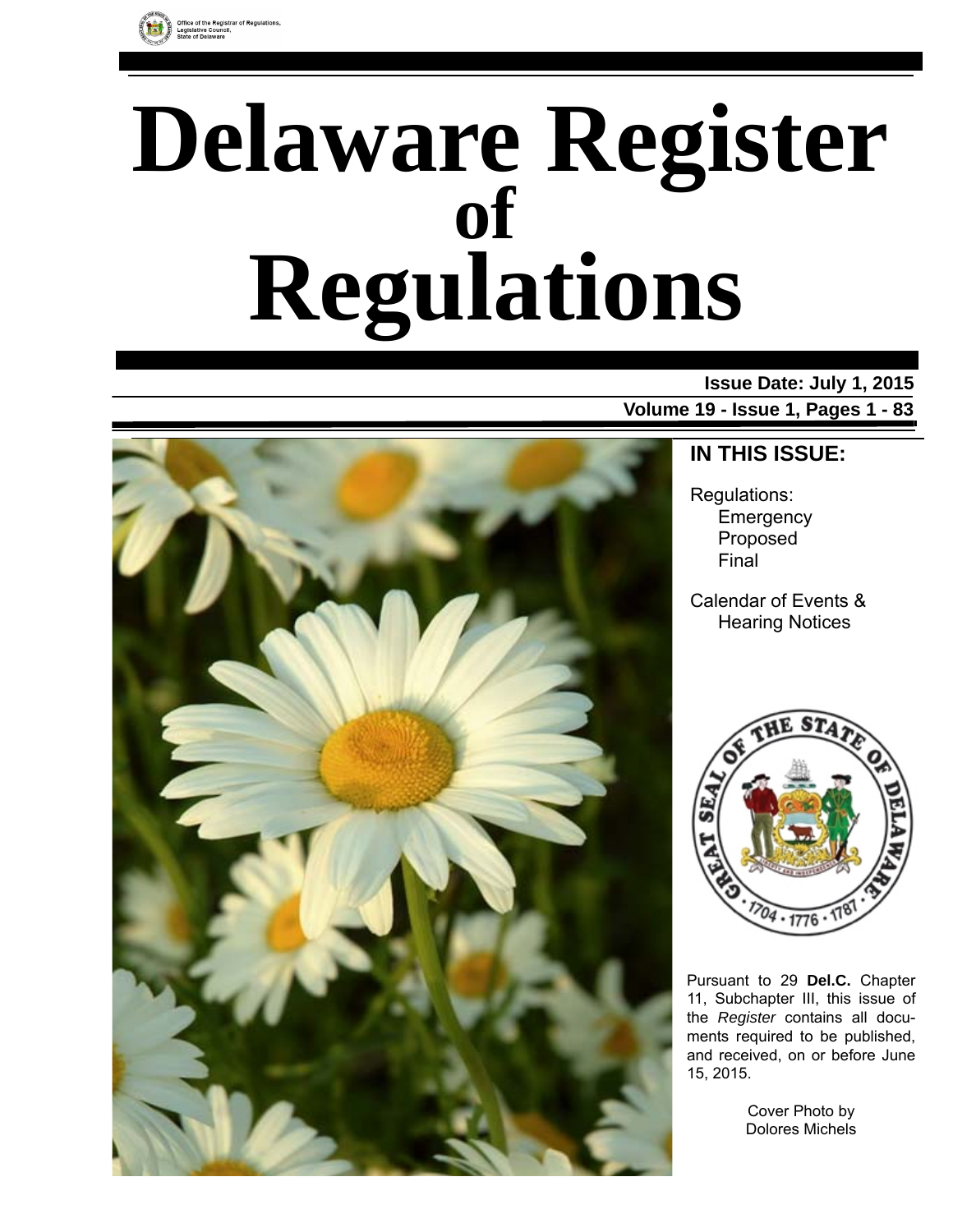# **INFORMATION ABOUT THE DELAWARE REGISTER OF REGULATIONS**

### **DELAWARE REGISTER OF REGULATIONS**

The *Delaware Register of Regulations* is an official State publication established by authority of 69 *Del. Laws*, c. 107 and is published on the first of each month throughout the year.

The *Delaware Register* will publish any regulations that are proposed to be adopted, amended or repealed and any emergency regulations promulgated.

The *Register* will also publish some or all of the following information:

- Governor's Executive Orders
- Governor's Appointments
- Agency Hearing and Meeting Notices
- Other documents considered to be in the public interest.

### **CITATION TO THE DELAWARE REGISTER**

The *Delaware Register of Regulations* is cited by volume, issue, page number and date. An example would be:

16 **DE Reg.** 1227 - 1230 (06/01/13)

Refers to Volume 16, pages 1227 - 1130 of the *Delaware Register* issued on June 1, 2013.

### **SUBSCRIPTION INFORMATION**

The cost of a yearly subscription (12 issues) for the *Delaware Register of Regulations* is \$135.00. Single copies are available at a cost of \$12.00 per issue, including postage. For more information contact the Division of Research at 302-744-4114 or 1-800-282-8545 in Delaware.

### **CITIZEN PARTICIPATION IN THE REGULATORY PROCESS**

Delaware citizens and other interested parties may participate in the process by which administrative regulations are adopted, amended or repealed, and may initiate the process by which the validity and applicability of regulations is determined.

Under 29 **Del.C.** §10115 whenever an agency proposes to formulate, adopt, amend or repeal a regulation, it shall file notice and full text of such proposals, together with copies of the existing regulation being adopted, amended or repealed, with the Registrar for publication in the *Register of Regulations* pursuant to §1134 of this title. The notice shall describe the nature of the proceedings including a brief synopsis of the subject, substance, issues, possible terms of the agency action, a reference to the legal authority of the agency to act, and reference to any other regulations that may be impacted or affected by the proposal, and shall state the manner in which persons may present their views; if in writing, of the place to which and the final date by which such views may be submitted; or if at a public hearing, the date, time and place of the hearing. If a public hearing is to be held, such public hearing shall not be scheduled less than 20 days following publication of notice of the proposal in the *Register of Regulations*. If a public hearing will be held on the proposal, notice of the time, date, place and a summary of the nature of the proposal shall also be published in at least 2 Delaware newspapers of general circulation. The notice shall also be mailed to all persons who have made timely written requests of the agency for advance notice of its regulation-making proceedings.

**DELAWARE REGISTER OF REGULATIONS, VOL. 19, ISSUE 1, WEDNESDAY, JULY 1, 2015**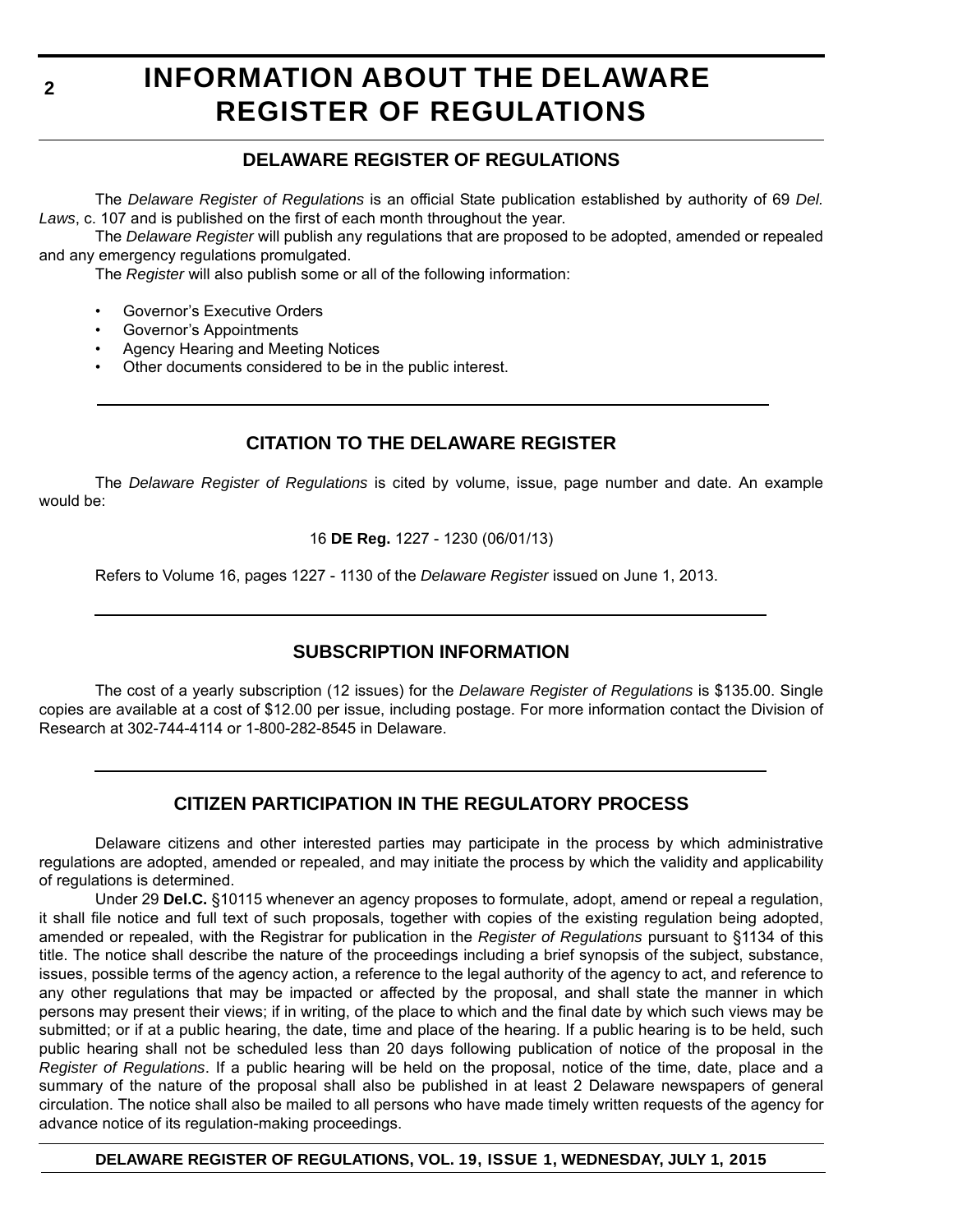# **INFORMATION ABOUT THE DELAWARE REGISTER OF REGULATIONS**

The opportunity for public comment shall be held open for a minimum of 30 days after the proposal is published in the *Register of Regulations*. At the conclusion of all hearings and after receipt, within the time allowed, of all written materials, upon all the testimonial and written evidence and information submitted, together with summaries of the evidence and information by subordinates, the agency shall determine whether a regulation should be adopted, amended or repealed and shall issue its conclusion in an order which shall include: (1) A brief summary of the evidence and information submitted; (2) A brief summary of its findings of fact with respect to the evidence and information, except where a rule of procedure is being adopted or amended; (3) A decision to adopt, amend or repeal a regulation or to take no action and the decision shall be supported by its findings on the evidence and information received; (4) The exact text and citation of such regulation adopted, amended or repealed; (5) The effective date of the order; (6) Any other findings or conclusions required by the law under which the agency has authority to act; and (7) The signature of at least a quorum of the agency members.

The effective date of an order which adopts, amends or repeals a regulation shall be not less than 10 days from the date the order adopting, amending or repealing a regulation has been published in its final form in the *Register of Regulations*, unless such adoption, amendment or repeal qualifies as an emergency under §10119.

Any person aggrieved by and claiming the unlawfulness of any regulation may bring an action in the Court for declaratory relief.

No action of an agency with respect to the making or consideration of a proposed adoption, amendment or repeal of a regulation shall be subject to review until final agency action on the proposal has been taken.

When any regulation is the subject of an enforcement action in the Court, the lawfulness of such regulation may be reviewed by the Court as a defense in the action.

Except as provided in the preceding section, no judicial review of a regulation is available unless a complaint therefor is filed in the Court within 30 days of the day the agency order with respect to the regulation was published in the *Register of Regulations*.

### **CLOSING DATES AND ISSUE DATES FOR THE DELAWARE REGISTER OF REGULATIONS**

| <b>ISSUE DATE</b> | <b>CLOSING DATE</b> | <b>CLOSING TIME</b> |
|-------------------|---------------------|---------------------|
| August 1          | July 15             | $4:30$ p.m.         |
| September 1       | August 17           | 4:30 p.m.           |
| October 1         | September 15        | 4:30 p.m.           |
| November 1        | October 15          | 4:30 p.m.           |
| December 1        | November 16         | 4:30 p.m.           |
|                   |                     |                     |

### **DIVISION OF RESEARCH STAFF**

**Lori Christiansen,** Director; **Mark J. Cutrona,** Deputy Director; **Tara Donofrio**, Administrative Specialist II; **Robert Lupo**, Printer; **Deborah J. Messina,** Print Shop Supervisor; **Kathleen Morris**, Human Resources/ Financials; **Georgia Roman**, Unit Operations Support Specialist; **Victoria Schultes,** Administrative Specialist II; **Don Sellers,** Printer; **Yvette W. Smallwood**, Registrar of Regulations; **Holly Wagner**, Research Analyst; **Verity Watson**, Joint Sunset Analyst; **Rochelle Yerkes**, Office Manager; **Sara Zimmerman**, Legislative Librarian.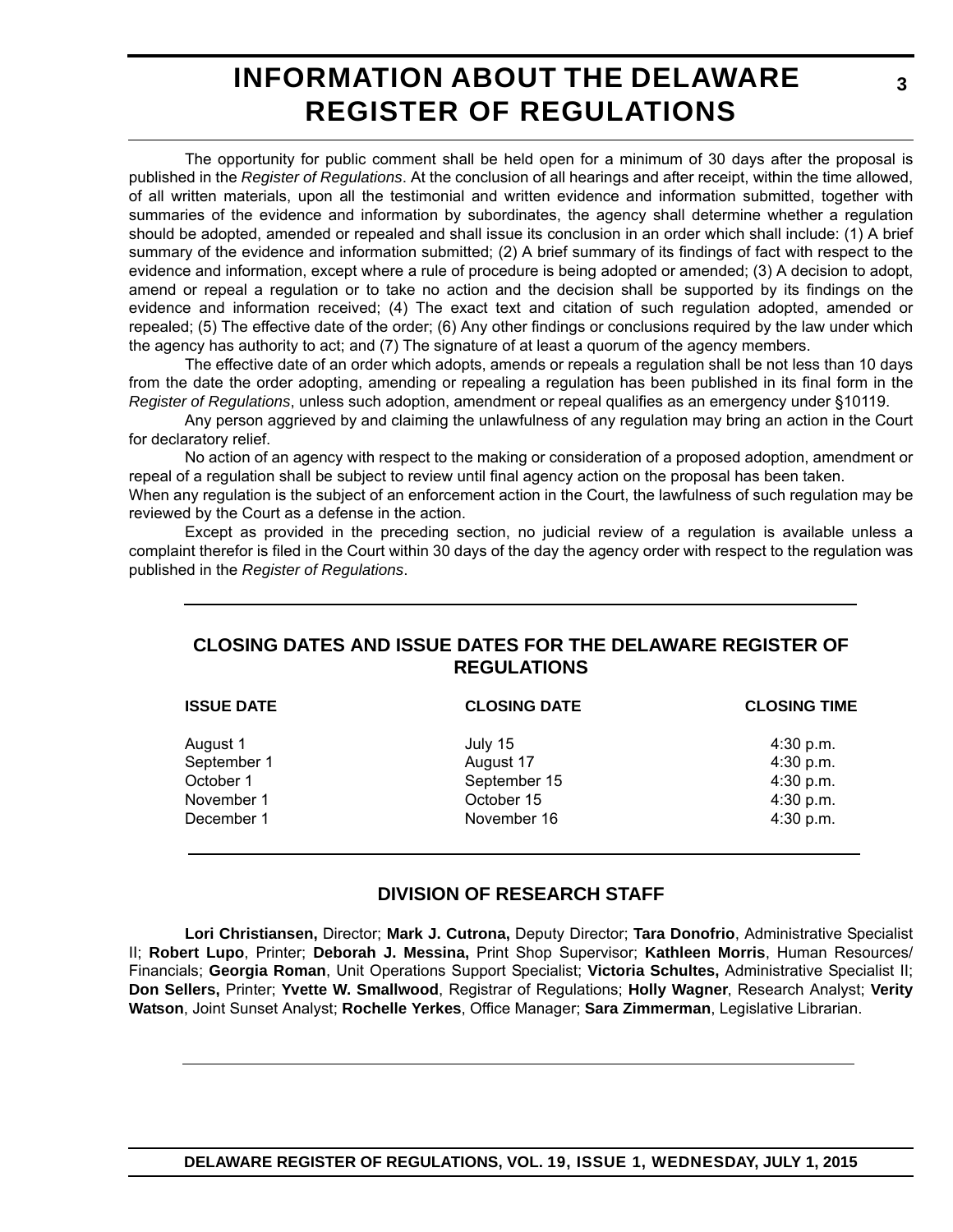# **TABLE OF CONTENTS**

### **EMERGENCY**

<span id="page-3-0"></span>

|                                                           | <b>PROPOSED</b>                                                                           |
|-----------------------------------------------------------|-------------------------------------------------------------------------------------------|
| <b>DEPARTMENT OF AGRICULTURE</b>                          |                                                                                           |
| <b>Harness Racing Commission</b>                          |                                                                                           |
|                                                           |                                                                                           |
| <b>DEPARTMENT OF EDUCATION</b>                            |                                                                                           |
| <b>Professional Standards Board</b>                       |                                                                                           |
|                                                           |                                                                                           |
|                                                           |                                                                                           |
|                                                           |                                                                                           |
|                                                           |                                                                                           |
| <b>DEPARTMENT OF HEALTH AND SOCIAL SERVICES</b>           |                                                                                           |
| <b>Division of Medicaid and Medical Assistance</b>        |                                                                                           |
|                                                           | Title XIX Medicaid State Plan, Attachment 3.1-A, Introductory Page 1 (Telemedicine)       |
| <b>Division of Public Health</b>                          |                                                                                           |
|                                                           |                                                                                           |
| DEPARTMENT OF NATURAL RESOURCES AND ENVIRONMENTAL CONTROL |                                                                                           |
| <b>Division of Air Quality</b>                            |                                                                                           |
|                                                           |                                                                                           |
|                                                           | 1141 Limiting Emissions of Volatile Organic Compounds from Consumer & Commercial Products |
| <b>DEPARTMENT OF STATE</b>                                |                                                                                           |
| <b>Division of Professional Regulation</b>                |                                                                                           |
|                                                           |                                                                                           |
|                                                           |                                                                                           |
|                                                           |                                                                                           |
|                                                           |                                                                                           |

#### **FINAL**

#### **[DEPARTMENT OF AGRICULTURE](http://dda.delaware.gov/thoroughbred/index.shtml)**

| <b>Thoroughbred Racing Commission</b> |  |  |
|---------------------------------------|--|--|
|                                       |  |  |
|                                       |  |  |
| <b>Office of the Secretary</b>        |  |  |

| 35 |
|----|
| 38 |
| 41 |
| 43 |
| 48 |
| 51 |
|    |

**DELAWARE REGISTER OF REGULATIONS, VOL. 19, ISSUE 1, WEDNESDAY, JULY 1, 2015**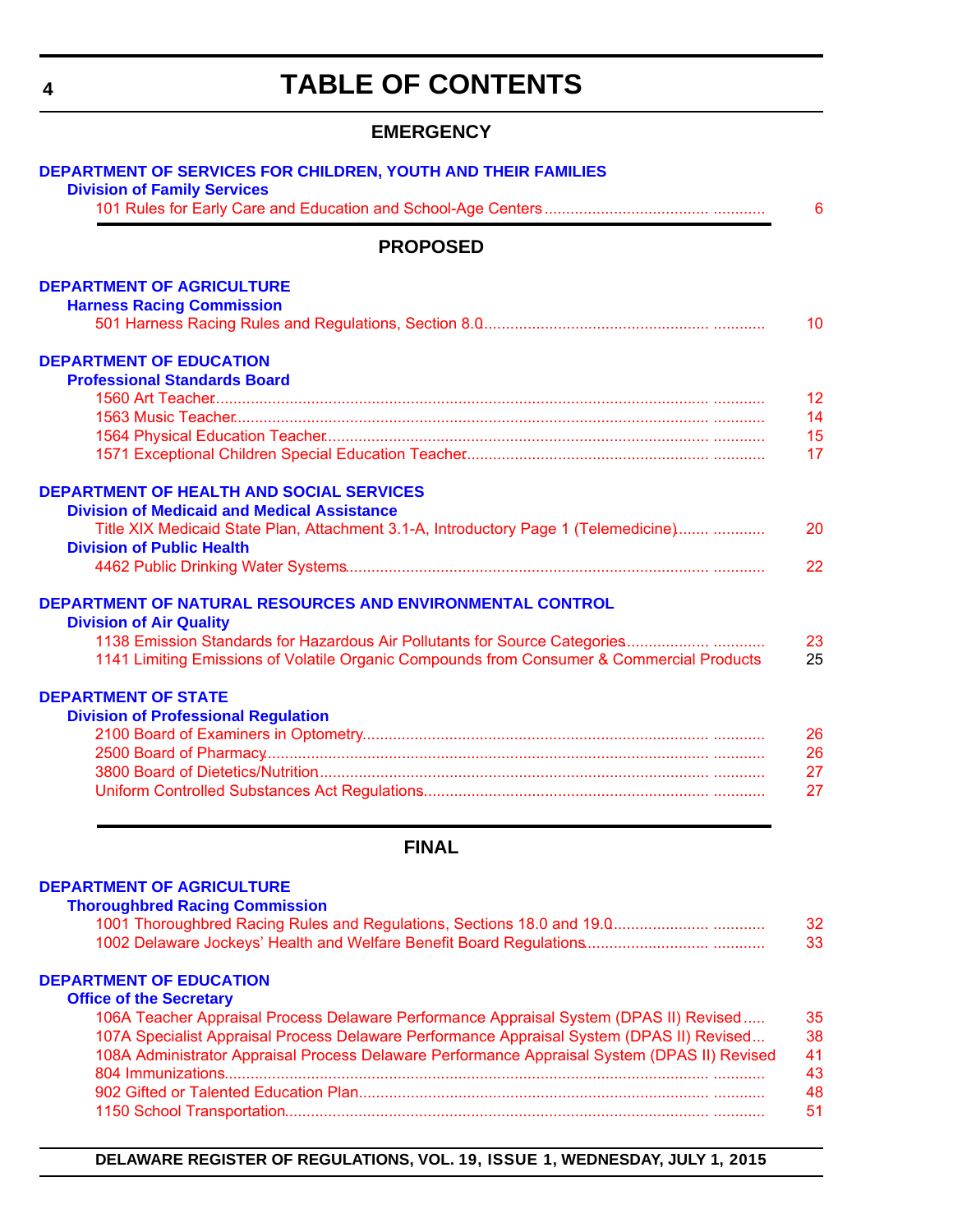# **TABLE OF CONTENTS**

| <b>DEPARTMENT OF HEALTH AND SOCIAL SERVICES</b><br><b>Division of Long Term Care Residents Protection</b>                                                                                       | 52 |
|-------------------------------------------------------------------------------------------------------------------------------------------------------------------------------------------------|----|
| <b>Division of Medicaid and Medical Assistance</b>                                                                                                                                              |    |
| Title XIX Medicaid State Plan: Multi-State Purchasing Pool Supplemental Drug Rebate Agreement<br>Title XIX Medicaid State Plan: State Plan Rehabilitative Services - Coverage and Reimbursement | 57 |
|                                                                                                                                                                                                 | 60 |
| <b>DEPARTMENT OF LABOR</b>                                                                                                                                                                      |    |
| <b>Division of Unemployment Insurance</b>                                                                                                                                                       |    |
|                                                                                                                                                                                                 | 64 |
| DEPARTMENT OF NATURAL RESOURCES AND ENVIRONMENTAL CONTROL<br><b>Division of Waste and Hazardous Substances</b>                                                                                  |    |
|                                                                                                                                                                                                 | 65 |
|                                                                                                                                                                                                 |    |
| <b>DEPARTMENT OF STATE</b>                                                                                                                                                                      |    |
| <b>Division of Professional Regulation</b>                                                                                                                                                      |    |
|                                                                                                                                                                                                 | 68 |
|                                                                                                                                                                                                 | 69 |
|                                                                                                                                                                                                 | 70 |
| <b>Public Service Commission</b>                                                                                                                                                                |    |
| 4002 Regulations Governing Payphone Service Providers in Delaware (Docket No. 12), Repeal of                                                                                                    | 71 |
| <b>DEPARTMENT OF TRANSPORTATION</b>                                                                                                                                                             |    |
| <b>Division of Planning and Policy</b>                                                                                                                                                          |    |
|                                                                                                                                                                                                 | 73 |
| <b>Division of Transportation Solutions</b>                                                                                                                                                     |    |
|                                                                                                                                                                                                 | 76 |
| <b>EXECUTIVE DEPARTMENT</b>                                                                                                                                                                     |    |
| <b>Office of Management and Budget</b>                                                                                                                                                          |    |
|                                                                                                                                                                                                 | 78 |
|                                                                                                                                                                                                 |    |

### **CALENDAR OF EVENTS/HEARING NOTICES**

| Dept. of Agriculture, Harness Racing Commission, Notice of Public Comment Period                       | 79    |
|--------------------------------------------------------------------------------------------------------|-------|
|                                                                                                        | 79    |
| Dept. of Health and Social Services, Div. of Medicaid and Medical Assistance; Div. of Public Health,   |       |
|                                                                                                        | 79    |
| Dept. of Natural Resources and Environmental Control, Div. of Air Quality; Notices of Public Hearings  |       |
|                                                                                                        | 80-81 |
| Dept. of Safety and Homeland Security; Delaware Developmental Disabilities Council, Public Notice      | 81    |
| Dept. of State, Div. of Prof. Regulation, Board of Examiners in Optometry; Board of Pharmacy; Board of |       |
| Dietetics/Nutrition, and Controlled Substance Advisory Committee, Notices of Public Hearings           | 81-82 |
|                                                                                                        |       |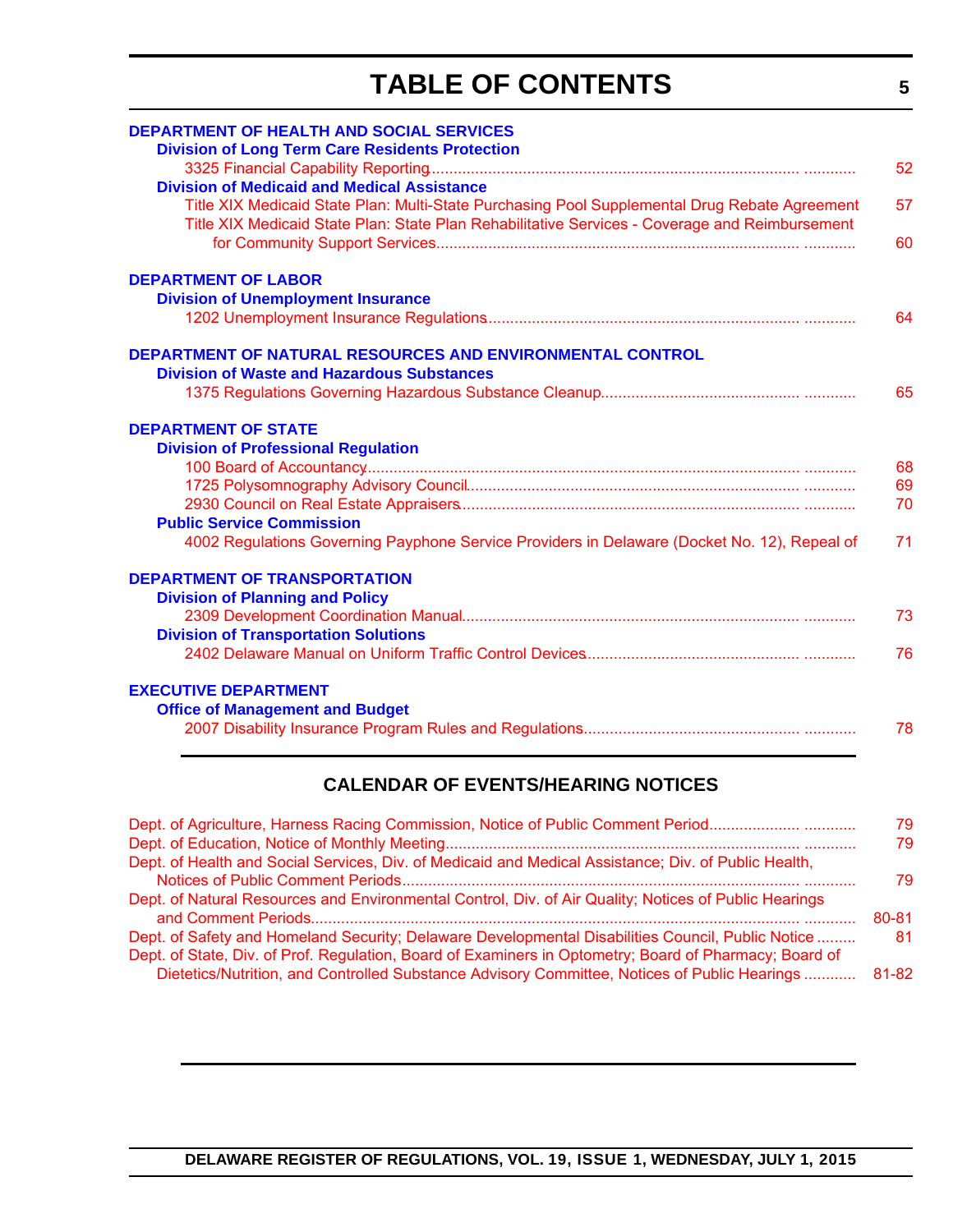### **Symbol Key**

<span id="page-5-0"></span>Arial type indicates the text existing prior to the regulation being promulgated. Underlined text indicates new text. Language which is stricken through indicates text being deleted.

#### **Emergency Regulations**

Under 29 **Del.C.** §10119 an agency may promulgate a regulatory change as an Emergency under the following conditions:

#### **§ 10119. Emergency regulations.**

If an agency determines that an imminent peril to the public health, safety or welfare requires the adoption, amendment or repeal of a regulation with less than the notice required by § 10115, the following rules shall apply:

(1) The agency may proceed to act without prior notice or hearing or upon any abbreviated notice and hearing that it finds practicable;

(2) The order adopting, amending or repealing a regulation shall state, in writing, the reasons for the agency's determination that such emergency action is necessary;

(3) The order effecting such action may be effective for a period of not longer than 120 days and may be renewed once for a period not exceeding 60 days;

(4) When such an order is issued without any of the public procedures otherwise required or authorized by this chapter, the agency shall state as part of the order that it will receive, consider and respond to petitions by any interested person for the reconsideration or revision thereof; and

(5) The agency shall submit a copy of the emergency order to the Registrar for publication in the next issue of the *Register of Regulations*. (60 Del. Laws, c. 585, § 1; 62 Del. Laws, c. 301, § 2; 71 Del. Laws, c. 48, § 10.)

### **[DEPARTMENT OF SERVICES FOR CHILDREN, YOUTH AND THEIR](http://kids.delaware.gov/fs/fs.shtml)  FAMILIES**

### **DIVISION OF FAMILY SERVICES**

### **Office of Child Care Licensing**

Statutory Authority: 29 Delaware Code, Chapter 3, Subchapter III (29 **Del.C.** Ch. 3, Subch. III) 9 **DE Admin. Code** 101

#### **NOTICE OF EMERGENCY PROMULGATION**

#### **[101 Rules for Early Care and Education and School-Age Centers](#page-3-0)**

The Office of Child Care Licensing, Division of Family Services, Department of Services for Children, Youth and Their Families adopts and promulgates this emergency regulation for Homes and Centers pursuant to the authority in Delaware Code, Title 31,Welfare, Part I, In General, Chapter 3, Child Welfare, Subchapter III, The Delaware Child Care Act, Subsections 341-345 and Title 29, State Government, Part VIII, Departments of Government, Chapter 90, Department of Services for Children, Youth And Their Families, Subsection 9003 (7).

The Department of Services for Children, Youth and their Families (DSCYF) promulgates this emergency regulation pursuant to 29 **Del.C.** §10119. This emergency regulation is necessary to protect children in camps during the summer 2015 season. By Executive Order, Governor Markell established the Delaware Background Checks Task Force in January 2014 (Task Force). The Task Force underwent a comprehensive review of Delaware's background check laws for those who work with children and youth and completed a report consisting of recommendations for improving the current system on December 31, 2014. The recommendations included expanding the requirement for background checks to youth camp employees and volunteers. The Department is working with the legislature to make comprehensive changes in the Delaware Code to improve the background checks system as were identified by the Background Checks Task Force. These changes include expanding background check requirements for youth camp employees and volunteers. If or until those changes become part of the Delaware Code, children who attend these camps may be at risk because employees and volunteers at youth summer camps are not currently required to have background checks. DSCYF in partnership with the

#### **DELAWARE REGISTER OF REGULATIONS, VOL. 19, ISSUE 1, WEDNESDAY, JULY 1, 2015**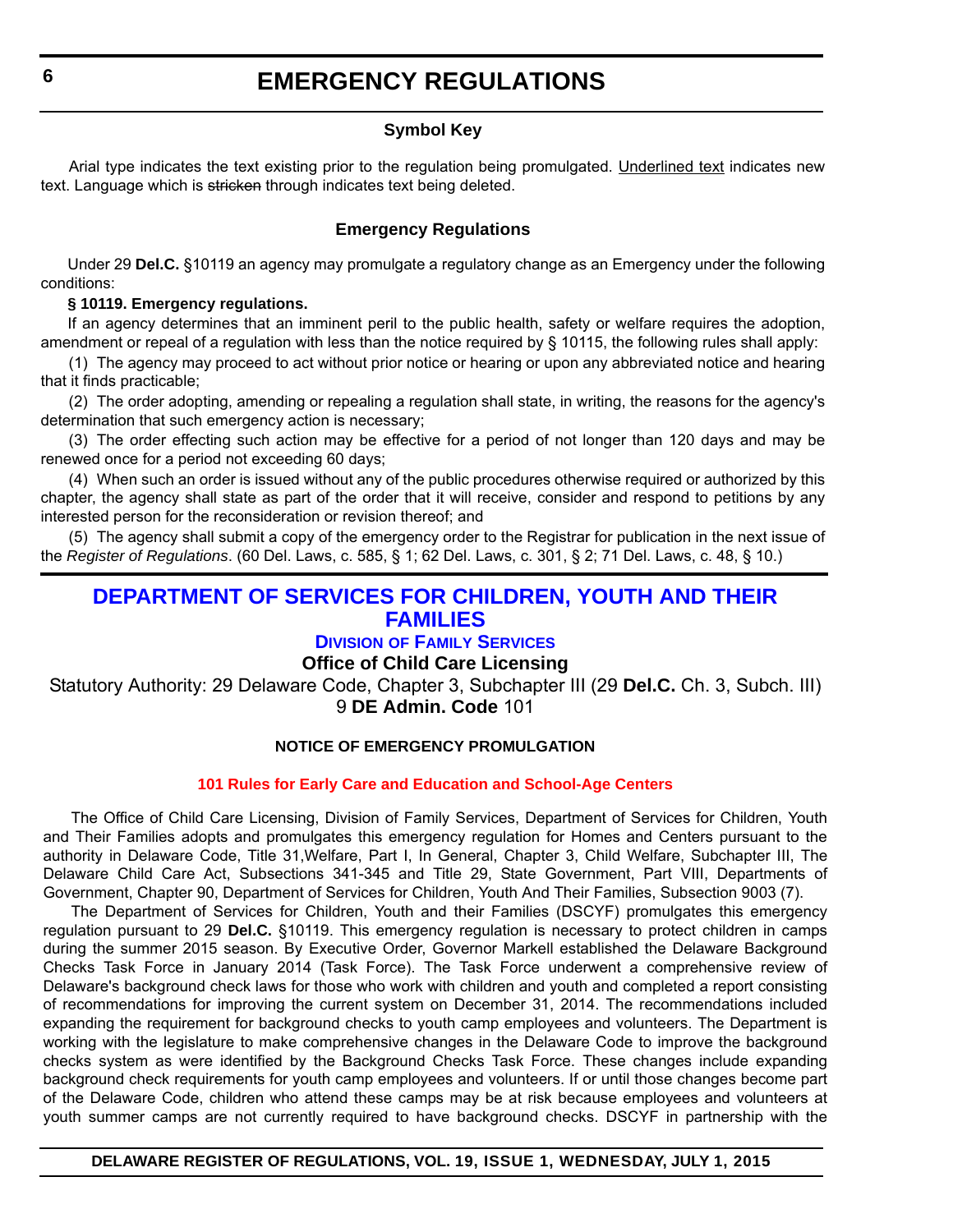### **EMERGENCY REGULATIONS**

Delaware Justice Information System (DELJIS) has created a process for the 2015 summer camp season to check a potential camp employee's background for crimes and placement on the Child Placement Registry which would make them ineligible to work with children. This process will be of no cost to employers and potential employees and will be as efficient as possible for all involved.

Presently there exists no law, rule or regulation that those who have access to children in youth camps must have background checks or submit to a check of the Child Protection Registry. Individuals with certain criminal convictions and/or placement on the Child Abuse Registry have been determined to be prohibited from working with children in other contexts (education and licensed child care, for example). There is no such prohibition for those who work with children in youth camps, though the contact with children is substantially similar between camp employees and school employees or child care employees.

Therefore, for all of the foregoing reasons and in order to help protect Delaware's children in youth camps this summer, DSCYF promulgates the following emergency regulation. DSCYF will receive, consider and respond to petitions by any interested person for the reconsideration or revision of this amendment.

#### **EFFECTIVE DATE OF THE ORDER**

This Emergency Order shall take effect at 8:00 a.m. June 5, 2015 and shall remain in effect for 120 days.

#### **ORDER**

It is hereby ordered this 5<sup>th</sup> day of June, 2015 that the above referenced amendment to 9 DE Admin. Code 101 is adopted pursuant to 29 **Delaware Code**, Section 4819.

Jennifer B. Ranji, Secretary Department of Services for Children, Youth and Their Families 6/3/15

Victoria Kelly, Director Division of Family Services 6/3/15

#### **101 Rules for Early Care and Education and School-Age Centers** *(Break in Continuity of Sections)*

#### **3.0 Definition of Regulated Service**

- 3.1 Early Care and Education and School-Age Centers provide care, education, protection, supervision or guidance for thirteen (13) or more children, including children who are related to the operator. Service is provided on a regular basis for periods of less than twenty-four (24) hours per day, unattended by parent or guardian, and for compensation. This definition shall include but is not limited to full and part time - day care, child care, early care, early care and education, early childhood education, preschool, nursery school, extended care, extended day care, extended child care, independently operated kindergartens, before and/or after school care, school-age center, school-age care, out of school care, school's out care, school vacation/holiday care and summer child care.
- 3.2 Early care and education and school-age Centers located at public or private schools that are operated by an agency or individual other than the public or private school entity shall be required to be licensed under these rules.
- 3.3 The following facilities that operate for less than twenty-four (24) hours per day shall be exempt from licensure under these rules:
	- 3.3.1 Camps permitted or exempted by the Division of Public Health; Youth Camps, defined as camps which:
		- 3.3.1.1 Have in their custody or control one or more school-age children;
		- 3.3.1.2 Said children are unattended by parent or guardian;

#### **DELAWARE REGISTER OF REGULATIONS, VOL. 19, ISSUE 1, WEDNESDAY, JULY 1, 2015**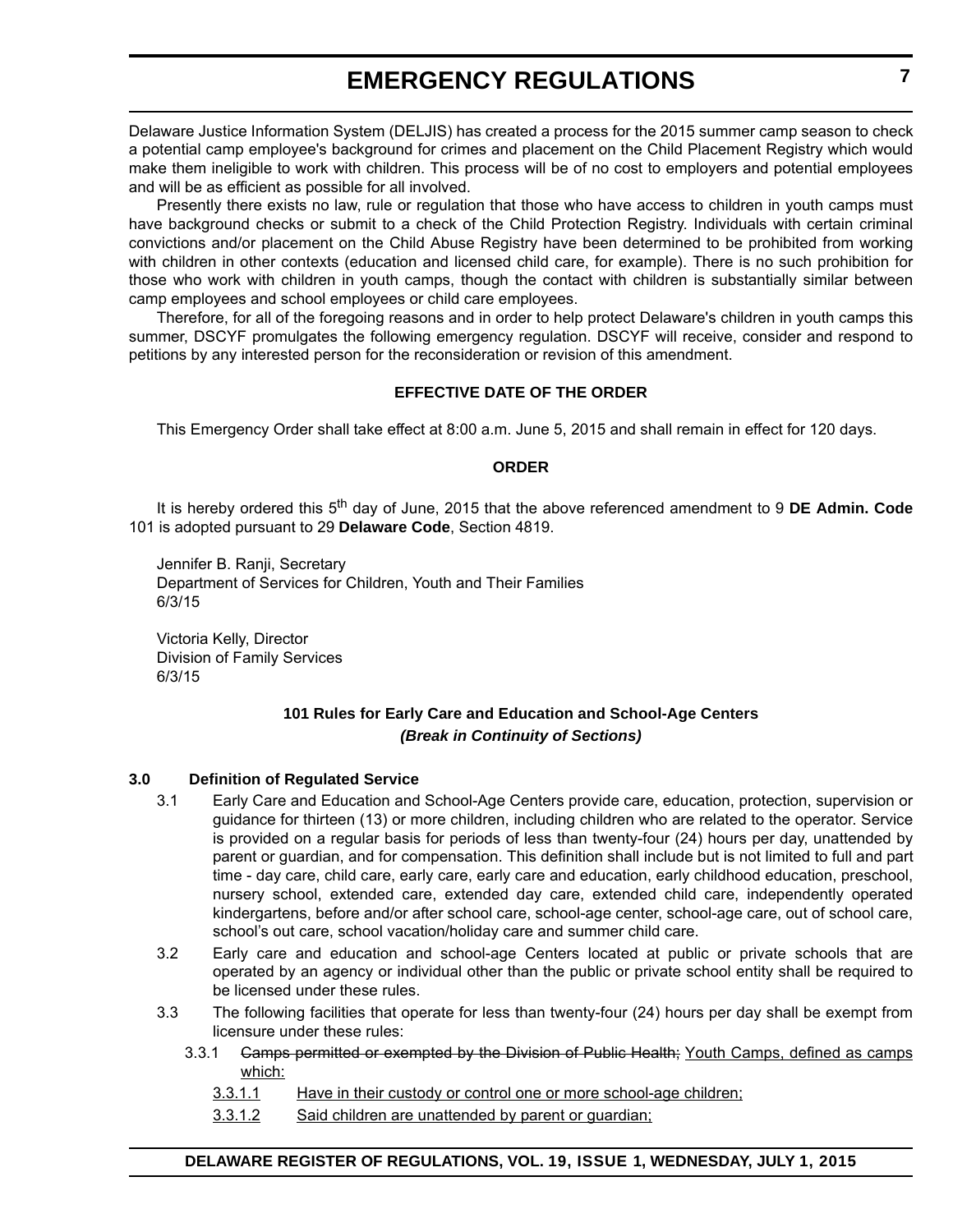## **EMERGENCY REGULATIONS**

- 3.3.1.3 Provide a program of recreational, athletic, educational and/or religious instruction or guidance;
- 3.3.1.4 Operate for up to 12 weeks for three or more hours per day, during the months of May through September or some portion thereof. or during holiday breaks i n the course of a school year: and
- 3.3.1.5 Operate in a space or at a location other than a space or location subject to licensing pursuant to §344 of Title 31.
- 3.3.1.6 Youth camps do not include public and private schools or individuals that a parent contracts with on an individual basis for the purpose of providing training or educational opportunities if the parent contracts directly with the actual provider and not a group, agency, firm, company or corporation employing that individual provider.
- 3.3.2 Summer schools or classes specifically for religious instruction conducted by religious institutions during summer months;
- 3.3.3 Programs established in connection with a religious institution, a business, or recreation center, in which children are provided care for brief periods of time, while parents/guardians are on the premises, are readily accessible at all times on an on-call basis and are able to resume control of the child immediately;
- 3.3.4 Programs that offer activities for children over the age of six (6) who attend at their own discretion on an "open door" basis, where there is no compensation, and where there is no agreement, written or implied, between the program and the parent(s)/guardian(s) for the program to assume responsibility for the care of the child;
- 3.3.5 Programs that offer care on an ad hoc, sporadic and isolated basis in order to meet an emergency or special need, or.
- 3.3.6 Any public or private school that provides regular and thorough instruction through at least the sixth  $(6<sup>th</sup>)$  grade in the subjects prescribed for the schools of the State, in a manner suitable to children of the same age and stage of advancement, and that reports to the State Board of Education pursuant to Delaware Code, Title 14, Chapter 27, Subchapter I, Subsection 2704. This exclusion shall include all programs operated by such schools and shall also include preschool education programs for handicapped persons as defined by Delaware Code, Title 14, Chapter 31, Subchapter I, Subsection 3101 (4).

#### 3.4 Youth Camps

- 3.4.1 All employees, owners, operators or volunteers of Youth Camps having regular direct access to children in camp must be checked by the Delaware Criminal Justice Information System (DELJIS) for criminal convictions which would make them ineligible to have regular direct access to children.
- 3.4.2 No employee, owner, operator or volunteer may work or volunteer in a youth summer camp if convicted of:
	- 3.4.2.1 A felony involving physical or sexual assault crimes against a child, vulnerable adult or elderly victim;
	- 3.4.2.2 A felony involving a physical or sexual assault crime against another adult within the past 10 years;
	- 3.4.2.3 Any other felony within the past 7 years;
	- 3.4.2.4 A misdemeanor against a child, in which case the individual shall be prohibited for the time period aligned with those prohibitions already delineated in the Child Protection Registry.
- 3.4.3 All employees, owners, operators or volunteers of said camps having regular direct access to children in camp must be checked against the Department of Services for Children, Youth and Their Families Child Protection Registry.
- 3.4.4 No employee, owner, operator or volunteer may work or volunteer in such capacity if the person is currently on the Child Protection Registry at Child Protection Level III or IV as provided in subchapter II of Chapter 9 of Title 16 of the Delaware Code.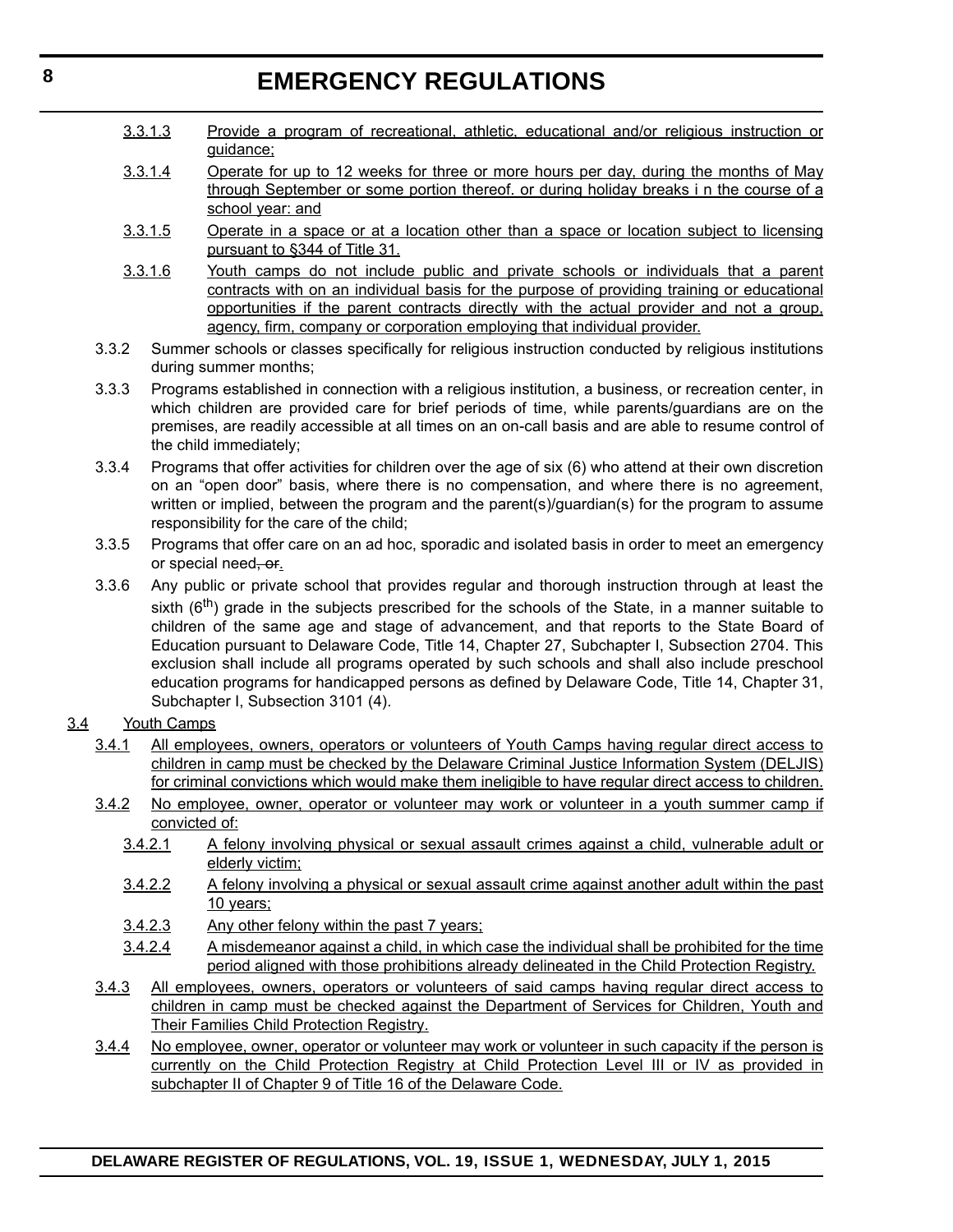### **EMERGENCY REGULATIONS**

- 3.4.5 A person who is employed by or is a volunteer in such a camp, is required to inform and shall inform that person's own employer of any criminal conviction or of any entry on the Child Protection Registry.
- 3.4.6 Forms consenting to the background checks must be submitted prior to beginning employment. The consent forms and information on how to submit them may be obtained from the Office of Child Care Licensing. Employees, owners, operators or volunteers may be conditionally employed until the background checks are completed.
- 3.4.7 Employees, owners, operators or volunteers who were hired prior to the effective date of this regulation have ten (10) days from the effective date of this regulation to submit the consent forms for background checks.
- 3.45 The rules are divided into three (3) parts:

Part I - General Provisions;

Part II - Night Care; and

Part III - School-Age Center

- 3.56 To be licensed as an Early Care and Education and School-Age Center, the General Provisions of Part I shall be met. In addition, Centers shall also meet the following rules before providing Night Care or operating a School-Age Center:
	- 3.56.1 To provide Night Care, an Early Care and Education Center shall also meet Part II rules;
	- 3.56.2 To operate a School-Age Center, a Center shall also meet Part III rules.

**\*Please Note: As the rest of the sections were not amended, they are not being published. A copy of the regulation is available at:**

**[101 Rules for Early Care and Education and School-Age Centers](http://regulations.delaware.gov/register/july2015/emergency/19 DE Reg 6 07-01-15.htm)**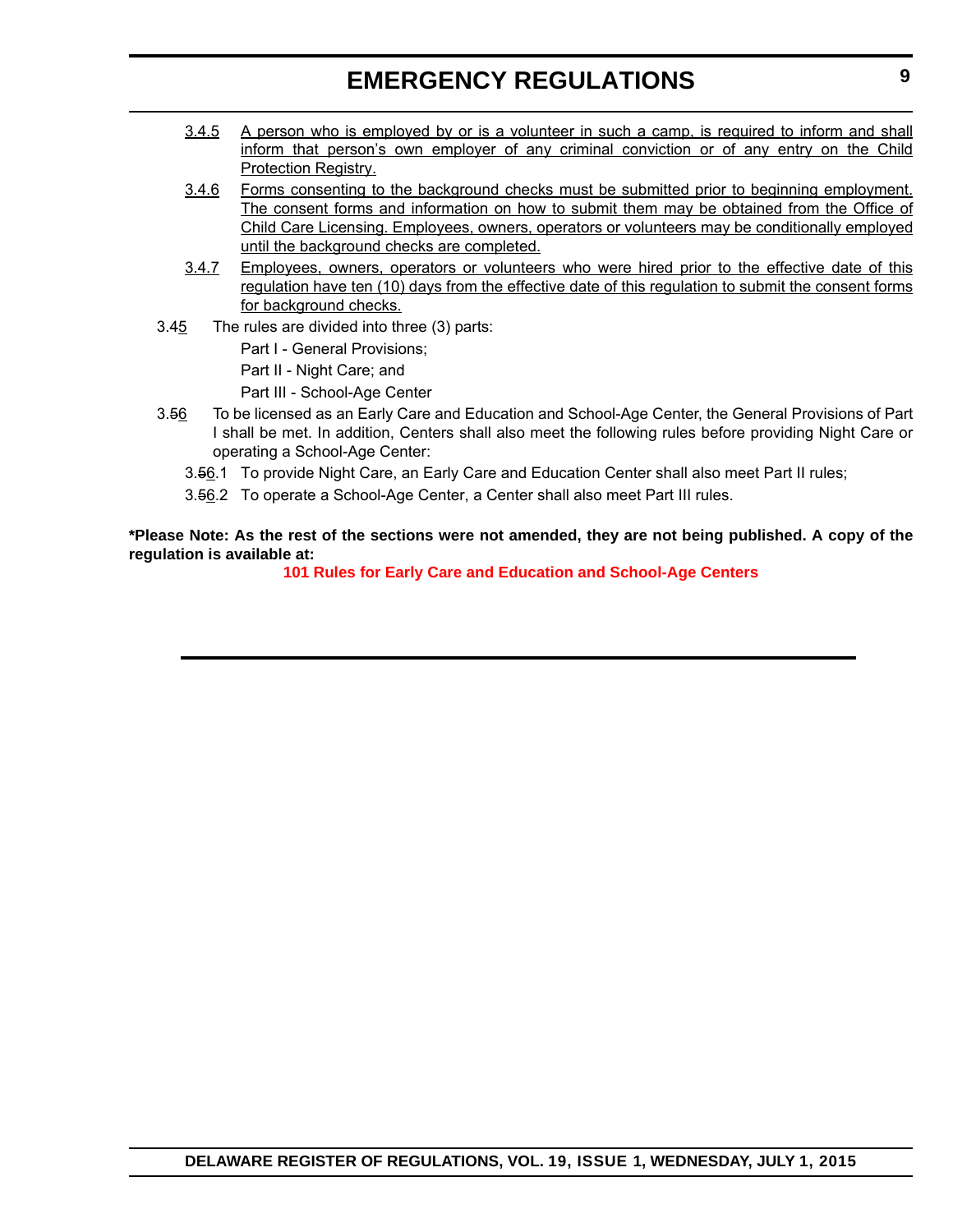### **Symbol Key**

<span id="page-9-0"></span>Arial type indicates the text existing prior to the regulation being promulgated. Underlined text indicates new text. Language which is stricken through indicates text being deleted.

### **Proposed Regulations**

Under 29 **Del.C.** §10115 whenever an agency proposes to formulate, adopt, amend or repeal a regulation, it shall file notice and full text of such proposals, together with copies of the existing regulation being adopted, amended or repealed, with the Registrar for publication in the *Register of Regulations* pursuant to §1134 of this title. The notice shall describe the nature of the proceedings including a brief synopsis of the subject, substance, issues, possible terms of the agency action, a reference to the legal authority of the agency to act, and reference to any other regulations that may be impacted or affected by the proposal, and shall state the manner in which persons may present their views; if in writing, of the place to which and the final date by which such views may be submitted; or if at a public hearing, the date, time and place of the hearing. If a public hearing is to be held, such public hearing shall not be scheduled less than 20 days following publication of notice of the proposal in the *Register of Regulations*. If a public hearing will be held on the proposal, notice of the time, date, place and a summary of the nature of the proposal shall also be published in at least 2 Delaware newspapers of general circulation. The notice shall also be mailed to all persons who have made timely written requests of the agency for advance notice of its regulation-making proceedings.

#### **[DEPARTMENT OF AGRICULTURE](http://dda.delaware.gov/harness/index.shtml) HARNESS RACING COMMISSION**

Statutory Authority: 3 Delaware Code, Section 10005 (3 **Del.C.** §10005) 3 **DE Admin. Code** 501

#### **PUBLIC NOTICE**

#### **[501 Harness Racing Rules and Regulations](#page-3-0)**

The Delaware Harness Racing Commission (DHRC) pursuant to 3 **Del.C.** §10005, proposes to amend its rules and regulations*.* The proposed regulation changes address needed amendments to the Uniform Classification Guidelines of Foreign Substances to include cobalt, reference 8.3.1.5, 8.3.2.5.1 and 8.3.2.5.2.

After discussions, which included technical experts, regulatory officials, and harness racing stakeholders, on June 2, 2015, the DHRC Rules Committee voted to recommend this rule amendment package to the full DHRC. On June 9, 2015, at its regular monthly meeting, the DHRC unanimously approved these amendments. The DHRC rules committee meetings and regular monthly meetings are noticed public meetings. Subsequent to a 30-day comment period from July 1 to 31, 2015 and notice in the *Register of Regulations*, the DHRC plans to finalize the regulations on August 11, 2015 during its regularly scheduled monthly meeting. The DHRC August 2015 monthly meeting is public and is noticed on the state meeting notice website. Those meetings are held at the Delaware Department of Agriculture, 2320 South DuPont Highway Dover, DE at 10:00am. Written comments must be received by COB August 10, 2015. Those comments should be sent to the same address listed above for meeting location, attention Mr. Mark Davis.

#### **501 Harness Racing Rules and Regulations** *(Break in Continuity of Sections)*

#### **8.0 Veterinary Practices, Equine Health Medication**

#### *(Break in Continuity Within Section)*

8.3 Medications and Foreign Substances. Foreign substances shall mean all substances, except those which exist naturally in the untreated horse at normal physiological concentration, and shall include all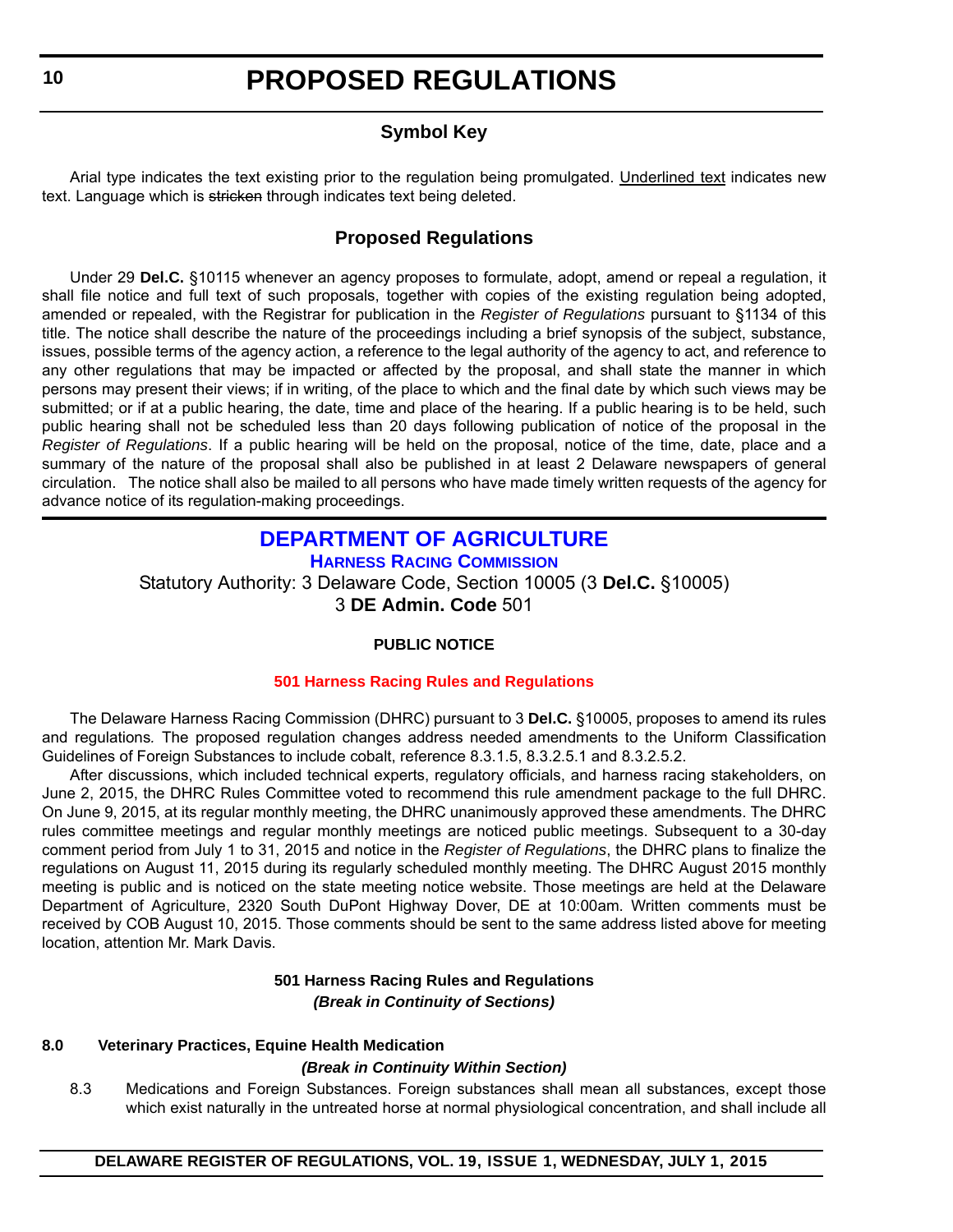narcotics, stimulants, depressants or other drugs or medications of any type. Except as specifically permitted by these rules, no foreign substance shall be carried in the body of the horse at the time of the running of the race. Upon a finding of a violation of these medication and prohibited substances rules, the Presiding Judge or other designee of the Commission shall consider the classification level of the violation as listed at the time of the violation by the DHRC Uniform Classification Guidelines found in subsection 8.3.1 of this section, and may consider the most recent recommendations by the Uniform Classification Guidelines of Foreign Substances as promulgated by the Association of Racing Commissioners International. In addition, the Presiding Judge or other designee of the Commission shall consider all other relevant available evidence including but not limited to: i) whether the violation created a risk of injury to the horse or driver; ii) whether the violation undermined or corrupted the integrity of the sport of harness racing; iii) whether the violation misled the wagering public and those desiring to claim the horse as to the condition and ability of the horse; iv) whether the violation permitted the trainer or licensee to alter the performance of the horse or permitted the trainer or licensee to gain an advantage over other horses entered in the race; v) the amount of the purse involved in the race in which the violation occurred. The Presiding Judge may impose penalties and disciplinary measures consistent with the recommendations contained in subsection 8.3.2 of this section.

8.3.1 DHRC Uniform Classification Guidelines. The following outline describes the types of substances placed in each category. This list shall be publicly posted in the offices of the Commission and the racing secretary entry areas.

#### *(Break in Continuity Within Section)*

- 8.3.1.5 Class 5. Drugs in this category are therapeutic medications for which concentration limits have been established as well as certain miscellaneous agents. Included specifically are agents which have very localized action only, such as anti-ulcer drugs, and certain antiallergic drugs., and Tthe anticoagulant drugs are also included. Cobalt is also included, along with its own accompanying penalty recommendations.
- 8.3.2 Penalty Recommendations. The following penalties and disciplinary measures may be imposed for violations of these medication and prohibited substances rules:
	- 8.3.2.1 Class 1 in the absence of extraordinary circumstances, a minimum license revocation of eighteen months and a minimum fine of \$5,000, and a maximum fine up to the amount of the purse money for the race in which the infraction occurred, forfeiture of the purse money, and assessment for cost of the drug testing.
	- 8.3.2.2 Class 2 in the absence of extraordinary circumstances, a minimum license revocation of nine months and a minimum fine of \$3,000, and a maximum fine of up to the amount of the purse money for the race in which the violation occurred, forfeiture of the purse money, and assessment for cost of the drug testing.
	- 8.3.2.3 Class 3 in the absence of extraordinary circumstances, a minimum license revocation of ninety days, and a minimum fine of \$3,000, and a maximum fine of up to the amount of the purse money for the race in which the violation occurred, forfeiture of the purse money, and assessment for cost of the drug testing.
	- 8.3.2.4 Class 4 in the absence of extraordinary circumstances, a minimum license revocation of thirty days, and a minimum fine of \$2,000, and a maximum fine of up to the amount of the purse money for the race in which the violation occurred, forfeiture of the purse money, and assessment for the cost of the drug testing.
	- 8.3.2.5 Class 5 Zero to 15 days suspension with a possible loss of purse and/or fine and assessment for the cost of the drug testing.
		- 8.3.2.5.1 Cobalt detected at or above 25 ng/kg (ppb), but below 50 ppb in blood or serum will result in placement of the effected horse on the "Vet's List" until blood or serum test results are below 25 ppb. Testing will be administered at no less than seven (7) day intervals. The cost of subsequent testing after initial finding will be conducted at owner's expense.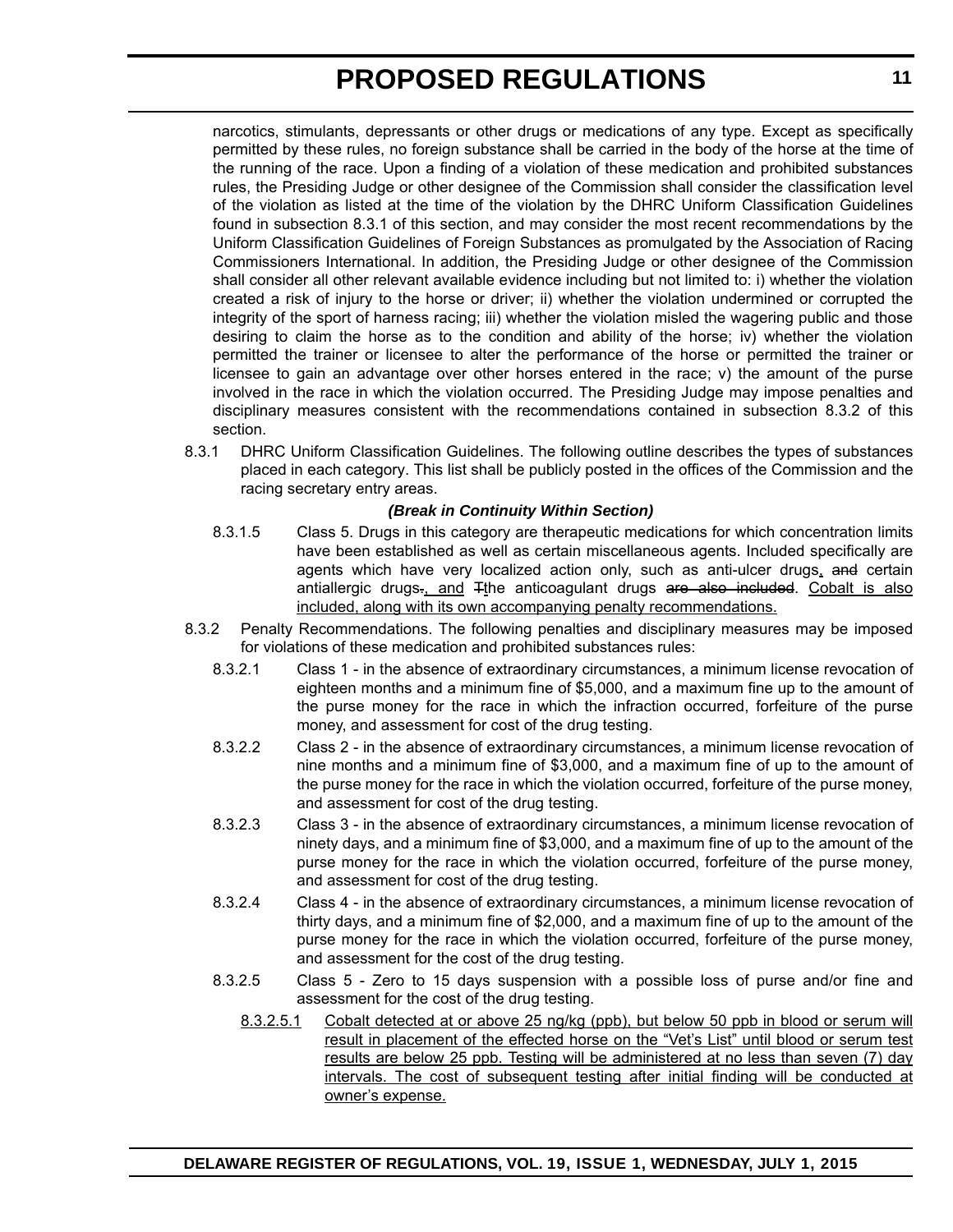<span id="page-11-0"></span>8.3.2.5.2 Cobalt detected at or above 50 ng/kg (ppb) in blood or serum will result in a minimum: \$500 fine and 15-day suspension for the trainer; the owner would loss any purse money gained; and, the horse would be placed on the "Vet's List" in accordance with the protocol detailed in 8.3.2.5.1 above.

**\*Please Note: As the rest of the sections were not amended, they are not being published. A copy of the regulation is available at:**

**[501 Harness Racing Rules and Regulations](http://regulations.delaware.gov/register/july2015/proposed/19 DE Reg 10 07-01-15.htm)**

### **[DEPARTMENT OF EDUCATION](http://www.doe.k12.de.us/domain/172)**

**PROFESSIONAL STANDARDS BOARD**

Statutory Authority: 14 Delaware Code, Section 1205(b) (14 **Del.C.** §1205(b) 14 **DE Admin. Code** 1560

**PUBLIC NOTICE**

**Education Impact Analysis Pursuant To 14 Del.C. Section 122(d)**

#### **[1560 Art Teacher](#page-3-0)**

#### **A. Type of Regulatory Action Required**

Reauthorization of Existing Regulation

#### **B. Synopsis of Subject Matter of the Regulation**

The Professional Standards Board, acting in cooperation and collaboration with the Department of Education, seeks the consent of the State Board of Education to amend regulation 14 **DE Admin. Code** 1560 Art Teacher. This regulation concerns the requirements for certification of educational personnel, pursuant to 14 **Del.C.** §1220(a). There have been no changes in the certification requirements, however a non-regulatory note is being added to make candidates aware that a Praxis exam is needed before obtaining certification. This regulation sets forth the requirements for an Art Teacher. It is necessary to reauthorize this regulation due to the regulation being out of its five year review cycle.

Persons wishing to present their views regarding this matter may do so in writing by the close of business on Friday, July 31, 2015 to Mr. Chris Kenton, Executive Director, Delaware Professional Standards Board, The Townsend Building, 401 Federal Street, Dover, Delaware 19901. Copies of this regulation are available from the above address or may be viewed at the Professional Standards Board Business Office.

#### **C. Impact Criteria**

1. Will the amended regulation help improve student achievement as measured against state achievement standards? The amended regulation addresses student achievement by establishing standards for the issuance of a standard certificate to educators who have acquired the prescribed knowledge, skill and/or education to practice in a particular area, to teach a particular subject, or to instruct a particular category of students to help ensure that students are instructed by educators who are highly qualified.

2. Will the amended regulation help ensure that all students receive an equitable education? The amended regulation helps to ensure that all teachers employed to teach students meet high standards and have acquired the prescribed knowledge, skill and/or education to practice in a particular area, to teach a particular subject, or to instruct a particular category of students.

3. Will the amended regulation help to ensure that all students' health and safety are adequately protected? The amended regulation addresses educator certification, not students' health and safety.

4. Will the amended regulation help to ensure that all students' legal rights are respected? The amended regulation addresses educator certification, not students' legal rights.

5. Will the amended regulation preserve the necessary authority and flexibility of decision-makers at the local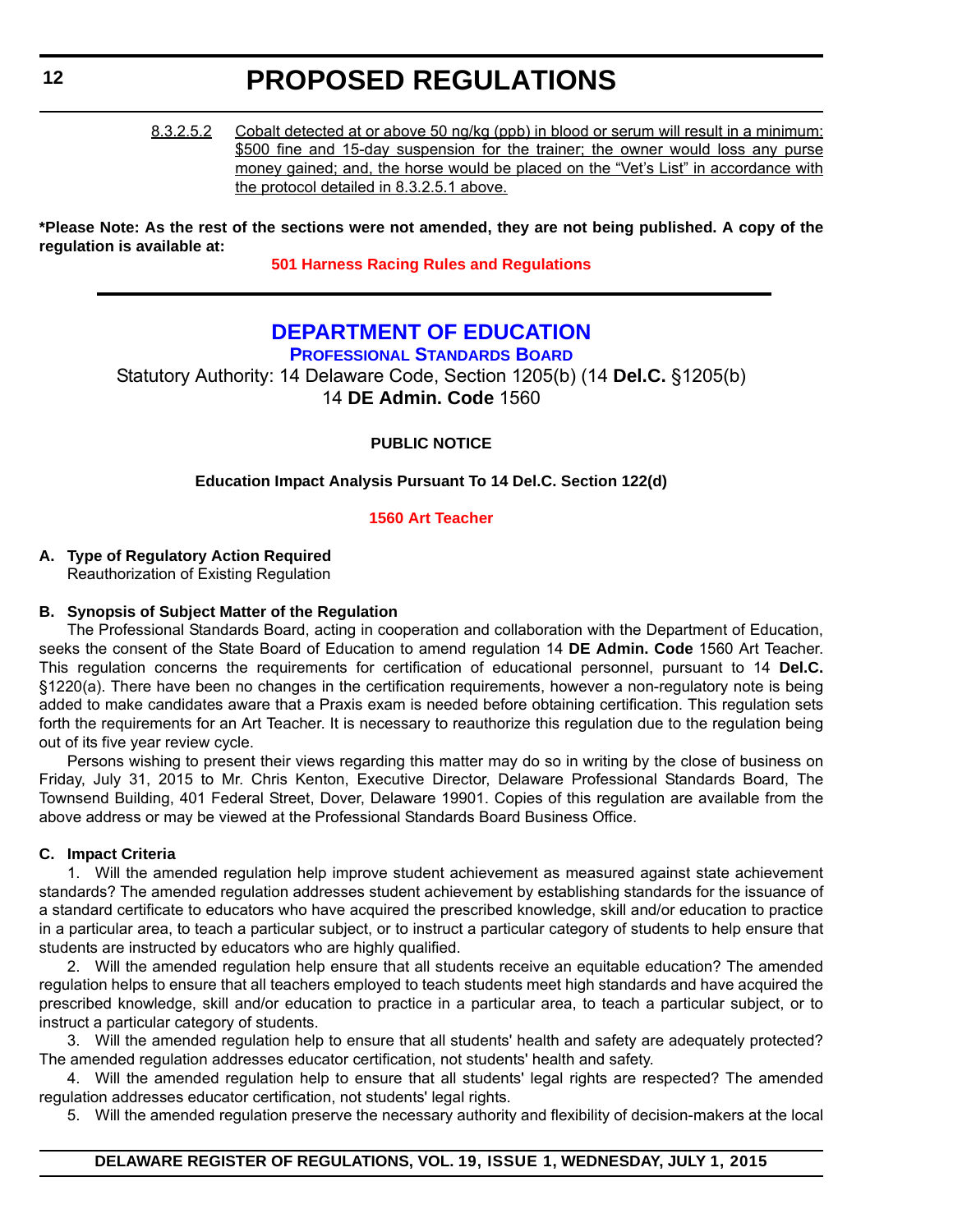board and school level? The amended regulation will preserve the necessary authority and flexibility of decision makers at the local board and school level.

6. Will the amended regulation place unnecessary reporting or administrative requirements or mandates upon decision makers at the local board and school levels? The amended regulation will not place unnecessary reporting or administrative requirements or mandates upon decision makers at the local board and school levels.

7. Will decision making authority and accountability for addressing the subject to be regulated be placed in the same entity? The decision-making authority and accountability for addressing the subject to be regulated rests with the Professional Standards Board, in collaboration with the Department of Education, and with the consent of the State Board of Education.

8. Will the amended regulation be consistent with and not an impediment to the implementation of other state educational policies, in particular to state educational policies addressing achievement in the core academic subjects of mathematics, science, language arts and social studies? The amended regulation will be consistent with, and not an impediment to, the implementation of other state educational policies, in particular to state educational policies addressing achievement in the core academic subjects of mathematics, science, language arts, and social studies.

9. Is there a less burdensome method for addressing the purpose of the amended regulation? 14 Del.C. requires that we promulgate this regulation.

10. What is the cost to the state and to the local school boards of compliance with the adopted regulation? There is no additional cost to local school boards for compliance with the regulation.

#### **1560 Art Teacher**

Non-regulatory note: Passage on an examination of content knowledge may also be required to obtain this certification. Pursuant to 14 **Del.C.** §1220 and 14 **DE Admin. Code** 1505, an examination of content knowledge is required when applicable and available. An examination of content knowledge is applicable and available when approved by the Professional Standards Board with the concurrence of the State Board of Education. See the Department of Education website for additional information.

#### **1.0 Content**

- 1.1 This regulation shall apply to the requirements for a Standard Certificate, pursuant to 14 **Del.C.** §1220(a), for Art Teacher. This certification is required for grades K to12.
- 1.2 Except as otherwise provided, the requirements set forth in 14 **DE Admin. Code** 1505 Standard Certificate, including any subsequent amendment or revision thereto, are incorporated herein by reference.

#### **2.0 Definitions**

The definitions set forth in 14 **DE Admin. Code** 1505 Standard Certificate, including any subsequent amendment or revision thereto, are incorporated herein by reference.

#### **3.0 Standard Certificate**

- 3.1 In accordance with 14 **Del.C.** §1220(a), the Department shall issue a Standard Certificate as an Art Teacher to an educator who has met the following:
	- 3.1.1 Holds a valid Delaware Initial, Continuing, or Advanced License; or a Limited Standard, Standard or Professional Status Certificate issued by the Department prior to August 31, 2003; and
	- 3.1.2 Has met the requirements as set forth in 14 **DE Admin. Code** 1505 Standard Certificate, including any subsequent amendment or revision thereto.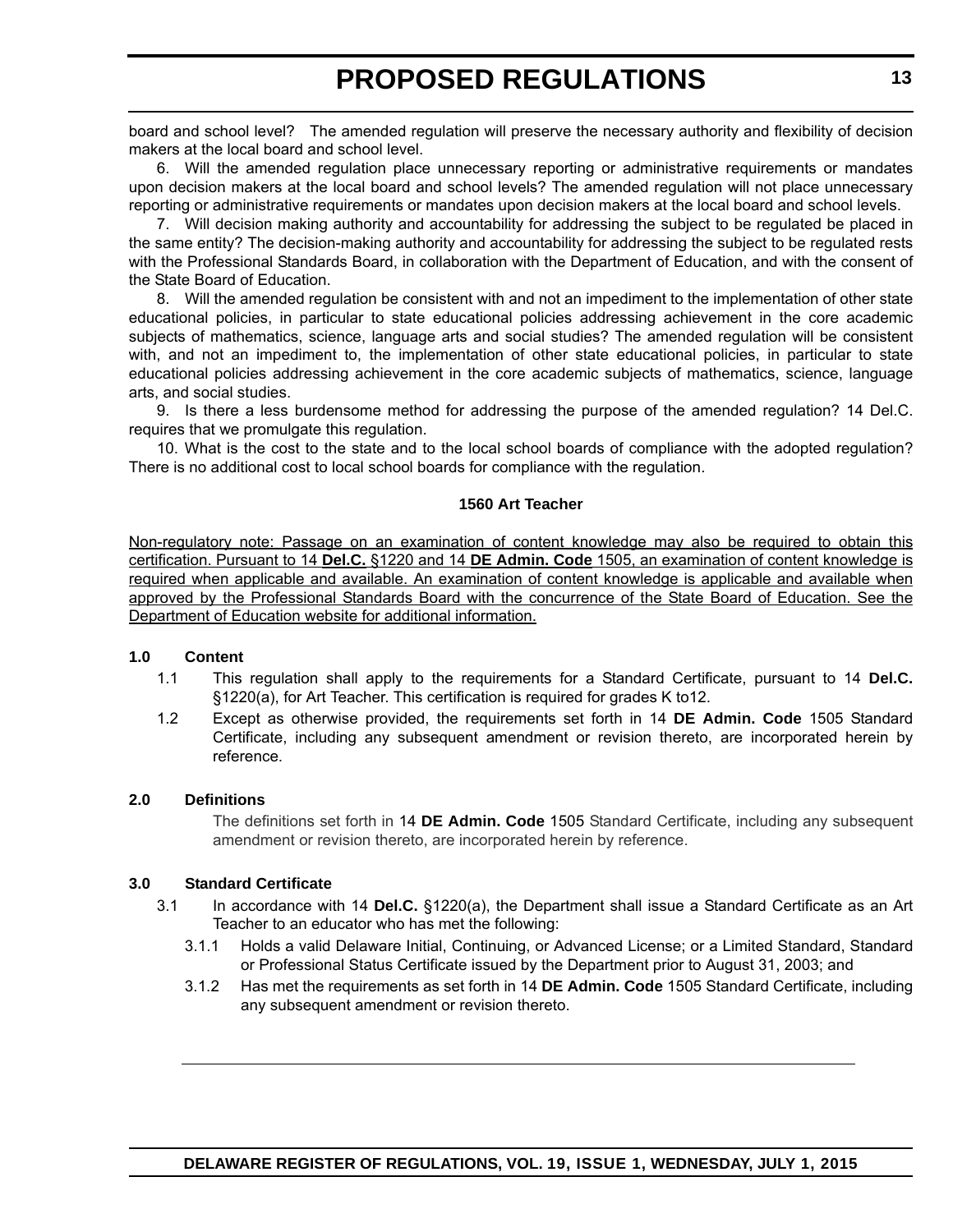**[PROFESSIONAL STANDARDS BOARD](http://www.doe.k12.de.us/domain/172)**

<span id="page-13-0"></span>Statutory Authority: 14 Delaware Code, Section 1205(b) (14 **Del.C.** §1205(b) 14 **DE Admin. Code** 1563

#### **PUBLIC NOTICE**

#### **Education Impact Analysis Pursuant To 14 Del.C. Section 122(d)**

#### **[1563 Music Teacher](#page-3-0)**

#### **A. Type of Regulatory Action Required**

Reauthorization of Existing Regulation

#### **B. Synopsis of Subject Matter of the Regulation**

The Professional Standards Board, acting in cooperation and collaboration with the Department of Education, seeks the consent of the State Board of Education to amend regulation 14 **DE Admin. Code** 1563 Music Teacher. This regulation concerns the requirements for certification of educational personnel, pursuant to 14 **Del.C.** §1220(a**)**. There have been no changes in the certification requirements, however a non-regulatory note is being added to make candidates aware that a Praxis exam is needed before obtaining certification. This regulation sets forth the requirements for a Music Teacher. It is necessary to reauthorize this regulation due to the regulation being out of its five year review cycle.

Persons wishing to present their views regarding this matter may do so in writing by the close of business on Friday, July 31, 2015 to Mr. Chris Kenton, Executive Director, Delaware Professional Standards Board, The Townsend Building, 401 Federal Street, Dover, Delaware 19901. Copies of this regulation are available from the above address or may be viewed at the Professional Standards Board Business Office.

#### **C. Impact Criteria**

1. Will the amended regulation help improve student achievement as measured against state achievement standards? The amended regulation addresses student achievement by establishing standards for the issuance of a standard certificate to educators who have acquired the prescribed knowledge, skill and/or education to practice in a particular area, to teach a particular subject, or to instruct a particular category of students to help ensure that students are instructed by educators who are highly qualified.

2. Will the amended regulation help ensure that all students receive an equitable education? The amended regulation helps to ensure that all teachers employed to teach students meet high standards and have acquired the prescribed knowledge, skill and/or education to practice in a particular area, to teach a particular subject, or to instruct a particular category of students.

3. Will the amended regulation help to ensure that all students' health and safety are adequately protected? The amended regulation addresses educator certification, not students' health and safety.

4. Will the amended regulation help to ensure that all students' legal rights are respected? The amended regulation addresses educator certification, not students' legal rights.

5. Will the amended regulation preserve the necessary authority and flexibility of decision-makers at the local board and school level? The amended regulation will preserve the necessary authority and flexibility of decision makers at the local board and school level.

6. Will the amended regulation place unnecessary reporting or administrative requirements or mandates upon decision makers at the local board and school levels? The amended regulation will not place unnecessary reporting or administrative requirements or mandates upon decision makers at the local board and school levels.

7. Will decision making authority and accountability for addressing the subject to be regulated be placed in the same entity? The decision-making authority and accountability for addressing the subject to be regulated rests with the Professional Standards Board, in collaboration with the Department of Education, and with the consent of the State Board of Education.

8. Will the amended regulation be consistent with and not an impediment to the implementation of other state educational policies, in particular to state educational policies addressing achievement in the core academic subjects of mathematics, science, language arts and social studies? The amended regulation will be consistent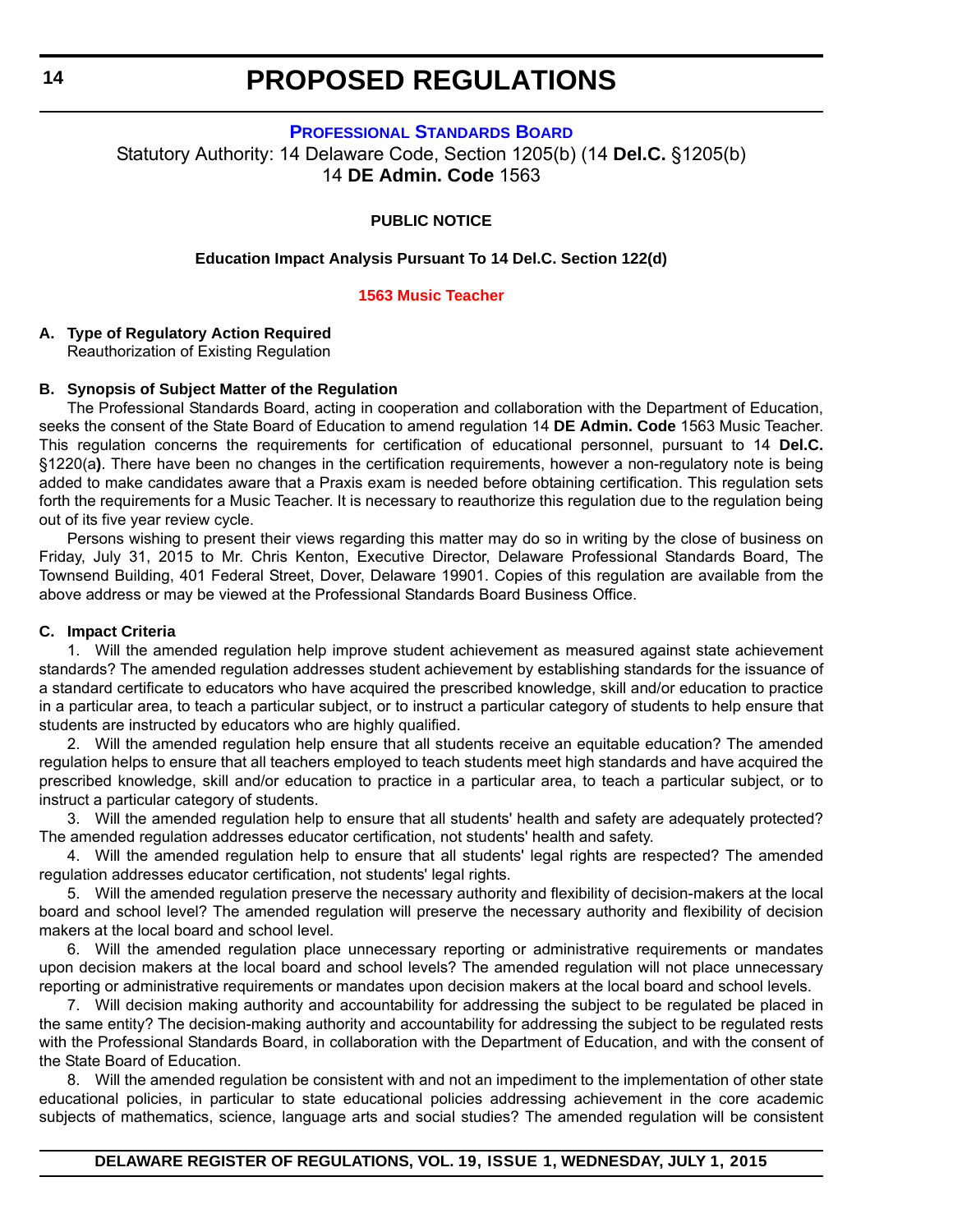<span id="page-14-0"></span>with, and not an impediment to, the implementation of other state educational policies, in particular to state educational policies addressing achievement in the core academic subjects of mathematics, science, language arts, and social studies.

9. Is there a less burdensome method for addressing the purpose of the amended regulation? 14 Del.C. requires that we promulgate this regulation.

10. What is the cost to the state and to the local school boards of compliance with the adopted regulation? There is no additional cost to local school boards for compliance with the regulation.

#### **1563 Music Teacher**

Non-regulatory note: Passage on an examination of content knowledge may also be required to obtain this certification. Pursuant to 14 **Del.C.** §1220 and 14 **DE Admin. Code** 1505, an examination of content knowledge is required when applicable and available. An examination of content knowledge is applicable and available when approved by the Professional Standards Board with the concurrence of the State Board of Education. See the Department of Education website for additional information.

#### **1.0 Content**

- 1.1 This regulation shall apply to the issuance of a Standard Certificate, pursuant to 14 **Del.C.** §1220(a), for Music Teacher. This certification is required for grades K to 12.
- 1.2 Except as otherwise provided, the requirements set forth in 14 **DE Admin. Code** 1505 Standard Certificate, including any subsequent amendment or revision thereto, are incorporated herein by reference.

#### **2.0 Definitions**

The definitions set forth in 14 **DE Admin. Code** 1505 Standard Certificate, including any subsequent amendment or revision thereto, are incorporated herein by reference.

#### **3.0 Standard Certificate**

- 3.1 In accordance with 14 **Del.C.** §1220(a), the Department shall issue a Standard Certificate as a Music Teacher to an educator who has met the following:
	- 3.1.1 Holds a valid Delaware Initial, Continuing, or Advanced License; or a Limited Standard, Standard or Professional Status Certificate issued by the Department prior to August 31, 2003; and
	- 3.1.2 Has met the requirements as set forth in 14 **DE Admin. Code** 1505 Standard Certificate, including any subsequent amendment or revision there.

#### **[PROFESSIONAL STANDARDS BOARD](http://www.doe.k12.de.us/domain/172)**

Statutory Authority: 14 Delaware Code, Section 1205(b) (14 **Del.C.** §1205(b) 14 **DE Admin. Code** 1564

#### **PUBLIC NOTICE**

#### **Education Impact Analysis Pursuant To 14 Del.C. Section 122(d)**

#### **[1564 Physical Education Teacher](#page-3-0)**

- **A. Type of Regulatory Action Required** Reauthorization of Existing Regulation
- **B. Synopsis of Subject Matter of the Regulation** The Professional Standards Board, acting in cooperation and collaboration with the Department of Education,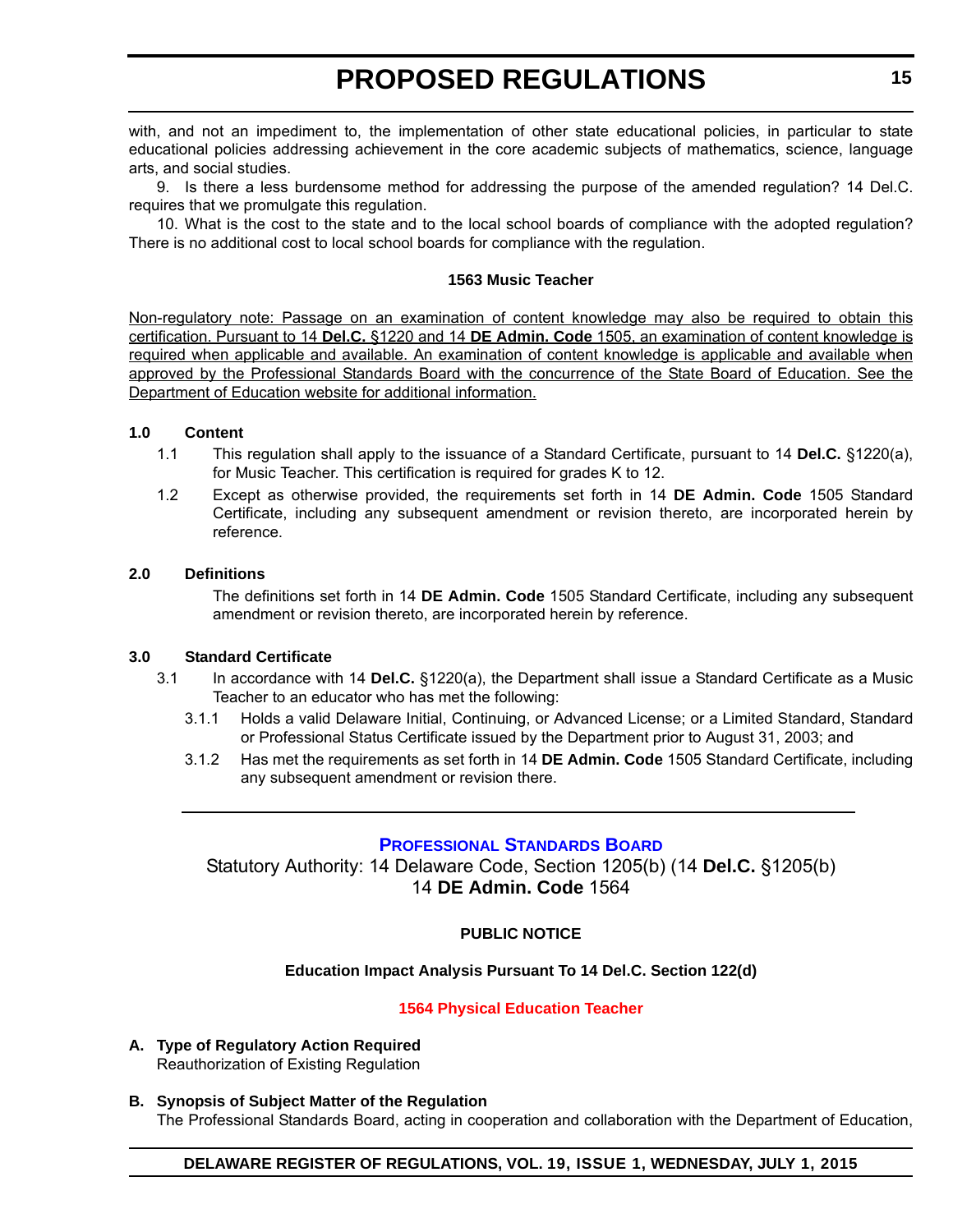seeks the consent of the State Board of Education to amend regulation 14 **DE Admin. Code** 1564 Physical Education Teacher. This regulation concerns the requirements for certification of educational personnel, pursuant to 14 **Del.C.** §1220(a). There have been no changes in the certification requirements, however a non-regulatory note is being added to make candidates aware that a Praxis exam is needed before obtaining certification. This regulation sets forth the requirements for a Physical Education Teacher. It is necessary to reauthorize this regulation due to the regulation being out of its five year review cycle.

Persons wishing to present their views regarding this matter may do so in writing by the close of business on Friday, July 31, 2015 to Mr. Chris Kenton, Executive Director, Delaware Professional Standards Board, The Townsend Building, 401 Federal Street, Dover, Delaware 19901. Copies of this regulation are available from the above address or may be viewed at the Professional Standards Board Business Office.

#### **C. Impact Criteria**

1. Will the amended regulation help improve student achievement as measured against state achievement standards? The amended regulation addresses student achievement by establishing standards for the issuance of a standard certificate to educators who have acquired the prescribed knowledge, skill and/or education to practice in a particular area, to teach a particular subject, or to instruct a particular category of students to help ensure that students are instructed by educators who are highly qualified.

2. Will the amended regulation help ensure that all students receive an equitable education? The amended regulation helps to ensure that all teachers employed to teach students meet high standards and have acquired the prescribed knowledge, skill and/or education to practice in a particular area, to teach a particular subject, or to instruct a particular category of students.

3. Will the amended regulation help to ensure that all students' health and safety are adequately protected? The amended regulation addresses educator certification, not students' health and safety.

4. Will the amended regulation help to ensure that all students' legal rights are respected? The amended regulation addresses educator certification, not students' legal rights.

5. Will the amended regulation preserve the necessary authority and flexibility of decision-makers at the local board and school level? The amended regulation will preserve the necessary authority and flexibility of decision makers at the local board and school level.

6. Will the amended regulation place unnecessary reporting or administrative requirements or mandates upon decision makers at the local board and school levels? The amended regulation will not place unnecessary reporting or administrative requirements or mandates upon decision makers at the local board and school levels.

7. Will decision making authority and accountability for addressing the subject to be regulated be placed in the same entity? The decision-making authority and accountability for addressing the subject to be regulated rests with the Professional Standards Board, in collaboration with the Department of Education, and with the consent of the State Board of Education.

8. Will the amended regulation be consistent with and not an impediment to the implementation of other state educational policies, in particular to state educational policies addressing achievement in the core academic subjects of mathematics, science, language arts and social studies? The amended regulation will be consistent with, and not an impediment to, the implementation of other state educational policies, in particular to state educational policies addressing achievement in the core academic subjects of mathematics, science, language arts, and social studies.

9. Is there a less burdensome method for addressing the purpose of the amended regulation? 14 Del.C. requires that we promulgate this regulation.

10. What is the cost to the state and to the local school boards of compliance with the adopted regulation? There is no additional cost to local school boards for compliance with the regulation.

#### **1564 Physical Education Teacher**

Non-regulatory note: Passage on an examination of content knowledge may also be required to obtain this certification. Pursuant to 14 **Del.C.** §1220 and 14 **DE Admin. Code** 1505, an examination of content knowledge is required when applicable and available. An examination of content knowledge is applicable and available when approved by the Professional Standards Board with the concurrence of the State Board of Education. See the Department of Education website for additional information.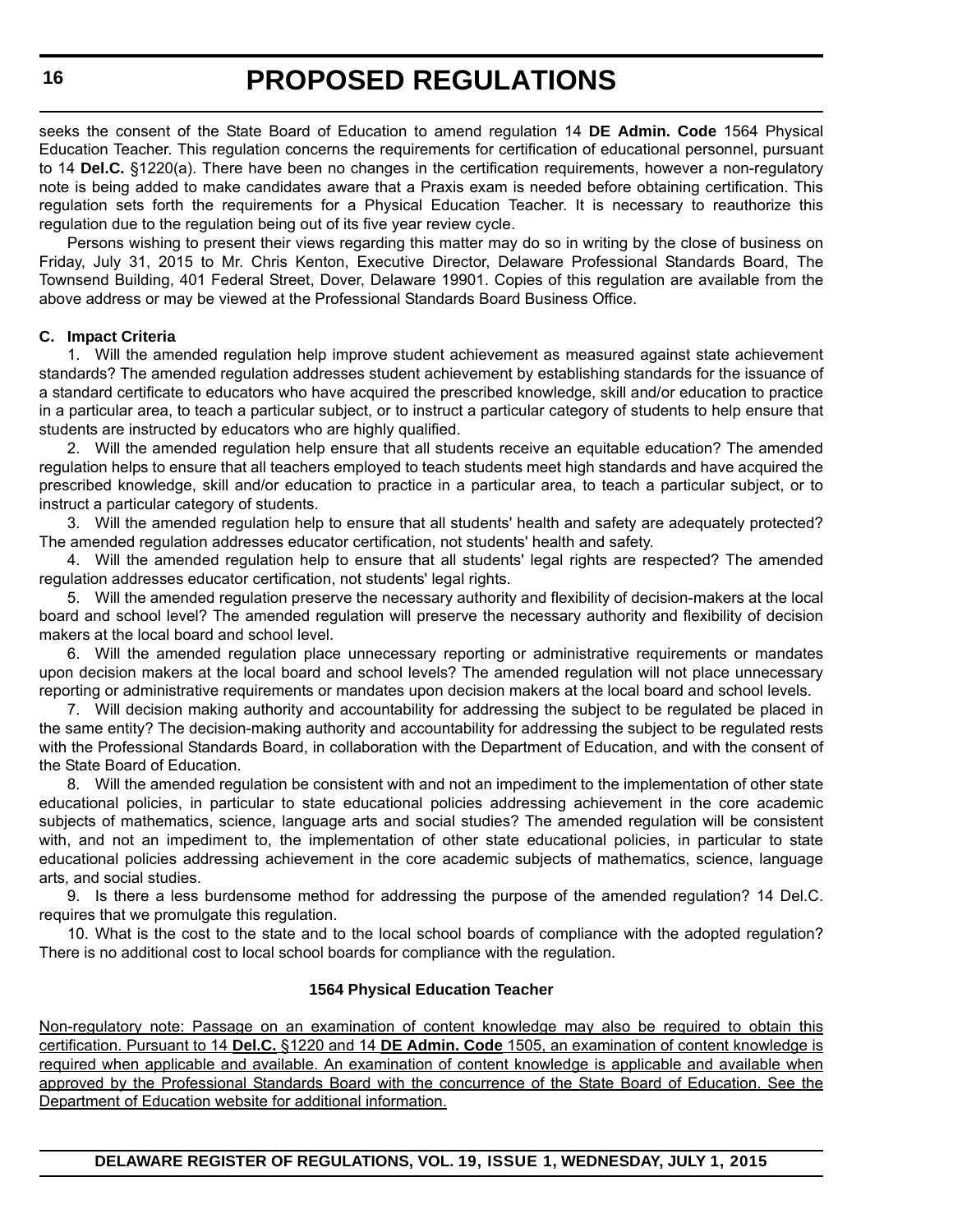#### <span id="page-16-0"></span>**1.0 Content**

- 1.1 This regulation shall apply to the issuance of a Standard Certificate, pursuant to 14 **Del.C.** §1220(a), for Physical Education Teacher. This certification is required for grades K to12.
- 1.2 Except as otherwise provided, the requirements set forth in 14 **DE Admin. Code** 1505 Standard Certificate, including any subsequent amendment or revision thereto, are incorporated herein by reference.

#### **2.0 Definitions**

The definitions set forth in 14 **DE Admin. Code** 1505 Standard Certificate, including any subsequent amendment or revision thereto, are incorporated herein by reference.

#### **3.0 Standard Certificate**

- 3.1 In accordance with 14 **Del.C.** §1220(a), the Department shall issue a Standard Certificate as a Physical Education Teacher to an educator who has met the following:
	- 3.1.1 Holds a valid Delaware Initial, Continuing, or Advanced License; or a Limited Standard, Standard or Professional Status Certificate issued by the Department prior to August 31, 2003; and
	- 3.1.2 Has met the requirements as set forth in 14 **DE Admin. Code** 1505 Standard Certificate, including any subsequent amendment or revision thereto.

#### **[PROFESSIONAL STANDARDS BOARD](http://www.doe.k12.de.us/domain/172)**

Statutory Authority: 14 Delaware Code, Section 1205(b) (14 **Del.C.** §1205(b) 14 **DE Admin. Code** 1571

#### **PUBLIC NOTICE**

#### **Education Impact Analysis Pursuant To 14 Del.C. Section 122(d)**

#### **[1571 Exceptional Children Special Education Teacher](#page-3-0)**

#### **A. Type of Regulatory Action Required**

Amendment to Existing Regulation

#### **B. Synopsis of Subject Matter of the Regulation**

The Professional Standards Board, acting in cooperation and collaboration with the Department of Education, seeks the consent of the State Board of Education to amend regulation 14 **DE Admin. Code** 1571 Exceptional Children Special Education Teacher. The regulation concerns the requirements for certification of educational personnel, pursuant to 14 **Del.C.** §1220(a). It is necessary to amend this regulation in order to update and clarify some of the definitions, requirements, and to align title as this certification is required for an educator within the Delaware public school system whose primary assignment is teaching children with disabilities. This regulation sets forth the requirements for an Exceptional Children Special Education Teacher.

Persons wishing to present their views regarding this matter may do so in writing by the close of business on Friday, July 31, 2015 to Mr. Chris Kenton, Executive Director, Delaware Professional Standards Board, The Townsend Building, 401 Federal Street, Dover, Delaware 19901. Copies of this regulation are available from the above address or may be viewed at the Professional Standards Board Business Office.

#### **C. Impact Criteria**

1. Will the amended regulation help improve student achievement as measured against state achievement standards? The amended regulation addresses student achievement by establishing standards for the issuance of a standard certificate to educators who have acquired the prescribed knowledge, skill and/or education to practice in a particular area, to teach a particular subject, or to instruct a particular category of students to help ensure that

#### **DELAWARE REGISTER OF REGULATIONS, VOL. 19, ISSUE 1, WEDNESDAY, JULY 1, 2015**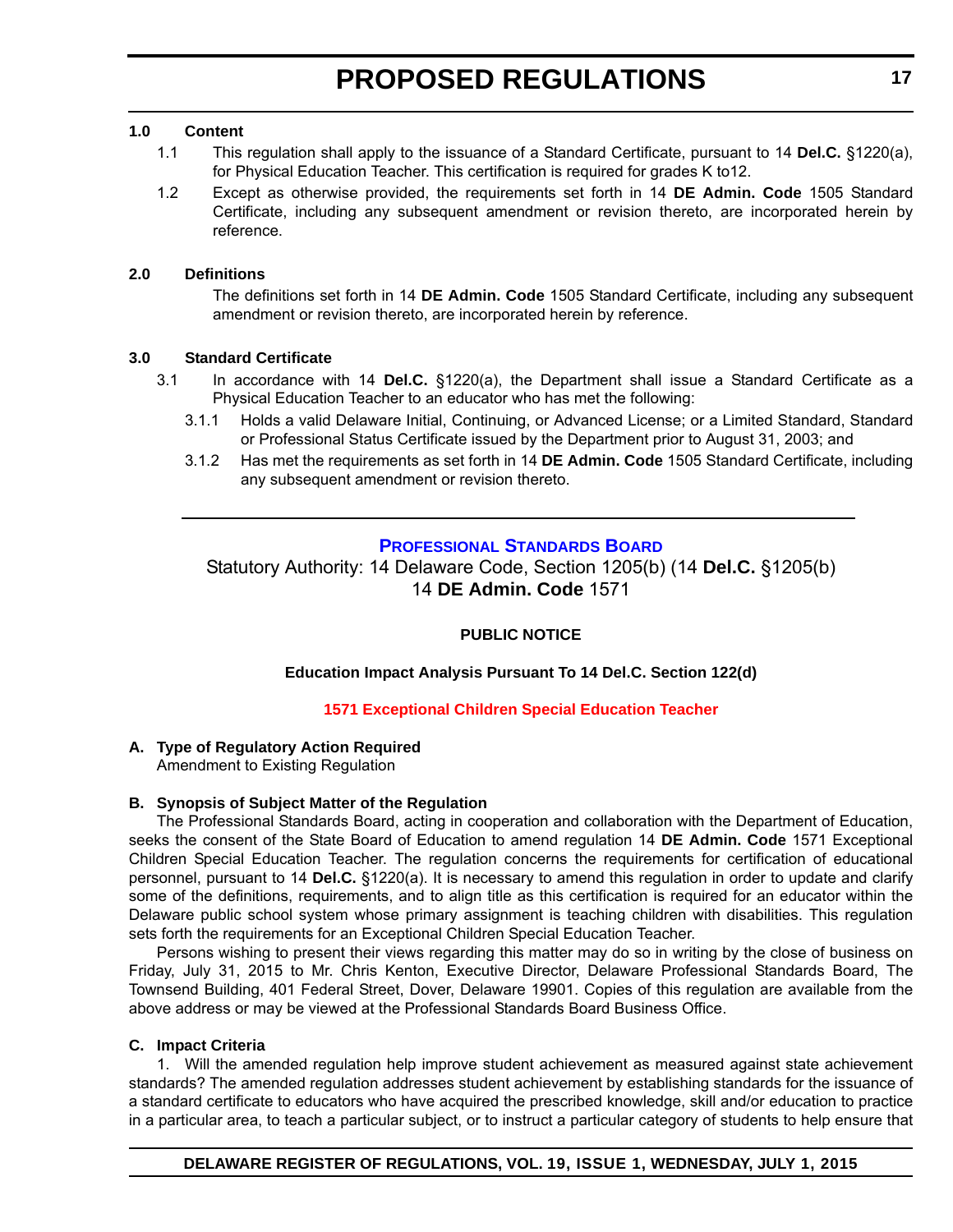students are instructed by educators who are highly qualified.

2. Will the amended regulation help ensure that all students receive an equitable education? The amended regulation helps to ensure that all teachers employed to teach students meet high standards and have acquired the prescribed knowledge, skill and/or education to practice in a particular area, to teach a particular subject, or to instruct a particular category of students.

3. Will the amended regulation help to ensure that all students' health and safety are adequately protected? The amended regulation addresses educator certification, not students' health and safety.

4. Will the amended regulation help to ensure that all students' legal rights are respected? The amended regulation addresses educator certification, not students' legal rights.

5. Will the amended regulation preserve the necessary authority and flexibility of decision-makers at the local board and school level? The amended regulation will preserve the necessary authority and flexibility of decision makers at the local board and school level.

6. Will the amended regulation place unnecessary reporting or administrative requirements or mandates upon decision makers at the local board and school levels? The amended regulation will not place unnecessary reporting or administrative requirements or mandates upon decision makers at the local board and school levels.

7. Will decision making authority and accountability for addressing the subject to be regulated be placed in the same entity? The decision-making authority and accountability for addressing the subject to be regulated rests with the Professional Standards Board, in collaboration with the Department of Education, and with the consent of the State Board of Education.

8. Will the amended regulation be consistent with and not an impediment to the implementation of other state educational policies, in particular to state educational policies addressing achievement in the core academic subjects of mathematics, science, language arts and social studies? The amended regulation will be consistent with, and not an impediment to, the implementation of other state educational policies, in particular to state educational policies addressing achievement in the core academic subjects of mathematics, science, language arts, and social studies.

9. Is there a less burdensome method for addressing the purpose of the amended regulation? 14 Del.C. requires that we promulgate this regulation.

10. What is the cost to the state and to the local school boards of compliance with the adopted regulation? There is no additional cost to local school boards for compliance with the regulation.

#### **1571 Exceptional Children Special Education Teacher of Students with Disabilities**

#### **1.0 Content**

- 1.1 This regulation shall apply to the issuance of a Standard Certificate, pursuant to 14 **Del.C.** §1220(a), for Exceptional Children Special Education Teacher of Students with Disabilities (Category).
	- 1.1.1 This certification is required for an educator within the Delaware public school system whose primary assignment is teaching children with disabilities in grades K to 12.
		- 1.1.1.1 Notwithstanding the above, the The Early Childhood Exceptional Children Special Education Teacher certification may be used for K to grade 2 in lieu of this Special Education Teacher of Students with Disabilities certification.
		- 1.1.1.2 Teachers of Students Who Are Deaf or Hard of Hearing Certification; and Teacher of Students with Visual Impairments Certification; and Teacher of Students with Autism or Students with severe Intellectual Disabilities Certification shall be used for grades K to 12 when the teacher's primary assignment is serving the special population designated within those category certifications.
	- 1.1.2 This certification is a category certificate and does not certify an educator to practice in a particular area or teach a particular subject. A category certification only establishes that an educator has met the prescribed knowledge, skill, or education to instruct the particular category of students specified. This certification is limited to the specific category of teaching students with disabilities.
	- 1.1.3 Subject or area certification also required.
		- 1.1.3.1 A category certificate may not be issued alone and an educator shall hold at least one subject or area certification.

**18**

#### **DELAWARE REGISTER OF REGULATIONS, VOL. 19, ISSUE 1, WEDNESDAY, JULY 1, 2015**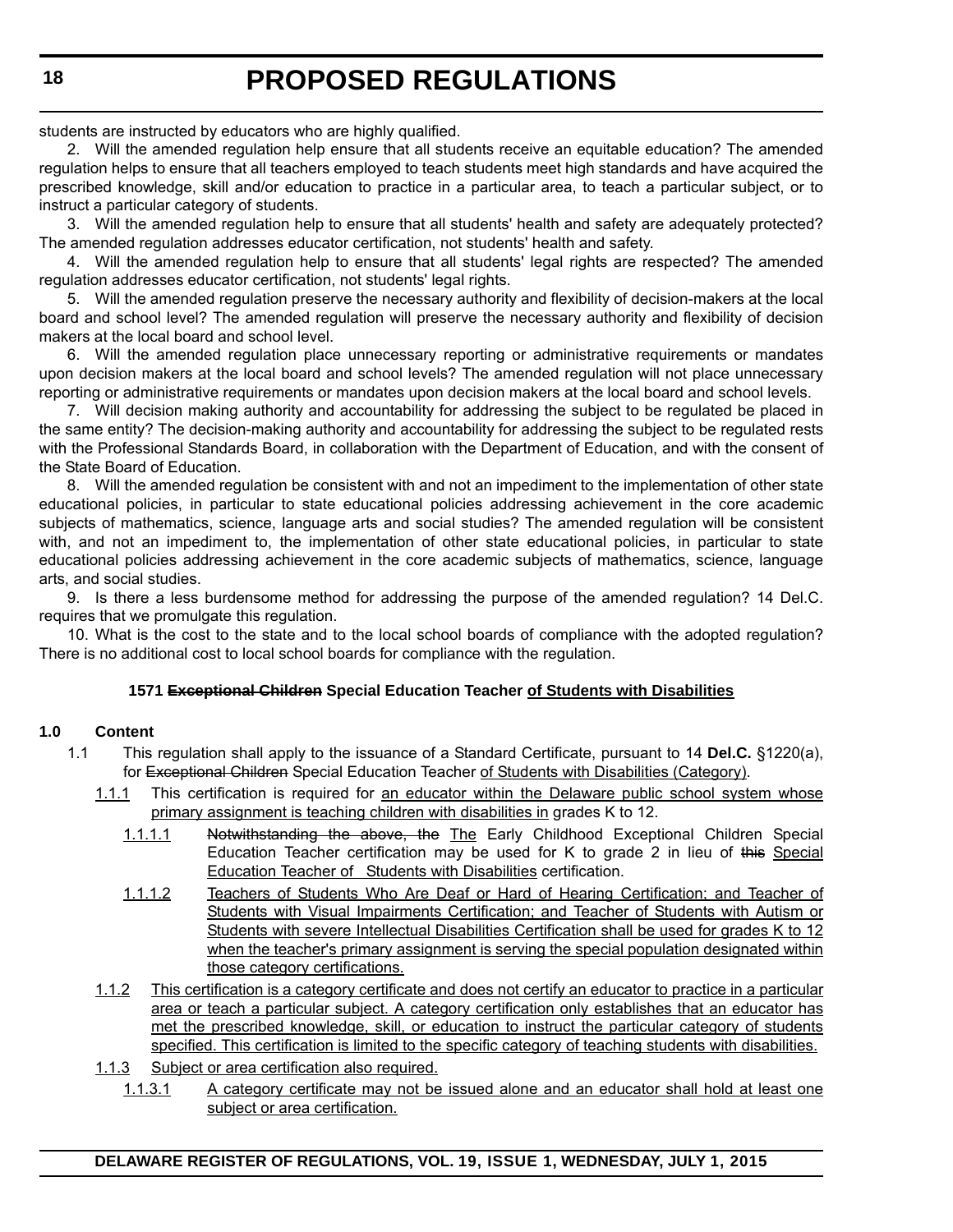1.2 Except as otherwise provided, the requirements set forth in 14 **DE Admin. Code** 1505 Standard Certificate, including any subsequent amendment or revision thereto, are incorporated herein by reference.

#### **2.0 Definitions**

- 2.1 The definitions set forth in 14 **DE Admin. Code** 1505 Standard Certificate, including any subsequent amendment or revision thereto, are incorporated herein by reference.
- 2.2 The following words and terms, when used in this regulation, have the following meaning unless the context clearly indicates otherwise:

#### **3.0 Standard Certificate**

- 3.1 In accordance with 14 **Del.C.** §1220(a), the Department shall issue a Standard Certificate as an Exceptional Children Special Education Teacher of Students with Disabilities to an educator who has met the following:
	- 3.1.1 Holds a valid Delaware Initial, Continuing, or Advanced License; or a Limited Standard, Standard or Professional Status Certificate issued by the Department prior to August 31, 2003; and,
	- 3.1.2 Has met the requirements as set forth in 14 **DE Admin. Code** 1505 Standard Certificate, including any subsequent amendment or revision thereto;
	- 3.1.3 Holds a Standard Certificate in a subject or area; and
	- 3.1.4 Has satisfied the additional requirements in this regulation.

#### **4.0 Additional Requirements**

- 4.1 An educator shall also have satisfied one of the following additional education requirements:
	- 4.1.1 Holding a bachelor's, master's, or doctoral degree from a regionally accredited college or university with a major or its equivalent, in special education or students with disabilities, from a National Council for the Accreditation of Teacher Education (NCATE) or the Council for the Accreditation of Educator Preparation (CAEP) specialty organization recognized educator preparation program or from a state approved educator preparation program where the state approval body employed the appropriate standards; or
	- 4.1.2 Completion of a minimum of fifteen (15) credits or their equivalent in professional development as approved by the Department, with a focus in special education or students with disabilities in the following content areas:
		- 4.1.2.1 Diagnosis and Instruction for Reading / Literacy (3 credits);
		- 4.1.2.2 Education Evaluation and IEP Development (3 credits);
		- 4.1.2.3 Curriculum and Instruction in Special Education (3 credits);
		- 4.1.2.4 Applied Behavior Analysis (3 credits); and
		- 4.1.2.5 One of the following areas:
			- 4.1.2.5.1 Legislation, Policy & Procedures/ Special Issues in Special Education (3 credits);
			- 4.1.2.5.2 Transitions from Secondary Special Education or Secondary Transition Planning (3 credits);
			- 4.1.2.5.3 Collaborative Teaming in Special Education (3 credits); or
			- 4.1.2.5.4 Assistive Technology (3 credits).

### **5.0 Past Certification Recognized**

The Department shall recognize a Standard Certificate Exceptional Children Special Education Teacher or other valid equivalent Special Education Certification including Exceptional Children Special Education - Elementary and Exceptional Children Special Education - Secondary issued

<sup>&</sup>quot;**Students with Disabilities**" means the same as "Child with a Disability" as provided in 14 **Del.C.** §3101(2).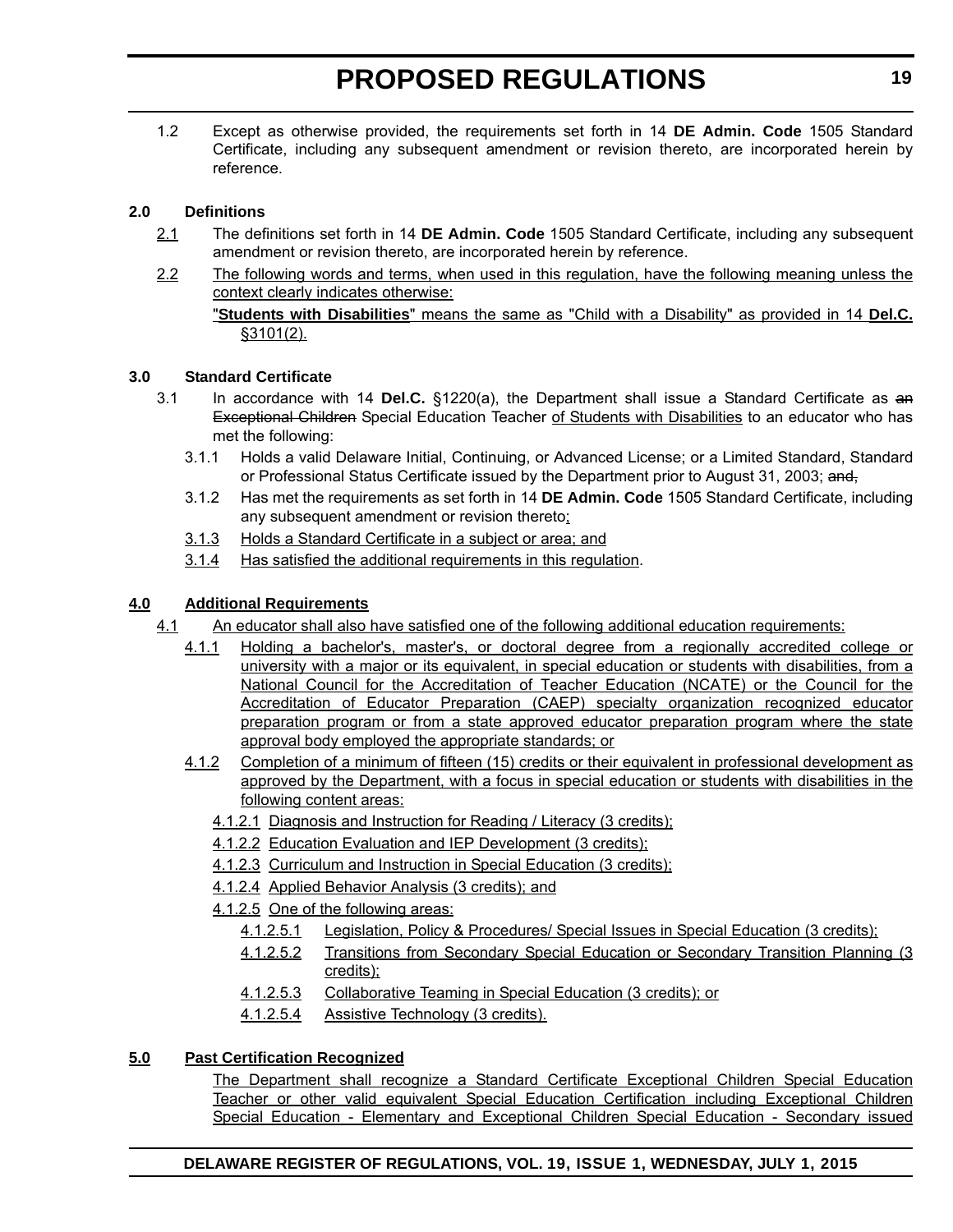<span id="page-19-0"></span>before July 1, 2016. A teacher holding such a Standard Certificate issued by the Department before July 1, 2016 shall be considered certified to instruct all subjects and areas to students with disabilities

#### **6.0 Effective Date**

Section 4.0 of this regulation shall be effective on July 1, 2016.

#### **[DEPARTMENT OF HEALTH AND SOCIAL SERVICES](http://www.dhss.delaware.gov/dhss/dmma/) DIVISION OF MEDICAID AND MEDICAL ASSISTANCE**

Statutory Authority: 31 Delaware Code, Section 512 (31 **Del.C.** §512)

#### **PUBLIC NOTICE**

#### **[Telemedicine Services](#page-3-0)**

In compliance with the State's Administrative Procedures Act (APA - Title 29, Chapter 101 of the Delaware Code) and under the authority of Title 31 of the Delaware Code, Chapter 5, Section 512, Delaware Health and Social Services (DHSS)/Division of Medicaid and Medical Assistance (DMMA) intends to submit a state plan amendment regarding telemedicine services, specifically, to recognize the Medicaid beneficiary's place of residence as an originating site.

Any person who wishes to make written suggestions, compilations of data, testimony, briefs or other written materials concerning the proposed new regulations must submit same to Sharon L. Summers, Planning, Policy and Quality Unit, Division of Medicaid and Medical Assistance, 1901 North DuPont Highway, P.O. Box 906, New Castle, Delaware 19720-0906 or by fax to 302-255-4425 by July 31, 2015.

The action concerning the determination of whether to adopt the proposed regulation will be based upon the results of Department and Division staff analysis and the consideration of the comments and written materials filed by other interested persons.

#### **SUMMARY OF PROPOSAL**

The proposed provides notice to the public that Delaware Health and Social Services/Division of Medicaid and Medical Assistance (DHSS/DMMA) intends to submit a state plan amendment to the Centers for Medicare and Medicaid Services (CMS) regarding telemedicine services, specifically, to recognize the Medicaid beneficiary's place of residence as an originating site.

#### **Statutory Authority**

- 42 CFR 410.78, *Telehealth services*
- 42 CFR Part 440, *Services*

#### **Background**

For the purposes of Medicaid, telemedicine seeks to improve a patient's health by permitting two-way, real time interactive communication between the patient, and the physician or practitioner at the distant site. This electronic communication means the use of interactive telecommunications equipment that includes, at a minimum, audio and visual equipment. This definition is modeled on Medicare's definition of telehealth services (42 CFR §410.78).

According to the Centers for Medicare and Medicaid Services (CMS), the Medicaid program and the federal Medicaid statute (Title XIX of the Social Security Act) do not recognize telemedicine as a distinct service. CMS does note, however, that "telemedicine is viewed as a cost-effective alternative to the more traditional face-to-face way of providing medical care" (e.g., face-to-face consultations or examinations between provider and patient) that states can choose to cover under Medicaid and that there is "flexibility inherent in federal law to create innovative payment methodologies for services that incorporate telemedicine technology."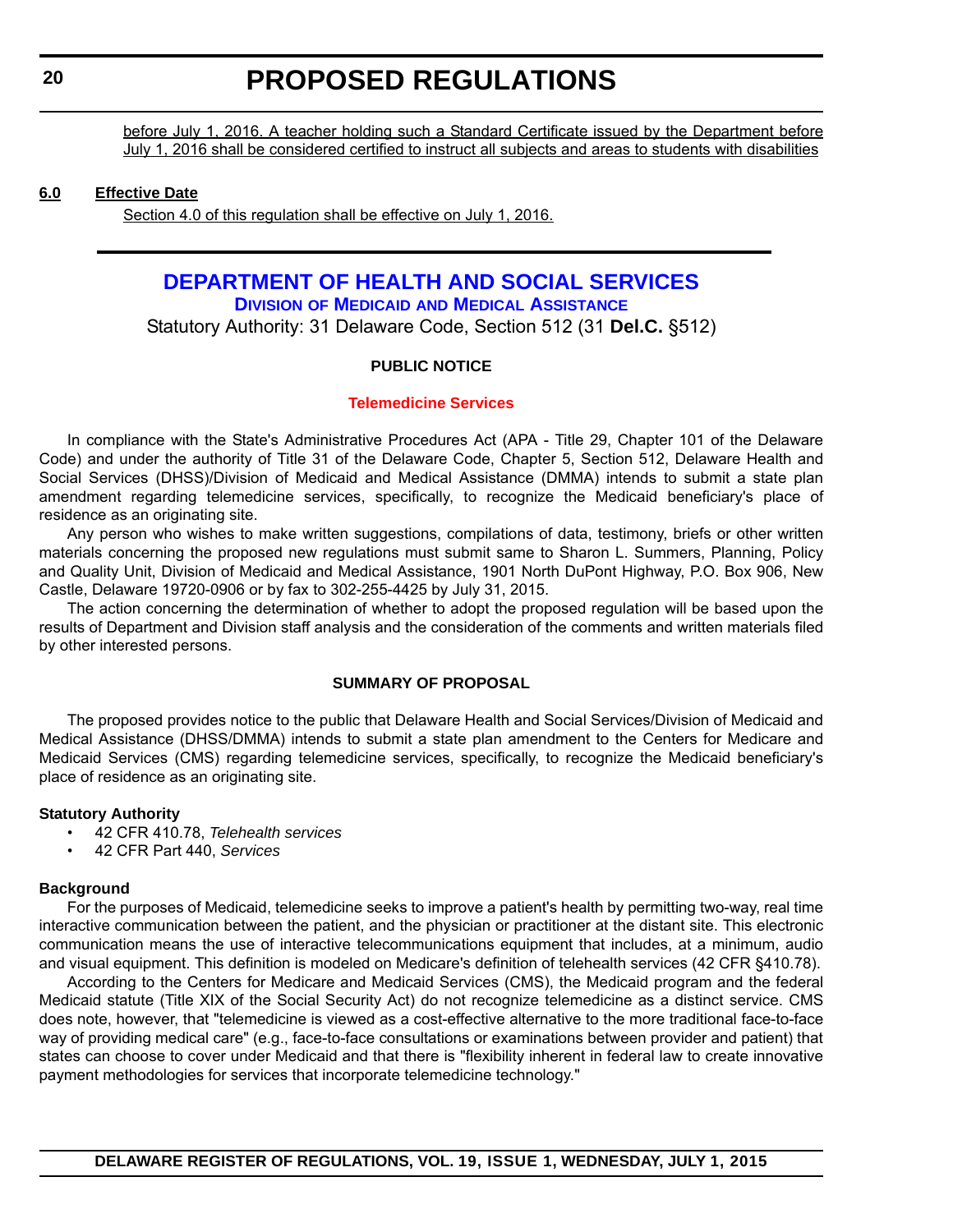*Coverage of Telemedicine in the Delaware Medical Assistance Program*

Telemedicine is the real-time or near real-time two-way transfer of medical data and information using an interactive audio/video connection for the purposes of medical diagnosis and treatment. The Medicaid member is located with a provider at the originating site, while the "remote" provider renders services via the audio/video connection at the distant site. The Delaware Medical Assistance Program (DMAP) has covered telemedicine on a statewide basis since July 2012. Consistent with guidance from the Centers for Medicare and Medicaid Services (CMS), DMAP considers telemedicine as a cost-effective alternative for delivering covered services to the Medicaid-eligible populations.

The following are DMAP objectives for reimbursing providers for services delivered via telemedicine:

- Improved access to health care services;
- Improved member compliance with treatment plans;
- Medical services rendered at an earlier stage of disease, thereby improving long-term patient outcomes; and,
- Reduced DMAP costs for covered services such as hospitalization and transportation.

#### *Originating Site and Distant Site*

CMS defines the originating site as the location of the Medicaid patient at the time the service being furnished via a telecommunications system occurs; and, the distant site as the site at which the physician or other licensed practitioner delivering the service is located at the time the service is provided via telecommunications system.

#### **Summary of Proposal**

Traditional approaches to telemedicine coverage require that the patient be served from a specific type of healthcare facility, such as a hospital or physician's office. Not included are sites where people spend much of their time, such as homes. With advances in decentralized computing power, such as cloud processing, and mobile telecommunications, such as 4G wireless, the current approach is to cover health services to patients wherever they are.

For conditions of coverage and payment, the Division of Medicaid and Medical Assistance (DMMA) proposes to amend Attachment 3.1-A of the Medicaid State Plan to recognize the Medicaid beneficiary's place of residence as an originating site. Upon CMS approval, the proposed state plan amendment (SPA) is effective for dates of service on or after July 1, 2015.

#### *Public Notice*

In accordance with the public notice requirements of Title 29, Chapter 101 of the Delaware Code, Delaware Health and Social Services (DHSS)/Division of Medicaid and Medical Assistance (DMMA) gives public notice and provides an open comment period for thirty (30) days to allow all stakeholders an opportunity to provide input to the proposed state plan amendment. Comments must be received by 4:30 p.m. on July 31, 2015.

#### *CMS Review and Approval*

The provisions of this state plan amendment relating to eligible originating sites for telemedicine services are subject to approval by CMS. The draft SPA page(s) may undergo further revisions before and after submittal to CMS based upon public comment and/or CMS feedback. The final version may be subject to significant change.

#### *Federal Financial Participation*

Federal financial participation (FFP) means the federal government's share of expenditures made by a state agency in implementing a medical assistance program. CMS will not provide FFP for any State plan amendment until it is approved.

#### *Provider Manuals Update*

Also, upon CMS approval, the applicable Delaware Medical Assistance Program (DMAP) Provider Policy Specific Manuals will be updated. Manual updates, revised pages or additions to the provider manual are issued, as required, for new policy, policy clarification, and/or revisions to the DMAP program. Provider billing guidelines or instructions to incorporate any new requirement may also be issued. A newsletter system is utilized to distribute new or revised manual material and to provide any other pertinent information regarding manual updates.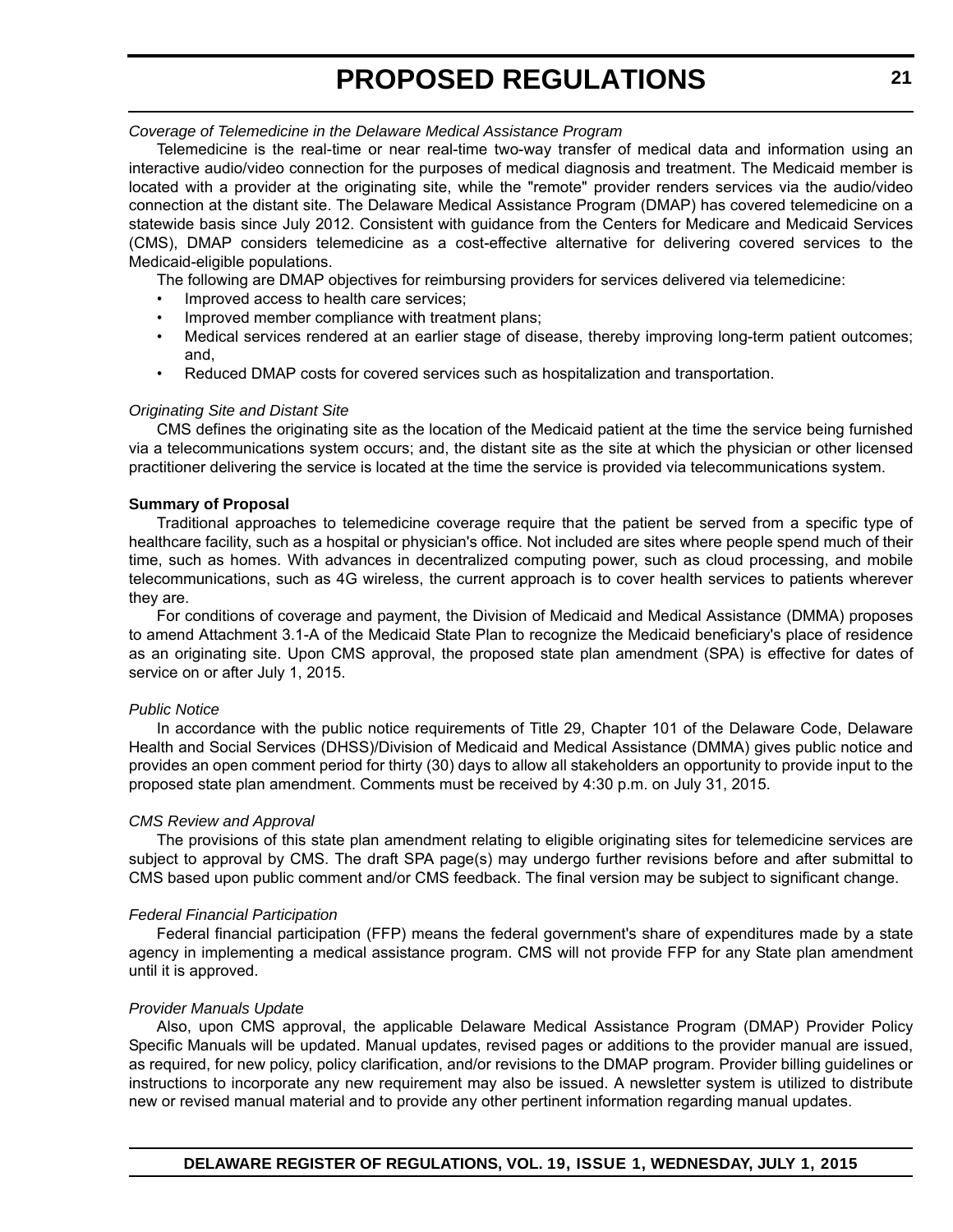#### <span id="page-21-0"></span>**Fiscal Impact Statement**

Current policy allows for the use of telemedicine. The Delaware Medical Assistance Program could potentially achieve savings by reducing transportation expenses, increasing treatment compliance and monitoring for patients with chronic conditions, and other delivery improvements.

#### **DMMA PROPOSED REGULATION #15-13 REVISION:**

ATTACHMENT 3.1-A Introductory Page 1

#### STATE PLAN UNDER TITLE XIX OF THE SOCIAL SECURITY ACT STATE/TERRITORY: DELAWARE

#### **TELEMEDICINE**

The Delaware Medical Assistance Program (DMAP) covers medically necessary health services furnished to eligible DMAP members as specified in the Medicaid State Plan. To facilitate the ability of recipients to receive medically necessary services, DMAP allows for the use of a telemedicine delivery system for providers enrolled under Delaware Medicaid.

Telemedicine services under DMAP are subject to the specifications, conditions, and limitations set by the State. Telemedicine is the practice of health care delivery by a practitioner who is located at a site, known as the distant site, other than the site where the patient is located, known as the originating site, for the purposes of consultation, evaluation, diagnosis, or recommendation of treatment. An approved originating site may include the DMAP member's place of residence.

Providers rendering telemedicine must be able to use interactive telecommunications equipment that includes, at a minimum, audio and video equipment permitting two-way, real time, interactive communication between the recipient and the practitioner to provide and support care when distance separates participants who are in different geographical locations.

The provision of services through telemedicine must include accommodations, including interpreter and audiovisual modification, where required under the Americans with Disabilities Act (ADA), to ensure effective communication.

Telephone conversations, chart reviews, electronic mail messages, facsimile transmissions or internet services for online medical evaluations are not considered telemedicine.

All equipment required to provide telemedicine services is the responsibility of the providers.

### **DIVISION [OF PUBLIC HEALTH](http://www.dhss.delaware.gov/dhss/dph/index.html)**

Statutory Authority: 16 Delaware Code, §122(3)bb (16 **Del.C.**, §122(3)bb) 16 **DE Admin. Code** 4462

#### **PUBLIC NOTICE**

#### **[4462 Public Drinking Water Systems](#page-3-0)**

On July 1, 2015, the Department of Health and Social Services, Division of Public Health, Office of Drinking Water, plans to publish revised Regulations Governing Public Drinking Water Systems and hold them out for public comment per Delaware law.

The purpose of the regulations is to update the regulations to align them with federal requirements and clarify the current regulations. The regulations are being revised to include:

- Revised Total Coliform Rule (RTCR) as section 7.4. This rule was finalized by EPA on April 1, 2012.
	- Reorganization of the regulations by breaking up the large sections into smaller sections, allowing for easier reviews and checking of regulatory requirements. The Regulations are going from 10 sections to 20 sections.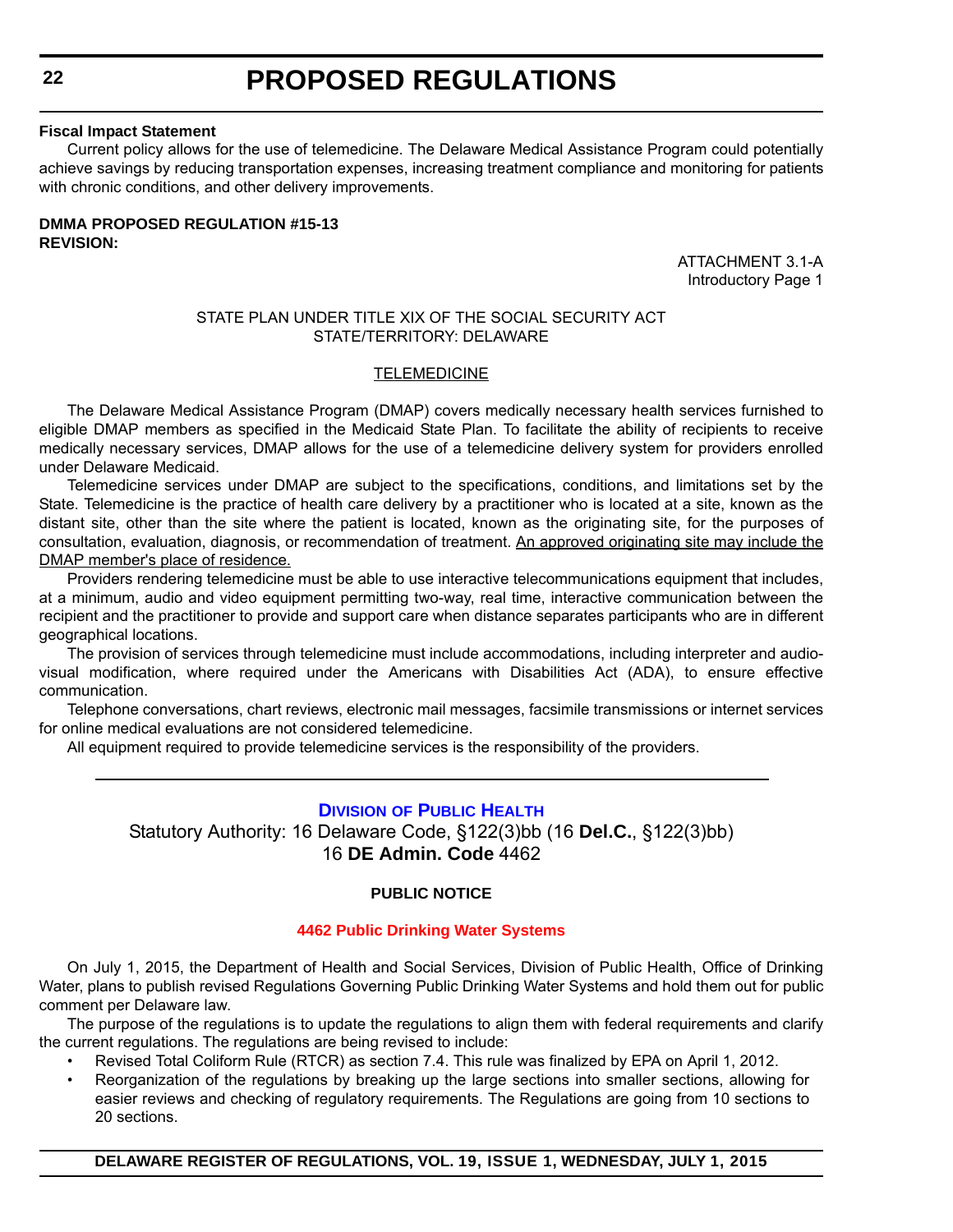- <span id="page-22-0"></span>• Section 4.1.6 on page 16 is being expanded to provide specific examples of unusual events so water system owners/operators have a more clear idea of when they need to contact DPH.
- Incorporate revisions identified by EPA when they reviewed the previous regulations.
- Sections that are no longer relevant or that have been superseded by more recent regulations have been deleted.

Any person who wishes to make written suggestions, testimony, briefs or other written materials concerning the proposed regulation should submit such comments by Tuesday, August 11, 2015 to:

Jamie Mack, Executive Assistant Office of the Director Delaware Division of Public Health Jesse Cooper Building 417 Federal St. Dover, DE 19901 Email: jamie.mack@state.de.us Fax: 302-739-3984

**\*Please Note: Due to the size of the proposed regulation, it is not being published here. A copy of the regulation is available at:**

**[4462 Public Drinking Water Systems](http://regulations.delaware.gov/register/july2015/proposed/19 DE Reg 22 07-01-15.htm)**

### **[DEPARTMENT OF NATURAL RESOURCES AND ENVIRONMENTAL](http://www.dnrec.delaware.gov/air/Pages/Default.aspx)  CONTROL**

#### **DIVISION OF AIR QUALITY**

Statutory Authority: 7 Delaware Code, Chapter 60; (7 **Del.C.**, Ch. 60) 7 **DE Admin. Code** 1138

#### **REGISTER NOTICE SAN # 2015-01**

#### **[1138 Emission Standards for Hazardous Air Pollutants for Source Categories](#page-3-0)**

#### **1. TITLE OF THE REGULATIONS:**

Amendment to 7 **DE Admin Code** 1138 Emission Standards for Hazardous Air Pollutants for Source **Categories** 

#### **2. BRIEF SYNOPSIS OF THE SUBJECT, SUBSTANCE AND ISSUES:**

The Clean Air Act Amendments of 1990 stipulated a 2-phase rulemaking process that the EPA must use to protect the public health from exposure to hazardous air pollutants (HAPs). Consistent with this 2-phase process, the EPA adopted the maximum achievable control technology (MACT) standard (phase 1) applicable chromium electroplating and chromium anodizing facilities on January 25, 1995 as Subpart N in 40 CFR Part 63 and later amended those requirements (phase 2) by promulgating the more health-protective residual risk requirements on September 19, 2012.

Delaware adopted the federal MACT standard, i.e. the Subpart N requirements, as Section 6 of 7 **DE Admin. Code** 1138 on November 1, 2001 and later, amended Section 6 on September 1, 2013 to incorporate the more healthprotective residual risk requirements.

On February 27, 2014, the EPA finalized, under a single rulemaking, over 80 additions to and revisions of the test methods and the testing provisions in various standards in order to improve the quality of test data and to provide testers the additional flexibility of using these newly approved alternative procedures. Subpart N was one of the changed standards.

Prior to that February 27 rulemaking, subsection §63.344(c) of Subpart N provided the owners or operators of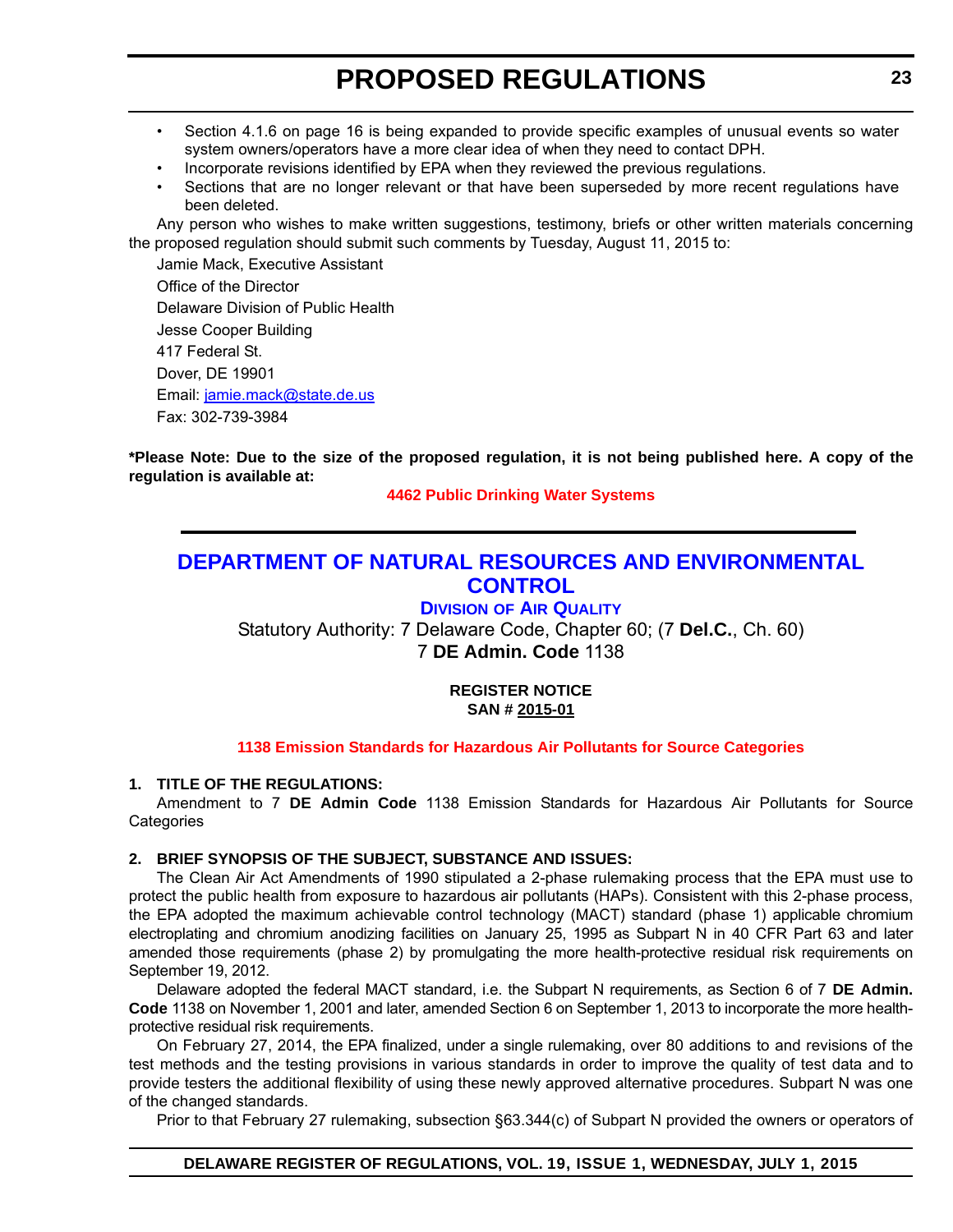affected chromium electroplating and chromium anodizing facilities up to 4 test methods to demonstrate compliance with the standard. In the February 27 final rule, the EPA provided the owners or operators subject to Subpart N with an optional 5<sup>th</sup> test method to select from by adding the South Coast Air Quality Management District "Test Method 205.1". The Department is proposing to amend Section 6 by adding the same optional, alternative test method, in order (1) to maintain the consistency of Delaware's air regulatory requirements under Section 6 with the national requirements under Subpart N and (2) to give owners or operators of Delaware's affected facilities and their testers the additional flexibility to use the EPA's newly approved testing alternative.

- **3. POSSIBLE TERMS OF THE AGENCY ACTION:** None
- **4. STATUTORY BASIS OR LEGAL AUTHORITY TO ACT:** 7 **Delaware Code**, Chapter 60
- **5. OTHER REGULATIONS THAT MAY BE AFFECTED BY THE PROPOSAL:** None

#### **6. NOTICE OF PUBLIC COMMENT:**

Statements and testimony may be presented either orally or in writing at a public hearing to be held on Tuesday, August 4, 2015 starting at 6:00 PM in the DNREC Richardson & Robbins Auditorium, 89 Kings Highway, Dover, DE. If you are unable to attend or wish to submit your comments in advance of the public hearing, please send your comments to address below. Interested parties may also submit written comments to the Department, to the same address below, up until the end of the comment period, which will extend through August 19, 2015, unless a longer period is designated by the hearing officer at the public hearing.

DNREC – Division of Air Quality Subject: August 4 Public Hearing 715 Grantham Lane New Castle, DE 19720

#### **7. PREPARED BY:**

James R. Snead (302) 323-4542 jsnead@state.de.us May 14, 2015

#### **1138 Emission Standards for Hazardous Air Pollutants for Source Categories** *(Break in Continuity of Sections)*

#### 9/11/13 10/11/15

**6.0 Emission Standards for Chromium Emissions from Hard and Decorative Chromium Electroplating and Chromium Anodizing Tanks**

#### *(Break in Continuity Within Section)*

6.5 Performance test requirements and test methods.

#### *(Break in Continuity Within Section)*

6.5.3 Test methods. Each owner or operator subject to the provisions of 6.0 of this regulation and required in 6.4.2 of this regulation to conduct an initial performance test shall use the test methods identified in 6.0 to demonstrate compliance with the standards in 6.3 of this regulation.

#### *(Break in Continuity Within Section)*

6.5.3.5 The South Coast Air Quality Management District (SCAQMD) Method 205.1, dated August 1991, may be used to determine the total chromium concentration from hard and decorative chromium electroplating tanks and chromium anodizing tanks.

**\*Please Note: As the rest of the sections were not amended, they are not being published. A copy of the**

#### **DELAWARE REGISTER OF REGULATIONS, VOL. 19, ISSUE 1, WEDNESDAY, JULY 1, 2015**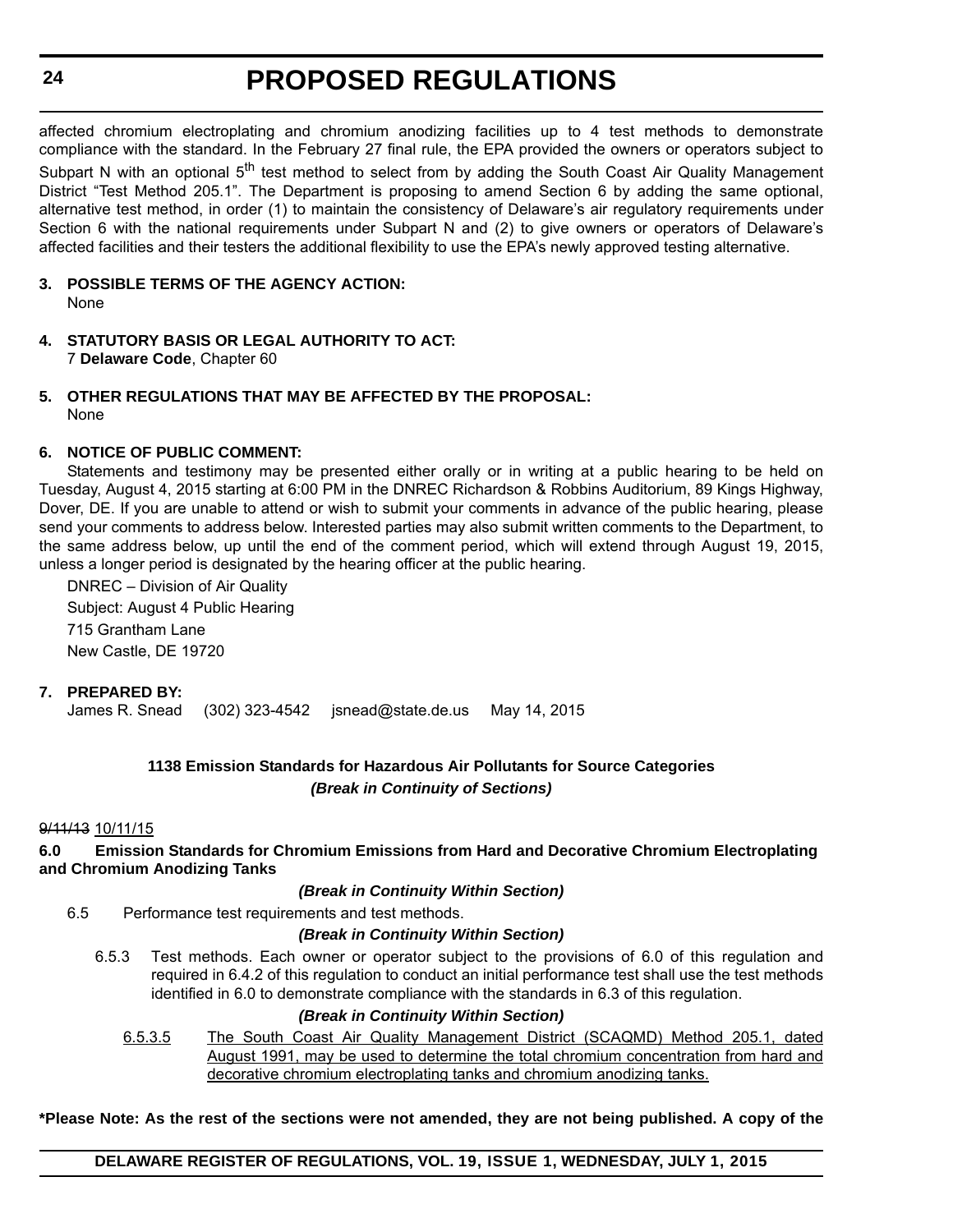#### **DELAWARE REGISTER OF REGULATIONS, VOL. 19, ISSUE 1, WEDNESDAY, JULY 1, 2015**

#### <span id="page-24-0"></span>**regulation is available at:**

**[1138 Emission Standards for Hazardous Air Pollutants for Source Categories](http://regulations.delaware.gov/register/july2015/proposed/19 DE Reg 23 07-01-15.htm)**

**PROPOSED REGULATIONS**

#### **DIVISION [OF AIR QUALITY](http://www.dnrec.delaware.gov/air/Pages/Default.aspx)**

Statutory Authority: 7 Delaware Code, Chapter 60 (7 **Del.C.** Ch. 60) 7 **DE Admin. Code** 1141

#### **REGISTER NOTICE SAN #2014-09**

#### **[1141 Limiting Emissions of Volatile Organic Compounds from Consumer and Commercial Products](#page-3-0)**

#### **1. TITLE OF THE REGULATION:**

Amendments to Regulation 1141 "Limiting Emissions of Volatile Organic Compounds from Consumer and Commercial Products", Section 2.0 "Consumer Products ".

#### **2. BRIEF SYNOPSIS OF THE SUBJECT, SUBSTANCE AND ISSUES:**

New Castle and Sussex Counties are in non-attainment under the 2008 ground-level ozone National Ambient Air Quality Standards (NAAQS) and further reduction in the emissions of volatile organic compounds (VOC), a precursor to ground-level ozone, is needed to meet the NAAQS. The amendments include adding 10 more products and/or product types to be regulated for VOC content and lowering the VOC content limits for 14 existing products and/or product types. This brings the total product types regulated under this regulation to 120 and will show a reduction in Delaware VOC emissions of 330 tons per year.

#### **3. POSSIBLE TERMS OF THE AGENCY ACTION:**

None.

#### **4. STATUTORY BASIS OR LEGAL AUTHORITY TO ACT:** 7 **Delaware Code**, Chapter 60.

#### **5. OTHER REGULATIONS THAT MAY BE AFFECTED BY THE PROPOSAL: None.**

#### **6. NOTICE OF PUBLIC COMMENT:**

There will be a hearing on this proposed amendment on August 4, 2015 beginning at 6pm in the DNREC Auditorium in the Richardson & Robbins Building located at 89 Kings Highway in Dover, Delaware. Interested parties may submit comments in writing to David Fees, Division of Air Quality, Blue Hen Corporate Center, Suite 5N, 655 South Bay Road, Dover, DE 19901 and/or statements and testimony may be presented either orally or in writing at the public hearing.

**\*Please Note: Due to the size of the proposed regulation, it is not being published here. A copy of the**

#### **7. PREPARED BY:**

David Fees May 24, 2015

#### **regulation is available at: [1141 Limiting Emissions of Volatile Organic Compounds from Consumer and Commercial Products](http://regulations.delaware.gov/register/july2015/proposed/19 DE Reg 25 07-01-15.htm)**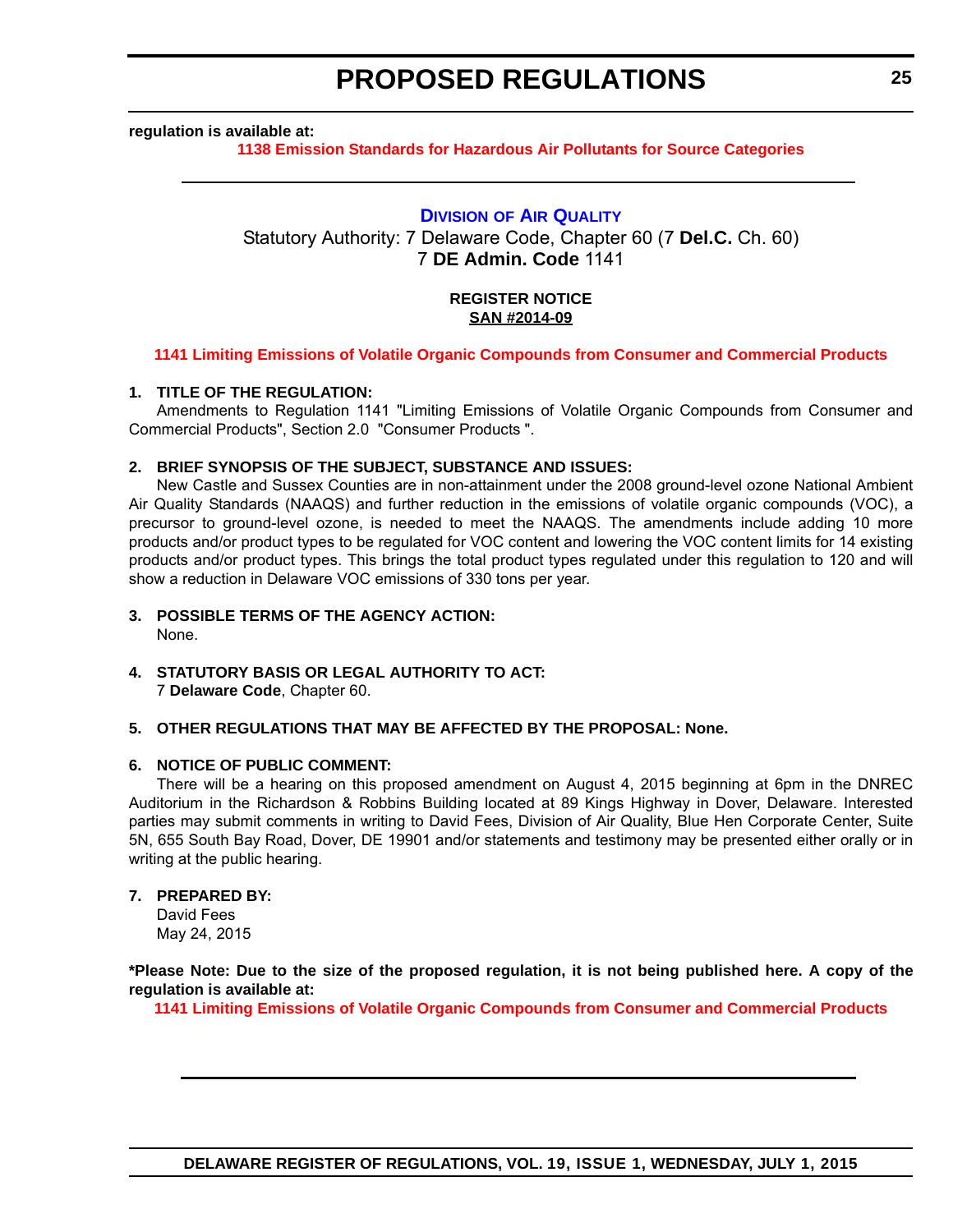#### **[DEPARTMENT OF STATE](http://dpr.delaware.gov/) DIVISION OF PROFESSIONAL REGULATION**

**2100 BOARD OF EXAMINERS IN OPTOMETRY**

<span id="page-25-0"></span>Statutory Authority: 24 **Del.C.** §2104(a)(1); 24 **DE Admin. Code** 2100

#### **PUBLIC NOTICE**

#### **[2100 Board of Examiners in Optometry](#page-3-0)**

The Delaware Board of Examiners in Optometry, pursuant to 24 **Del.C.** §2104(a)(1), proposes to revise its regulations. The proposed regulatory overhaul seeks to bring the regulations into conformity with current law and remove outdated and inconsistent provisions. For example, the proposed changes update the ethics section to more succinctly define unprofessional conduct. In addition, the proposed changes remove several regulations which are nothing more than a verbatim recitation of the Board's practice act and thus unnecessary.

The Board will hold a public hearing on the proposed rule change on July 22, 2015 at 4:30 p.m., in the Second Floor Conference Room B, Cannon Building, 861 Silver Lake Blvd., Dover, DE 19904. Written comments should be sent to Lisa Smith, Administrator of the Delaware Board of Examiners in Optometry, Cannon Building, 861 Silver Lake Blvd., Dover, DE 19904.

**\*Please Note: Due to the size of the proposed regulation, it is not being published here. A copy of the regulation is available at:**

**[2100 Board of Examiners in Optometry](http://regulations.delaware.gov/register/july2015/proposed/19 DE Reg 26 07-01-15.htm)**

#### **DIVISION [OF PROFESSIONAL REGULATION](http://dpr.delaware.gov/)**

Statutory Authority: 24 Delaware Code, Section 2506(a)(1) (24 **Del.C.** §2506(a)(1)) 24 **DE Admin. Code** 2500

#### **PUBLIC NOTICE**

#### **[2500 Board of Pharmacy](#page-3-0)**

Pursuant to 24 **Del.C.** §2506(a)(1), the Delaware Board of Pharmacy has proposed revisions to its rules and regulations.

A public hearing will be held on August 19, 2015 at 9:30 a.m. in the second floor conference room A of the Cannon Building, 861 Silver Lake Boulevard, Dover, Delaware, where members of the public can offer comments on the amendments to the rules and regulations. Anyone wishing to receive a copy of the proposed rules and regulations may obtain a copy from the Delaware Board of Pharmacy, 861 Silver Lake Boulevard, Dover, Delaware 19904. Persons wishing to submit written comments may forward these to the Board liaison, Christine Mast, at the above address.

The proposed revisions address the subject of pharmaceutical compounding. Section 5.1.7 is amended to provide that compounded products may not be sold to a practitioner for use in his or her office to administer to patients. Section 10.0 is re-written to establish comprehensive requirements for non-sterile and sterile compounding consistent with USP Chapters 795 and 797.

In accordance with 29 **Del.C.** §10118(a), the final date to receive written comments will be September 3, 2015 which is 15 days following the public hearing. The Board will deliberate on all of the public comment at its next regularly scheduled meeting, at which time it will determine whether to adopt the rules and regulations as proposed or make additional changes due to the public comment.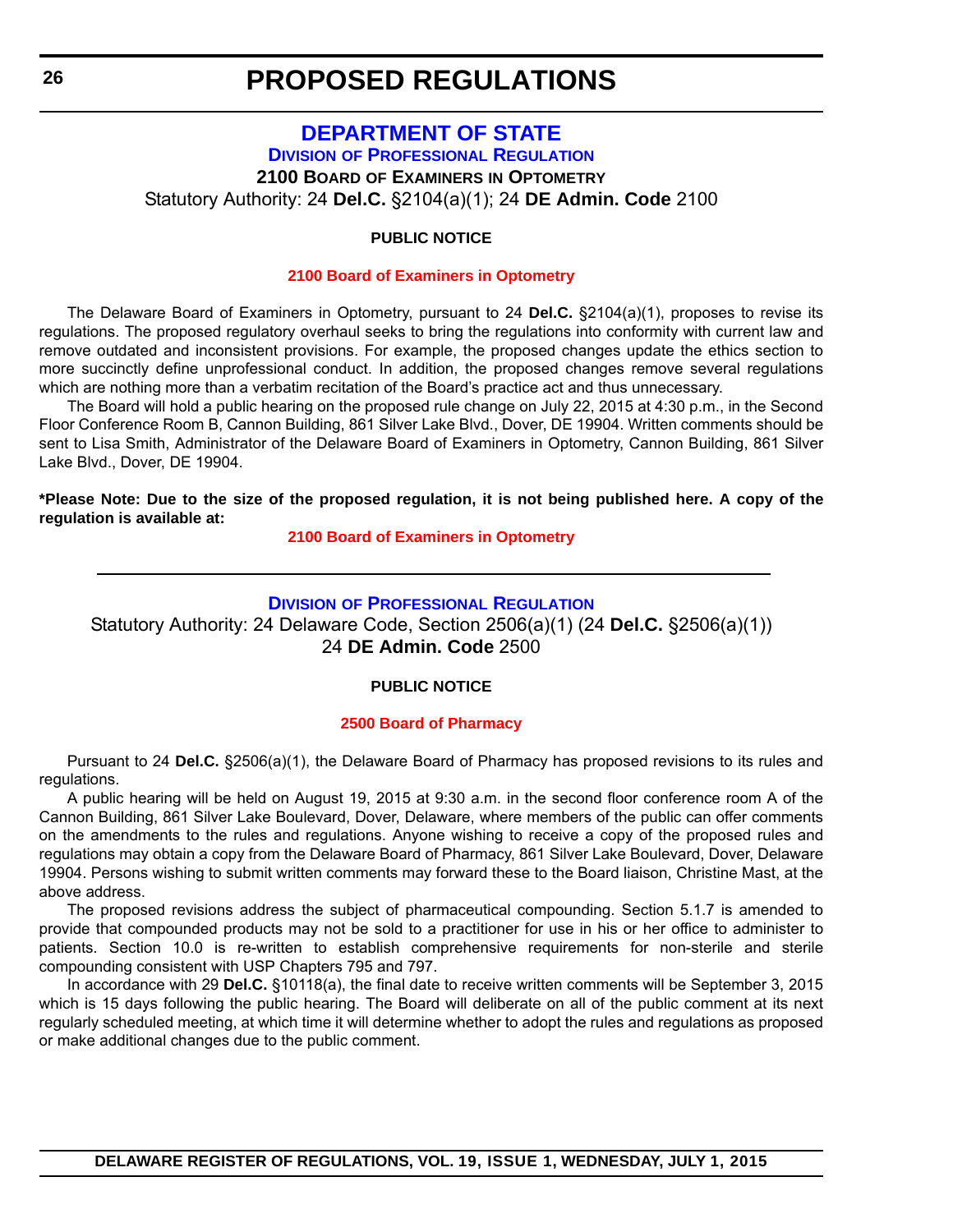<span id="page-26-0"></span>**\*Please Note: Due to the size of the proposed regulation, it is not being published here. A copy of the regulation is available at:**

#### **[2500 Board of Pharmacy](http://regulations.delaware.gov/register/july2015/proposed/19 DE Reg 26a 07-01-15.htm)**

### **DIVISION [OF PROFESSIONAL REGULATION](http://dpr.delaware.gov/) 3800 BOARD OF DIETETICS/NUTRITION** Statutory Authority: 24 Delaware Code, Section 3805(11) (24 **Del.C.** §3805(11)) 24 **DE Admin. Code** 3800

#### **PUBLIC NOTICE**

#### **[3800 State Board of Dietetics/Nutrition](#page-3-0)**

The Delaware Board of Dietetics/Nutrition, pursuant to 24 **Del.C.** §3805(11), proposes to revise its regulations. The proposed amendments to the regulations seek to further clarify the scope of practice of a Dietitian/Nutritionist by defining various terms set forth in the Board's enabling statute.

The Board originally scheduled a hearing on this matter for May 8, 2015 at 1:30 p.m. but was unable to hold the hearing due to insufficient notice of the hearing under the Delaware Administrative Procedures Act. The Board will now hold a public hearing on the proposed rule change on August 14, 2015 at 1:30 p.m., in the Second Floor Conference Room B, Cannon Building, 861 Silver Lake Blvd., Dover, DE 19904. Written comments should be sent to LaTonya Brown, Administrator of the Delaware Board of Dietetics/Nutrition, Cannon Building, 861 Silver Lake Blvd, Dover, DE 19904. Written comments will be accepted until August 29, 2015.

**\*Please Note: Due to the size of the proposed regulation, it is not being published here. A copy of the regulation is available at:**

#### **[3800 State Board of Dietetics/Nutrition](http://regulations.delaware.gov/register/july2015/proposed/19 DE Reg 27 07-01-15.htm)**

### **DIVISION [OF PROFESSIONAL REGULATION](http://dpr.delaware.gov/) CONTROLLED SUBSTANCE ADVISORY COMMITTEE** Statutory Authority: 16 Delaware Code, Section 4731 (16 **Del.C.** §4731)

#### **PUBLIC NOTICE**

#### **[Uniform Controlled Substances Act Regulations](#page-3-0)**

Pursuant to 16 **Del.C.** §4731, the Delaware Controlled Substance Advisory Committee ("Committee") has proposed revisions to its rules and regulations. New Section 9.0 is added to provide requirements for the prescribing of opiates in order to address potential prescription drug overdose, abuse and diversion. The Section puts safeguards in place with respect to prescribing practices and patient monitoring. These safeguards will serve to protect patients and the public. Former Sections 9.0 and 10.0 have been renumbered.

A public hearing will be held on July 29, 2015 at 9:00 a.m., Buena Vista Conference Center, 661 South DuPont Highway, New Castle, DE 19720. Anyone wishing to receive a copy of the proposed rules and regulations may obtain a copy from the Delaware Controlled Substance Advisory Committee, 861 Silver Lake Boulevard, Dover, Delaware 19904. Persons wishing to submit written comments may forward these to the Committee at the above address. In accordance with 29 **Del.C.** §10118(a), the final date to receive written comments will be August 13, 2015 which is 15 days following the public hearing. The Committee will deliberate on any public comment at its next regularly scheduled meeting, at which time it will determine whether to adopt the rules and regulations as proposed or make additional changes due to public comment.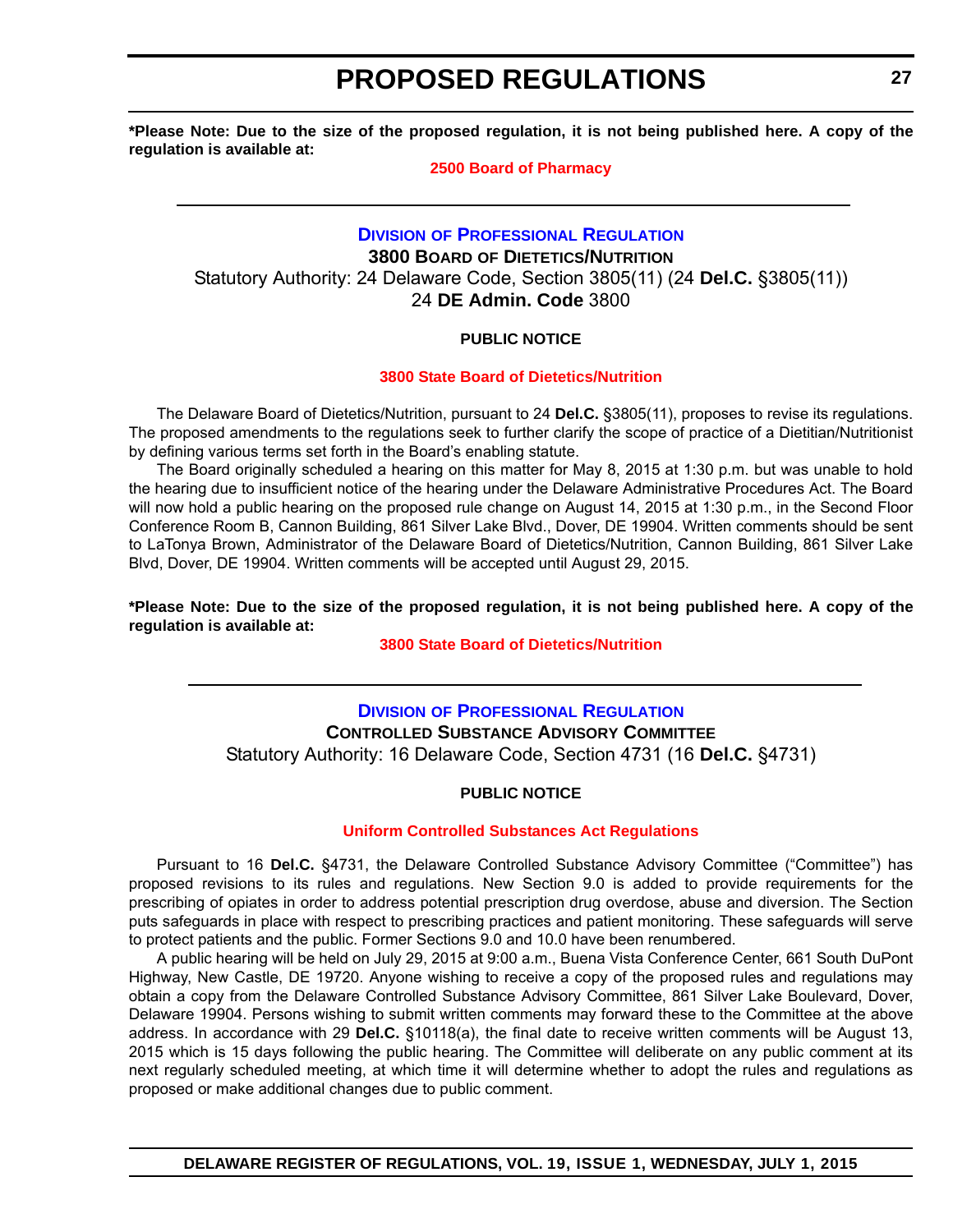### **Uniform Controlled Substances Act Regulations** *(Break in Continuity of Sections)*

#### **9.0 Safe Opiate Prescribing**

- 9.1 This Regulation provides requirements for the prescribing of opiates in order to address potential prescription drug overdose, abuse, and diversion. To prescribe opiates in Delaware, the practitioner must be licensed in this state and registered with the U.S. Drug Enforcement Administration and must comply with all applicable federal and state regulations. Out-of-state practitioners, who are prescribing controlled substances to patients in Delaware, must hold active licensure and registration in the home state. Practitioners are referred to the Practitioner's Manual of the U.S. Drug Enforcement Administration and specific rules governing controlled substances.
- 9.2 The following definitions apply to Section 9.0:

"**Acute Care**" means pain less than three months in duration.

"**Acute Pain**" means the normal, predicted physiological response to a noxious chemical, thermal or mechanical stimulus and typically is associated with invasive procedures, trauma and disease. It is generally time-limited.

"**Addiction**" means a primary, chronic, neurobiologic disease, with genetic, psychosocial, and environmental factors influencing its development and manifestations. It is characterized by behaviors that include the following: impaired control over drug use, craving, compulsive use, and continued use despite harm. Physical dependence and tolerance are normal physiological consequences of extended opioid therapy for pain and are not the same as addiction.

"**Chronic Care**" means pain more than three months in duration.

"**Chronic Pain**" means a state in which pain persists beyond the usual course of an acute disease or healing of an injury, or that may or may not be associated with an acute or chronic pathologic process that causes continuous or intermittent pain over months or years.

"**Opiate**'' means any substance having an addiction-forming or addiction-sustaining liability similar to morphine or being capable of conversion into a drug having addiction-forming or addictionsustaining liability. It does not include, unless specifically designated as controlled under §4711 of this title, the dextrorotatory isomer of 3-methoxy-n-methylmorphinan and its salts (dextromethorphan). It does include its racemic and levorotatory forms.

"**Physical dependence**" means a state of adaptation that is manifested by drug class-specific signs and symptoms that can be produced by abrupt cessation, rapid dose reduction, decreasing blood level of the drug, and/or administration of an antagonist. Physical dependence, by itself, does not equate with addiction.

"**Practitioner**" means physician, dentist, podiatrist, nurse practitioner, physician assistant or other individual, licensed, registered, or otherwise permitted, by the United States or the State of Delaware to prescribe, dispense, or store a controlled substance in the course of professional practice but does not include a veterinarian, a pharmacist, a pharmacy, or an institutional practitioner.

"**Risk Assessment**" means utilizing a tool, such as the Screener and Opioid Assessment for Patients with Pain ("SOAPP"), which is designed for predicting the likelihood that a patient will abuse or misuse a prescribed controlled substance based on past behavior, genetic predispositions, social or environmental factors, or other risks.

"**Substance Abuse**" means using a controlled substance in a way that is not prescribed.

"**Tolerance**" means a physiologic state resulting from regular use of a drug in which an increased dosage is needed to produce a specific effect, or a reduced effect is observed with a constant dose over time. Tolerance may or may not be evident during opioid treatment and does not equate with addiction.

"**Treatment Agreement**" means a written agreement between the practitioner and patient outlining patient responsibilities, including;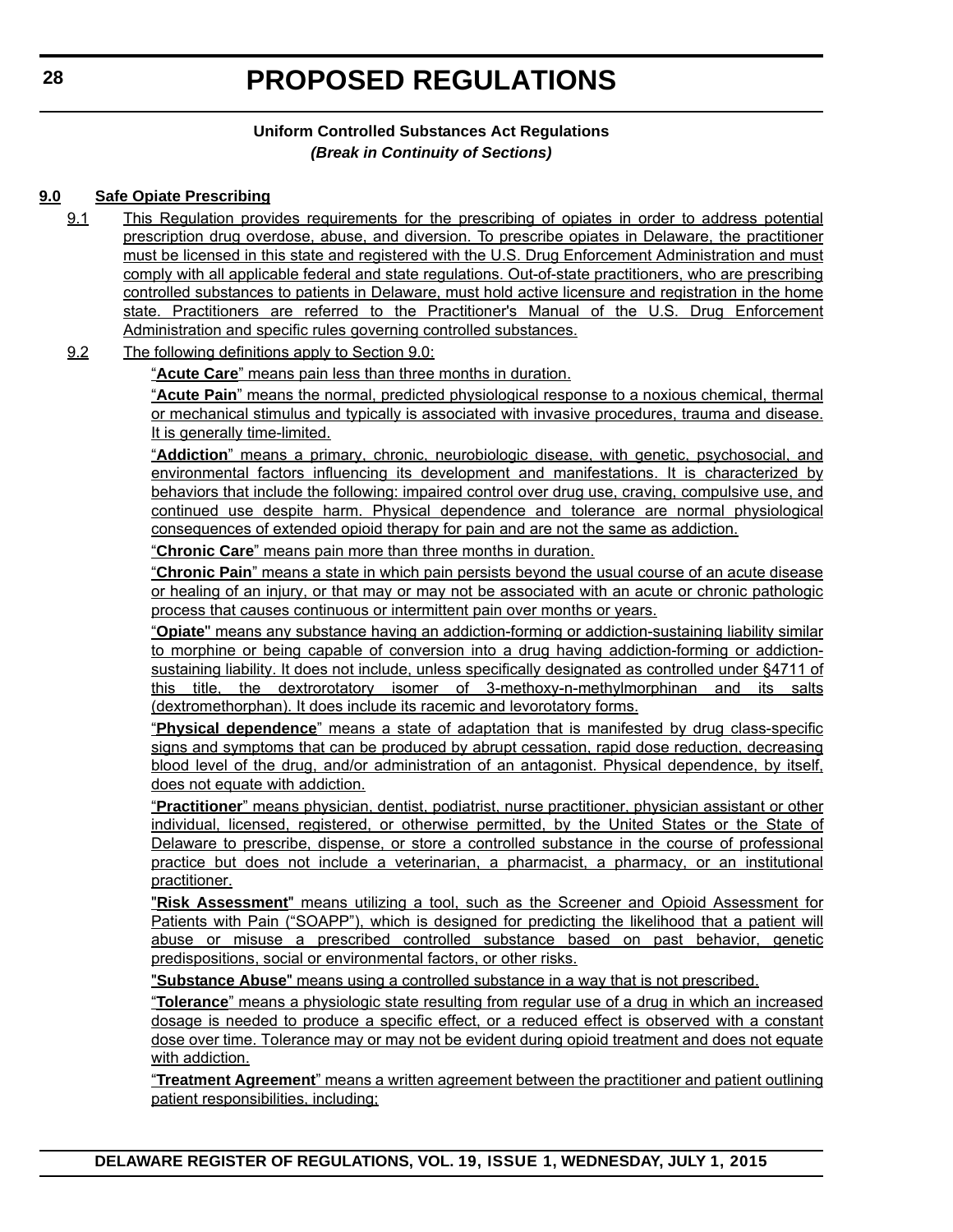- The rights, responsibilities, and risks of being on a controlled substance and the treatment being received;
- Urine/serum/saliva medication levels screening when requested;
- Number and frequency of all prescription refills;
- Reasons for which drug therapy may be discontinued (e.g., violation of agreement); and
- Where possible, the patient should receive prescriptions from one licensed practitioner and one pharmacy.
- 9.3 A practitioner may not prescribe opiates unless a practitioner-patient relationship has been established.
- 9.4 Prior to prescribing an opiate for acute care the practitioner must perform an appropriate evaluation of the patient's medical history and condition.
- 9.5 For instances of chronic care, the practitioner must adhere to the following additional requirements:
	- 9.5.1 Evaluate and document relative risks and benefits for the individual patient of the use of an opiate. The evaluation must include, but not be limited to, a Risk Assessment as defined in subsection 9.2;
	- 9.5.2 Document in the medical record that the prescription of an opiate required for the management of pain for which alternative treatment options, including non-pharmacological treatments, are ineffective, not tolerated, or would otherwise be inadequate to provide sufficient management of pain;
	- 9.5.3 Develop written treatment plan regarding treatment goal, duration, risks and benefits, alternatives, patient's responsibilities for safe medication use and compliance;
	- 9.5.4 Query the Delaware Prescription Monitoring Program ("PMP") for a prescriptive history;
	- 9.5.5 Assure that all psychiatric and medical comorbidities are addressed concurrently rather than sequentially when concurrent treatment is clinically feasible;
	- 9.5.6 Receive a signed Controlled Substance Treatment Agreement;
	- 9.5.7 Receive a signed Informed Consent form and Agreement from the patient, or if the patient is not competent to provide informed consent, from the patient's legal representative, that must include information regarding the drug's potential for addiction, abuse, and misuse; and the risks associated with the drug of life-threatening respiratory depression; overdose as a result of accidental exposure potentially fatal, especially in children; neonatal opioid withdrawal symptoms; and potentially fatal overdose when interacting with alcohol; and other potentially fatal drug/drug interactions;
	- 9.5.8 Prescribe controlled substance prescriptions that must be filled within seven (7) days and that do not exceed a 31 day or a maximum of 100 dosage unit supply, whichever is greater;
	- 9.5.9 Schedule and undertake periodic follow-up visits and evaluations of the patient to monitor and assess progress toward goals in the treatment plan and modify the treatment plan, as necessary. The practitioner must determine whether to continue the treatment of pain with an opiate, whether there is an available alternative, whether to refer the patient for a pain management or substance abuse consultation. Periodic follow-up evaluations must include:
		- 9.5.9.1 Querying the PMP at least annually; and
		- 9.5.9.2 Administering drug tests at least once every six months.
	- 9.5.10 Develop a plan for the discontinuance of prescribed opiates if the patient has failed to adhere to the Controlled Substance Treatment Agreement or upon completion of pain management therapy; and
	- 9.5.11 Seek a case review and consult with, or otherwise refer the patient to, a state-licensed physician who holds a subspecialty board certification in addiction psychiatry from the American Board of Psychiatry and Neurology, an addiction certification from the American Board of Addiction Medicine, or a relevant subspecialty board certification by the American Board of Medical Specialties if any of the following occur:
		- 9.5.11.1 Adulterated drug tests;
		- 9.5.11.2 Diversion of prescribed medications;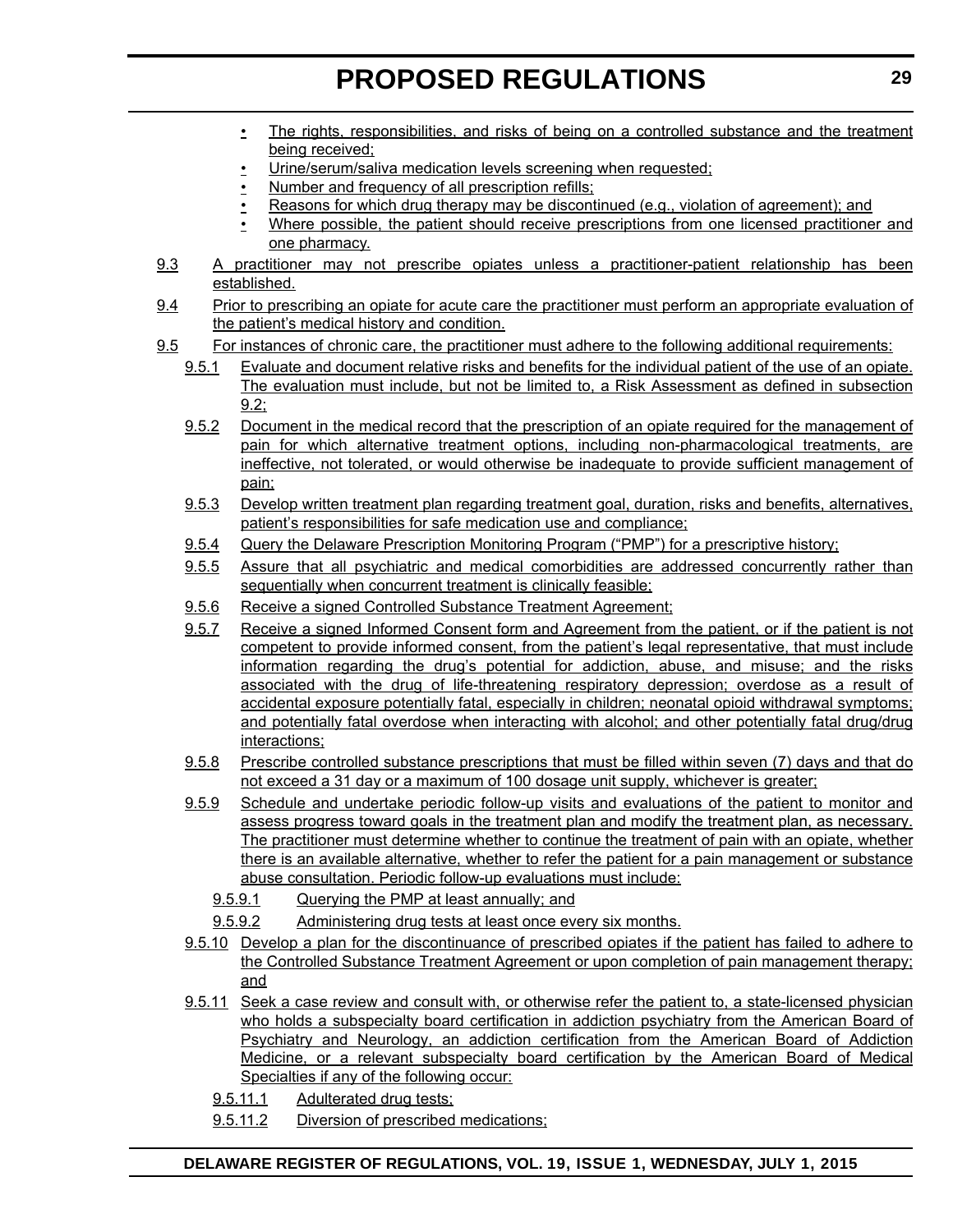- 9.5.11.3 Confirmatory drug tests; or
- 9.5.11.4 The patient has obtained controlled substances elsewhere without disclosure to the physician, as evidenced by PMP data.
- 9.6 Medical Records: The practitioner must keep accurate and complete records in compliance with state and federal law.
- 9.7 Records must remain current and be maintained in an accessible manner and readily available for review. Each practitioner must include documentation appropriate for each visit's level of care, in compliance with state and federal law.
- 9.8 Practitioners treating the following patients with chronic care are exempted from Section 9.0:
	- 9.8.1 Practitioners treating the following chronic or long-term treatment groups:
		- 9.8.1.1 Hospice care patients;
		- 9.8.1.2 Active cancer treatment patients;
		- 9.8.1.3 Patients experiencing cancer-related pain; and
		- 9.8.1.4 Terminally ill/palliative care patients.

#### **910.0 Procedures for Adoption of Regulations**

- 910.1 Notice. Prior to the adoption, amendment or repeal of any of these controlled substances regulations, the Secretary of State/Committee will give at least twenty (20) days notice of the intended action.
	- 910.1.1 The notice will include a statement of either the terms of substance of the intended action or a description of the subjects and issues involved, or the time when, and the place where to present their views thereon. The notice will be mailed to persons who have made timely request of the Office of Controlled Substances for advance notice of such rule-making proceedings and shall be published in two newspapers of general circulation in this State.
- 910.2 Hearing. The Secretary of State shall designate the Committee to preside over hearings. The Committee will afford all interested persons a reasonable opportunity to submit data, views or arguments, orally or in writing.
- 910.3 Emergency Regulations. If the Secretary of State, upon the recommendation of the Committee, finds that an imminent peril to the public health, safety or welfare requires adoption of a regulation upon fewer then twenty (20) days notice and states in writing his/her reasons for that finding, the Secretary of State may proceed without prior notice or hearing or upon any abbreviated notice and hearing he/ she finds practicable, to adopt an emergency regulation. Such rules will be effective for a period not longer than 120 days, but the adoption of an identical rule under the procedures discussed above is not precluded.
- 910.4 Finding and Availability. The Secretary of State will maintain on file any adoption, amendment or repeal of these regulations. In addition, copies of these regulations will be available for public inspection at the Office of Controlled Substances.

#### **1011.0 Severability**

- 4011.1 If any provision of these regulations is held invalid the invalidity does not affect other provisions of the regulations which can be given effect without the invalid provisions or application, and to this end the provisions of the regulation are severable.
- 1011.2 Pursuant to 16 **Del.C.** §4718(f) and 16 **Del.C.** §4720(c) the Secretary of State finds that the compounds, mixtures or preparations listed in 21 **CFR** 1301.21, 21 CFR 1308.24 contain one or more active medical ingredients not having a stimulant or depressant effect on the central nervous system and that the admixtures included therein are in combinations, quantities, proportions, or concentrations that vitiate the potential for abuse of the substances which have a stimulant or depressant effect on the central nervous system, and therefore:
	- 1011.2.1The Secretary of State, as authorized by 16 **Del.C.** §4718(f) and 16 **Del.C.** §4720(c), does hereby except by rule the substances listed in 21 CFR 130.21, CFR 1308.24 and 21 CFR 1308.32 from Schedules III and IV of the Uniform Controlled Substances Act, 16 **Del.C.** Ch. 47.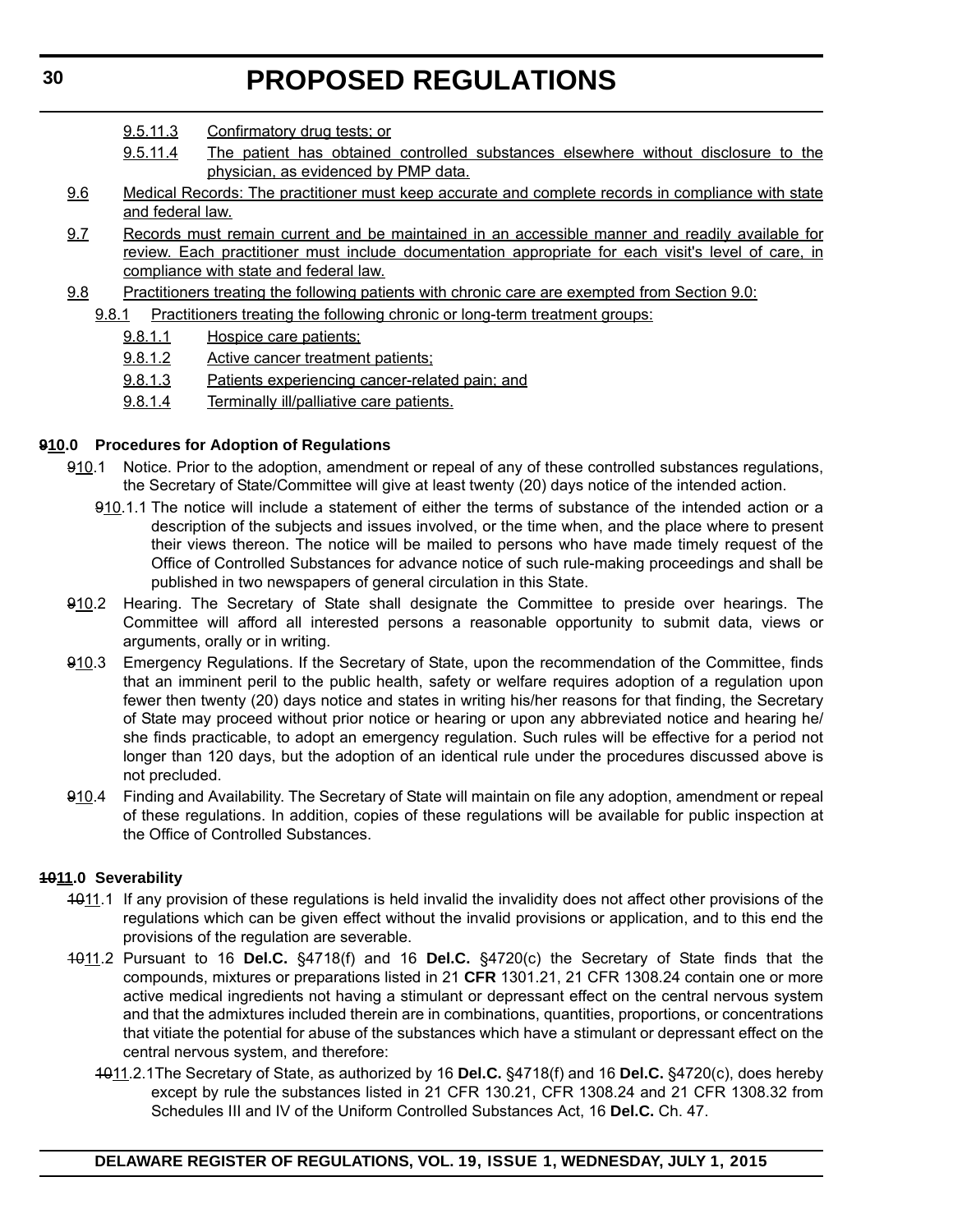**\*Please Note: As the rest of the sections were not amended, they are not being published. A copy of the regulation is available at:**

**[Uniform Controlled Substances Act Regulations](http://regulations.delaware.gov/register/july2015/proposed/19 DE Reg 27a 07-01-15.htm)**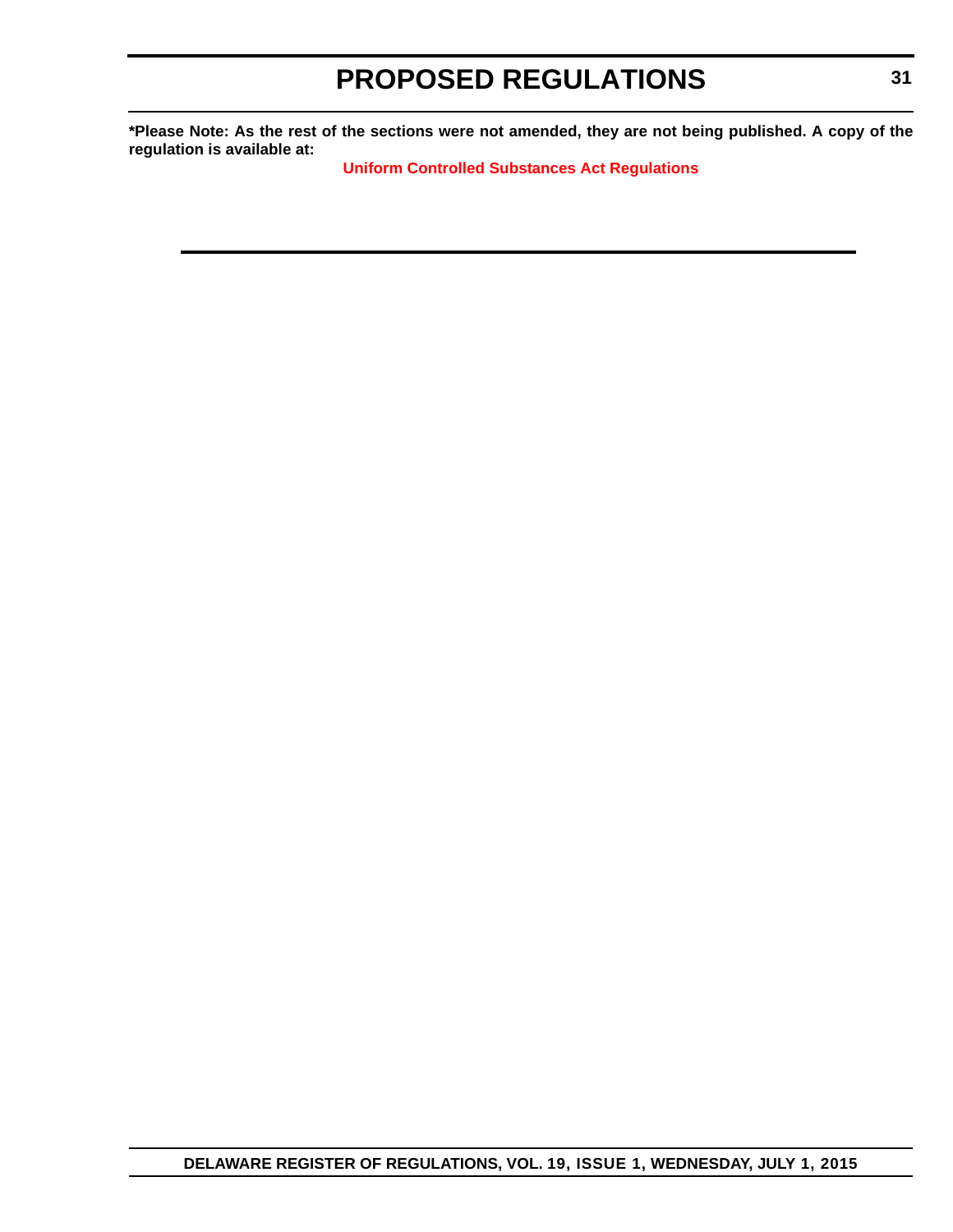### **Symbol Key**

<span id="page-31-0"></span>Arial type indicates the text existing prior to the regulation being promulgated. Underlined text indicates new text added at the time of the proposed action. Language which is stricken through indicates text being deleted. **[Bracketed Bold language]** indicates text added at the time the final order was issued. **[Bracketed bold stricken through]** indicates language deleted at the time the final order was issued.

### **Final Regulations**

The opportunity for public comment shall be held open for a minimum of 30 days after the proposal is published in the *Register of Regulations*. At the conclusion of all hearings and after receipt within the time allowed of all written materials, upon all the testimonial and written evidence and information submitted, together with summaries of the evidence and information by subordinates, the agency shall determine whether a regulation should be adopted, amended or repealed and shall issue its conclusion in an order which shall include: (1) A brief summary of the evidence and information submitted; (2) A brief summary of its findings of fact with respect to the evidence and information, except where a rule of procedure is being adopted or amended; (3) A decision to adopt, amend or repeal a regulation or to take no action and the decision shall be supported by its findings on the evidence and information received; (4) The exact text and citation of such regulation adopted, amended or repealed; (5) The effective date of the order; (6) Any other findings or conclusions required by the law under which the agency has authority to act; and (7) The signature of at least a quorum of the agency members.

The effective date of an order which adopts, amends or repeals a regulation shall be not less than 10 days from the date the order adopting, amending or repealing a regulation has been published in its final form in the *Register of Regulations*, unless such adoption, amendment or repeal qualifies as an emergency under §10119.

### **[DEPARTMENT OF AGRICULTURE](http://dda.delaware.gov/thoroughbred/index.shtml)**

**THOROUGHBRED RACING COMMISSION**

Statutory Authority: 3 Delaware Code, Section 10103(c) (3 **Del.C.** §10103(c)) 3 **DE Admin. Code** 1001

#### **ORDER**

#### **[1001 Thoroughbred Racing Rules and Regulations](#page-3-0)**

The Thoroughbred Racing Commission ("Commission") issues this Order to take effect ten (10) days after the publication of this Order in the Delaware *Register of Regulations*:

1. Pursuant to its statutory authority, the Commission proposed for adoption revisions to the Commission's Regulation 18.1.1.5, 19.2.2 and 19.6. Other regulations issued by the Thoroughbred Racing Commission are not affected by this Order.

2. A copy of the proposed regulations was published in the May 1, 2015 edition of the Delaware *Register of Regulations* and has been available for inspection in the office of the Commission at 777 Delaware Park Boulevard, Wilmington, Delaware 19804 during regular office hours.

3. The Commission did not receive any written comments on the proposed regulations during the 30 day period following publication of the proposed regulations on May 1, 2015.

4. **THEREFORE, IT IS ORDERED**, that the proposed regulations are adopted and shall become effective July 11, 2015, after publication of the final regulation in the Delaware *Register of Regulations*.

**\*Please note that no changes were made to the regulation as originally proposed and published in the May 2015 issue of the** *Register* **at page 815 (18 DE Reg. 815). Therefore, the final regulation is not being republished. A copy of the final regulation is available at:**

**[1001 Thoroughbred Racing Rules and Regulations](http://regulations.delaware.gov/register/july2015/final/19 DE Reg 32 07-01-15.htm)**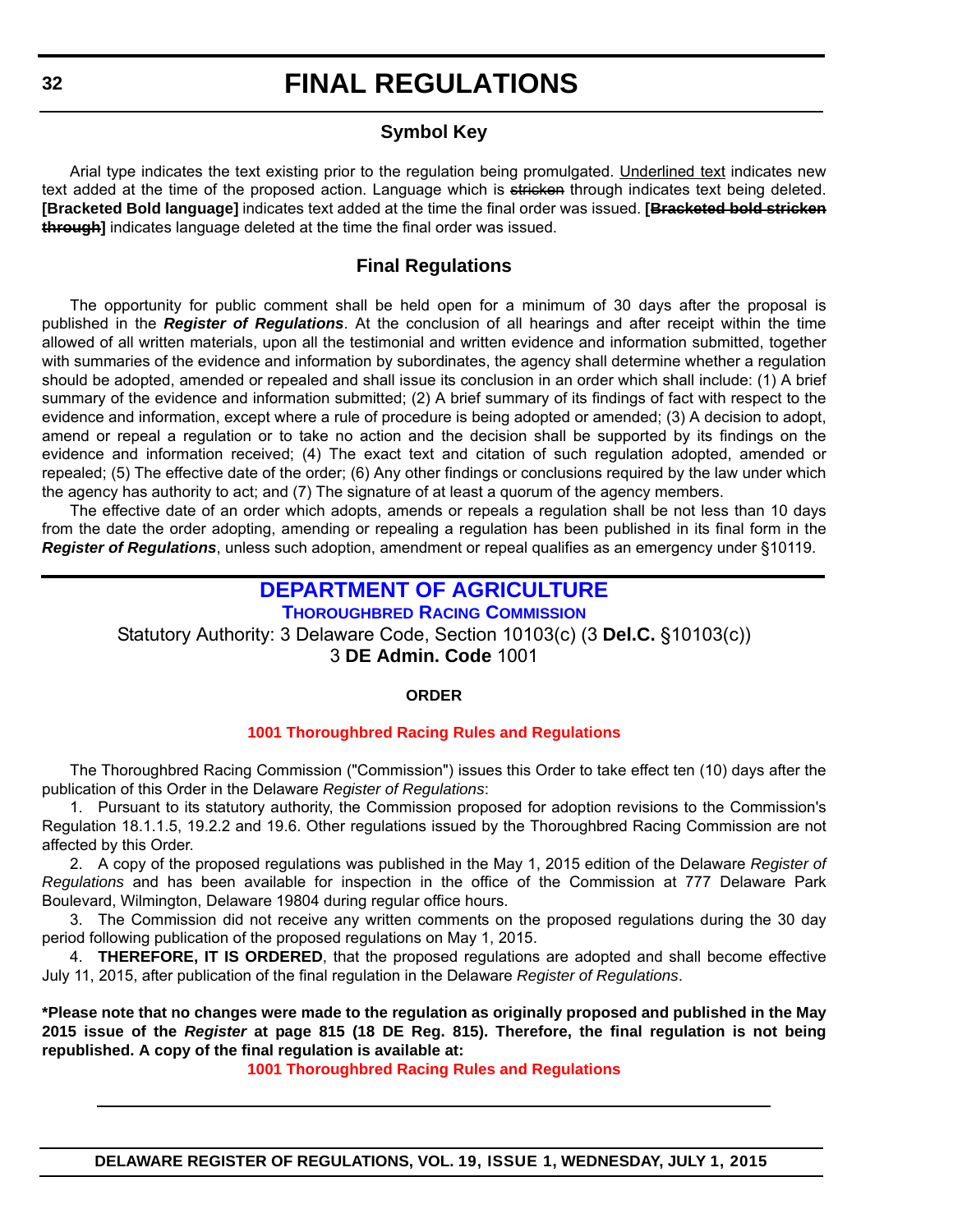#### **[THOROUGHBRED RACING COMMISSION](http://dda.delaware.gov/thoroughbred/index.shtml)**

**DELAWARE JOCKEY'S HEALTH AND WELFARE BOARD**

<span id="page-32-0"></span>Statutory Authority: 29 Delaware Code, Section 4815(b)(3)c. (29 **Del.C.** §4815(b)(3)c.)

3 **DE Admin. Code** 1002

#### **ORDER**

#### **[1002 Delaware Jockeys' Health and Welfare Benefit Board Regulations](#page-3-0)**

Pursuant to the authority provided by 29 **Del.C.** §4815(b)(3)c., the Delaware Jockey's Health and Welfare Benefit Board issues this Order adopting amendments to 3 **DE Admin. Code** 1002 Delaware Jockey's Health and Welfare Benefit Board Regulations.

This Order is adopted pursuant to 29 **Del.C.** §10113(b)(4) to correct a technical error by reinserting section 2.1.2.3 into the eligibility criteria as this provision was previously included in the eligibility criteria and was apparently erroneously deleted. This Order shall be filed with the Registrar of Regulations, and the regulation so filed shall become the official regulation.

So ordered as of May 13, 2015

Ed Stegemeier Chairman, Delaware Jockey's Health and Welfare Benefit Board

#### **1002 Delaware Jockeys' Health and Welfare Benefit Board Regulations**

#### **1.0 Introduction**

- 1.1 These regulations are authorized pursuant to 3 **Del.C.** §10171 and 29 **Del.C.** §4815(b)(3)c which established a Delaware Jockeys' Health and Welfare Benefit Board (hereinafter "the Board") and Delaware Jockeys' Health and Welfare Benefit Fund (hereinafter "the Fund").
- 1.2 The Delaware Jockeys' Health and Welfare Benefit Board shall consist of 1 member of the Delaware Thoroughbred Racing Commission, 1 member from the licensed agent under Chapter 1010 of **Title 3** or Chapter 4 of **Title 28**, 1 member of the Delaware Horsemen's Association, 1 representative from the organization that represents the majority of the jockeys who are licensed and ride regularly in Delaware, and 2 jockeys who are licensed and ride regularly in Delaware. The Chairman of the Thoroughbred Racing Commission shall serve as an *ex officio* member, and vote on matters in the event of a tie vote on any issue. All members shall be appointed by the Thoroughbred Racing Commission, and shall serve a two year term.
- 1.3 The Board shall elect a Chairperson from among the appointed members of the Board. The Chairperson shall serve a two year term and may serve consecutive terms. The Chairperson shall be the presiding officer at all meetings of the Board.
- 1.4 The Board shall administer the Fund pursuant to these regulations and other reasonable criteria for benefit eligibility.
- 1.5 A special fund of the State has been established and will be known as the "Delaware Jockeys' Health and Welfare Benefit Fund." The Fund shall consist of the proceeds transferred from the licensed video lottery agent and the purse account pursuant to 29 **Del.C.** §4815(b)(3)c. The proceeds transferred to the Fund will be maintained in an account established in the Department of Agriculture.
- 1.6 The Fund will be invested by the State Treasurer consistent with the investment policies established by the Cash Management Policy Board. All income earned by the Fund will be reinvested in the Delaware Jockeys' Health and Welfare Benefit Fund.
- 1.7 The Board shall use the Fund to provide for jockeys who regularly ride in Delaware, health benefits for active, disabled and retired jockeys. The Board may also expend usual and customary expenses for administrative purposes from the Fund.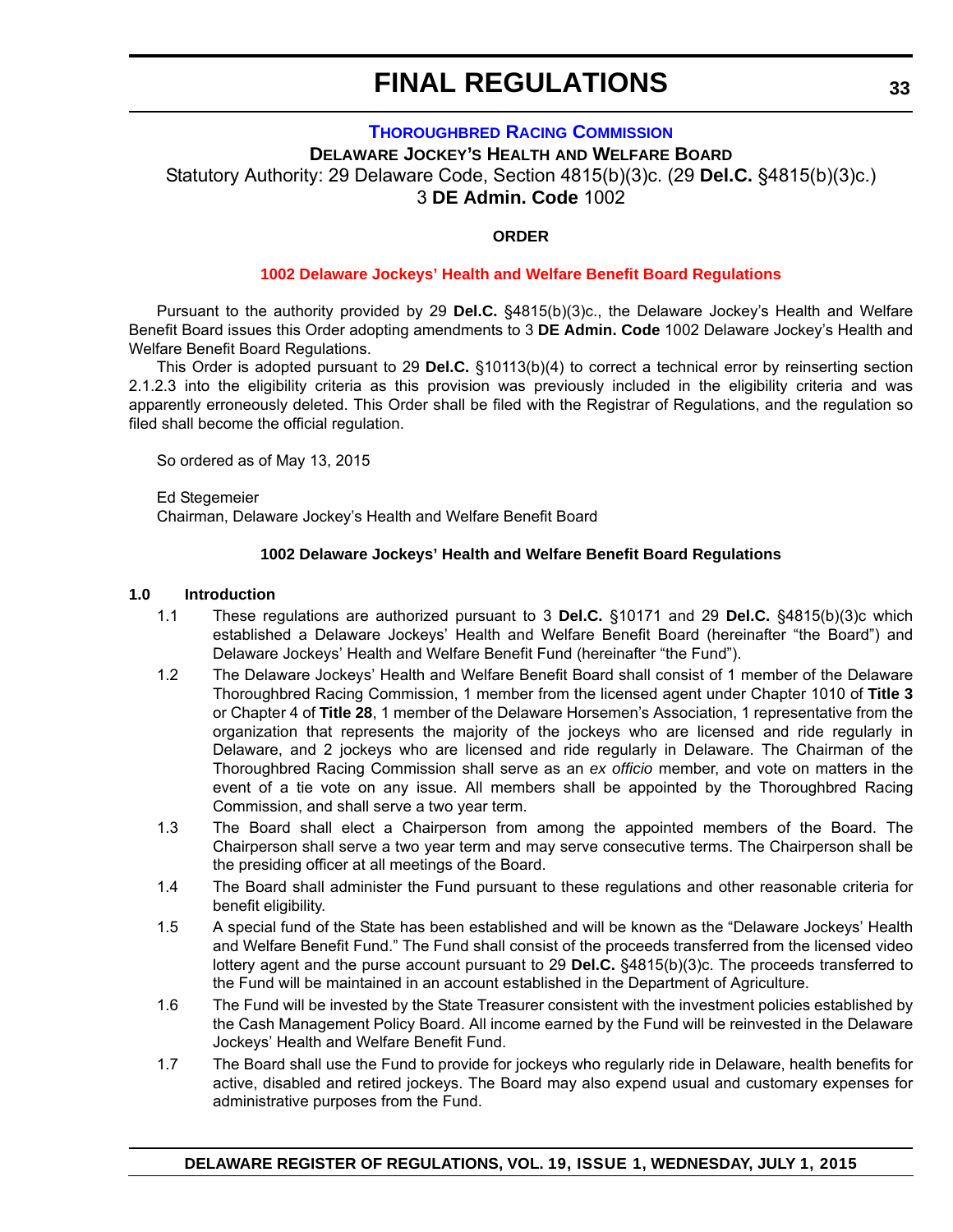- 1.8 The Thoroughbred Racing Commission's Administrator of Racing will provide administrative support to the Board and keep minutes of all the meetings of the Board and preserve all records of the Board. The Board's Office will be considered as part of the Office of the Thoroughbred Racing Commission.
- 1.9 The Board can propose to amend these regulations by an affirmative vote of the majority of the Board.

#### **2.0 Eligibility Criteria for Health Coverage**

- 2.1 The Board will pay from the Fund for health coverage for active jockeys who regularly ride in Delaware, eligible retired jockeys, and disabled Delaware jockeys.
	- 2.1.1 An Active Delaware Jockey, who regularly rides in Delaware, is eligible for health insurance coverage under the fund, if the jockey had fifty (50) mounts in a Delaware Park season at Delaware Park; and
		- 2.1.1.1 If the jockey's Delaware Park mounts are less than 100 in a Delaware Park season, then 50% or more of that jockey's total mounts during the regular Delaware Park season must be at Delaware Park.
		- 2.1.1.2 If the jockey's Delaware Park mounts are 100 or more in a Delaware Park season, the jockey is eligible for health insurance coverage, regardless of the amount of total mounts at other tracks.
	- 2.1.2 A Retired Delaware Jockey is eligible for health insurance coverage under the Fund if:
		- 2.1.2.1 The Jockey was receiving health insurance coverage as a retired jockey provided by the Delaware Thoroughbred Racing Commission's health insurance plan with the Jockey's Guild on January 1, 2006; or
		- 2.1.2.2 The Jockey rode a minimum of 100 mounts at Delaware Park during the regular Delaware Park season for at least seven years.
		- 2.1.2.3 The Jockey is not licensed as a jockey in any racing jurisdiction.
	- 2.1.3 A disabled Delaware Jockey's spouse and dependents qualify for health benefits if the disabled jockey meets all of the following requirements:
		- 2.1.3.1 The jockey was an active participant in the Delaware Jockeys' Health and Welfare Fund benefit program at the time of the on-track accident that resulted in total and permanent disability; and
		- 2.1.3.2 Be deemed permanently disabled by Social Security and qualify for Medicare as a result of an injury sustained during the regular Delaware Park season on the premises of Delaware Park, and arising in the course of his/her participation as a licensed jockey.
- 2.2 A jockey and/or the jockey's family who meets the eligibility requirements of either an active Delaware jockey, a retired Delaware jockey, or a disabled Delaware jockey's family will be entitled to health coverage beginning on the first of the month after it can be determined the eligibility requirement has been met, and continuing until December 31<sup>st</sup> of the next calendar year.
- 2.3 The Board will pay from the Fund for health coverage for the dependents of active jockeys who regularly ride in Delaware, eligible retired jockeys, and disabled Delaware jockeys.
	- 2.3.1 Eligibility for coverage for dependents will be determined by the company providing the insurance coverage.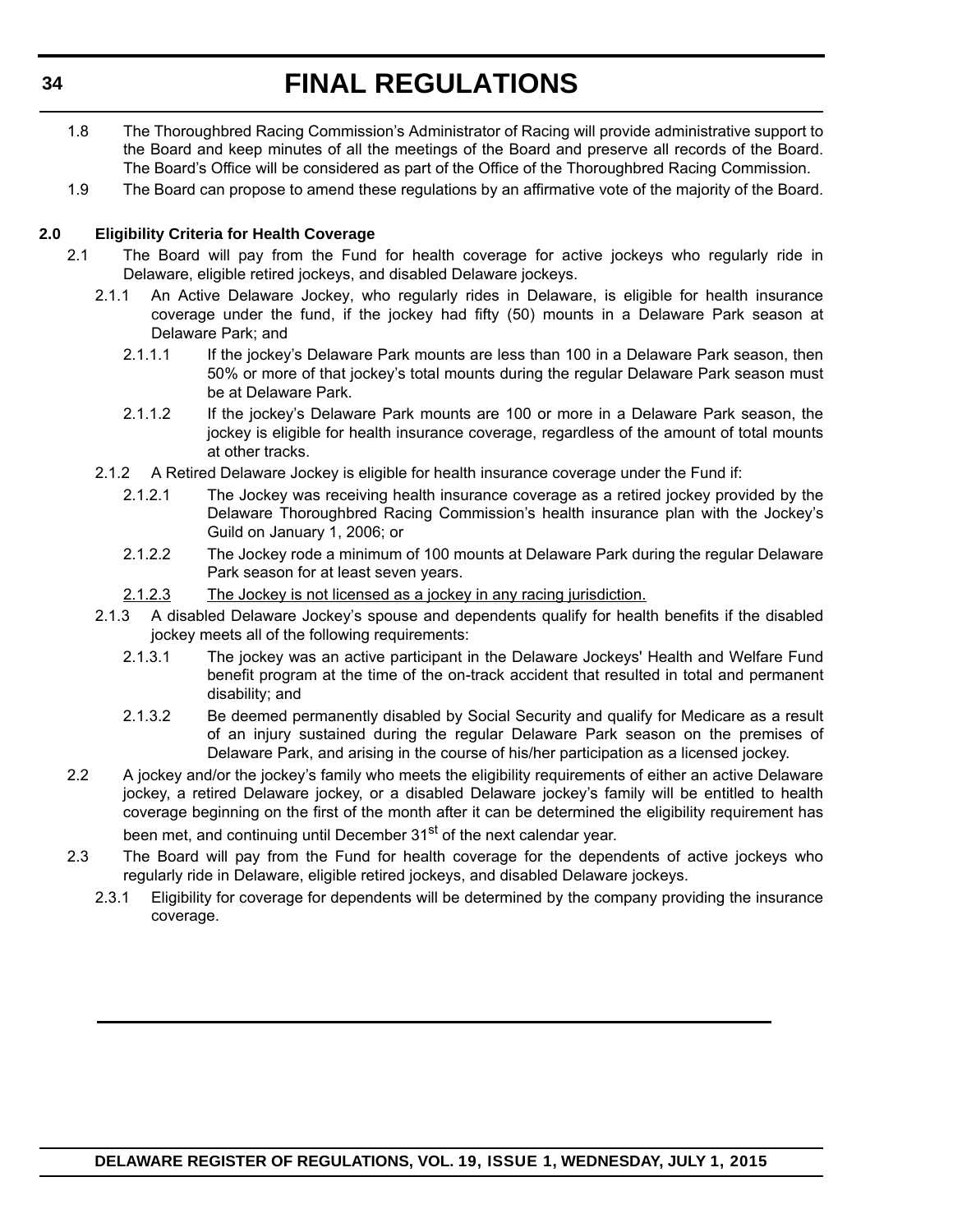### **[DEPARTMENT OF EDUCATION](http://www.doe.k12.de.us/site/default.aspx?PageID=1)**

<span id="page-34-0"></span>**OFFICE OF THE SECRETARY** Statutory Authority: 14 Delaware Code, Section 122(b) (14 **Del.C.** §122(b)) 14 **DE Admin. Code** 106A

#### **REGULATORY IMPLEMENTING ORDER**

**[106A Teacher Appraisal Process Delaware Performance Appraisal System \(DPAS II\) Revised](#page-3-0)**

#### **I. SUMMARY OF THE EVIDENCE AND INFORMATION SUBMITTED**

The Secretary of Education seeks the consent of the State Board of Education to amend 14 **DE Admin. Code** 106A Teacher Appraisal Process Delaware Performance Appraisal System (DPAS II) Revised. For ease of reading, the regulation has been provided in its entirety. The revisions include, but are not limited to, the vertical articulation and symmetry of language across the majority of Appraisal Criteria, Component, and Summative ratings areas, an increase in the weight of the observational Components and a decrease in the weight of the Student Improvement Component in certain summative scenarios, and an overall shift to Annual Appraisal Cycles for all teachers. This regulation is being amended to ensure continuity of language in the Appraisal Criteria, Component and Summative ratings section and to ensure the shift to Annual Appraisal Cycles for all teachers (to begin in the 2017-2018 school year). The proposed revisions respond to stakeholder feedback, in particular the direction of the DPAS-II Advisory Committee, by further streamlining the evaluation system, giving administrators greater ability to differentiate support, and promoting a greater emphasis on the annual processes of observation, feedback, and professional growth.

Notice of the proposed regulation was published in the *News Journal* and the *Delaware State News* on April 27, 2015, in the form hereto attached as *Exhibit "A"*. Comments were received from Governor's Advisory Council for Exceptional Citizens, the State Council for Persons with Disabilities, and the Delaware State Education Association. Several teachers and the Supervisor of Instruction for Capital School District on behalf of the Capital District Administrator Association submitted comments relative to 106A and 107A, with those comments addressed in both orders.

The first comment was related to clarification potentially needed in the 2.0 definition of "Student Achievement." The suggestion was to clarify the exclusion of certain student test results from the performance appraisal of the teacher continued to the 2015-2106 school year if DOE obtains federal approval prior to the publication of a final regulation. The Department included the "may" language due to the fact that although it anticipated receiving it, and it does not know when or if federal approval will be granted. The Department intends to exercise its discretion to include the additional year of exemption upon receiving federal approval of its ESEA Flexibility Renewal Proposal.

The second comment notes the definition of "Interim Assessment" is not needed, as the term is not explicitly used in the regulation. The Department will delete this definition.

The third comment asks the Department to review the descriptions of Effective, Ineffective, and Needs Improvement in 6.0, noting that it appears the descriptions are the same. The Department notes that 6.0 describes how summative ratings are determined for teachers. Although the same general logic pattern is used throughout, the definitions of each are different, outlining different performance patterns on the first four Appraisal Components and the Student Improvement Component that result in different summative ratings.

The fourth comment requests the Department to define the charts in 7.0. The current text prior to the chart describes the pattern of ineffective teaching defined in that subsection.

The fifth comment requests the regulation be more specific with regard to Improvement Plans. It requests more specific detail within the regulation of what supports or intervention may be available when a plan is initiated or further developed. The Department notes that the required elements of an Improvement Plan are outlined in subsection 8.3. Additionally, further clarification is included in the DPAS-II Guides for Teachers and Specialists.

The sixth comment is relative to both 106A and 107A and expresses concern with moving to an annual appraisal cycle for all teachers for the 2016-2017 school year, notably due to the amount of time it may take to complete such appraisals. The Department notes the DPAS-II Advisory Committee recommended adopting an annual appraisal cycle with a change of date to 2017-2018, and the Department made that change in 3.5 of this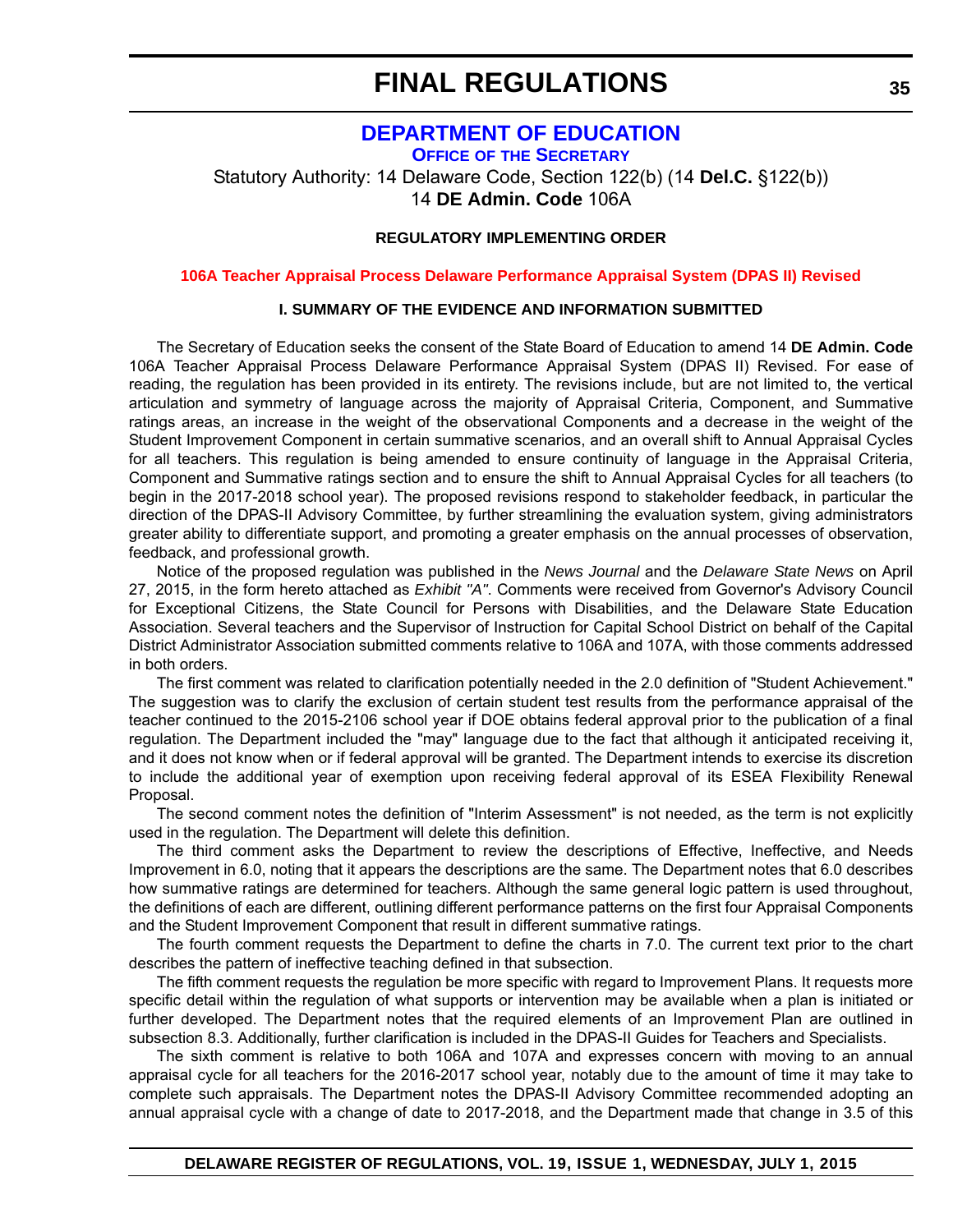regulation.

There was also concern expressed relating to changing the composition of the summative rating system (for Experienced Teachers) based upon only one year of observations and the result of multiple measures of Student Improvement for each teacher. Part of this concern was based upon the current minimum requirement of only one 30-minute observation per year. The Department notes that annual appraisals would not take effect until 2017- 2018 under this proposal, so additional observations could be incorporated.

Relatedly, the comment also noted that a change to the DPAS II regulations should not be made at this time, as future changes to the DPAS II system may occur as a result of the Statewide Educator Engagement, Evaluation Systems Design and Re-design project that the Department is considering. The Department notes that additional stakeholder engagement was requested by the DPAS-II Advisory Committee, and that such engagement immediately occurred with two groups of teachers in Spring 2015. Further, the Department plans to launch an 18 month educator engagement process to hear even more feedback on system design & implementation, via an RFP utilizing an "external facilitator", which has also been consistently requested by stakeholders.

DSEA commented that recently a DASA/DSEA DPASII Work Group proposal has been generated that is less burdensome than this amendment. The Work Group proposal was presented to the DPAS-II Advisory Committee on May 1, 2015, well after this proposed amended regulation had been sent to the Registrar for publication. The Department notes that only a few select DASA/DSEA members became part of this workgroup, which did not utilize any additional stakeholder engagement process. When the workgroup's proposal was made available in May, both the DPAS-II Advisory Committee and the Department of Education, through the members of its Teacher & Leader Effectiveness Unit (TLEU), encouraged the proposal, identified areas that needed further clarification, and were supportive. The DPAS-II Advisory Committee recommended the workgroup find local education agencies (LEA) willing to utilize this proposal as an alternative system for the 2015-2016 school year, thereby allowing the entire state to learn from early adopters. The Advisory Committee added they looked forward to a report on how the system fares in the field. The deadline for submitting an application for an alternative educator evaluation system for implementation in 2015-2016 was June 11, 2015.

Several educators also noted that ratings of "Highly Effective" are still restricted to those educators who receive an "Exceeds" rating on the Student Improvement Component and that instructional practices have a far greater influence on improving educator outcomes than how a student performs on a single test once a year. The Department recognizes that educator evaluation should not be dependent on a single assessment and requires the use of multiple measures. In addition, the Summative Evaluation Ratings outlined in 6.0 put greater weight on areas identified in several educator letters (e.g. planning, preparation, and instructional practices).

Finally, nearly all educator letters indicated they value the feedback performance appraisals provide and regularly utilize the suggestions offered by their evaluators. The Department recognizes the need for more educator feedback and a focus on planning, preparation, and instructional practices. The Department notes that the eventual shift to annual appraisals of all educators is for this very reason. Currently, Student Improvement Component meetings are required annually, however conversation focusing on planning and preparation, classroom environment, and instruction is not. The incorporation of annual appraisals will allow more opportunity for feedback and conversation related to these instructional areas, rather than focusing solely on the Student Improvement Component.

#### **II. FINDINGS OF FACTS**

The Secretary finds that it is appropriate to amend 14 **DE Admin. Code** 106A Teacher Appraisal Process Delaware Performance Appraisal System (DPAS II) Revised in order to revise the vertical articulation and symmetry of language across the majority of Appraisal Criteria, Component, and Summative ratings areas, an increase in the weight of the observational Components and a decrease in the weight of the Student Improvement Component in certain summative scenarios, and an overall shift to Annual Appraisal Cycles for all specialists. This regulation is being amended to ensure continuity of language in the Appraisal Criteria, Component and Summative ratings section and to identify the shift to Annual Appraisal Cycles for all teachers (to begin in the 2016-2017 school year). The proposed revisions respond to stakeholder feedback by further streamlining the evaluation system, giving administrators greater ability to differentiate support, and promoting a greater emphasis on the annual processes of observation, feedback, and professional growth.

**DELAWARE REGISTER OF REGULATIONS, VOL. 19, ISSUE 1, WEDNESDAY, JULY 1, 2015**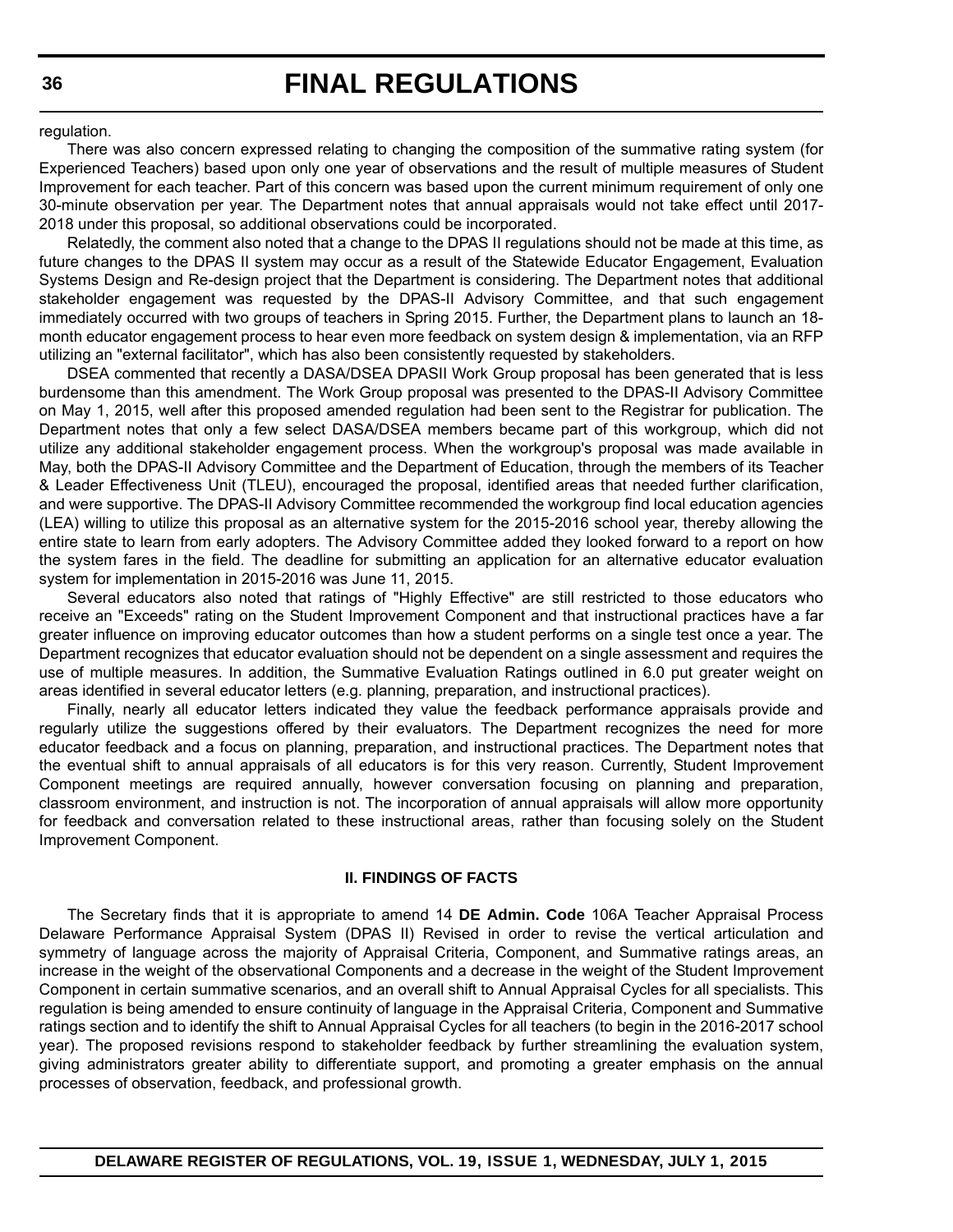## **III. DECISION TO AMEND THE REGULATION**

For the foregoing reasons, the Secretary concludes that it is appropriate to amend 14 **DE Admin. Code** 106A Teacher Appraisal Process Delaware Performance Appraisal System (DPAS II) Revised. Therefore, pursuant to 14 **Del.C.** §122, 14 **DE Admin. Code** 106A Teacher Appraisal Process Delaware Performance Appraisal System (DPAS II) Revised attached hereto as *Exhibit "B"* is hereby amended. Pursuant to the provision of 14 **Del.C.** §122(e), 14 **DE Admin. Code** 106A Teacher Appraisal Process Delaware Performance Appraisal System (DPAS II) Revised hereby amended shall be in effect for a period of five years from the effective date of this order as set forth in Section V. below.

## **IV. TEXT AND CITATION**

The text of 14 **DE Admin. Code** 106A Teacher Appraisal Process Delaware Performance Appraisal System (DPAS II) Revised amended hereby shall be in the form attached hereto as *Exhibit "B"*, and said regulation shall be cited as 14 **DE Admin. Code** 106A Teacher Appraisal Process Delaware Performance Appraisal System (DPAS II) Revised in the *Administrative Code of Regulations* for the Department of Education.

## **V. EFFECTIVE DATE OF ORDER**

The actions hereinabove referred to were taken by the Secretary pursuant to 14 **Del.C.** §122 on June 18, 2015. The effective date of this Order shall be ten (10) days from the date this Order is published in the Delaware *Register of Regulations*.

**IT IS SO ORDERED** the 18th day of June 2015.

**Department of Education** Mark T. Murphy, Secretary of Education

Approved this 18th day of June 2015

### **State Board of Education**

Teri Quinn Gray, Ph.D., President Gregory B. Coverdale, Jr. Jorge L. Melendez, Vice President Terry M. Whittaker, Ed.D. G. Patrick Heffernan Randall L. Hughes II Barbara B. Rutt

## **106A Teacher Appraisal Process Delaware Performance Appraisal System (DPAS II) Revised** *(Break in Continuity of Sections)*

### **2.0 Definitions**

The following definitions shall be applied for purposes of this regulation:

## *(Break in Continuity Within Section)*

["Interim assessment" shall means an assessment given at regular and specified intervals **throughout the school year, and designed to evaluate students' knowledge and skills relative to a specific set of academic standards, and the results of which can be aggregated (e.g., by course, grade level, school, or school district) in order to inform teachers and administrators at the student, classroom, school, and district levels.]**

*(Break in Continuity of Sections)*

## **3.0 Appraisal Cycle**

*(Break in Continuity Within Section)*

3.5 Beginning in the **[2016-2017 2017-2018]** school year, all Teachers shall receive an annual appraisal subject to the following conditions:

## **DELAWARE REGISTER OF REGULATIONS, VOL. 19, ISSUE 1, WEDNESDAY, JULY 1, 2015**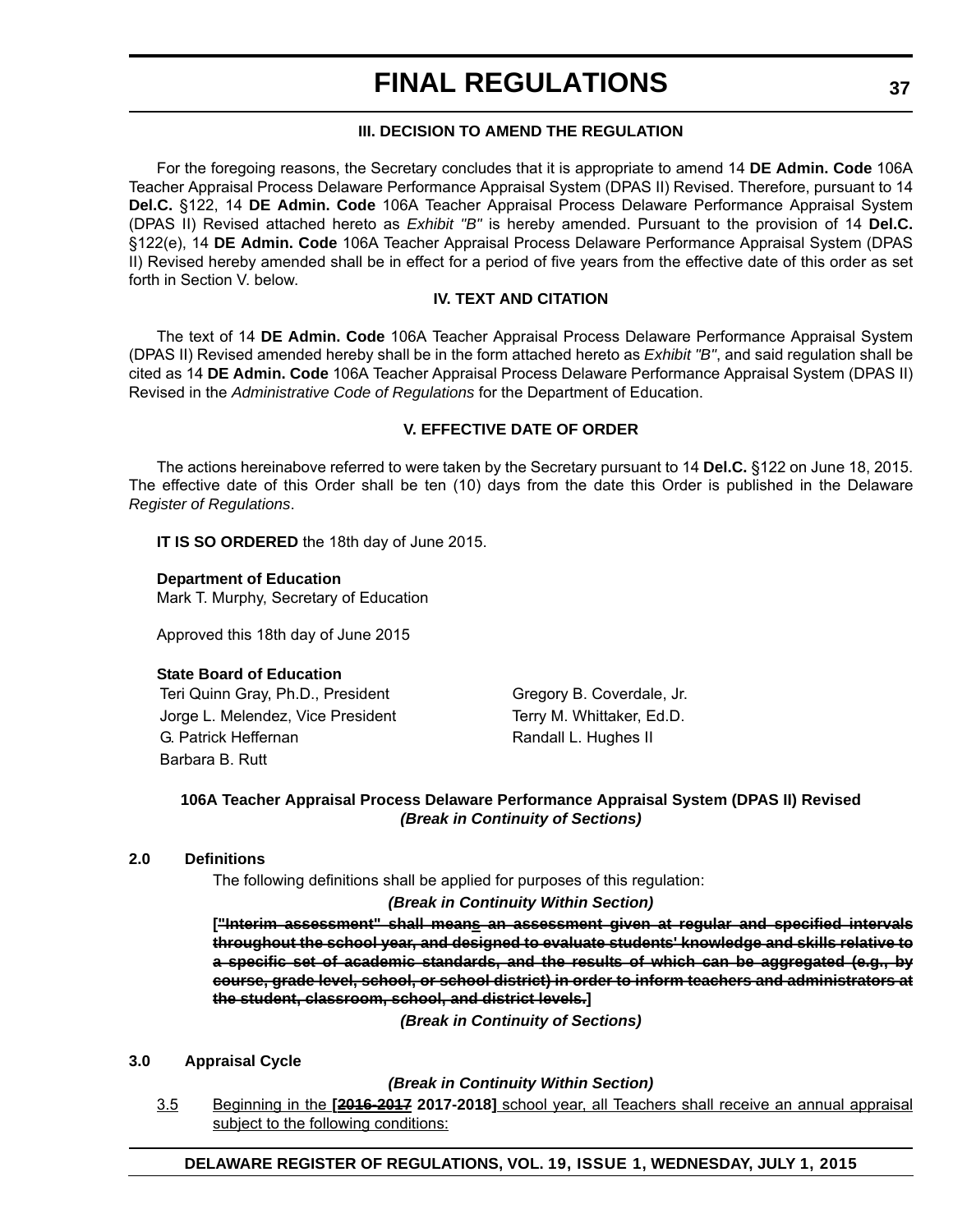**\*Please note that no additional changes were made to the regulation as originally proposed and published in the May 2015 issue of the** *Register* **at page 817 (18 DE Reg. 817). Therefore, the final regulation is not being republished here in its entirety. A copy of the final regulation is available at:**

**[106A Teacher Appraisal Process Delaware Performance Appraisal System \(DPAS II\) Revised](http://regulations.delaware.gov/register/july2015/final/19 DE Reg 35 07-01-15.htm)**

## **OFFICE OF [THE SECRETARY](http://www.doe.k12.de.us/site/default.aspx?PageID=1)** Statutory Authority: 14 Delaware Code, Section 122(b) (14 **Del.C.** §122(b)) 14 **DE Admin. Code** 107A

## **REGULATORY IMPLEMENTING ORDER**

#### **[107A Specialist Appraisal Process Delaware Performance Appraisal System \(DPAS II\) Revised](#page-3-0)**

### **I. SUMMARY OF THE EVIDENCE AND INFORMATION SUBMITTED**

The Secretary of Education seeks the consent of the State Board of Education to amend 14 **DE Admin. Code** 107A Specialist Appraisal Process Delaware Performance Appraisal System (DPAS II) Revised. For ease of reading, the regulation has been provided in its entirety. The revisions include, but are not limited to, the vertical articulation and symmetry of language across the majority of Appraisal Criteria, Component, and Summative ratings areas, an increase in the weight of the observational Components and a decrease in the weight of the Student Improvement Component in certain summative scenarios, and an overall shift to Annual Appraisal Cycles for all specialists. This regulation is being amended to ensure continuity of language in the Appraisal Criteria, Component and Summative ratings section and to ensure the shift to Annual Appraisal Cycles for all specialists (to begin in the 2017-2018 school year). The proposed revisions respond to stakeholder feedback, in particular the direction of the DPAS-II Advisory Committee, by further streamlining the evaluation system, giving administrators greater ability to differentiate support, and promoting a greater emphasis on the annual processes of observation, feedback, and professional growth.

Notice of the proposed regulation was published in the *News Journal* and the *Delaware State News* on April 27, 2015, in the form hereto attached as *Exhibit "A"*. Comments were received from Governor's Advisory Council for Exceptional Citizens, the State Council for Persons with Disabilities, and the Delaware State Education Association. Several teachers and the Supervisor of Instruction for Capital School District on behalf of the Capital District Administrator Association submitted comments relative to 106A and 107A, with those comments addressed in both orders.

The first comment noted that the term "specialist" should also be defined to include an occupational, physical or speech therapist. The Department notes the regulation defines "specialist" to mean an educator other than a teacher or administrator and includes, but is not limited to, School Counselors, Library Media Specialists, School Psychologists, and School Nurses. There are many educator roles that may not be specifically listed but are inclusive of the definition.

The second comment was related to clarification potentially needed in the definition in 2.0 of "Student Achievement." The suggestion was to clarify the exclusion of certain student test results for the performance appraisal of the specialist continued to the 2015-2016 school year if the Department of Education obtains federal approval prior to the publication of a final regulation. The Department included the "may" language due to the fact that although it anticipated receiving it, it does not know when or if federal approval will be granted. The Department intends to exercise its discretion to include the additional year of exemption upon receiving federal approval of its ESEA Flexibility Renewal Proposal.

The third comment notes the definition of "Interim Assessment" is not needed, as the term is not explicitly used in the regulation. The Department will delete this definition.

The fourth comment asks the Department to review the descriptions of Effective, Ineffective, and Needs Improvement in 6.0, noting that it appears the descriptions are the same. The Department notes that 6.0 describes how summative ratings are determined for specialists. Although the same general logic pattern is used throughout, the definitions of each are in-fact different, outlining different performance patterns on the first four Appraisal Components and the Student Improvement Component that result in different summative ratings.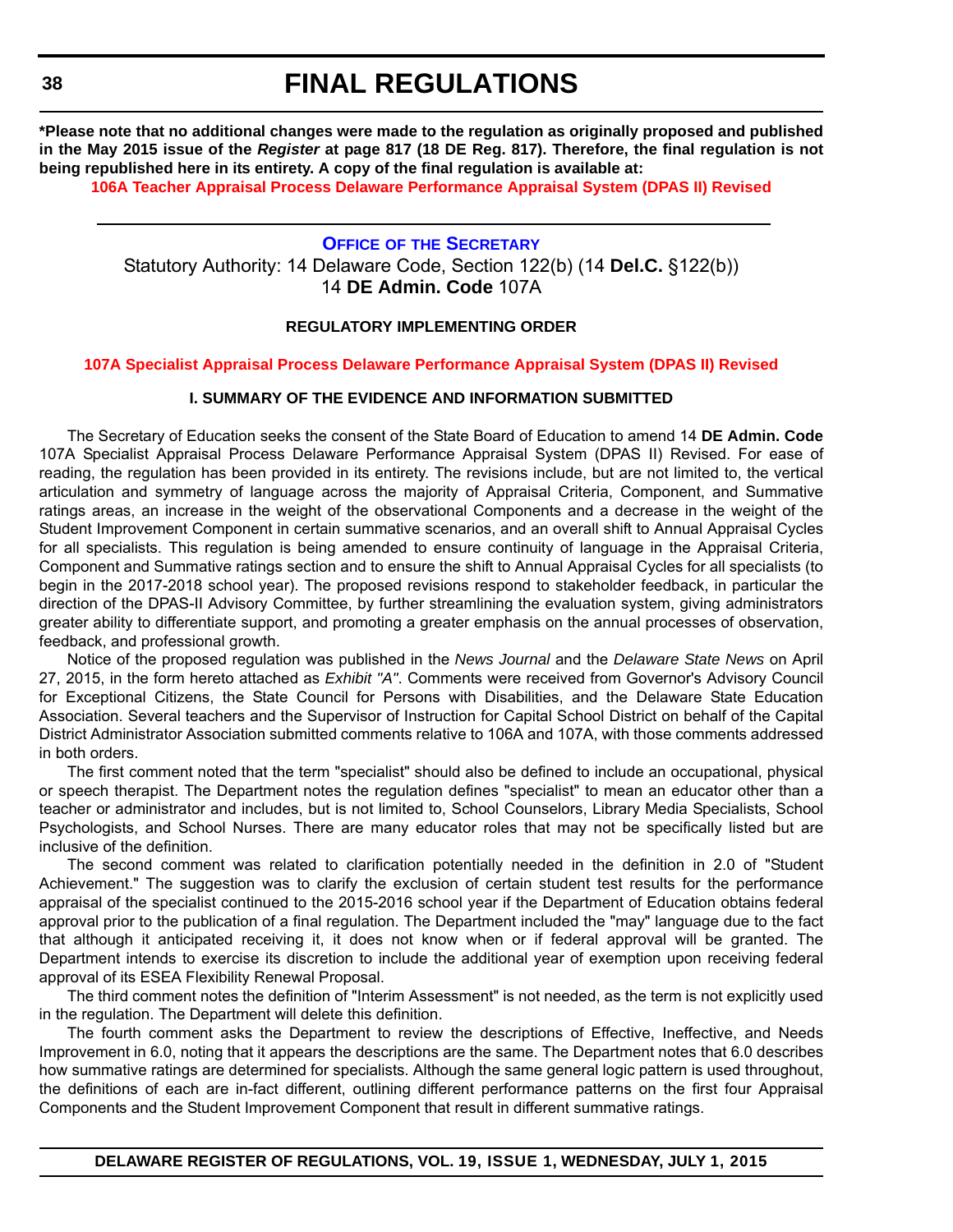The fifth comment requests the Department to define the charts in 7.0. The current text prior to the chart describes the pattern of ineffective teaching defined in that sub-section.

The sixth comment is relative to both 106A and 107A and expresses concern with moving to an annual appraisal cycle for all specialists for the 2016-2017 school year, notably due to the amount of time it may take to complete such appraisals. The Department notes the DPAS-II Advisory Committee recommended adopting an annual appraisal cycle with a change of date to 2017-2018, and the Department made that change in 3.5 of this regulation.

There was also concern expressed relating to changing the composition of the summative rating system (for Experienced Specialists) based upon only one year of observations and the result of multiple measures of Student Improvement for each specialist. Part of this concern was based upon the current minimum requirement of only one 30-minute observation per year. The Department notes that annual appraisals would not take effect until 2017- 2018 under this proposal, so additional observations could be incorporated.

Relatedly, the comment also noted that a change to the DPAS II regulations should not be made at this time, as future changes to the DPAS II system may occur as a result of the Statewide Educator Engagement, Evaluation Systems Design and Re-design project that the Department is considering. The Department notes that additional stakeholder engagement was requested by the DPAS-II Advisory Committee, and that such engagement immediately occurred with two groups of teachers in Spring 2015. Further, the Department plans to launch an 18 month educator engagement process to hear even more feedback on system design and implementation, via an RFP utilizing an "external facilitator", which has also been consistently requested by stakeholders.

DSEA commented that recently a DASA/DSEA DPASII Work Group proposal has been generated that is less burdensome than this amendment. The Work Group proposal was presented to the DPAS-II Advisory Committee on May 1, 2015, well after this proposed amended regulation had been sent to the Registrar for publication. The Department notes that only a few select DASA/DSEA members became part of this workgroup, which did not utilize any additional stakeholder engagement process. When the workgroup's proposal was made available in May, both the DPAS-II Advisory Committee and the Department of Education, through the members of its Teacher & Leader Effectiveness Unit (TLEU), encouraged the proposal, identified areas that needed further clarification, and were supportive. The DPAS-II Advisory Committee recommended the workgroup find local education agencies (LEA) willing to utilize this proposal as an alternative system for the 2015-2016 school year, thereby allowing the entire state to learn from early adopters. The Advisory Committee added they looked forward to a report on how the system fares in the field. The deadline for submitting an application for an alternative educator evaluation system for implementation in 2015-2016 was June 11, 2015.

Several educators also noted that ratings of "Highly Effective" are still restricted to those educators who receive an "Exceeds" rating on the Student Improvement Component and that instructional practices have a far greater influence on improving educator outcomes than how a student performs on a single test once a year. The Department recognizes that educator evaluation should not be dependent on a single assessment and requires the use multiple measures. In addition, the Summative Evaluation Ratings outlined in 6.0 put greater weight on areas identified in several educator letters (e.g. planning, preparation, and instructional practices).

Finally, nearly all educator letters indicated they value the feedback performance appraisals provide and regularly utilize the suggestions offered by their evaluators. The Department recognizes the need for more educator feedback and a focus on planning, preparation, and instructional practices. The Department notes that the eventual shift to annual appraisals of all educators is for this very reason. Currently, Student Improvement Component meetings are required annually, however conversation focusing on planning and preparation, classroom environment, and instruction is not. The incorporation of annual appraisals will allow more opportunity for feedback and conversation related to these instructional areas, rather than focusing solely on the Student Improvement Component.

### **II. FINDINGS OF FACTS**

The Secretary finds that it is appropriate to amend 14 **DE Admin. Code** 107A Specialist Appraisal Process Delaware Performance Appraisal System (DPAS II) Revised in order to revise the vertical articulation and symmetry of language across the majority of Appraisal Criteria, Component, and Summative ratings areas, an increase in the weight of the observational Components and a decrease in the weight of the Student Improvement Component in certain summative scenarios, and an overall shift to Annual Appraisal Cycles for all specialists. This regulation is being amended to ensure continuity of language in the Appraisal Criteria, Component and Summative

## **DELAWARE REGISTER OF REGULATIONS, VOL. 19, ISSUE 1, WEDNESDAY, JULY 1, 2015**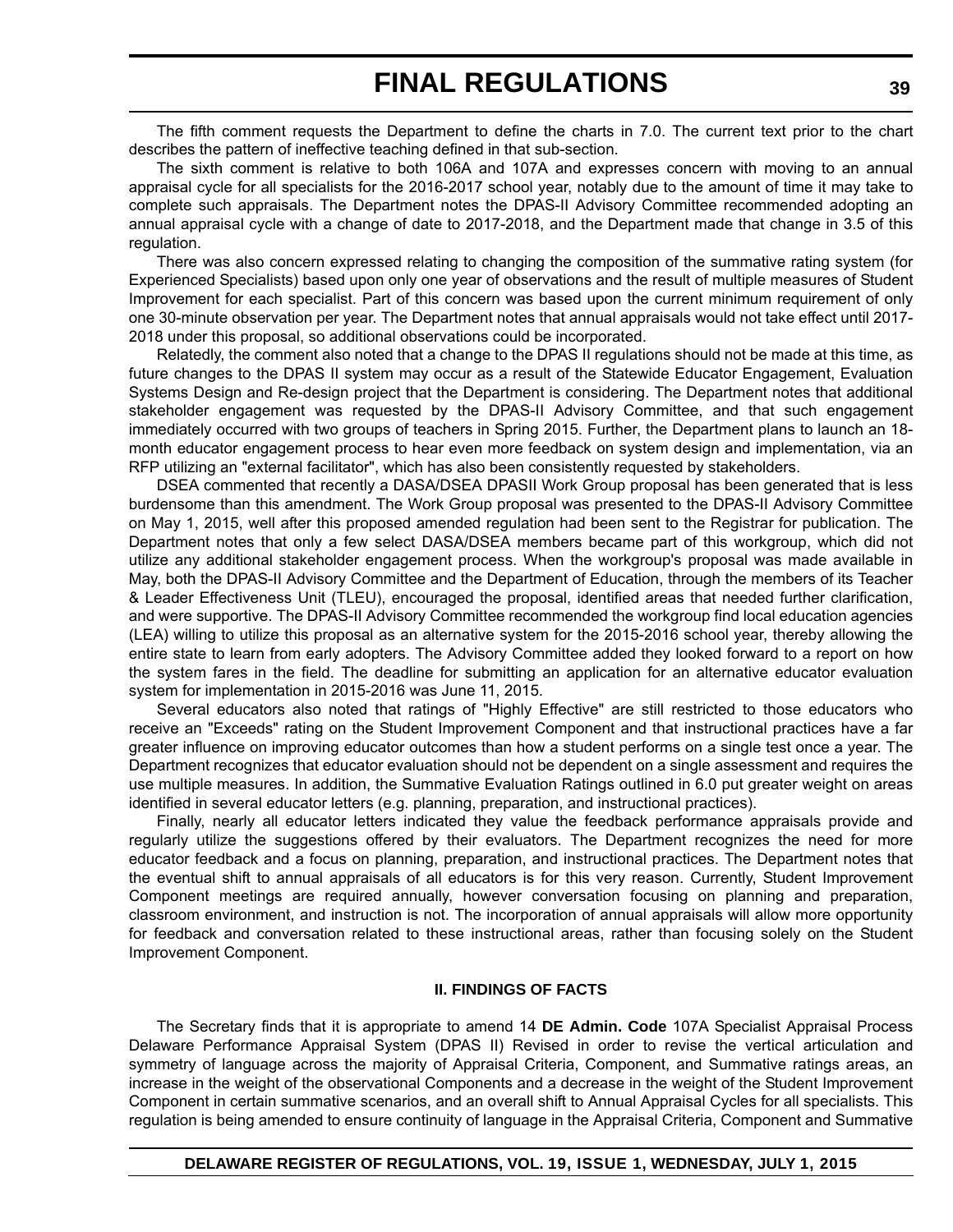ratings section and to identify the shift to Annual Appraisal Cycles for all specialists (to begin in the 2016-2017 school year). The proposed revisions respond to stakeholder feedback by further streamlining the evaluation system, giving administrators greater ability to differentiate support, and promoting a greater emphasis on the annual processes of observation, feedback, and professional growth.

## **III. DECISION TO AMEND THE REGULATION**

For the foregoing reasons, the Secretary concludes that it is appropriate to amend 14 **DE Admin. Code** 107A Specialist Appraisal Process Delaware Performance Appraisal System (DPAS II) Revised. Therefore, pursuant to 14 **Del.C.** §122, 14 **DE Admin. Code** 107A Specialist Appraisal Process Delaware Performance Appraisal System (DPAS II) Revised attached hereto as *Exhibit "B"* is hereby amended. Pursuant to the provision of 14 **Del.C.** §122(e), 14 **DE Admin. Code** 107A Specialist Appraisal Process Delaware Performance Appraisal System (DPAS II) Revised hereby amended shall be in effect for a period of five years from the effective date of this order as set forth in Section V. below.

## **IV. TEXT AND CITATION**

The text of 14 **DE Admin. Code** 107A Specialist Appraisal Process Delaware Performance Appraisal System (DPAS II) Revised amended hereby shall be in the form attached hereto as *Exhibit "B"*, and said regulation shall be cited as 14 **DE Admin. Code** 107A Specialist Appraisal Process Delaware Performance Appraisal System (DPAS II) Revised in the *Administrative Code of Regulations* for the Department of Education.

## **V. EFFECTIVE DATE OF ORDER**

The actions hereinabove referred to were taken by the Secretary pursuant to 14 **Del.C.** §122 on June 18, 2015. The effective date of this Order shall be ten (10) days from the date this Order is published in the Delaware *Register of Regulations*.

**IT IS SO ORDERED** the 18<sup>th</sup> day of June 2015.

**Department of Education** Mark T. Murphy, Secretary of Education

Approved this 18th day of June 2015

### **State Board of Education**

Teri Quinn Gray, Ph.D., President Gregory B. Coverdale, Jr. Jorge L. Melendez, Vice President Terry M. Whittaker, Ed.D. G. Patrick Heffernan **Randall L. Hughes II** Randall L. Hughes II Barbara B. Rutt

## **107A Specialist Appraisal Process Delaware Performance Appraisal System (DPAS II) Revised** *(Break in Continuity of Sections)*

### **2.0 Definitions**

The following definitions shall be applied for purposes of this regulation:

### *(Break in Continuity Within Section)*

**["Interim assessment" shall means an assessment given at regular and specified intervals throughout the school year, and designed to evaluate students' knowledge and skills relative to a specific set of academic standards, and the results of which can be aggregated (e.g., by course, grade level, school, or school district) in order to inform teachers, administrators, and specialists at the student, classroom, school, and district levels.]**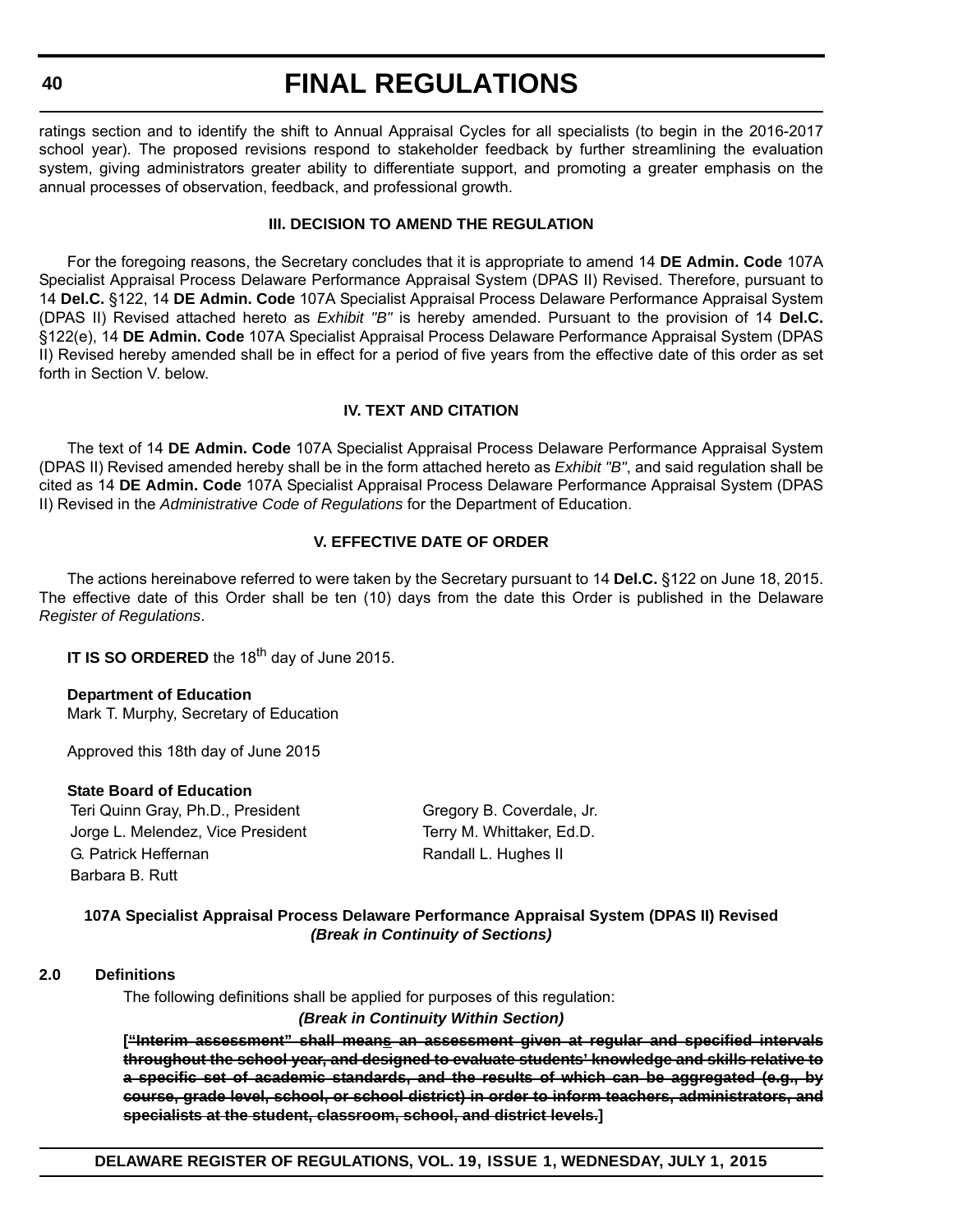*(Break in Continuity of Sections)*

### **3.0 Appraisal Cycles**

*(Break in Continuity Within Section)*

3.5 Beginning in the **[2016-2017 2017-2018]** school year, all Specialists shall receive an Annual Appraisal subject to the following conditions:

*(Break in Continuity Within Section)*

**\*Please note that no additional changes were made to the regulation as originally proposed and published in the May 2015 issue of the** *Register* **at page 823 (18 DE Reg. 823). Therefore, the final regulation is not being republished here in its entirety. A copy of the final regulation is available at:**

**[107A Specialist Appraisal Process Delaware Performance Appraisal System \(DPAS II\) Revised](http://regulations.delaware.gov/register/july2015/final/19 DE Reg 38 07-01-15.htm)**

### **OFFICE OF [THE SECRETARY](http://www.doe.k12.de.us/site/default.aspx?PageID=1)**

Statutory Authority: 14 Delaware Code, Section 122(b) (14 **Del.C.** §122(b)) 14 **DE Admin. Code** 108A

## **REGULATORY IMPLEMENTING ORDER**

### **[108A Administrator Appraisal Process Delaware Performance Appraisal System \(DPAS II\) Revised](#page-3-0)**

## **I. SUMMARY OF THE EVIDENCE AND INFORMATION SUBMITTED**

The Secretary of Education seeks the consent of the State Board of Education to amend 14 **DE Admin. Code** 108A Administrator Appraisal Process Delaware Performance Appraisal System (DPAS II) Revised. The amendments include, but are not limited to, clarifying the possible combination of summative ratings for "Needs Improvement", clarifying the processes to earn credentials to evaluate administrators utilizing DPAS-II, and issuing the proposed amended regulation to be in effect beginning with the 2015-2016 school year.

Notice of the proposed regulation was published in the *News Journal* and the *Delaware State News* on April 27, 2015, in the form hereto attached as *Exhibit "A"*. Comments were received from Governor's Advisory Council for Exceptional Citizens and the State Council for Persons with Disabilities.

The first comment was related to clarification needed in 1.1 and 2.0 relative to the Department not using the statewide assessment scores to evaluate educators in the 2015-2016 school year dependent upon federal approval. The Department only included the "may" language due to the fact federal approval has not yet been granted. The Department fully intends to implement the changes associated with the request upon federal approval of the ESEA Flexibility Proposal; however, it cannot do so until federal approval is granted.

The second comment was related to the definition of "Credentialed Evaluator", and noted clarification may be needed as to the number of members of the Board who shall evaluate a superintendent or head of a charter school. The Department's intent was to provide the opportunity for multiple individuals (i.e. local board of education members (plural)) to evaluate the administrator and thus edited the proposed regulation to remove the parentheses around the "s" in the word "members". This ensures that the option to have multiple credentialed evaluators partaking in an individual's evaluation exists. No further clarification is needed.

The third comment was regarding clarification of the definitions of "Goal Setting" and "Mid-Year Conference". The Department notes that the content within an administrator's improvement plan could be incorporated into Goal-Setting and Mid-Year conferences. Such detail, however, would be outlined within the procedures found in the respective Guides and not noted here in the regulation.

The fourth comment requested that the Department further define the charts in 7.0. Section 7.0 already includes a heading titled "Pattern of Ineffective Administrative Performance" and explanatory text is provided before the chart. The Department does not believe any further clarification is needed for the chart.

The fifth comment requested grammatical correction to the use of plural pronouns with singular antecedents. These were corrected to ensure the sentences are grammatically correct.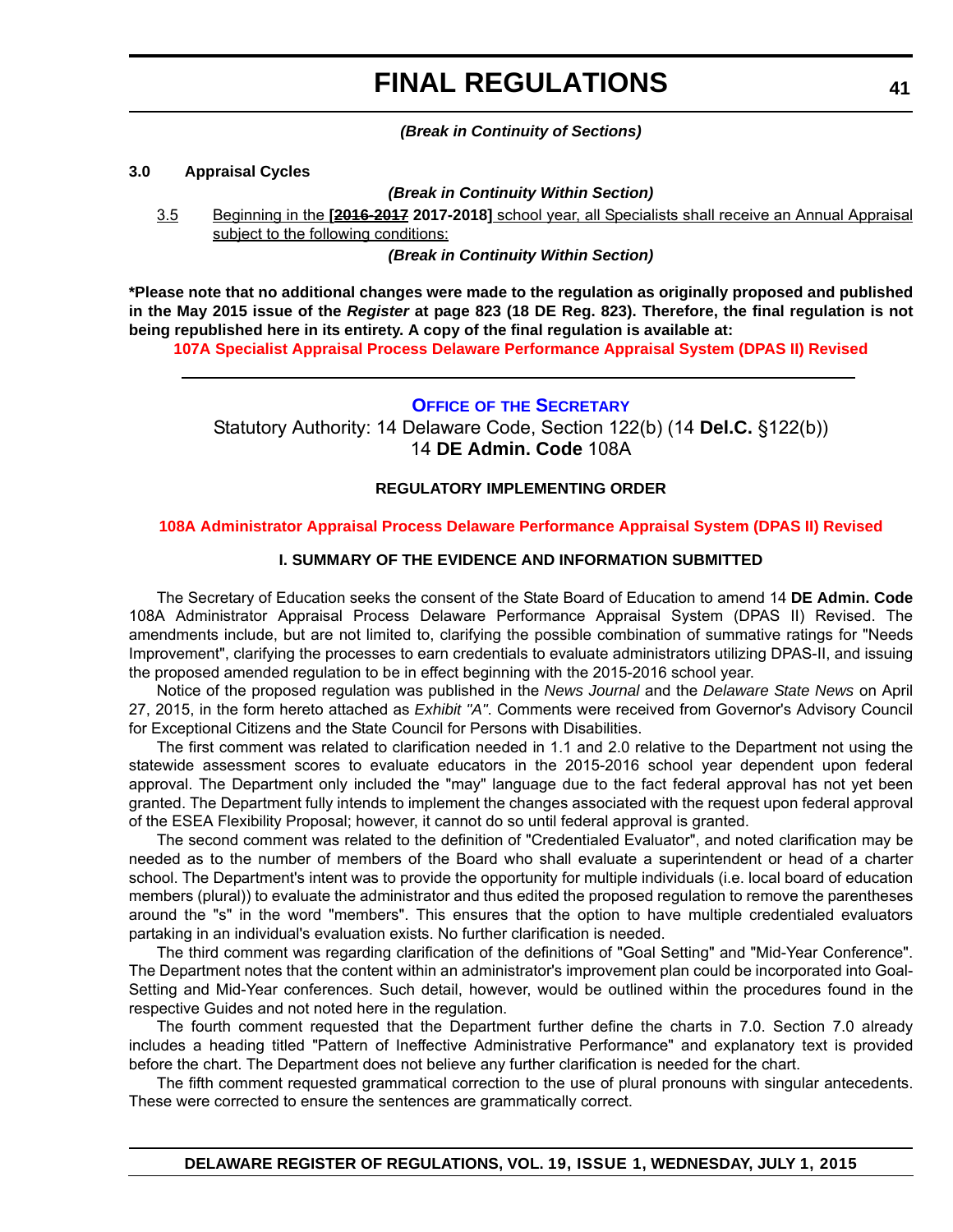## **II. FINDINGS OF FACTS**

The Secretary finds that it is appropriate to amend 14 **DE Admin. Code** 108A Administrator Appraisal Process Delaware Performance Appraisal System (DPAS II) Revised in order to clarify the possible combination of summative ratings for "Needs Improvement", clarify the processes to earn credentials to evaluate various administrators utilizing DPAS-II, and issue the proposed amended regulation to be in effect beginning with the 2015-2016 school year.

### **III. DECISION TO AMEND THE REGULATION**

For the foregoing reasons, the Secretary concludes that it is appropriate to amend 14 **DE Admin. Code** 108A Administrator Appraisal Process Delaware Performance Appraisal System (DPAS II) Revised. Therefore, pursuant to 14 **Del.C.** §122, 14 **DE Admin. Code** 108A Administrator Appraisal Process Delaware Performance Appraisal System (DPAS II) Revised attached hereto as *Exhibit "B"* is hereby amended. Pursuant to the provision of 14 **Del.C.** §122(e), 14 **DE Admin. Code** 108A Administrator Appraisal Process Delaware Performance Appraisal System (DPAS II) Revised hereby amended shall be in effect for a period of five years from the effective date of this order as set forth in Section V below.

## **IV. TEXT AND CITATION**

The text of 14 **DE Admin. Code** 108A Administrator Appraisal Process Delaware Performance Appraisal System (DPAS II) Revised amended hereby shall be in the form attached hereto as *Exhibit "B"*, and said regulation shall be cited as 14 **DE Admin. Code** 108A Administrator Appraisal Process Delaware Performance Appraisal System (DPAS II) Revised in the *Administrative Code of Regulations* for the Department of Education.

## **V. EFFECTIVE DATE OF ORDER**

The actions hereinabove referred to were taken by the Secretary pursuant to 14 **Del.C.** §122 on **June 18, 2015**. The effective date of this Order shall be ten (10) days from the date this Order is published in the Delaware *Register of Regulations*.

**IT IS SO ORDERED** the 18th day of June 2015.

### **Department of Education**

Mark T. Murphy, Secretary of Education

Approved this 18th day of June 2015

## **State Board of Education**

Teri Quinn Gray, Ph.D., President Gregory B. Coverdale, Jr. Jorge L. Melendez, Vice President Terry M. Whittaker, Ed.D. G. Patrick Heffernan Randall L. Hughes II Barbara B. Rutt

## **108A Administrator Appraisal Process Delaware Performance Appraisal System (DPAS II) Revised** *(Break in Continuity of Sections)*

### **10.0 Evaluator(s) Credentials**

## *(Break in Continuity Within Section)*

10.2 The training shall occur no less than once every three (3) years and shall include techniques for observation and conferencing, content and relationships of the state standards for administrators, and a thorough review of the DPAS II Revised Guides for Administrators. Activities in which participants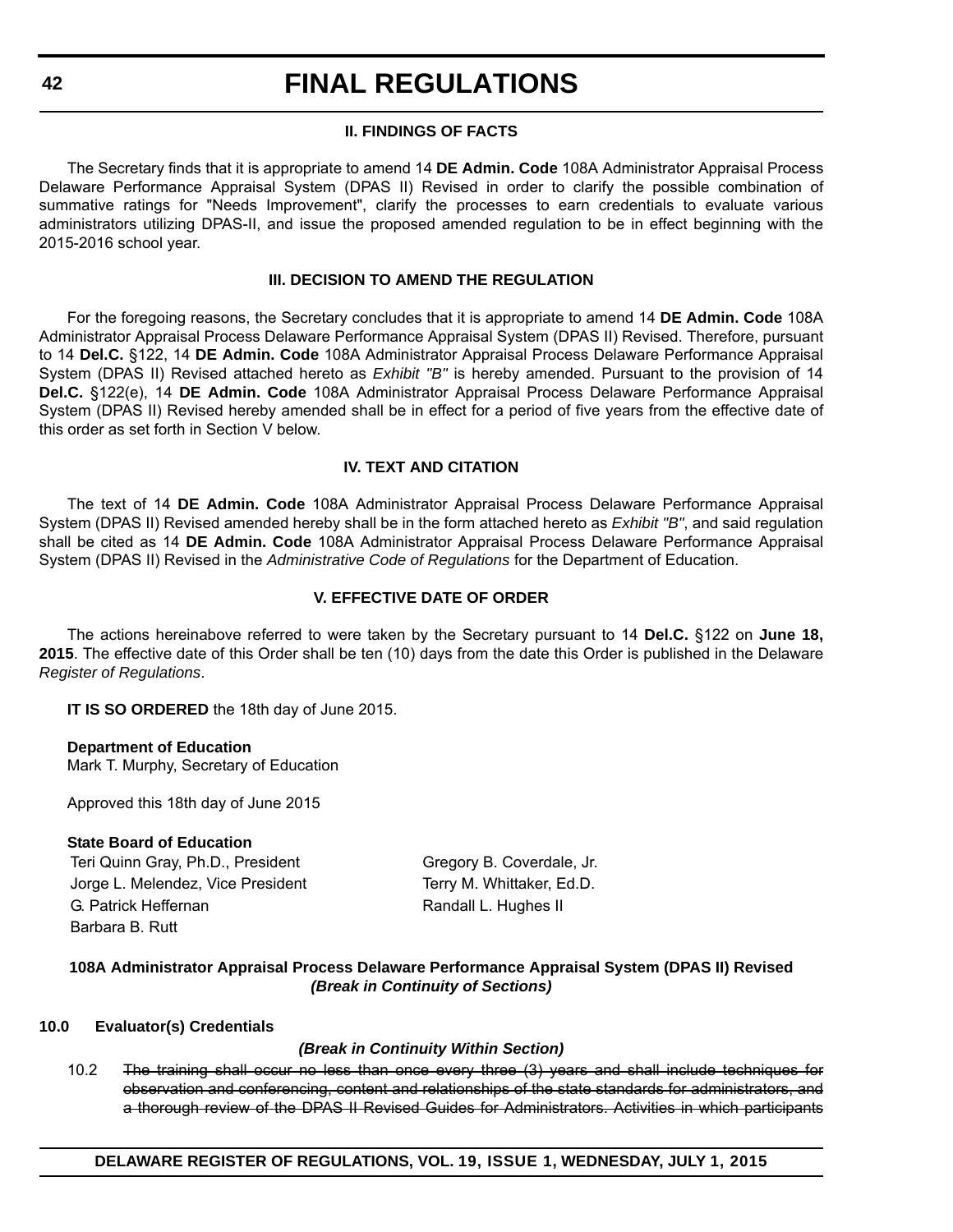practice implementation of DPAS II procedures shall be included in the training. Evaluator credentials for the utilization of each of the DPAS II Revised Guides are earned upon successful completion of the credentialing assessment for the appropriate Guide. Evaluator credentials are valid for five years from the date of issue. Evaluators may seek to renew their credentials within 24 months prior to the expiration date. Credentialing assessment(s) for all Guides shall be established and implemented no later than August 1, 2017.

- 10.2.1 Completion of a foundational DPAS II training for the appropriate Guide(s) shall allow evaluators to conduct administrator evaluations until the credentialing assessment is established and implemented for the applicable DPAS II Revised Guide for Administrators.
- 10.2.2 Upon the initial implementation of the credentialing assessment, the Department shall establish a time period during which the assessment will be offered at least three (3) times in order to provide multiple opportunities for an individual to earn the credential. Once available, an administrator shall have the opportunity to take the assessment for each applicable Guide three times. Administrators shall earn their credential during one of those opportunities before continuing their work. If **[an]** administrator**[s]** do**[es]** not earn a credential, they will not be permitted to conduct administrator evaluations in the applicable Guide(s), but, in order to earn their credential, shall have the opportunity to take the assessment again during the next time period that such a credentialing assessment is offered.
- 10.2.3 Thereafter, the Department shall establish a schedule during which each administrator shall have no less than three opportunities to renew **[their a]** credential, for each applicable Guide, prior to its expiration.
- 10.3 The credentialing process shall be conducted by the Department of Education.

**\*Please note that no additional changes were made to the regulation as originally proposed and published in the May 2015 issue of the** *Register* **at page 828 (18 DE Reg. 828). Therefore, the final regulation is not being republished here in its entirety. A copy of the final regulation is available at:**

**[108A Administrator Appraisal Process Delaware Performance Appraisal System \(DPAS II\) Revised](http://regulations.delaware.gov/register/july2015/final/19 DE Reg 41 07-01-15.htm)**

## **OFFICE OF [THE SECRETARY](http://www.doe.k12.de.us/site/default.aspx?PageID=1)**

Statutory Authority: 14 Delaware Code, Section 122(b) (14 **Del.C.** §122(b)) 14 **DE Admin. Code** 804

## **REGULATORY IMPLEMENTING ORDER**

### **[804 Immunizations](#page-3-0)**

### **I. SUMMARY OF THE EVIDENCE AND INFORMATION SUBMITTED**

The Secretary of Education seeks to amend 14 **DE Admin. Code** 804 Immunizations. This regulation is being amended to be in alignment with advice from the Delaware Division of Public Health related to immunizations for students. This regulation has been and continues to be promulgated pursuant to 14 **Del.C.** §131. A purpose statement has been added to specify this statutory requirement.

Notice of the proposed regulation was published in the *News Journal* and the *Delaware State News* on **April 27, 2015**, in the form hereto attached as *Exhibit "A"*. Comments were received from the March of Dimes Foundation-Delaware Chapter, Pfizer, Immunization Coalition of Delaware, Delaware School Nurse Association, Sanofi Pasteur, Sussex County Health Promotion Coalition, the Delaware Division of Public Health, Nemours/ Alfred I. duPont Hospital for Children, the State Council for Persons with Disabilities and the Governor's Advisory Council for Exceptional Citizens. Please note the adding of the purpose statement as 1.0 required the regulation to be renumbered. The comment references have been updated to align with the new numbering.

Comments were related to: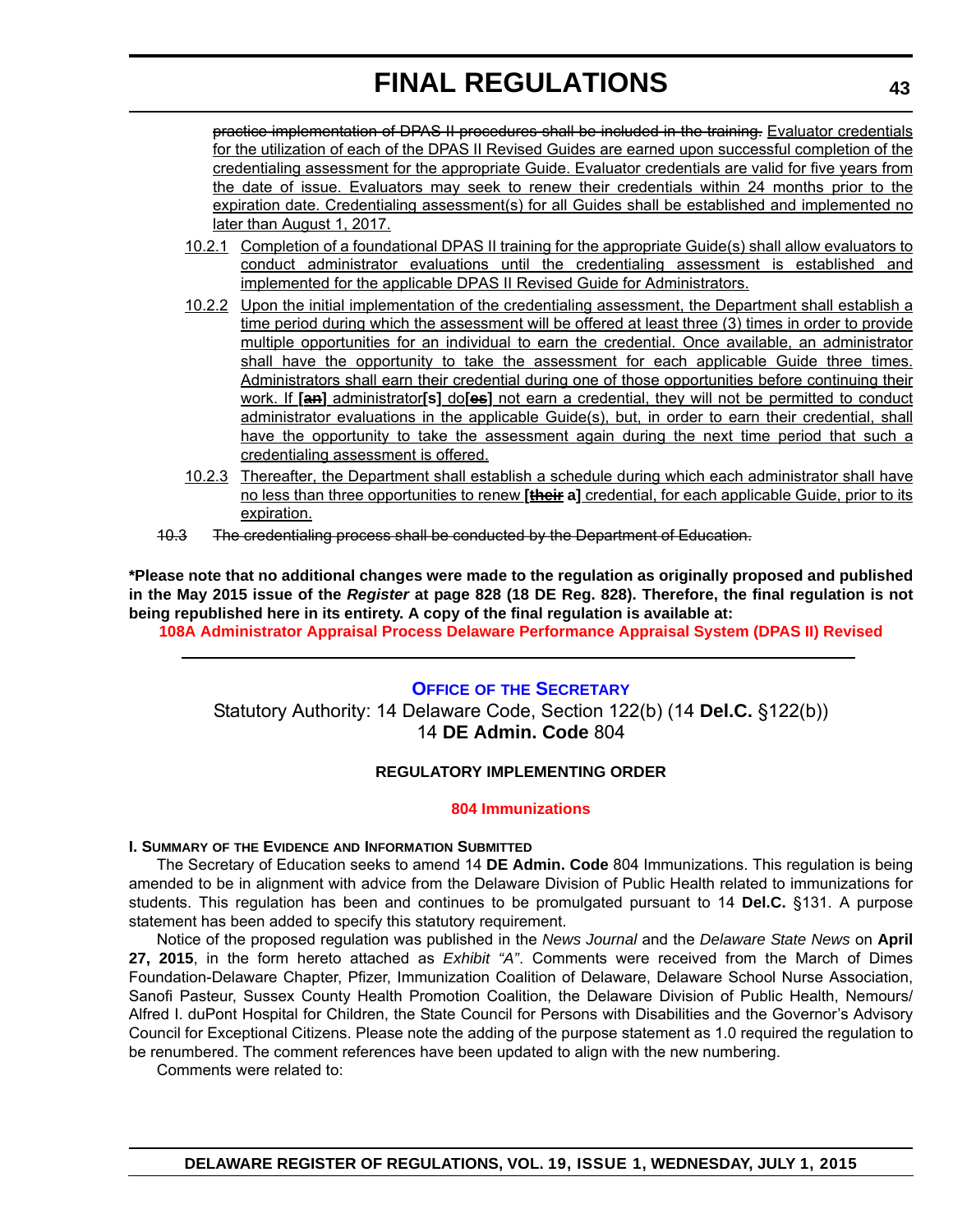- (1) clarification to 4.1.1 regarding the recommended age at which the adolescent booster dose of diphtheria, tetanus and pertussis should be given. The Department clarified in 4.1.1 that the preferred age for the Tdap or other approved vaccine is age 11-12;
- (2) clarification to 4.1.2 to address that the recommended one dose of meningococcal vaccine to be given at age of 11 or 12, with a booster dose at age 16. The Department addressed this comment by adding language to 3.1.6;
- (3) removal of the words in 3.1.1 "DT, or other" and adding "Tdap". The Department clarified in 3.1.1 the specific vaccines or combinations thereof that school enterers shall have;
- (4) adding language in 3.1.1.2 that this requirement can be met with a dose of Tdap and a total of two doses of Td vaccine. The Department addressed this by adding the definition of an "Approved Vaccine";
- (5) editing 3.1.3 to include MMRV (measles, mumps, rubella, varicella) as an additional optional vaccine. The Department addressed this by adding the definition of an "Approved Vaccine";
- (6) inclusion of the recommendation of a vaccine with protection from pertussis for children previously unimmunized over the age of seven. The Department addressed this in 3.1.1.3 and 4.1.1;
- (7) explanation of how schools will coordinate with the DPH to provide services to non-compliant secondary school students. The Department addressed this in 4.2 which notes that schools will coordinate with DPH. Additionally, the Department of Education is collaborating with DPH to advise and train school nurses and school officials regarding the recommended immunizations for the 2015- 2016 school year and beyond;
- (8) requesting that DOE implement the regulation by requiring proof of immunizations starting in the 2015- 2016 school year. The Department is unable to implement the immunization requirements for the 2105-2016 as sufficient time must be provided to notify school staff and parents on the new requirements;
- (9) review of "school enterer" and "school districts" to ensure that the regulation applies to all those in a public school, including charter schools. The regulation does apply to public schools, which includes charter schools. Charter schools was specifically added to 5.4 of the regulation;
- (10)request for DOE or DPH to consult with DMMA to ensure that the listed immunizations and schedules are covered by Medicaid. The Department has confirmed that the listed immunizations are covered by Medicaid;
- (11)a comment to add a statement in 3.1.5 that notes that in the 2020-2021 school year all students must have two doses of varicella. The Department amended language in 3.1.5 to address this;
- (12)a comment regarding language be added in 4.1 that each year one grade will be added so that by 2019-2020 school year all students in grade 9-12 will have received immunizations. The Department revised 4.0 and 4.1 for clarification;
- (13)a request to change the word "provide" to "assure" regarding the services of DPH. This change was made in 4.2.

## **II. FINDINGS OF FACTS**

The Secretary finds that it is appropriate to amend 14 **DE Admin. Code** 804 Immunizations in order to ensure that this regulation is in alignment with recommendations made by the Delaware Department of Public Health related to immunizations for students.

## **III. DECISION TO AMEND THE REGULATION**

For the foregoing reasons, the Secretary concludes that it is appropriate to amend 14 **DE Admin. Code** 804. Therefore, pursuant to 14 **Del.C.** §122, 14 **DE Admin. Code** 804 attached hereto as *Exhibit "B"* is hereby amended. Pursuant to the provision of 14 **Del.C.** §122(e), 14 **DE Admin. Code** 804 hereby amended shall be in effect for a period of five years from the effective date of this order as set forth in Section V. below.

### **IV. TEXT AND CITATION**

The text of 14 **DE Admin. Code** 804 amended hereby shall be in the form attached hereto as *Exhibit "B"*, and said regulation shall be cited as 14 **DE Admin. Code** 804 in the *Administrative Code of Regulations* for the

## **DELAWARE REGISTER OF REGULATIONS, VOL. 19, ISSUE 1, WEDNESDAY, JULY 1, 2015**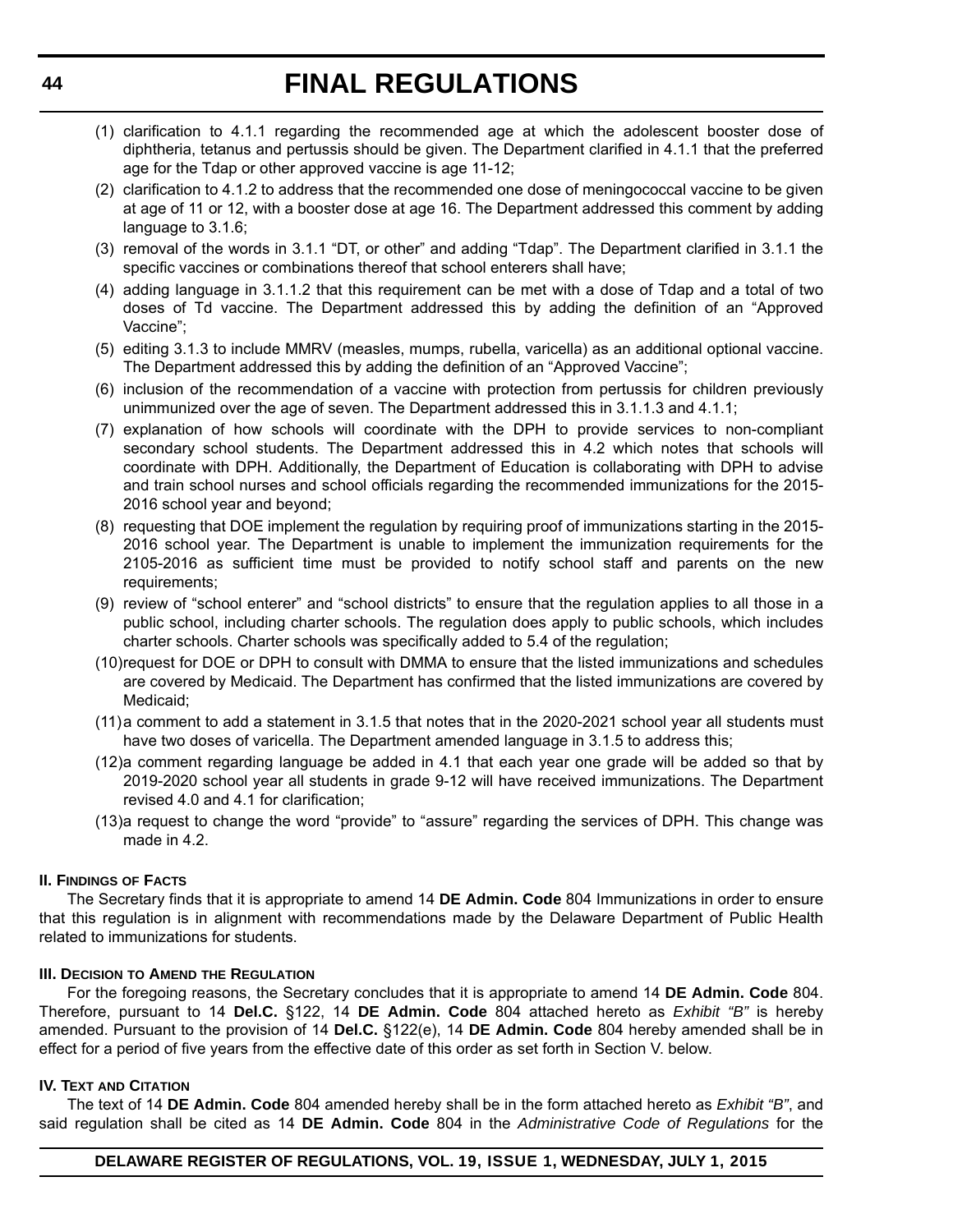Department of Education.

#### **V. EFFECTIVE DATE OF ORDER**

The actions hereinabove referred to were taken by the Secretary pursuant to 14 **Del.C.** §122 on **June 18, 2015.** The effective date of this Order shall be ten (10) days from the date this Order is published in the *Delaware Register of Regulations.*

**IT IS SO ORDERED** the 18<sup>th</sup> day of June 2015.

#### **Department of Education**

Mark T. Murphy, Secretary of Education

Approved this 18th day of June 2015

### **804 Immunizations**

### **[1.0 Purpose**

**This regulation is promulgated pursuant to Title 14 Del.C. Ch. 1, §131 which states that, "the Department (of Education) shall from time to time, with advice from Division of Public Health (DPH), adopt and promulgate rules and regulations to establish an immunization program to protect pupils enrolled in public schools from certain diseases.]**

### **[12].0 Definitions**

**["Approved Vaccine" means a vaccine, vaccine combination, formulation, or schedule which has been reviewed and accepted by the Division of Public Health (DPH) based upon Centers for Disease Control and Prevention (CDC) Recommended Immunization Schedule.**

**"Entering Grade 9 Students" means any child entering Grade 9 or an equivalent school or program for this age.]**

"**School Enterer**" means any child between birth and twenty (20) years inclusive entering or being admitted to a Delaware public school district or public school for the first time, including but not limited to, foreign exchange students, immigrants, students from other states and territories and children entering from nonpublic schools.

**["Secondary School", for the purposes of this regulation, means a school with a grade or age configuration including any of the following: grade 9, grade 10, grade 11, or grade 12.]**

### **[23].0 Minimum Immunizations Required for All School Enterers**

- **[23]**.1 All School Enterers shall have immunizations given up to four days prior to the minimum interval or age and shall include:
	- **[23]**.1.1 Four or more doses of diphtheria, tetanus, pertussis (DTaP, DTP, or other approved vaccine) **[or a an approved combination of these vaccines (DTaP, DTP, DT, or other).]** A booster dose of Td or Tdap (adult) is recommended by the Division of Public Health for all students at age 11 or five years after the last DTaP, DTP or DT dose was administered whichever is later. **[(DTaP, DTP, or other Approved Vaccine)]** Notwithstanding this requirement:
		- **[23]**.1.1.1 A child who received a fourth dose prior to his or her fourth birthday shall have a fifth dose;
		- **[23]**.1.1.2 A child**[,]** who received the first dose of Td (adult) diphtheria and tetanus containing vaccine as adult Td vaccine at or after age seven**[,]** may meet this requirement with only three doses of Td or **[aApproved Vaccine formulation, e.g., Tdap]** (adult).
		- **[3.1.1.3 A booster dose of Tdap (adult) is strongly recommended by DPH for all students at age 11-12 years (preferred) or through 18 years and required as per 4.1 and 4.1.1 below.]**
	- **[23]**.1.2 Three or more doses of inactivated polio virus vaccine (IPV), oral polio vaccine (OPV), or a**[n Approved Vaccine combination of these vaccines]**. Notwithstanding this requirement: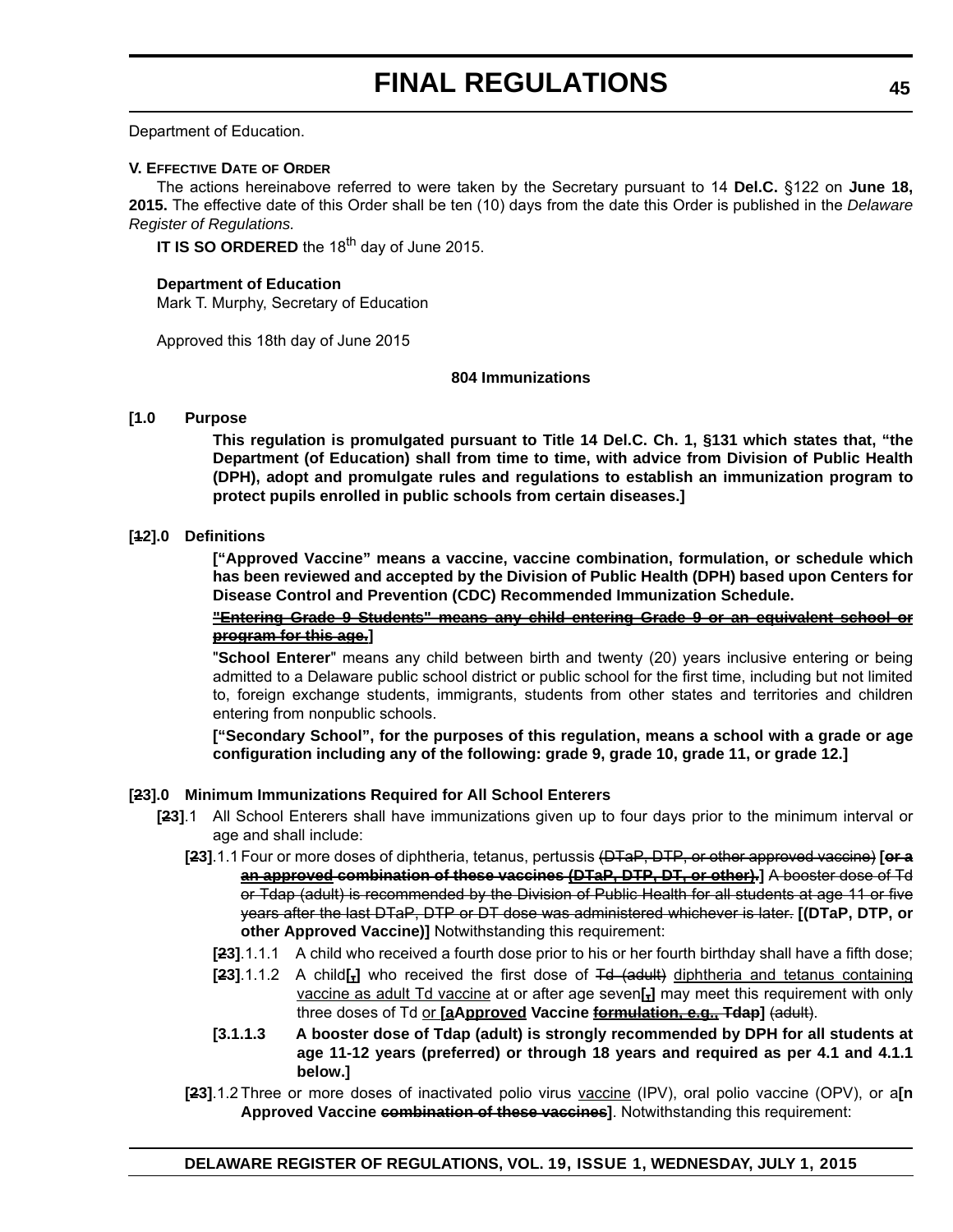- **[23]**.1.2.1 A child who received a third dose prior to his or her fourth birthday shall have a fourth dose.
- **[23]**.1.3 Two doses of measles, mumps and rubella (MMR) **[Approved vV]**accine. The first dose should be administered on or after the age of 12 months. The second dose should be administered after the fourth birthday. **[Individual combination vaccines of measles, mumps, rubella (MMR) may be used to meet this requirement.]**
	- **[23]**.1.3.1 Disease histories for measles, rubella and mumps shall not be accepted unless serologically confirmed.
- **[23]**.1.4 Three doses of Hepatitis B vaccine.
	- **[23]**.1.4.1 For children 11 to 15 years old age, two doses of a**[n Approved vVaccine approved by the Center for Disease Control (CDC)]** may be used.
	- **[23]**.1.4.2 Titers are not acceptable in lieu of completing the vaccine series and a disease history for Hepatitis B shall not be accepted unless serologically confirmed.
- **[23]**.1.5 Two doses of Varicella **[Approved vV]**accine. is required beginning in the 2003-2004 school year with kindergarten. One grade shall be added each year thereafter so that by the 2015-2016 school year all children in grades kindergarten through 12 shall have received the vaccination. Beginning in the 2008-2009 school year new enterers into the affected grades shall be required to have two doses of the Varicella vaccine. The first dose shall be administered on or after the age of twelve (12) months and the second at kindergarten entry into a Delaware public school. A written disease history, provided by the health care provider, parent, legal guardian, Relative Caregiver or School Enterer who has reached the statutory age of majority (18), 14 **Del.C.** §131(a)(9), will be accepted in lieu of the Varicella vaccination. Beginning in the 2008-2009 school year, a disease history for the Varicella vaccination must be verified by a health care provider to be exempted from the vaccination. **[Students who entered during or prior to the 2008-2009 school year are required to have one dose. By the 2020-2021 school year all students must have two doses. DPH strongly recommends two doses for all students regardless of date of school entry.]**
	- **[23]**.1.5.1 The first dose **[shall should]** be administered on or after the age of twelve (12) months and the second at kindergarten entry into a Delaware public school.
	- **[23]**.1.5.2 A written disease history, provided by the health care provider, will be accepted in lieu of the Varicella vaccination.
- **[3.1.6 Two doses of meningococcal vaccine are strongly recommended by DPH, with an initial dose at ages 11-12 and a booster at ages 16-18, and required as per 4.1 and 4.1.2 below.]**
- **[23]**.2 Children who enter school prior to age four (4) shall follow current Delaware Division of Public Health recommendations.

## **[34].0 Minimum Immunizations for [Entering Grade 9 Secondary School] Students**

- **[34]**.1 Beginning in school year 2016-2017**[, in addition to those in Section 2.0, proof of the below identified immunizations shall be provided by Ee**]ntering **[Gg]**rade 9 **[Ss]**tudents**[. These immunizations are strongly recommended, but not required, for Entering Grade 9 Students in school year 2015-2016: shall show proof of immunizations. One Secondary School grade shall be added each year thereafter.]**
	- **[34]**.1.1An adolescent booster dose of **[DTaP or DTP administered at age 11 or five years after the last DTaP, DTP, or DT dose, whichever is later Tdap or other Approved Vaccine administered at age 11-12 (preferred) or prior to entry to Grade 9]**.
- **[34].1.2 One dose of meningococcal [Approved**  $\frac{V}{2}$ **]** accine.
- **[34]**.2 Schools will coordinate with the Division of Public Health to **[provide assure]** services to noncompliant **[Entering Grade 9 Secondary School Ss]**tudents.

(Non-regulatory guidance: Please refer to 14 **DE Admin. Code** 815 Health Examinations and Screenings for health examinations required for entering grade 9 students.)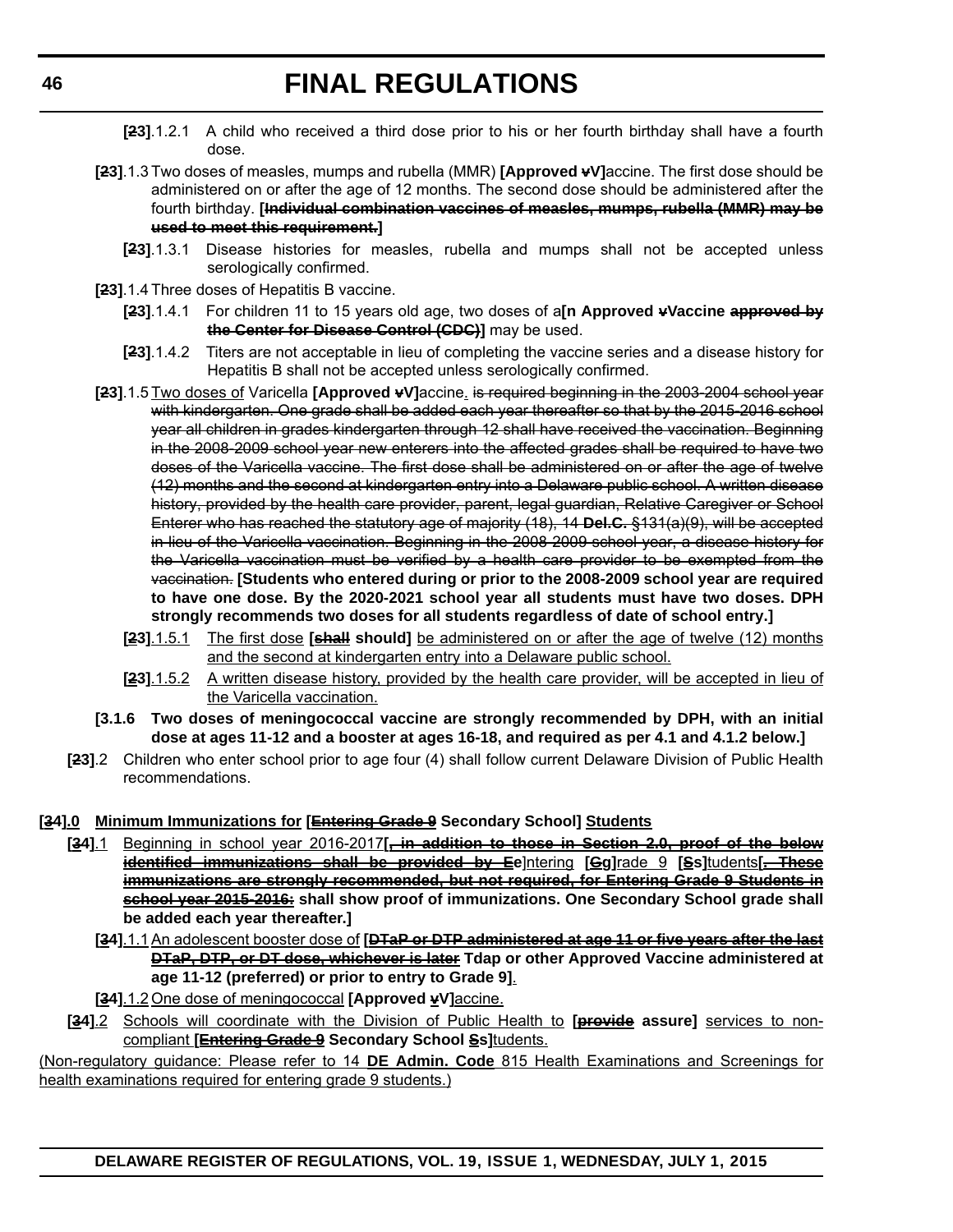## **3.0[45].0Certification of Immunization**

- 3**[45]**.1 The parent, legal guardian, Relative Caregiver or a School Enterer who has reached the statutory age of majority (18)**[, 14 Del.C. §131(a)(9),]** shall present a certificate specifying the month, day, and year that the immunizations were administered by a licensed health care practitioner.
- 3**[45]**.2 According to 14 **Del.C.** §131, a principal or person in charge of a school shall not permit a child to enter into school without acceptable evidence of immunization. The parent, legal guardian, Relative Caregiver**[,]** or a School Enterer who has reached the statutory age of majority (18)**[, 14 Del.C. §131(a)(9),]** shall be notified of this requirement in writing. Within 14 calendar days after notification, evidence must be presented to the school that the basic series of immunizations has been initiated or has been completed.
- 3**[45]**.3 A **[sS]**chool **[eE]**nterer may be conditionally admitted to a Delaware school district by presenting a statement from a licensed health care practitioner who specifies that the School Enterer has received at least:
	- 3**[45]**.3.1One dose of DTaP, or DTP, or DT**[, or Approved Vaccine]**; and
	- 3**[45]**.3.2One dose of IPV or OPV**[, or Approved Vaccine]**; and
	- **3[45]**.3.3One dose of measles, mumps and rubella (MMR) **[Approved**  $\frac{1}{2}$ **V**]accine; and
	- 3**[45]**.3.4The first dose of the Hepatitis B series; and
	- 3**[45]**.3.5One dose of Varicella vaccine as per 2.5.
	- **[45]**.3.6 One dose of meningococcal vaccine**[, if entering a Secondary School according to 4.1 and 4.1.2]**.
- 3**[45]**.4 14 **DE Admin. Code** 901 Education of Homeless Children and Youth 6.0 states that "School districts **[and charter schools]** shall ensure that policies concerning immunization, guardianship and birth certificates do not create barriers to the school enrollment of homeless children and youth". To that end, school districts shall as stated in 14 **DE Admin. Code** "assist homeless children and youth in meeting the immunization requirements".
- 3**[45]**.5 Title In accordance with the provisions of 14 **Del.C.**, Ch. 1, Subchapter III-A Interstate Compact on Education For Children of Military Families (MIC3) and its enabling regulation, **[provides that]** a School Enterer or **[Entering Grade 9 Secondary School Ss]**tudent who is subject to MIC3 shall be allowed thirty (30) calendar days from the date of enrollment or within such time as is reasonably determined under the rules promulgated by the Interstate Commission, to obtain or to initiate the basic a series of immunizations required by this regulation.
- 3**[45]**.6 If the School Enterer or **[Entering Grade 9 Secondary School Ss]**tudent fails to complete the series of required immunizations, the parent, legal guardian, Relative Caregiver or a school enterer student who has reached the statutory age of majority (18)<sup>[</sup>, 14 Del.C. §131(a)(9),<sup>]</sup> shall be notified that the School Enterer or [**Entering Grade 9** Secondary School Ss]tudent will be excluded according to 14 **Del.C.** §131.

### **4.0[56].0Lost or Destroyed Immunization Record**

When a student's immunization record has been lost or destroyed by the medical provider who administered the vaccine, the parent, legal guardian, Relative Caregiver**[,]** or a **[sS]**chool **[eE]**nterer who has reached the statutory age of majority (18)<sup>[44</sup> Del.C. §131(a)(9),] shall sign a written statement to this effect and must obtain at least one dose of each of the immunizations as identified in 3.3 **[45]**.3. Evidence that the vaccines were administered shall be presented to the superintendent or his or her designee.

## **5.0[67].0Exemption from Immunization**

- 5**[67]**.1 Exemption from this requirement may be granted in accordance with 14 **Del.C.** §131 which permits approved medical and notarized religious exemptions.
	- **[67]**.1.1 Medical exemptions are reviewed and approved by the Delaware Division of Public Health.
- 5**[67]**.2 Alternative dosages or immunization schedules may be accepted with the written approval of the Delaware Division of Public Health.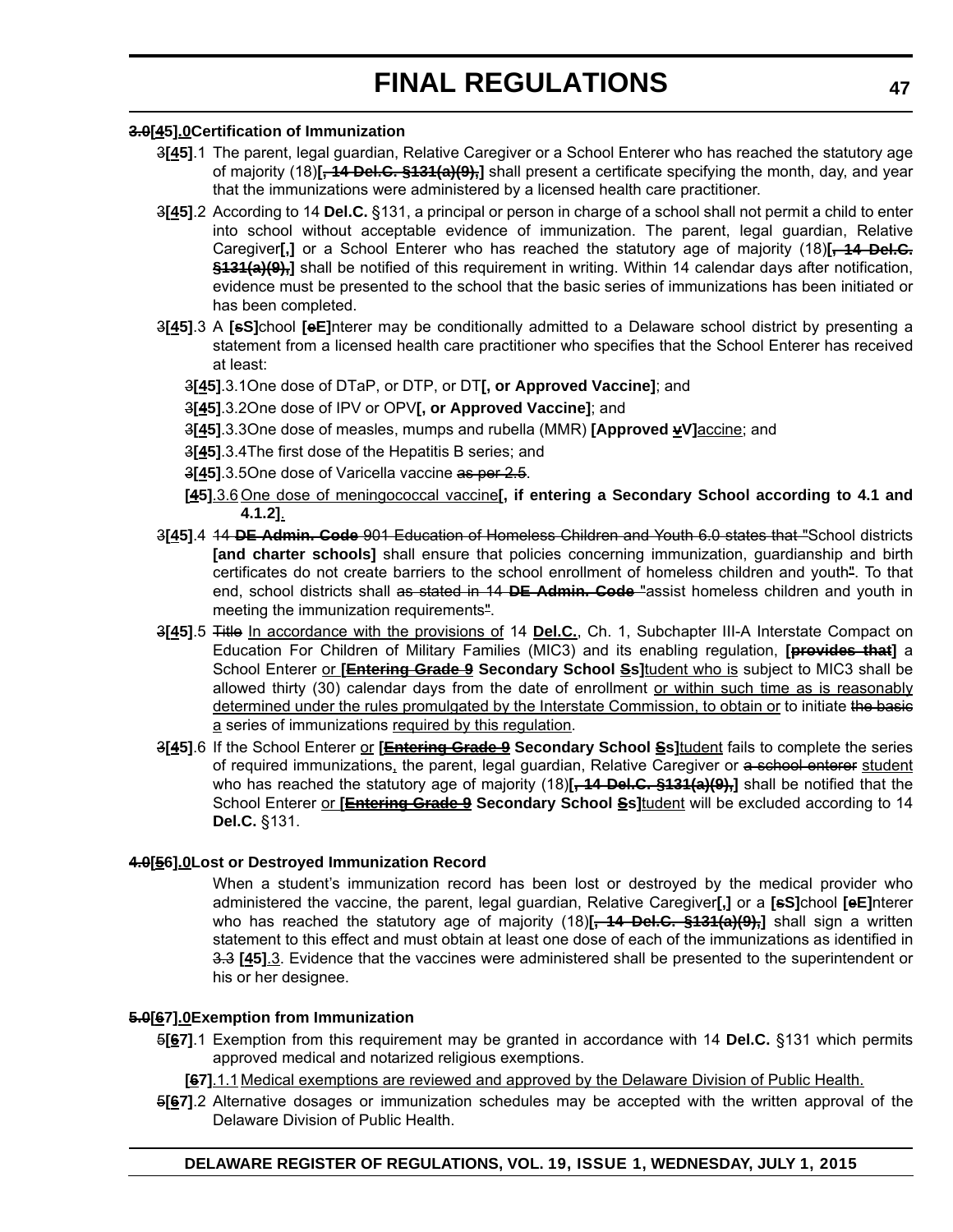### **6.0[78].0Verification of School Records**

The Delaware Division of Public Health shall have the right to audit and verify school immunization records to determine compliance with the law.

#### **7.0[89].0Documentation**

7**[89]**.1 School nurses shall record and maintain documentation of each student's immunization status. 7**[89]**.2 Each student's immunization record shall be included in the Delaware Immunization Registry.

## **OFFICE OF [THE SECRETARY](http://www.doe.k12.de.us/site/default.aspx?PageID=1)**

Statutory Authority: 14 Delaware Code, Section 122(b) (14 **Del.C.** §122(b))

## **REGULATORY IMPLEMENTING ORDER**

### **[902 Gifted or Talented Education Plan](#page-4-0)**

### **I. SUMMARY OF THE EVIDENCE AND INFORMATION SUBMITTED**

The Secretary of Education seeks the consent of the State Board of Education to establish 14 **DE Admin. Code** 902 Gifted or Talented Education Plan. This regulation is being established pursuant to 14 **Del.C.** §3126, which states that the extent of programs and facilities provided for children determined to be gifted or talented shall be in accordance with the rules and regulations of the Department of Education. This regulation develops the rules and regulations relative to standards for identifying gifted or talented students, and the development, implementation and monitoring of programs for gifted or talented children.

Notice of the proposed regulation was published in the *News Journal* and the *Delaware State News* on April 27, 2015, in the form hereto attached as *Exhibit "A"*. Comments were received from Governor's Advisory Council for Exceptional Citizens, State Council for Persons with Disabilities, and the Delaware Talented and Gifted State Affiliate of the National Association for Gifted Children (NAGC).

One comment was regarding the rationale for not including charter schools in the regulation. This comment noted that Delaware statutory law does not exclude charters schools from offering gifted or talented education, and that all students need to receive an equitable education, including students who may transfer from a school district to a charter school. The Department's rationale for not including charter schools in this regulation was that, pursuant to 14 **Del.C.**, Ch. 5, charter schools are provided the opportunity to use different or innovative school environments and teaching/learning methods. Additionally, the charter school application process includes a review of the proposed programs.

Another comment requested that the wording in 3.1 be clarified to state "Each school district shall have a Plan, which, at a minimum, shall:" The Department is in agreement and made the change.

An additional comment noted there was little value to language in 3.1.6 regarding the certification for teachers who will instruct identified gifted or talented students. The proposed regulation states that "each teacher....be certified in accordance with the applicable Professional Standards Board regulations." The Department does not believe a change in this language is warranted, as the reference to the certification by the Professional Standards Board is specific and reflects what is required for teaching students identified as gifted or talented.

Another comment noted that the term "periodic review" in 4.2 may need to be changed to include a specific timetable. The Department agrees with this and the regulation is clarified to provide for each Plan to be reviewed periodically, but not less than every five years.

Lastly, the Department of Education also added the word "beginning" and deleted "and each year thereafter" in 3.2 to clarify that the Plan should be provided to the Department by July 1, 2016 for implementation beginning no later than August 1, 2017.

#### **II. FINDINGS OF FACTS**

The Secretary finds that it is appropriate to establish 14 **DE Admin. Code** 902 Gifted or Talented Education Plan pursuant to 14 **Del.C.** §3126, which states that the extent of programs and facilities provided for children

## **DELAWARE REGISTER OF REGULATIONS, VOL. 19, ISSUE 1, WEDNESDAY, JULY 1, 2015**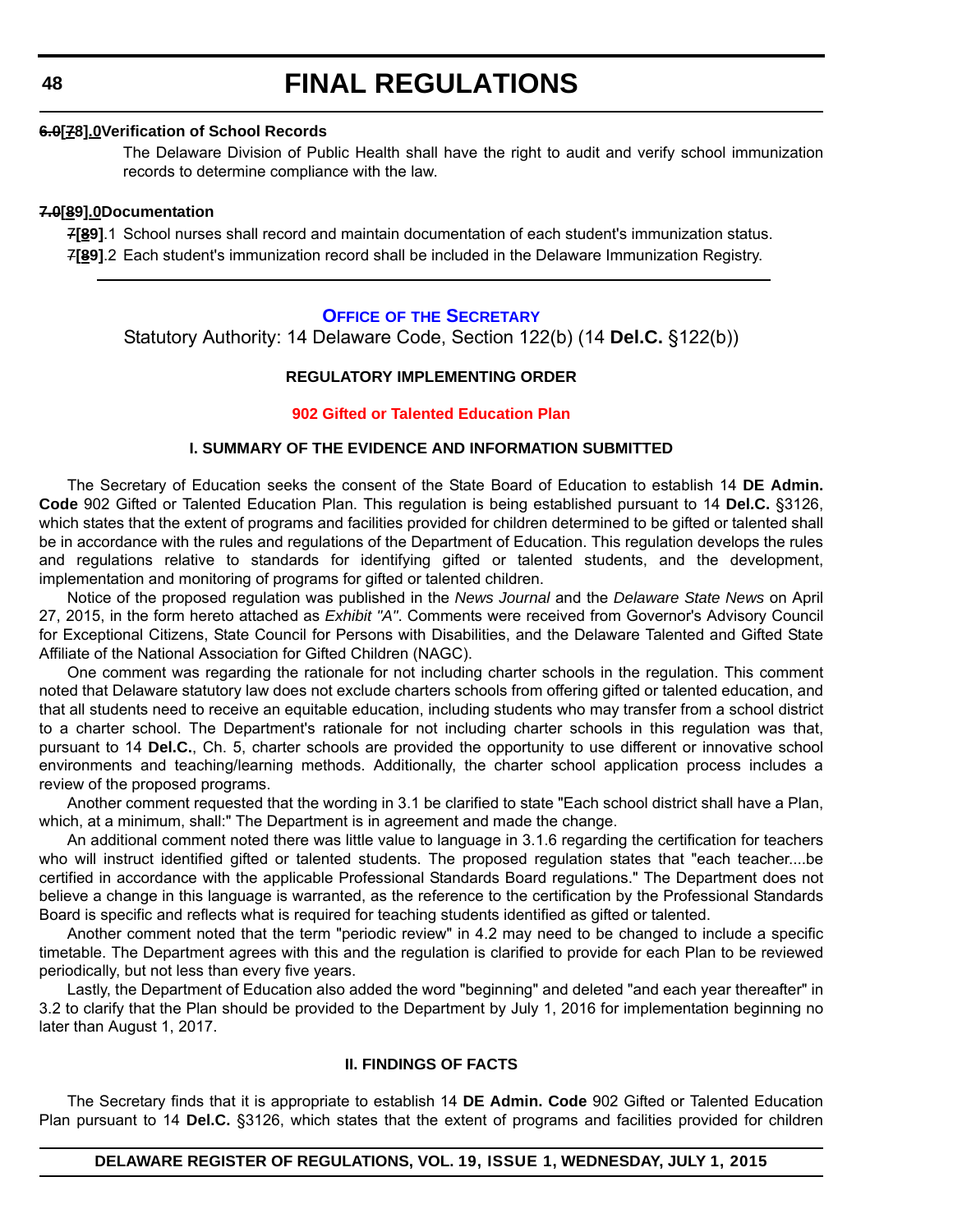determined to be gifted or talented shall be in accordance with the rules and regulations of the Department of Education. This regulation provides the rules and regulations relative to standards for identifying gifted or talented students, and the development, implementation and monitoring of programs for gifted or talented children.

## **III. DECISION TO ESTABLISH THE REGULATION**

For the foregoing reasons, the Secretary concludes that it is appropriate to establish 14 **DE Admin. Code** 902 Gifted or Talented Education Plan. Therefore, pursuant to 14 **Del.C.** §122, 14 **DE Admin. Code** 902 Gifted or Talented Education Plan attached hereto as *Exhibit "B"* is hereby established. Pursuant to the provision of 14 **Del.C.** §122(e), 14 **DE Admin. Code** 902 Gifted or Talented Education Plan hereby established shall be in effect for a period of five years from the effective date of this order as set forth in Section V. below.

## **IV. TEXT AND CITATION**

The text of 14 **DE Admin. Code** 902 Gifted or Talented Education Plan established hereby shall be in the form attached hereto as *Exhibit "B"*, and said regulation shall be cited as 14 **DE Admin. Code** 902 Gifted or Talented Education Plan in the *Administrative Code of Regulations* for the Department of Education.

## **V. EFFECTIVE DATE OF ORDER**

The actions hereinabove referred to were taken by the Secretary pursuant to 14 **Del.C.** §122 on June 18, 2015. The effective date of this Order shall be ten (10) days from the date this Order is published in the Delaware *Register of Regulations*.

**IT IS SO ORDERED** the 18th day of June 2015.

**Department of Education** Mark T. Murphy, Secretary of Education

Approved this 18th day of June 2015

### **State Board of Education**

Teri Quinn Gray, Ph.D., President Gregory B. Coverdale, Jr. Jorge L. Melendez, Vice President Terry M. Whittaker, Ed.D. G. Patrick Heffernan Randall L. Hughes II Barbara B. Rutt

## **902 Gifted or Talented Education Plan**

### **1.0 Purpose**

The purpose of this regulation is to establish that a gifted or talented student, as identified by professionally qualified person(s), may require differentiated educational program(s) or service(s) beyond those normally provided by the regular school program in order to address the individual's capabilities.

### **2.0 Definitions**

"**Gifted or Talented Education Plan (Plan)**" means a document developed by a school district for the development, implementation, and evaluation of an identification process and appropriate services for gifted or talented students.

"**Gifted or Talented Student**" means a student in the chronological age group four (4) through the end of the school year in which the child attains the age of 21 or until receipt of a regular high school diploma, whichever occurs first, who has been identified by a professionally qualified person(s) as meeting the following definition of gifted or talented:

**DELAWARE REGISTER OF REGULATIONS, VOL. 19, ISSUE 1, WEDNESDAY, JULY 1, 2015**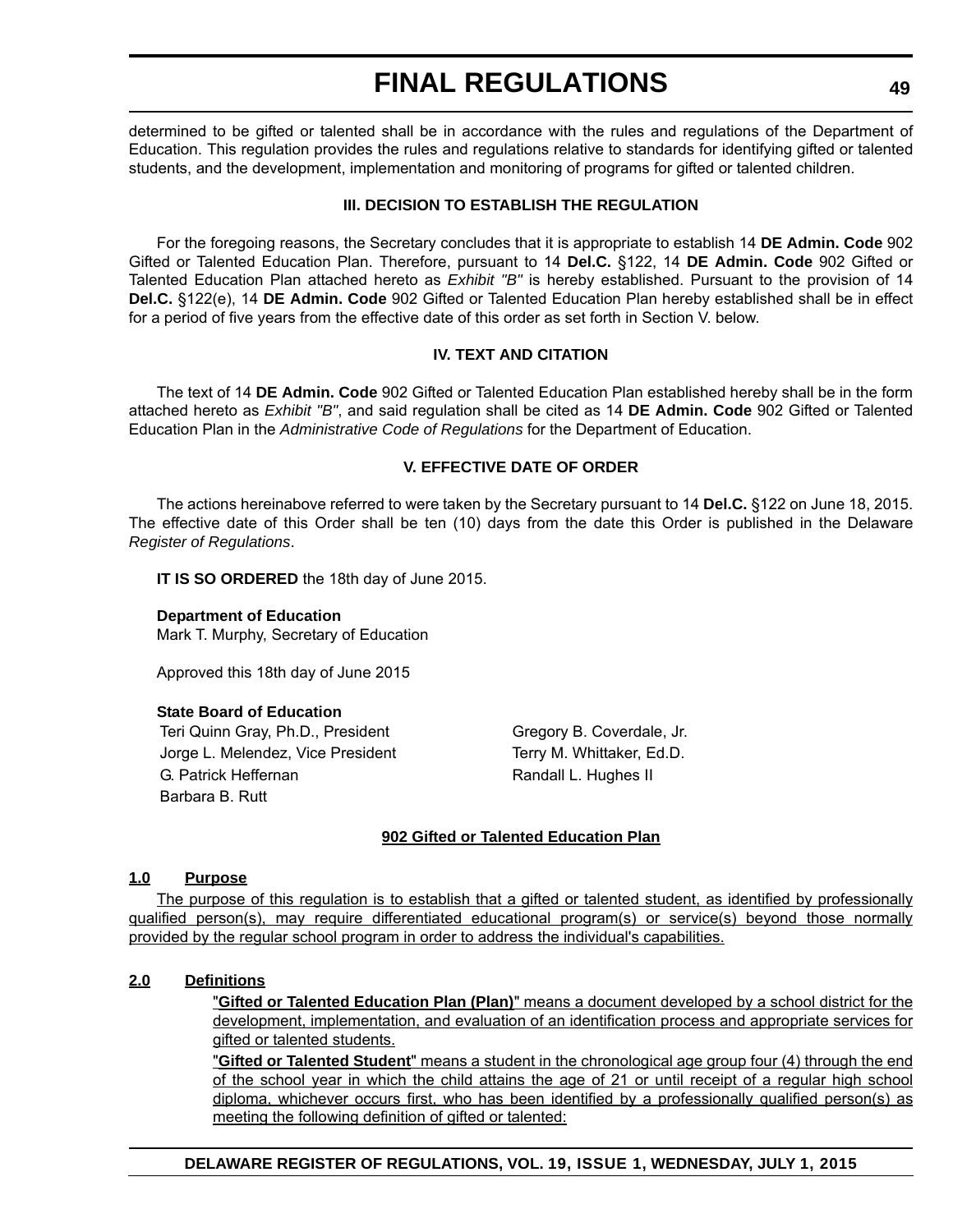A child capable of high performance with demonstrated achievement and/or potential ability in any of the following areas, singularly or in combination:

General intellectual ability;

Specific academic aptitude;

Creative or productive thinking;

Leadership ability;

Visual and performing arts ability; or

Psychomotor ability.

"**Relative Caregiver**" means, pursuant to 14 **Del.C.** §202 (f)(1), an adult who, by blood, marriage or adoption, is the child's great grandparent, grandparent, step grandparent, great aunt, aunt, step aunt, great uncle, uncle, step uncle, step parent, brother, sister, step brother, step sister, half brother, half sister, niece, nephew, first cousin, or first cousin once removed but who does not have legal custody or legal guardianship of the student.

## **3.0 Development and Components of the Plan**

- 3.1 Each school district shall have a Plan **[for educational services for identified gifted or talented students. The Plan which]**, at a minimum, shall:
	- 3.1.1 Outline goals and specific outcomes;
	- 3.1.2 Be developed with input from various stakeholder groups including parents;
	- 3.1.3 Provide the process for identification of gifted or talented students by professionally qualified persons;
	- 3.1.4 Outline an identification process that ensures all students have an equal opportunity to be identified and participate in the program;
	- 3.1.5 Provide for a communication process, which shall include procedures to inform parent(s), guardian(s), or Relative Caregiver(s) of a student's participation in the gifted or talented education program;
	- 3.1.6 Establish procedures for requiring that, at a minimum, each teacher assigned to teach a student identified as gifted or talented be certified in accordance with the applicable Professional Standards Board regulations.
	- 3.1.7 Establish procedures for consideration of the identification and placement of a student who was identified as gifted or talented in the school district from which the student transferred; and
	- 3.1.8 Provide for an evaluation of the Plan provided for its gifted or talented students.
	- 3.2 The Plan should be provided to the Department of Education by July 1, 2016 for implementation **[beginning]** no later than August 1, 2017 **[and each year thereafter]**.

## **4.0 Department of Education Responsibilities**

- 4.1 The Department of Education shall maintain a resource guide of best practices, on its website, that a school district may use in the development and implementation of its Plan.
- 4.2 Each Plan shall be reviewed periodically**[, but not less than every five years,]** by the Department of Education for compliance with this regulation, and any substantive changes to the Plan shall be provided for review for compliance with this regulation.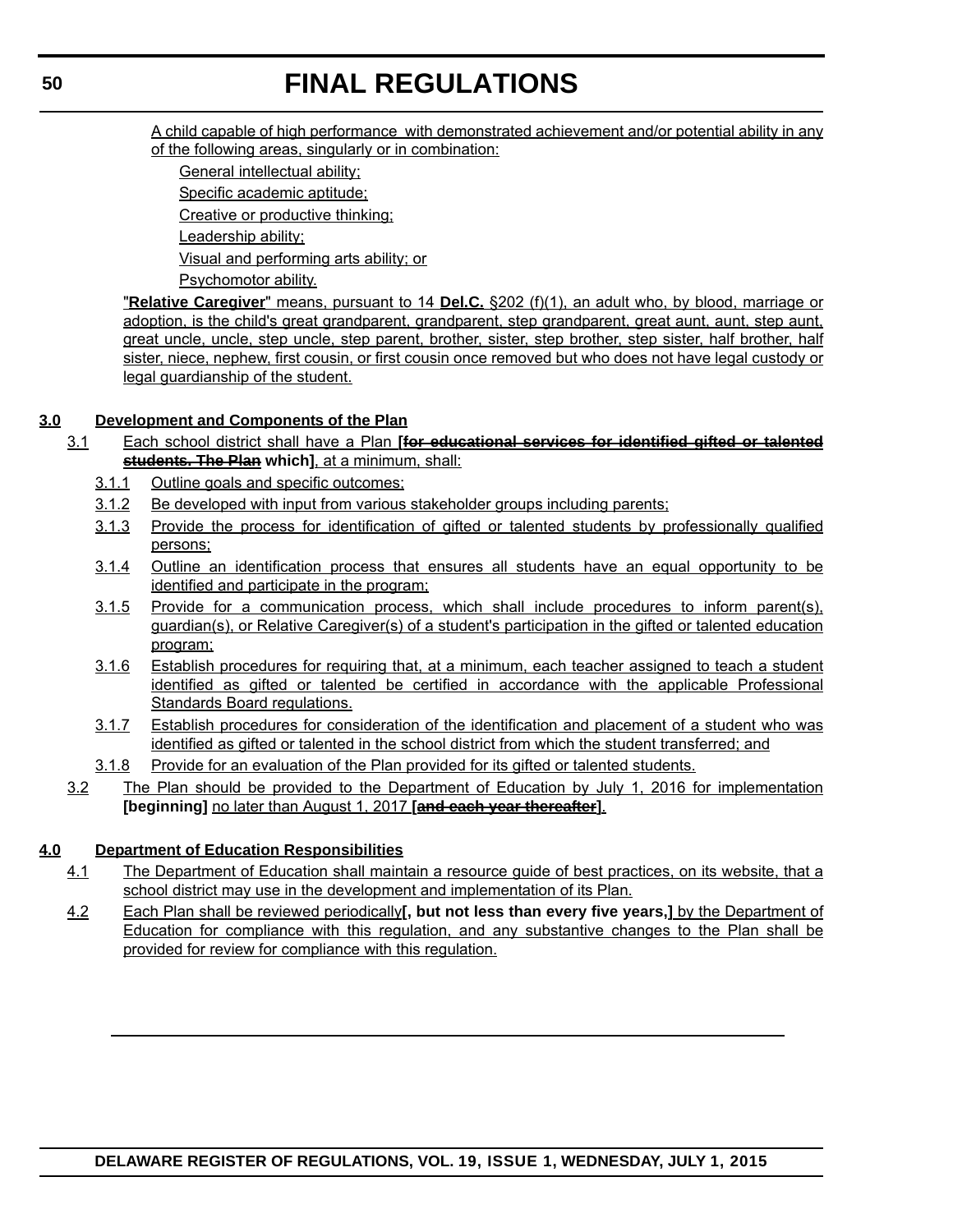## **OFFICE OF [THE SECRETARY](http://www.doe.k12.de.us/site/default.aspx?PageID=1)** Statutory Authority: 14 Delaware Code, Section 122(b) (14 **Del.C.** §122(b)) 14 **DE Admin. Code** 1105

## **REGULATORY IMPLEMENTING ORDER**

#### **[1150 School Transportation](#page-4-0)**

#### **I. SUMMARY OF THE EVIDENCE AND INFORMATION SUBMITTED**

The Secretary of Education needs to amend 14 **DE Admin. Code** 1150 School Transportation. This regulation is being amended to make a technical correction to the purpose statement to ensure that it is aligned with Delaware Code. Under Title 29 **Del.C.** §10113 this regulation is exempted from the procedural requirements of the APA and may be adopted informally without notice.

Notice of the proposed regulation was published in the *News Journal* and the *Delaware State News* on March 27, 2015, in the form hereto attached as *Exhibit "A".* Comments were received from the Governor's Advisory Council for Exceptional Citizens, the State Council for Persons with Disabilities and an employee of the Colonial School District. Following the publication of the regulation, it was noted that a technical change needed to be made to the purpose statement. This amended Regulatory Implementing Order is for that purpose.

#### **II. FINDINGS OF FACTS**

The Secretary finds that it is appropriate to amend 14 **DE Admin. Code** 1150 School Transportation to make a technical correction to the purpose statement to ensure that it is aligned with Delaware Code. Under Title 29 **Del.C.** §10113 this regulation is exempted from the procedural requirements of the APA and may be adopted informally without notice.

#### **III. DECISION TO AMEND THE REGULATION**

For the foregoing reasons, the Secretary concludes that it is appropriate to amend 14 **DE Admin. Code** 1150 School Transportation. Therefore, pursuant to 14 **Del.C.** §122, 14 **DE Admin. Code** 1150 School Transportation attached hereto as *Exhibit "B"* is hereby amended. Pursuant to the provision of 14 **Del.C.** §122(e), 14 **DE Admin. Code** 1150 School Transportation hereby amended shall be in effect for a period of five years from the effective date of this order as set forth in Section V. below.

### **IV. TEXT AND CITATION**

The text of 14 **DE Admin. Code** 1150 School Transportation amended hereby shall be in the form attached hereto as *Exhibit "B"*, and said regulation shall be cited as 14 **DE Admin. Code** 1150 School Transportation in the *Administrative Code of Regulations* for the Department of Education.

#### **V. EFFECTIVE DATE OF ORDER**

The actions hereinabove referred to were taken by the Secretary pursuant to 14 **Del.C.** §122 on June 10, 2015. The effective date of this Order shall be ten (10) days from the date this Order is published in the Delaware *Register of Regulations*.

I**T IS SO ORDERED** the 10th day of June 2015.

Department of Education Mark T. Murphy, Secretary of Education

Approved this 10<sup>th</sup> day of June, 2015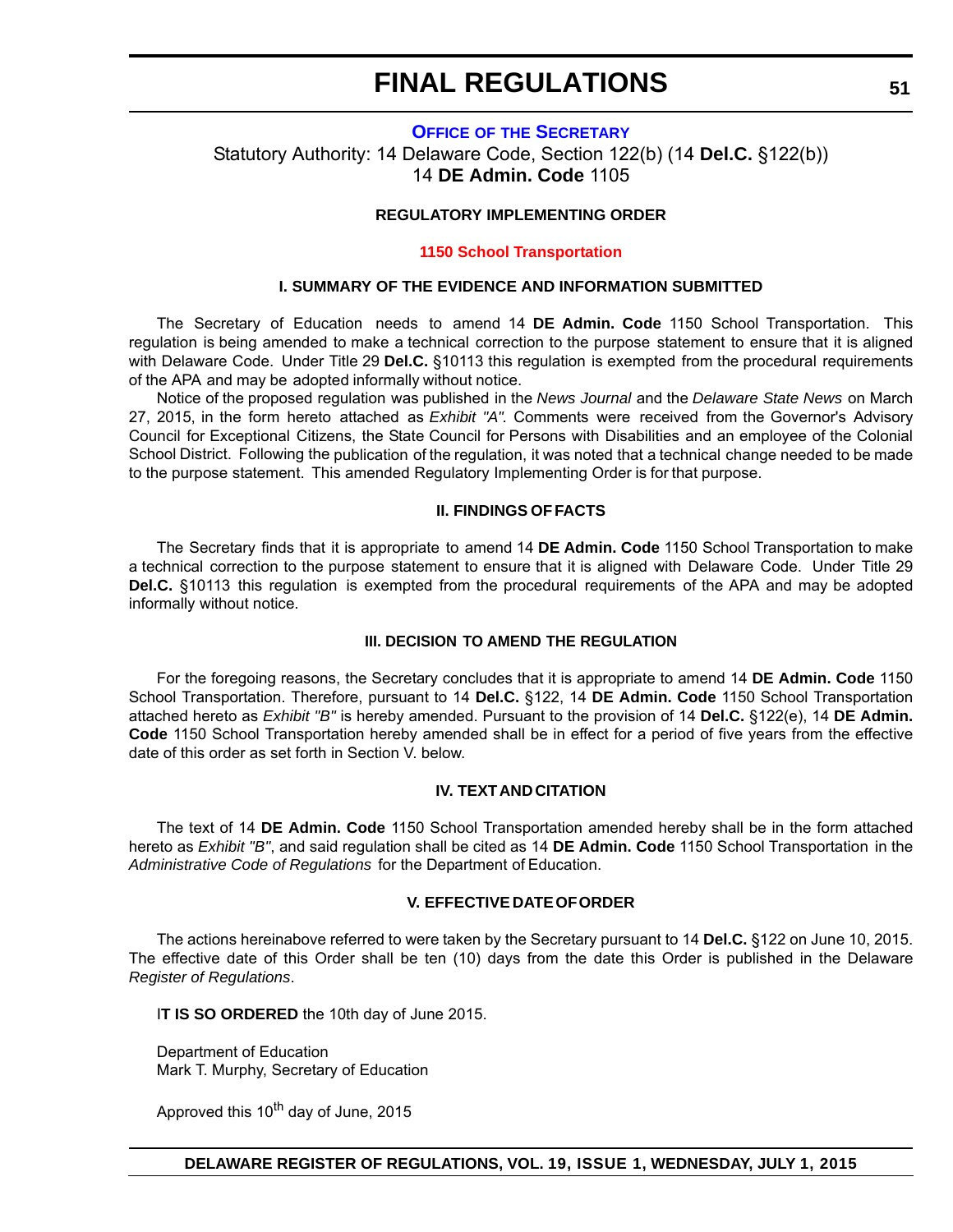## **1150 School Transportation**

## **1.0 Purpose**

- 1.1 This regulation is in accordance with 14 **Del.C.** §2905 Transportation of students of nonpublic, nonprofit elementary and high schools, which states that the Department of Education shall make rules and regulations concerning the transportation of pupils in nonpublic, nonprofit elementary and secondary (high) schools in this State. Such rules and regulations shall provide for at least the following:
	- 1.1.1 All rules and regulations relative to pupil transportation to nonpublic, nonprofit schools shall be the same as those applicable to public schools;
	- 1.1.2 Such rules and regulations shall limit transportation of pupils in nonpublic, nonprofit schools to the elementary and secondary schools, except as provisions of this title may assign such transportation responsibility to the Department of Education on behalf of pupils enrolled at other levels in a public school system;
	- 1.1.3 Pupils enrolled in nonpublic, nonprofit schools shall only be entitled to transportation within the described boundaries of a public school district and not beyond those boundaries.

This regulation is in accordance with 14 **Del.C.** Ch. 29 to regulate transportation to elementary and secondary (high) schools in Delaware, including, but not limited to, nonpublic, nonprofit elementary and secondary (high) schools.

**\*Please note: As the rest of the sections were not amended, they are not being published. A copy of the final regulation is available at:**

**[1150 School Transportation](http://regulations.delaware.gov/register/july2015/final/19 DE Reg 51 07-01-15.htm)**

## **[DEPARTMENT OF HEALTH AND SOCIAL SERVICES](http://www.dhss.delaware.gov/dhss/dltcrp/)**

**DIVISION OF LONG TERM CARE RESIDENTS PROTECTION**

Statutory Authority: 29 Delaware Code, Section 7903(10) (29 **Del.C.** §7903(10))

**ORDER**

## **[3325 Financial Capability Reporting](#page-4-0)**

## **NATURE OF THE PROCEEDINGS:**

The Department of Health and Social Services ("Department") / Division of Long Term Care Residents Protection (DLTCRP) initiated proceedings to establish Regulation 3325 Financial Capability Reporting.

The Department's proceedings to establish the regulation was initiated pursuant to 29 **Delaware Code** Section 10114 and its authority as prescribed by 16 **Delaware Code** Section 1124 and 31 **Delaware Code** Section 512.

The Department published its notice of proposed regulation changes pursuant to 29 **Delaware Code** Section 10115 in the April 2015 Delaware *Register of Regulations*, requiring written materials and suggestions from the public concerning the proposed regulations to be produced by April 30, 2015, at which time the Department would receive information, factual evidence, and public comment to the said proposed regulations.

## **SUMMARY OF PROPOSED AMENDMENT**

The proposal establishes Regulation 3325 Financial Capability Reporting. The proposed change will establish the regulation as required by 16 **Del.C** §1124.

## **Statutory Authority**

- 29 **Del.C.** Ch. 79, "Department of Health and Social Services."
- 16 **Del.C** §1124, "Staff training; issuance of regulations."

## **DELAWARE REGISTER OF REGULATIONS, VOL. 19, ISSUE 1, WEDNESDAY, JULY 1, 2015**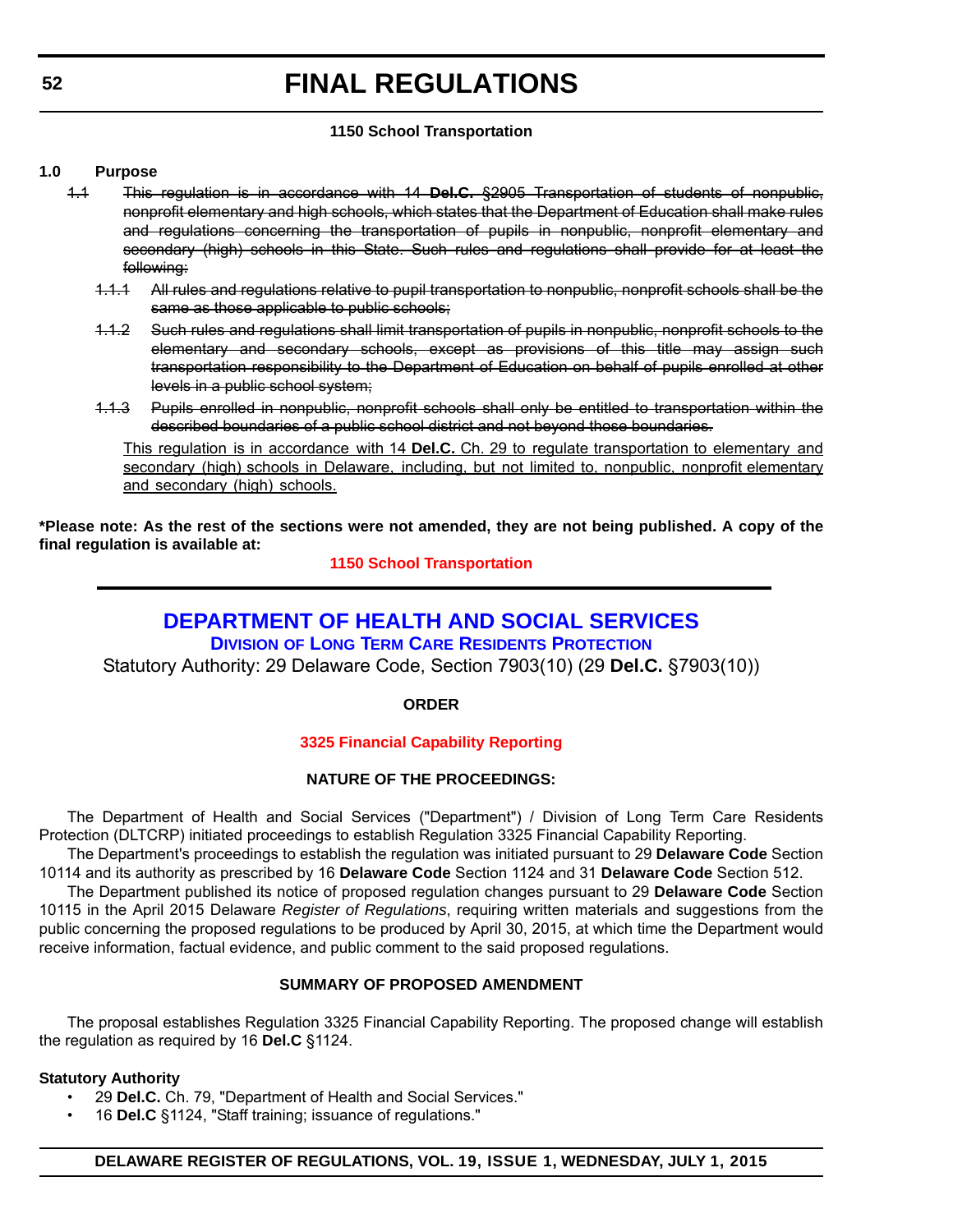### **Background**

DLCTRP is revising these regulations pursuant to 16 **Del.C** §1124.

### **Summary of Proposed Amendment**

The proposal establishes regulation which detail the Department of Health and Social Services' authority to monitor the financial capability of licensed long term care (LTC) providers. It details the level of information that must be provided by the licensee, or potential licensee, under various circumstances. It also defines when and in what form the Department will require the submission of audited financial statements reporting the financial position and the results of operations of facilities by independent certified public accountants.

The comments we received resulted in revisions to the proposed regulation, some of them substantive. Therefore we published these again as proposed and accepted comments on them.

## **SUMMARY OF COMMENTS RECEIVED WITH AGENCY RESPONSE AND EXPLANATION OF CHANGES**

The Governor's Advisory Council for Exceptional Citizens ("GACEC"), the State Council for Persons with Disabilities (SCPD) and Ezra P. Smith submitted comments and suggestions. DLTCRP has considered each comment and responds as follows:

Comment: The regulations apply only to facilities with 4 or more residents. This appears appropriate. Facilities with 3 or fewer residents would be subject to less prescriptive obligations.

### *Response:* No response required.

*Response:* Revised as recommended.

Comment 2: There is tension between the statute and regulations in the context of the "look-back" period.

*Response:* The comment cites 16 **Del. C.** §1104(d) and its requirement for the license holder to file a sworn affidavit of a "satisfactory compliance history." The comment doesn't specify the section of the regulation causing the tension. At §5.3.6.1 through §5.3.6.3 of the regulation there are requirements for the submission of 3 years of historical financial data. If this is the section the comment is addressing it should be noted that we interpret "satisfactory compliance history" in the statute as compliance with the accepted standards of practice and compliance with established statute and regulations for long term care facilities which the license holder may have been a party to. It is not a review of historical financial data as is the case in the financial review of 3 years of historical data.

Comment 3: §5.3.5 refers to "local financial institution". The term is undefined. It is unclear if it refers to an institution that operates only in Delaware, an nearby institution operating in another state (e.g. Elkton, MD, West Chester, PA, etc.,) or a national institution with a local branch in Delaware (e.g. Bank of America). It would be preferable to clarify the term.

### *Response:* Revised as recommended.

Comment 4: The commenter assumes the State of Delaware has financial safeguards and auditing protocol which cover state owned facilities. Literally they would be required to comply with all of the requirements in the regulations. The Division may wish to exempt State or DHSS-owned facilities from the regulations.

*Response:* Revised as recommended.

Comment 5: In §14.2 the Division could consider adding a second supporting citation, i.e., to Title 16 **Del.C.** §1104(e)

### *Response:* Revised as recommended.

Comment 6: Much of the regulation is duplicative of 24 **Del.C.** Chapter 1 and the Board of Accountancy rules and regulation. It is suggested that the Division remove all the detailed accounting and audit rules and replace them with "All audits shall be done in accordance with the provision of 24 **Del.C.** Chapter 1 and the Board of Accountancy rules and regulations."

*Response:* Revised as recommended.

Comment 7: The term "Independent Accountant" does not describe a class of accountants. Rather it refers to the relationship between the auditor and a specific client.

*Response:* The term Independent Auditor was deleted.

Comment 8: Membership in the AICPA is not mandatory and some have chosen not to join. Also, AICPA is not primarily responsible for the discipline of members of the profession.

*Response:* AICPA was replaced with" the Delaware Board of Accountancy" where appropriate.

Comment 9: The flood of documents proposed in the regulation may generate a flood of documents which may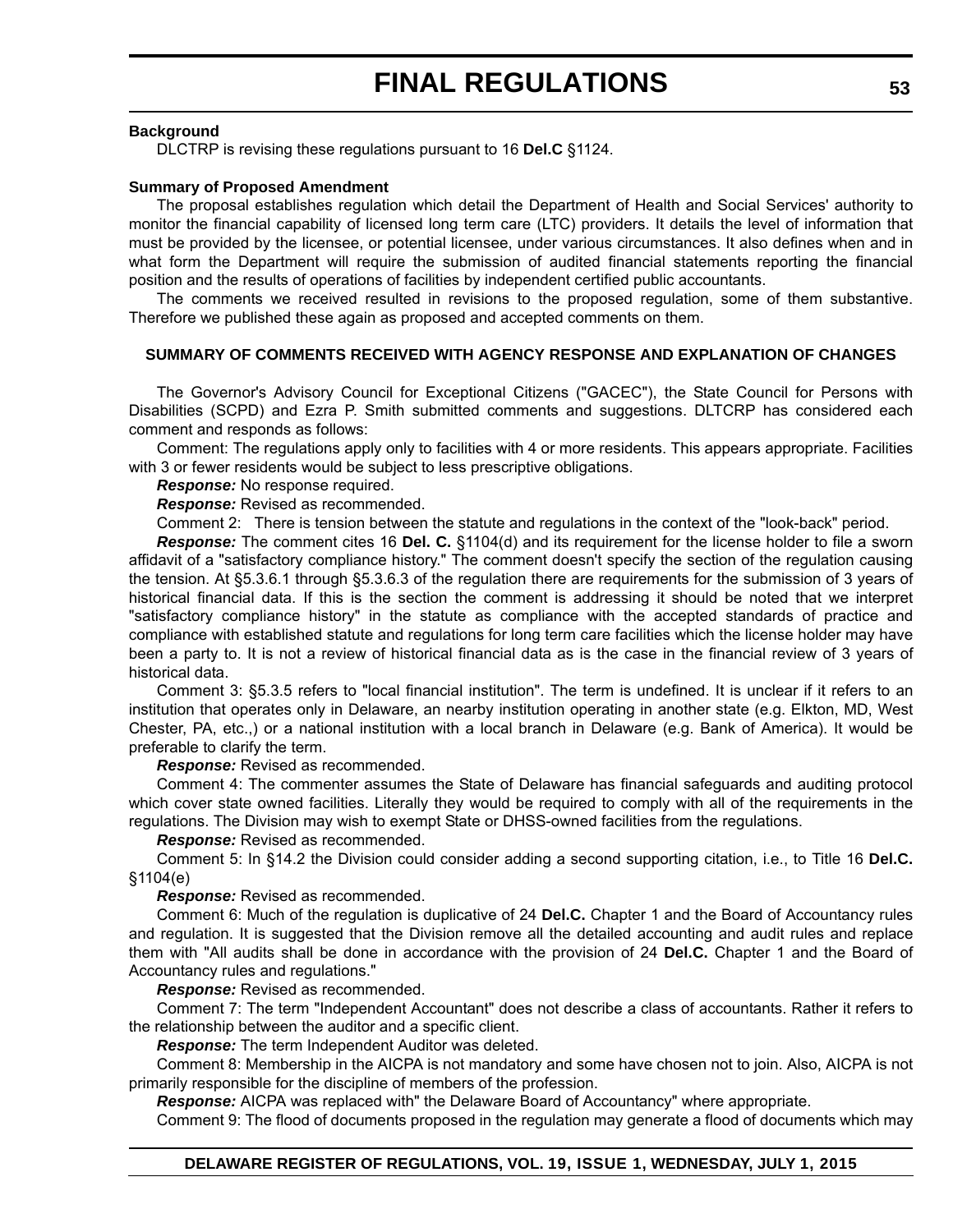burden the staff of the Division.

*Response:* We accept this statement as true.

Comment 10: Audits are not inexpensive. Accordingly they should not be performed more frequently than is really necessary. In many situations annually may be considered sufficient.

*Response:* The Division recognizes the cost of audits. However, the regulation only requires audits; at initial application; upon change of ownership and when the Department determines that financial conditions exist which threaten the health and safety of a resident(s) as detailed in §7.

Comment 11: Interim Statements add to the paperwork burden. It may be best to avoid them if possible.

*Response:* The Division accepts this statement as true.

Comment 12: Audits of Personal Financial Statements are unusual and perhaps best avoided.

*Response:* Personal Financial Statements are only required when the Controlling Organization is a closely held privately owned entity without a parent or with a parent without a financial history.

Comment 13: Interpretation of financial statements of non-profits would require special attention if they are being compared to statements of profit making entities. Perhaps the regulations could make special provisions for non-profits.

*Response:* Financial statements from a facility will not be compared nor measured against those of another facility. The Division recognizes that circumstances can vary greatly.

Comment 14: Sec 5.3.5 The requirement that a deposit held by a bank seems bizarre. It is doubtful that any bank would agree to assume the responsibility for notification described here.

*Response:* We have imposed this in the past and not met with opposition.

Comment 15: Due dates are mentioned in several places it is suggested that the Division review these provisions with the managing partner of a local firm with a large audit practice on whether these dates and timelines are practical.

*Response:* The dates and time lines, as set forth, have been imposed in the past and have not met with opposition

Comment 16: Small Nursing Homes I can see why their financial strength would concern the Division. However caution is suggested lest the regulations force them to operate underground.

**Response:** The Division is developing a separate financial review process for small nursing homes (Family Care Homes).

Comment 17: The regulation appears more restrictive that the accountancy law provides.

*Response:* This has been corrected by the revision to the definition of "Accountant".

Comment 18: 24 **Del.C.** Chapter 1, § provides that both Certified Public Accountants and Licensed Accountants who are not CPAs may perform audits. Non-CPAs are limited to auditing "Nonpublic Entities".

*Response:* This has been corrected by the revision to the definition of "Accountant".

## **FINDINGS OF FACT:**

The Department finds that the proposed changes set forth in the April 2015 *Register of Regulations* should be adopted, subject to the modification set forth above which is not substantive.

**THEREFORE, IT IS ORDERED**, that the proposed changes to 3325 Financial Capability Reporting, with the modification indicated herein, is adopted and shall be final effective July 11, 2015.

Rita Landgraf, Secretary, DHSS

## **3325 Financial Capability Reporting** *(Break in Continuity of Sections)*

## **2.0 Purpose and Scope**

2.1 The purpose of this regulation is to detail the Department of Health and Social Services' authority to monitor the financial capability of licensed long term care (LTC) providers. It details the level of information that must be provided by the licensee, or potential licensee, under various circumstances. It also defines when and in what form the Department will require the submission of audited financial statements reporting the financial position and the results of operations of facilities by **[independent certified public]** accountants.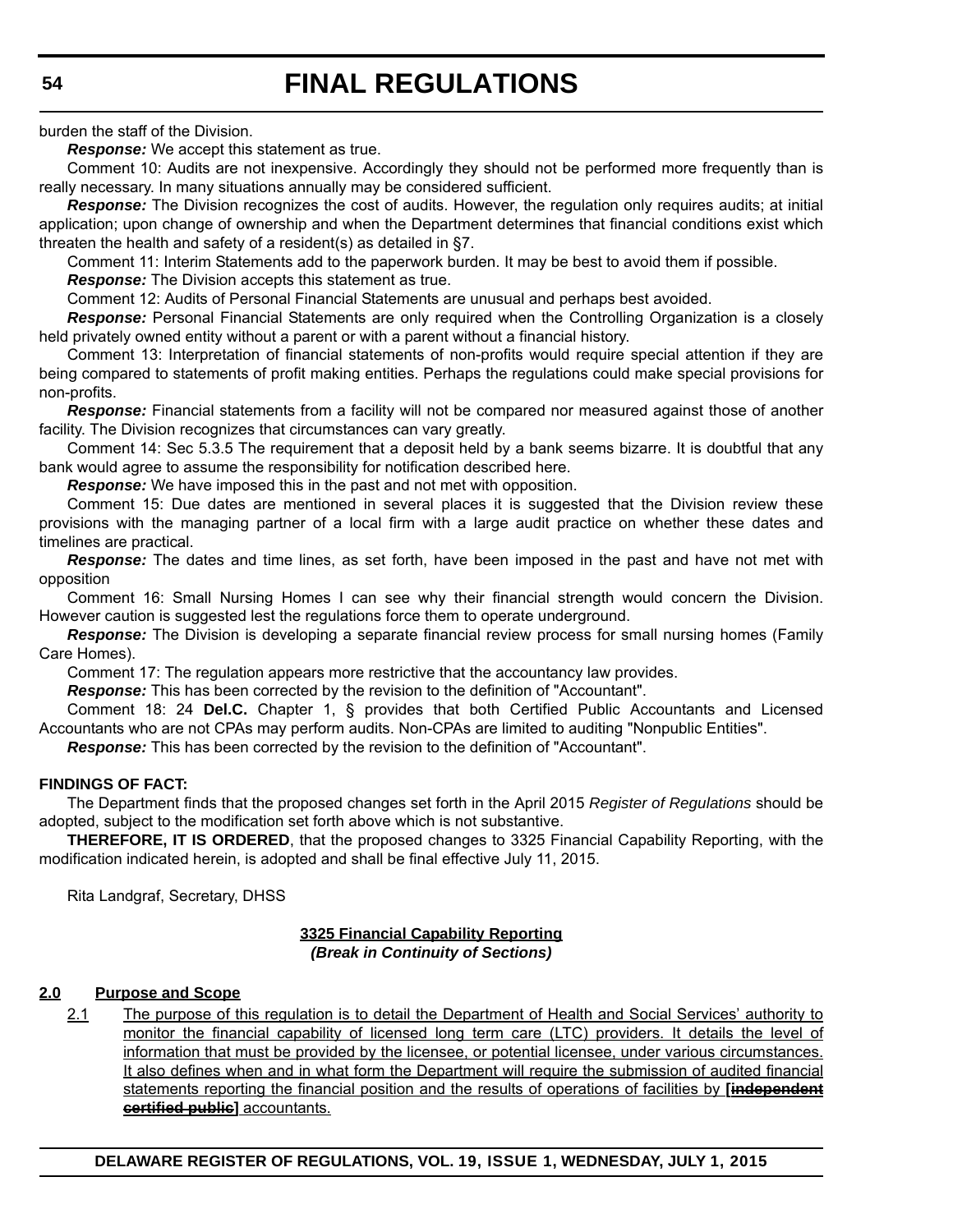- 2.2 Every facility (as defined in 16 **Del.C.** §1102(4)) licensed to provide care for more than three (3) residents shall be subject to this regulation**[, with the exception of state owned/operated facilities]**. Facilities licensed to provide care for 3 or fewer residents shall be required to submit documentation demonstrating financial capability as required by the Department.
- 2.3 This regulation shall not prohibit, preclude or in any way limit DHSS from ordering, conducting or performing examinations of facilities under the rules and regulations of the Delaware Department of Health and Social Services and the practices and procedures of its regulations.

## **3.0 Definitions**

- "**Accountant**" means a **[practitioner of accounting or accountancy, which is the measurement, disclosure or provision of assurance about financial information that helps managers, investors, tax authorities and others make decisions about allocating resources Certified Public Accountant or Public Accountant in good standing, as those terms are defined at 24 Del.C. §102]**.
- An "**Affiliate**" of, or person "**Affiliated**" with, means a person that directly or indirectly, through one or more intermediaries, controls, or is controlled by, or is under common control of the facility specified.

"**Audited Financial Report**" means and includes those items specified in subsection 7.4 of this regulation.

"**Controlling Organization**" means an entity that has a majority ownership interest in the licensed facility.

- "**Department**" means the Delaware Department of Health and Social Services (DHSS).
- "**Division**" means the DHSS Division of Long Term Care Residents Protection (DLTCRP).
- "**Domicile**" means the location of the headquarters of the business.
- "**Facility**" means a long term care facility as defined in 16 **Del.C.** §1102(4) which is licensed under 16 **Del.C.** §1103 to provide care and services to more than three (3) residents.
- "**Financial Distress**" means a finding by the Department following the analysis of an audit, complaint or data indicating that the financial condition of the facility threatens the health or safety of a resident(s) of a facility.
- "**Generally Accepted Accounting Principles (GAAP)**" means those principles that are recognized as the standard framework of guidelines for financial accounting.
- **["Independent Certified Public Accountant" means an independent certified public accountant or accounting firm in good standing with the American Institute of Certified Public Accountants (AICPA) and in all states in which he or she is licensed to practice.]**
- **["Local Financial Institution" means a bank or other institution offering financial services with headquarters or branch offices in Delaware.]**
- "**Material Adverse Change**" means a change in the financial position of the facility or the controlling organization that threatens the health or safety of a resident(s) of a facility.

*(Break in Continuity of Sections)*

## **7.0 Audited Financial Disclosure Requirement**

7.1 When the Department determines that financial conditions exist which threaten the health or safety of a resident(s) in a facility, the Department may require the facility to submit certified in-house financial statements within 15 days of request and an audited financial report prepared by an **[Independent Certified Public** accountant within 60 days. The foregoing time frames may be extended by the Department upon written request.

## *(Break in Continuity Within Section)*

- 7.3 Audits may initially be transmitted to the Department by electronic means. The electronic submission must be followed by an original, bound, signed audit, prepared by an **[independent certified public]** accountant.
- 7.4 Contents of an Audited Financial Report: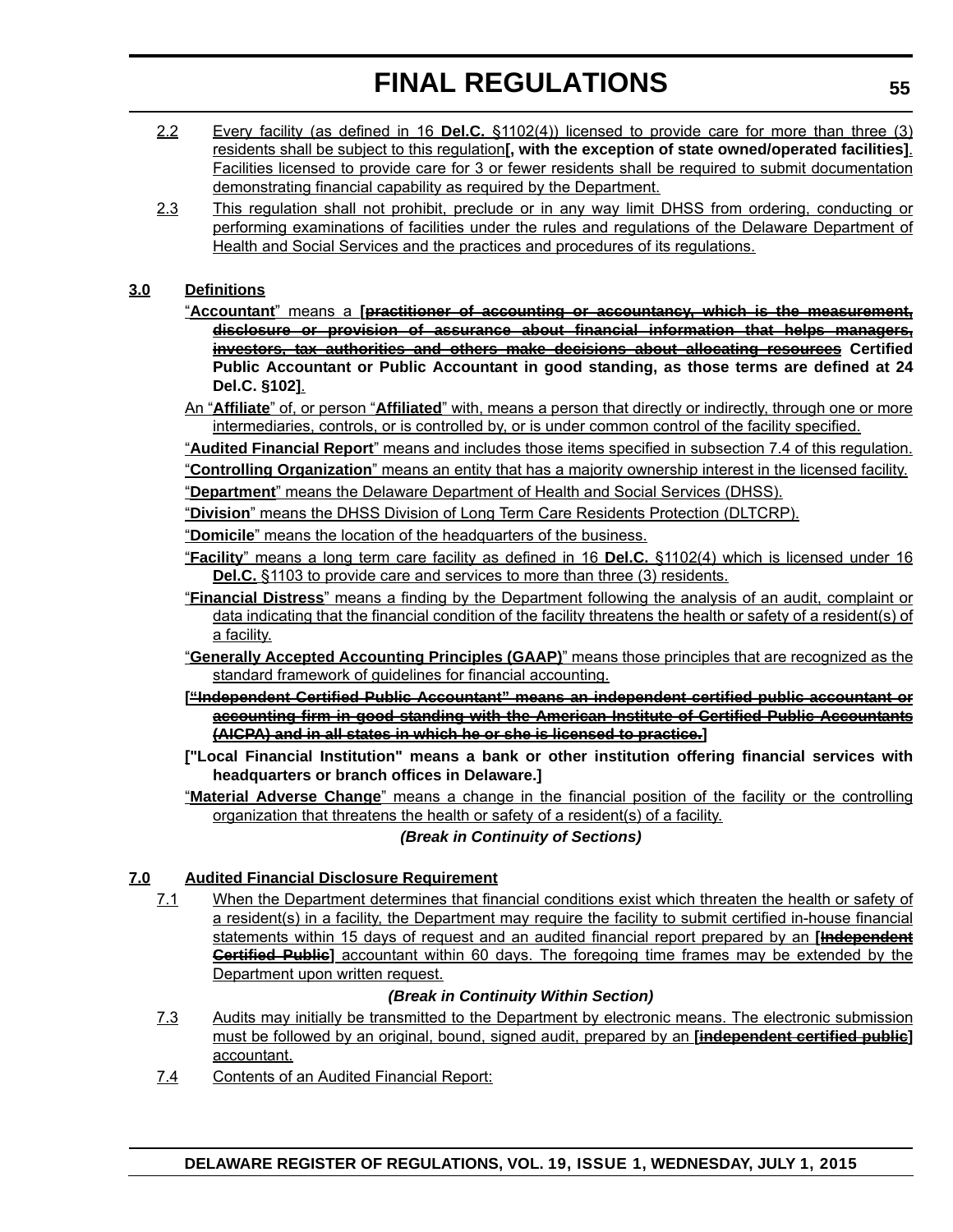- 7.4.1 The audited financial report shall indicate the current financial position of the facility and the results of its operations, cash flows and changes in capital. The report shall conform to GAAP practices. It shall include:
	- 7.4.1.1 Report of **[independent certified public]** accountant;
	- 7.4.1.2 Balance sheet reporting assets, liabilities, and capital;
	- 7.4.1.3 Statement of operations;
	- 7.4.1.4 Statement of cash flows;
	- 7.4.1.5 Statement of changes in capital; and
	- 7.4.1.6 Notes to financial statements. These notes shall be those required by GAAP.

## **8.0 Qualifications of [Independent Certified Public] Accountant[s]**

- **[8.1]** In order for the Department to recognize a person or firm as a qualified **[independent certified public]** accountant**[,]** the person or firm must **[meet or exceed the following qualifications: be in good standing with the Delaware Board of Accountancy.]**
	- **[8.1.1 Is in good standing with the AICPA and in all states in which the accountant is licensed to practice;**
	- **8.1.2 Has neither directly nor indirectly entered into an agreement of indemnification with respect to the audit of the facility; and**
	- **8.1.3 He or she conforms to the standards of his or her profession, as contained in the Code of Professional Ethics of the AICPA and Rules and Regulations and Code of Ethics and Rules of Professional Conduct of the Delaware State Board of Accountancy, or similar code.]**

*(Break in Continuity of Sections)*

## **10.0 Scope of Audit and Report [of Independent Certified Public By] Accountant**

Financial statements furnished pursuant to subsection 7.4 shall be examined by the **[independent certified public]** accountant. The audit of the facility's financial statements shall be conducted in accordance with generally accepted auditing standards. **[In accordance with AU Section 319 of the Professional Standards of the AICPA,** *Consideration of Internal Control in a Financial Statement Audit***, the independent certified public The]** accountant should obtain an understanding of internal control sufficient to plan the audit.

## **11.0 Notification of Adverse Financial Condition**

- 11.1 A facility that is required to furnish an annual audited financial report shall require the **[independent certified public]** accountant to report, in writing, within five (5) business days to the board of directors or its audit committee any determination by the **[independent certified public]** accountant that the facility has materially misstated its financial condition to the Department. A facility that receives a report pursuant to this paragraph shall forward a copy of the report to the Department within five (5) business days of receipt of the report accompanied by any amended or corrected audit generated as a result of the misstatement.
- 11.2 No **[independent certified public]** accountant shall be liable in any manner to any person for any statement made in connection with the above paragraph if the statement is made in good faith in compliance with subsection 10.1.
- 11.3 If the accountant, subsequent to the date of the audited financial report filed pursuant to this regulation, becomes aware of facts that might have affected his or her report, the Department notes the obligation of the accountant to take such action as prescribed **[in Volume 1, Section AU 561 of the Professional Standards of the AICPA by the Delaware Board of Accountancy]**.

## *(Break in Continuity of Sections)*

## **14.0 Confidentiality of Facility Financial Records**

14.1 The Department shall maintain the financial documents submitted by facilities in a secure and confidential manner.

**DELAWARE REGISTER OF REGULATIONS, VOL. 19, ISSUE 1, WEDNESDAY, JULY 1, 2015**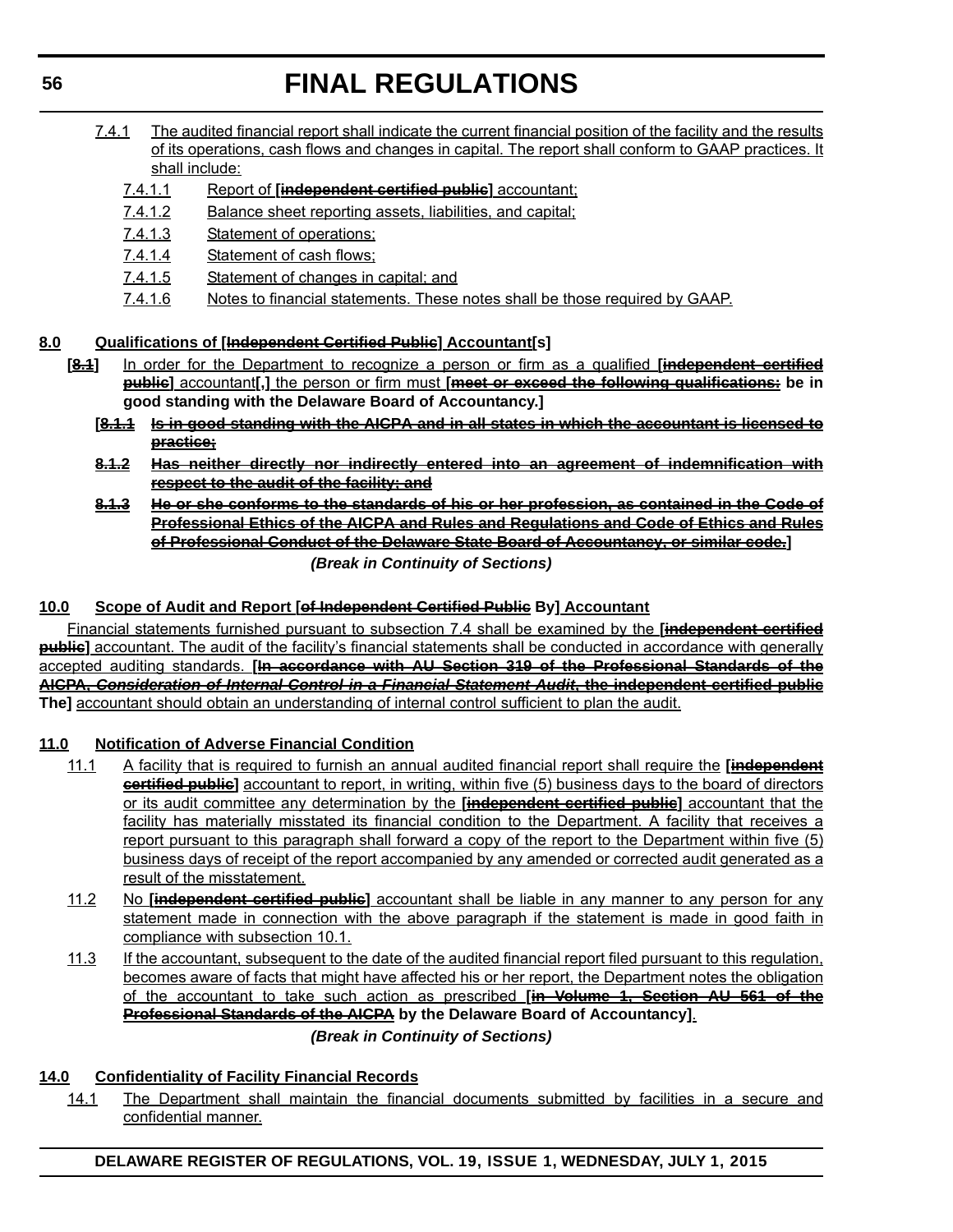## 14.2 The Department will consider financial documents submitted pursuant to these regulations as exempt from public disclosure consistent with 29 **Del.C.** §10002(l)(2) **[and 16 Del.C. §1104(e)]**.

*(Break in Continuity of Sections)*

**\*Please note that no additional changes were made to the regulation as originally proposed and published in the April 2015 issue of the** *Register* **at page 761 (18 DE Reg. 761). Therefore, the final regulation is not being republished here in its entirety. A copy of the final regulation is available at: [3325 Financial Capability Reporting](http://regulations.delaware.gov/register/july2015/final/19 DE Reg 52 07-01-15.htm)**

## **DIVISION OF MEDICAID [AND MEDICAL ASSISTANCE](http://www.dhss.delaware.gov/dhss/dmma/)** Statutory Authority: 31 Delaware Code, Section 512 (31 **Del.C.** §512)

## **ORDER**

**[Medicaid Reimbursement for Prescription Drugs – Multi-State Purchasing Pool Supplemental Drug Rebate](#page-4-0) Agreement**

## **NATURE OF THE PROCEEDINGS:**

Delaware Health and Social Services ("Department") / Division of Medicaid and Medical Assistance (DMMA) initiated proceedings to amend the Delaware Title XIX Medicaid State Plan regarding the *Multi-State Purchasing Pool Supplemental Rebate Agreement (SRA) f*or pharmaceutical products specifically, *to include Medicaid Managed Care Organization (MCO) utilization for accrual of supplemental rebates*. The Department's proceedings to amend its regulations were initiated pursuant to 29 **Delaware Code** Section 10114 and its authority as prescribed by 31 **Delaware Code** Section 512.

The Department published its notice of proposed regulation changes pursuant to 29 **Delaware Code** Section 10115 in the May 2015 Delaware *Register of Regulations*, requiring written materials and suggestions from the public concerning the proposed regulations to be produced by May 31, 2015 at which time the Department would receive information, factual evidence and public comment to the said proposed changes to the regulations.

## **SUMMARY OF PROPOSAL**

The purpose of this notice is to advise the public that Delaware Health and Social Services (DHSS)/Division of Medicaid and Medical Assistance (DMMA) is proposing to amend the Title XIX Medicaid State Plan regarding the *Multi-State Purchasing Pool Supplemental Rebate Agreement (SRA)* for pharmaceutical products specifically, *to include Medicaid Managed Care Organization (MCO) utilization for accrual of supplemental rebates*.

### **Statutory Authority**

- Patient Protection and Affordable Care Act (Pub. L. No. 111-148 as amended by the Health Care and Education Reconciliation Act of 2010 (Pub. L. No. 111-152)), together known as the Affordable Care Act. Specifically, Section 2501, *Prescription Drug Rebates*
- 1927(a)(1) and 1927 (a)(4) of the Social Security Act, *authorizes state to enter directly into separate or supplemental rebate agreements with manufacturers*
- 1902(a)(19) of the Social Security Act, *care and services under a Medicaid state plan be provided in a manner consistent with simplicity of administration and the best interests of beneficiaries*
- 42 CFR §440.120, *Prescribed drugs*
- 42 CFR §447.201, *State plan requirements*
- 42 CFR §447.205, *Public notice of changes in Statewide methods and standards for setting payment rates*

## **Background**

*Medicaid Supplemental Drug Rebate Agreements*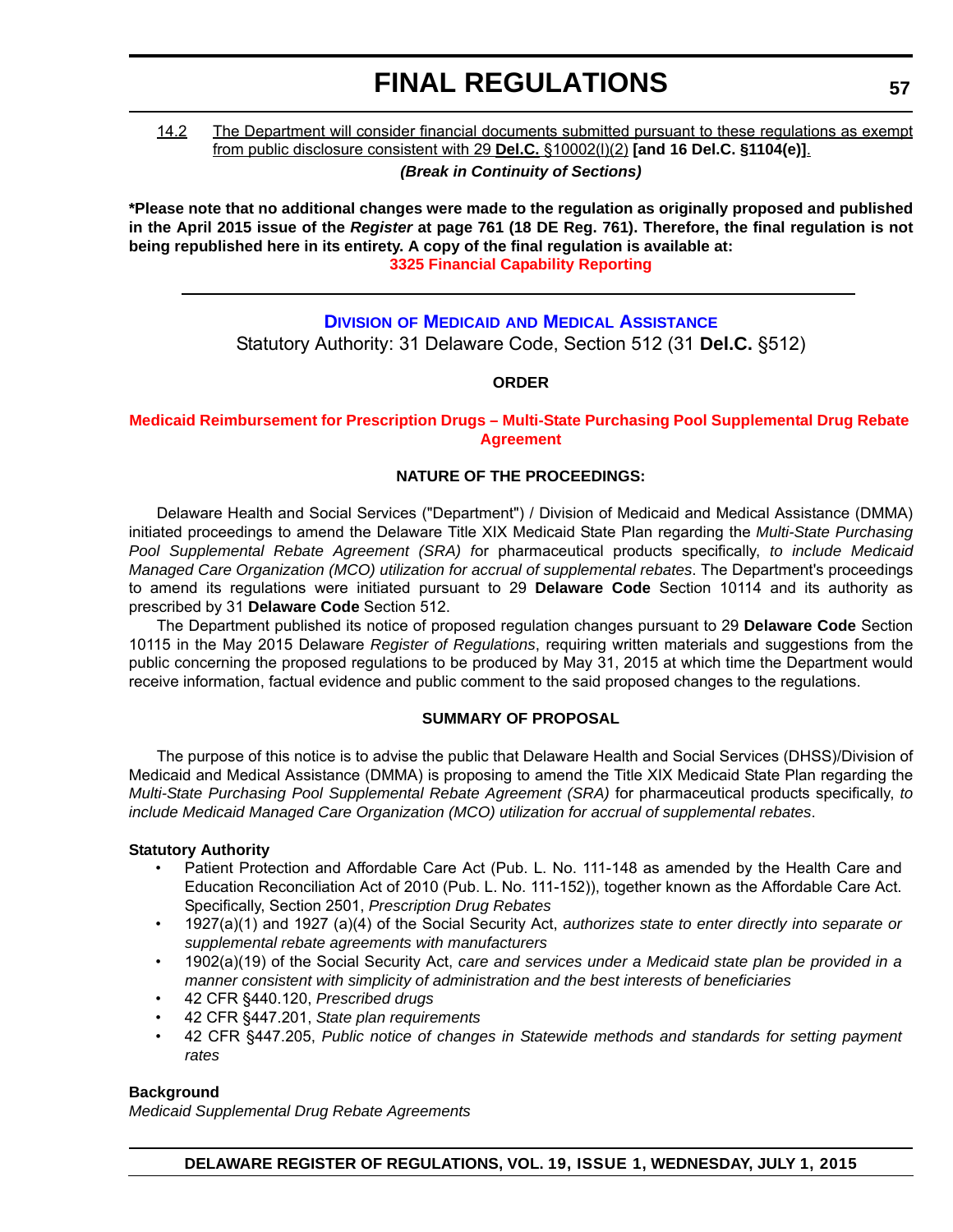The federal Omnibus Budget Reconciliation Act of 1990, section 4401 added §1927 to the Social Security Act. Section 1927 provides that States may enter separate or supplemental drug rebate agreements as long as such agreements achieve drug rebates equal to or greater than the drug rebates set forth in the Secretary's national rebate agreement with drug manufacturers, which is published at 56 F.R. 7049 (1991). Specifically, the drug rebate statute, at section 1927(a)(1) of the Social Security Act (Act), provides that "the Secretary may authorize a State to enter directly into agreements with a manufacturer." Also, section 1927(a)(4) of the Act provides that any drug rebate agreement between a State and drug manufacturers and in effect on November 5, 1990, may constitute a rebate agreement in compliance with the statute if the Centers for Medicare and Medicaid Services (CMS) determines that any such agreement "provides for rebates that are at least as large as the rebates otherwise required under this section." CMS accordingly believes that Congress intended that States that seek CMS approval under section 1927(a)(1) to enter directly into agreements with manufacturers must ensure that any such agreement will achieve drug rebates that are at least equal to the rebates set forth in the Secretary's rebate agreements with manufacturers.

Currently, prescription drug manufacturers are required to enter into a rebate agreement. The agreement requires manufacturers to provide state Medicaid programs with rebates for the drugs purchased for recipients on an outpatient basis. Section 2501 of the Patient Protection and Affordable Care Act (ACA) makes two modifications to the prescription drug rebate program. The first modification, which took effect on January 1, 2010, increases the minimum rebate amount but requires the State to remit 100 percent of the additional rebates collected to the federal government. The second modification, which took effect on March 23, 2010, extends the application of the prescription drug rebates program to prescription drugs that are provided to Medicaid recipients who are enrolled in Medicaid Managed Care Organizations (MCOs).

#### **Summary of Proposal**

Among the services provided to recipients of services under the Delaware Medical Assistance Program (DMAP) are prescription drugs and related pharmacy services. Expenditures for pharmacy services are offset in part by rebate agreements with suppliers of prescription drugs. Part of the system by which Delaware receives these rebates is a multi-state purchasing pool supplemental rebate agreement.

The existing multi-state supplemental rebate agreement (SRA) between the State of Delaware and pharmaceutical manufacturers for legend drugs provided fee-for-service to Medicaid individuals was approved by CMS on February 20, 2014 with an effective date of October 1, 2013. Delaware participates in the TOP\$ program, the multistate Medicaid pharmaceutical purchasing pool administered by Provider Synergies, LLC, an affiliate of Magellan Medicaid Administration. This agreement was revised by adding definitions and structural changes to the SRA including the option of including Medicaid Managed Care Organization (MCO) utilization for accrual of supplemental rebates. Upon approval of this agreement, CMS advised that a separate state plan amendment (SPA) will be required if the state intends to exercise the option of including MCO utilization for supplemental rebates.

DHSS/DMMA intends to exercise this option and submit to CMS for review and approval a SPA to include MCO utilization for supplemental rebate collection.

#### *Public Notice*

Under the provisions of 42 U.S.C., §1902(a)(13)(A) of the Social Security Act, 42 CFR §447.205 and Title 29, Chapter 101 of the **Delaware Code**, DHSS/DMMA gives notice and provides an open comment period for thirty (30) days to allow all stakeholders an opportunity for public input regarding any significant proposed change in its method and standards for setting payment rates for Medicaid services. Comments must have been received by 4:30 p.m. on May 31, 2015.

The provisions of this state plan amendment relating to the methodology and payment rates for prescription drugs and related pharmacy services are subject to approval by CMS. The draft SPA page(s) may undergo further revisions before and after submittal to CMS based upon public comment and/or CMS feedback. The final version may be subject to significant change.

Also, upon CMS approval, the applicable Delaware Medical Assistance Program (DMAP) Provider Policy Specific Manuals will be updated. Manual updates, revised pages or additions to the provider manual are issued, as required, for new policy, policy clarification, and/or revisions to the DMAP program. A newsletter system is utilized to distribute new or revised manual material and to provide any other pertinent information regarding manual updates.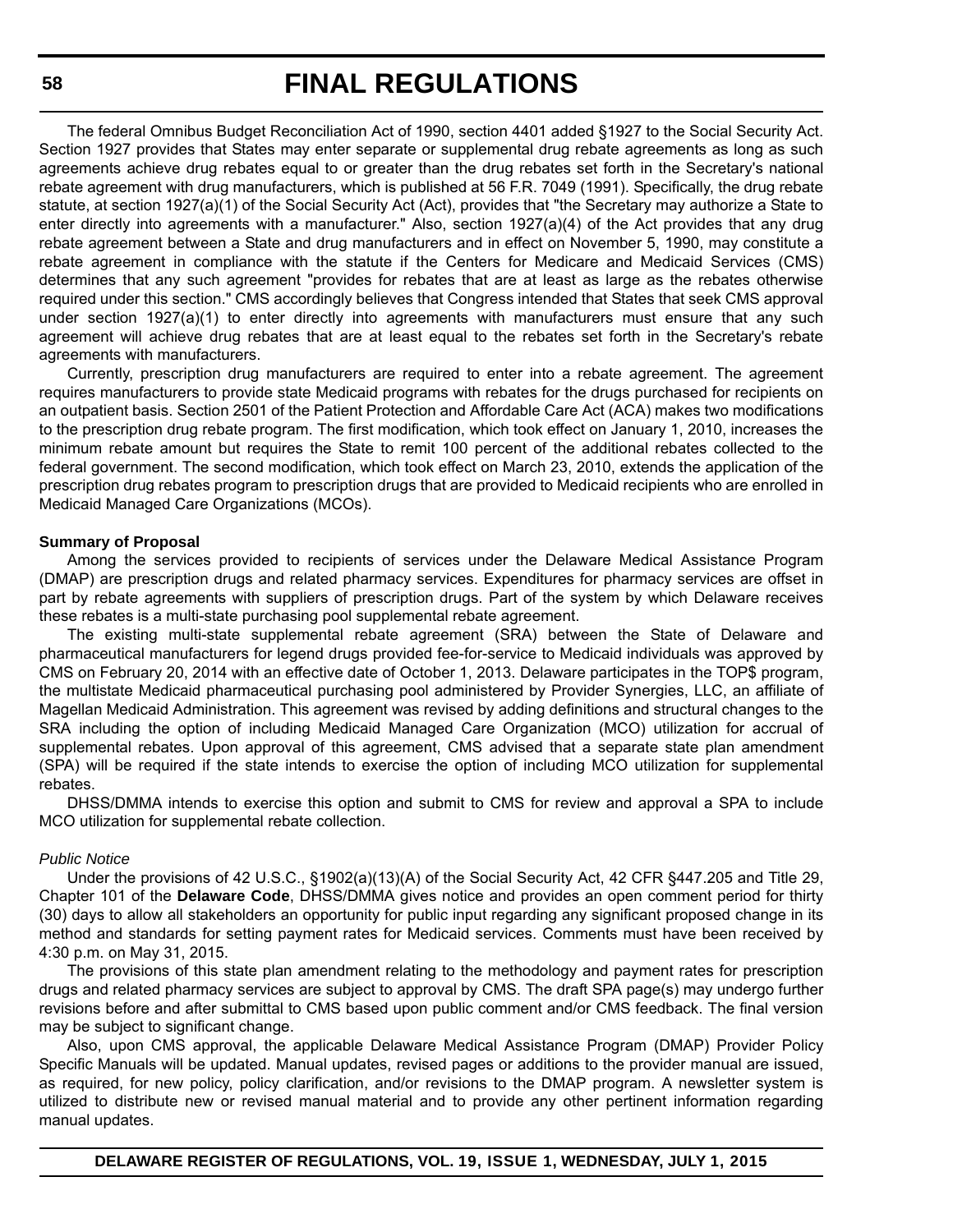#### **Fiscal Impact Statement**

The following fiscal impact is projected:

|                             | <b>FFY2015</b>         | <b>FFY2016</b>    |     | <b>FFY2017</b> |
|-----------------------------|------------------------|-------------------|-----|----------------|
| <b>Federal Supplemental</b> | \$<br>$(4,860,453)$ \$ | (10,012,534)      | 1\$ | (10, 212, 785) |
|                             |                        |                   |     |                |
| Federal Share               | \$<br>$(2,606,661)$ \$ | $(5,489,872)$ \\$ |     | (5,599,670)    |
|                             |                        |                   |     |                |
| <b>State Share</b>          | \$<br>$(2,253,792)$ \$ | $(4,522,662)$ \$  |     | (4,613,115)    |

## **SUMMARY OF COMMENTS RECEIVED WITH AGENCY RESPONSE**

The Governor's Advisory Council for Exceptional Citizens (GACEC) and the State Council for Persons with Disabilities (SCPD) offered the following observations and recommendations summarized below. The Division of Medicaid and Medical Assistance (DMMA) has considered each comment and responds as follows.

### **GACEC and SCPD**

As background, prescription drug manufacturers are required to enter into rebate agreements for drugs purchased through the Medicaid program. Both the federal government and state governments benefit from the rebates. Effective March 23, 2010, the Affordable Care Act extended the application of the prescription drug rebate program to drugs provided to Medicaid beneficiaries enrolled in Medicaid Managed Care Organizations (MCOs). In 2014, CMS approved Delaware's participation in a multi-state drug rebate program known as "TOP\$" for fee for service drugs. Qualification for drug rebates under "TOP\$" is available for drugs provided to MCO participants contingent upon Delaware adopting a Medicaid State Plan amendment. Based on the "Fiscal Impact Statement" on p. 840, it appears that Delaware would benefit from the extension of the rebate program to drugs provided to MCO participants. Since qualifying for drug manufacturer rebates for Medicaid beneficiaries participating in the Delaware Medicaid managed care system should result in financial benefit to the State, the GACEC and the SCPD endorse the proposed regulation.

*Agency Response:* DMMA thanks both Councils for the endorsement.

### **FINDINGS OF FACT:**

The Department finds that the proposed changes as set forth in the May 2015 *Register of Regulations* should be adopted.

**THEREFORE, IT IS ORDERED**, that the proposed regulation to amend Delaware Title XIX Medicaid State Plan regarding the *Multi-State Purchasing Pool Supplemental Rebate Agreement (SRA)* for pharmaceutical products specifically, *to include Medicaid Managed Care Organization (MCO) utilization for accrual of supplemental rebates*, is adopted and shall be final effective July 10, 2015.

Rita M. Landgraf, Secretary, DHSS

### **DMMA FINAL ORDER REGULATION #15-12 REVISION:**

Attachment 3.1-A Page 5 Addendum Continued 2

## STATE PLAN UNDER TITLE XIX OF THE SOCIAL SECURITY ACT STATE: **DELAWARE**

### **LIMITATIONS**

### **12.a. Prescribed Drugs Continued:**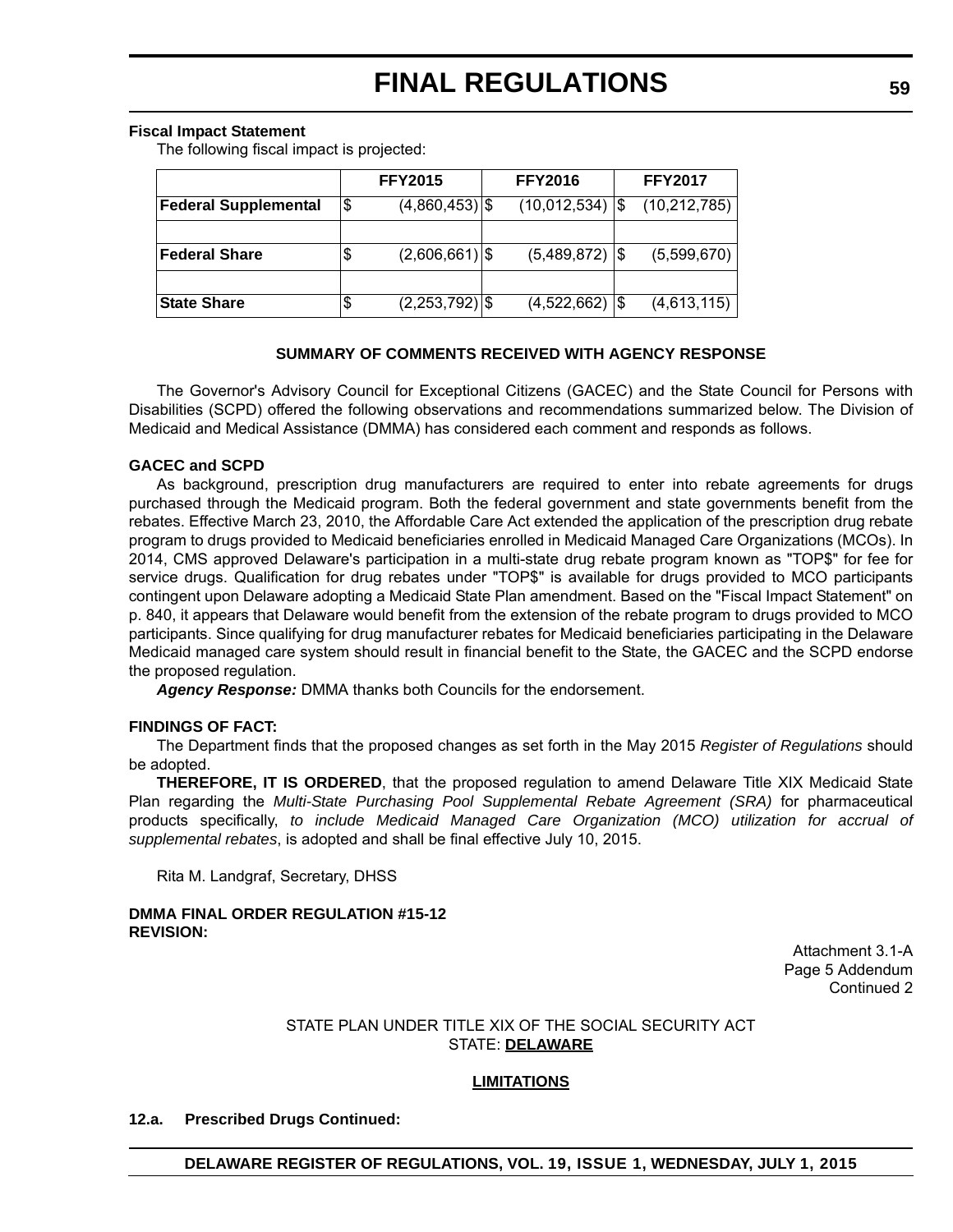### **Drug Rebate Agreements**

- A supplemental rebate agreement submitted to CMS on December 10, 2013 amended the December 20, 2005 version of the "State of Delaware TOP\$SM The Optimal PDL \$solution ("TOP\$") State Supplemental Rebate Agreement" authorized under Transmittal Number SP-412, has been authorized by CMS.
	- Pharmaceutical manufacturers are allowed to audit utilization rates;
	- Compliance with the reporting requirements for state utilization information and restrictions to coverage;
	- The unit rebate amount is confidential and cannot be disclosed for purposes other than rebate invoicing and verification; and,
	- Rebate agreements between the state and a pharmaceutical manufacturer that are separate from the drug rebate agreements of Section 1927 are authorized by the Centers for Medicare and Medicaid Services. The state reports rebates from separate agreements to the Secretary for Health and Human Services. The state will remit the federal portion of any state supplemental rebates collected.
	- Participation in the TOP\$ multi-state rebate program will not limit the state's ability to submit a SPA to authorize the implementation of a state-specific supplemental rebate agreement.
	- Supplemental rebate agreements would apply to the drug benefit, both fee-for-service and those paid by contracted managed care organizations (MCOs).

## **DIVISION OF MEDICAID [AND MEDICAL ASSISTANCE](http://www.dhss.delaware.gov/dhss/dmma/)**

Statutory Authority: 31 Delaware Code, Section 512 (31 **Del.C.** §512)

## **ORDER**

## **[Title XIX Medicaid State Plan, State Plan Rehabilitative Services - Coverage and Reimbursement for](#page-4-0)  Community Support Services**

## **NATURE OF THE PROCEEDINGS:**

Delaware Health and Social Services ("Department") / Division of Medicaid and Medical Assistance (DMMA) initiated proceedings to amend the Delaware Title XIX Medicaid State Plan regarding State Plan Rehabilitative Services, specifically, *Coverage and Reimbursement for Community Support Services*. The Department's proceedings to amend its regulations were initiated pursuant to 29 **Delaware Code** Section 10114 and its authority as prescribed by 31 **Delaware Code** Section 512.

The Department published its notice of proposed regulation changes pursuant to 29 **Delaware Code** Section 10115 in the December 1, 2014 Delaware *Register of Regulations*, requiring written materials and suggestions from the public concerning the proposed regulations to be produced by December 31, 2014 at which time the Department would receive information, factual evidence and public comment to the said proposed changes to the regulations.

## **SUMMARY OF PROPOSAL**

The purpose of this notice is to advise the public that Delaware Health and Social Services/Division of Medicaid and Medical Assistance is proposing to amend the Title XIX Medicaid State Plan regarding State Plan Rehabilitative Services specifically, *Coverage and Reimbursement for Community Support Services.*

## **Statutory Authority**

- §1905 of the Social Security Act (a)(13), *Other diagnostic, screening, preventive, and rehabilitative services*
- 42 CFR §440.130(d), *Diagnostic, screening, preventive, and rehabilitative services*
- 42 CFR §440.60, *Medical or other remedial care provided by licensed practitioners*

## **DELAWARE REGISTER OF REGULATIONS, VOL. 19, ISSUE 1, WEDNESDAY, JULY 1, 2015**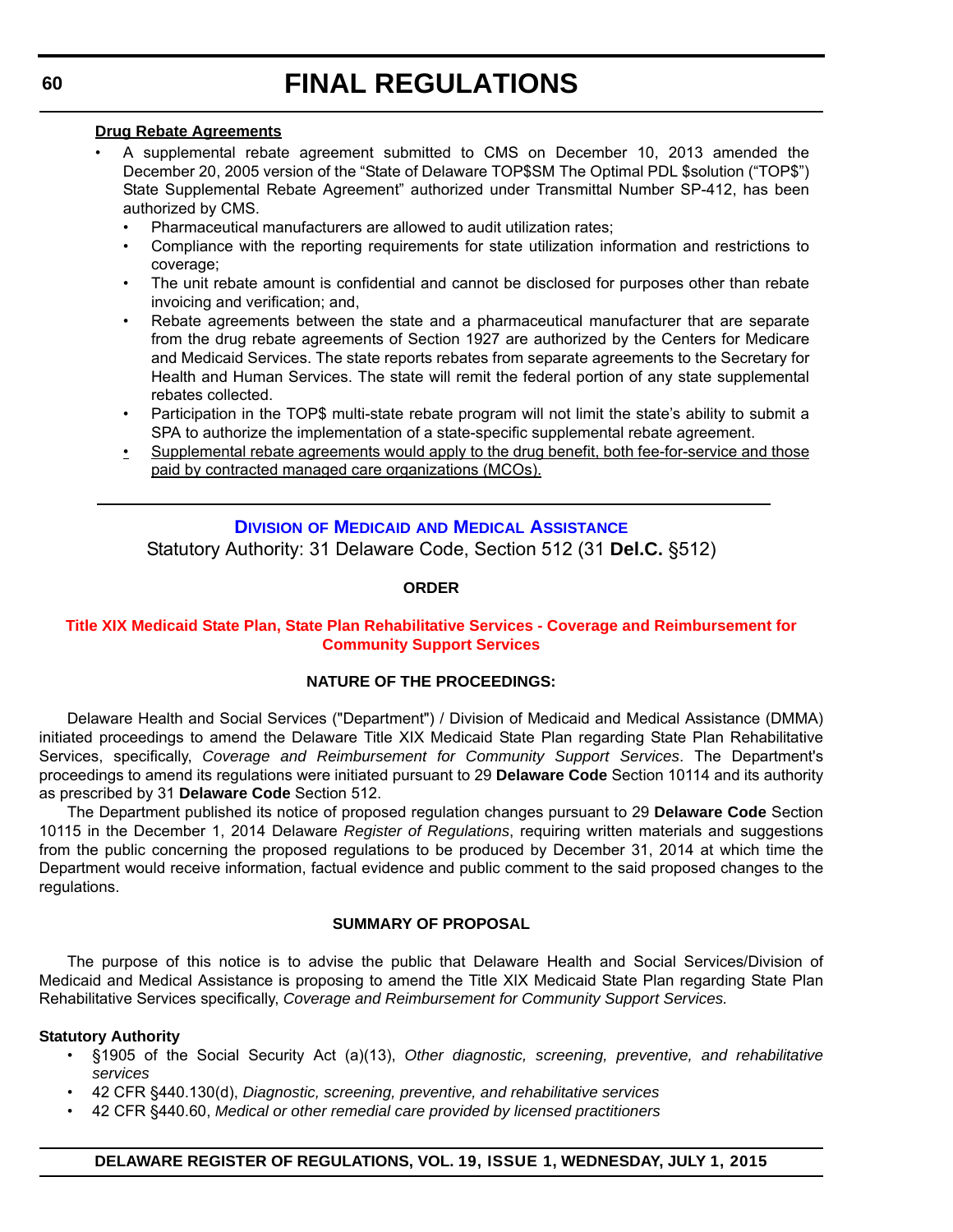- 42 CFR §440.225, *Optional services*
- 42 CFR §440.20, *Outpatient hospital services and rural health clinic services*
- 42 CFR §447.205, *Public notice of changes in statewide methods and standards for setting payment rates*

### **Background**

Section 1905(a)(13) of the Social Security Act (the Act) includes rehabilitative services as an optional Medicaid State plan benefit. Current Medicaid regulations at 42 CFR §440.130(d) provides a definition of rehabilitative services. Rehabilitative services are defined as "any medical or remedial services recommended by a physician or other licensed practitioner of the healing arts, within the scope of his or her practice under State law, for maximum reduction of physical or mental disability and restoration of a recipient to his best possible functional level." The broad general language in this regulatory definition has afforded States considerable flexibility under their State plans to meet the needs of their State's Medicaid population. Rehabilitative services are specialized services of a medical or remedial nature delivered by uniquely qualified practitioners designed to treat or rehabilitate persons with mental illness or substance use disorder diagnoses. These services will be provided to recipients on the basis of medical necessity.

## *Community Support Services*

Community support services are medically related treatment, rehabilitative and support service provided through self-contained programs by teams of clinicians, associate clinicians and assistant clinicians under the supervision of a physician. Currently, the Delaware Medical Assistance Program (DMAP) covers behavioral health rehabilitative services for persons with disabilities caused by mental illness and substance use disorder. The three (3) categories of community support programs are:

- 1) Community Continuum of Care (CCC) program: CCC provides a comprehensive array of nonresidential support services in community-based settings to improve the capacity for self-care and productive daily living of persons whose disabilities markedly impair their ability to live independently without support.
- 2) Psychosocial Rehabilitation Center (PRC) program: PRC provides non-residential facility-based group therapies to improve the capacity for self-care and productive daily living of persons whose disabilities markedly impair their ability to live independently without support.
- 3) Residential Rehabilitation Facility (RRF) program: RRF provides residential facility-based group and individual therapies to improve the capacity for self-care and productive daily living of persons whose disabilities preclude their ability to live independently.

### **Summary of Proposal**

### *Overview*

On September 18, 2014, the Centers for Medicare and Medicaid Services (CMS) approved Delaware Medicaid State Plan Amendment (SPA) #13-0018. This SPA targets service delivery, specifically, substance use disorder treatment services, crisis intervention services, and other licensed behavioral health practitioners. SPA #13-0018 makes the changes and clarifications necessary for Delaware to be responsive to the United States Department of Justice (DOJ) Settlement through the addition of new services and modifications to existing services.

Effective July 1, 2014, the coverage and reimbursement methodology plan amendments of #DE SPA #13-0018 accomplish the following:

- 1. Removes mental health clinics from the Medicaid Clinic Option and cover the services provided by those facilities in the Other Licensed Practitioner Section of the State Plan. This allows Medicaid to reimburse Psychologists, Licensed Clinical Social Workers, Licensed Professional Counselors of Mental Health, and Licensed Marriage and Family Therapists (LMFTs) services when provided in a clinic or community setting when permitted under State practice laws.
- 2. Includes Crisis Intervention and Outpatient and Residential Substance Use Disorder Treatment in the Rehabilitation State Plan. This allows the State to provide Medicaid eligible individuals with mobile and site-based crisis intervention for individuals experiencing a behavioral health crisis. In addition, the State will be able to provide recovery-oriented treatment for individuals with substance use disorders.
- 3. Removes the Community Support Service Program from the State Plan effective January 1, 2015. On that date, a new 1915(i)-like service under the 1115 demonstration waiver begins operating for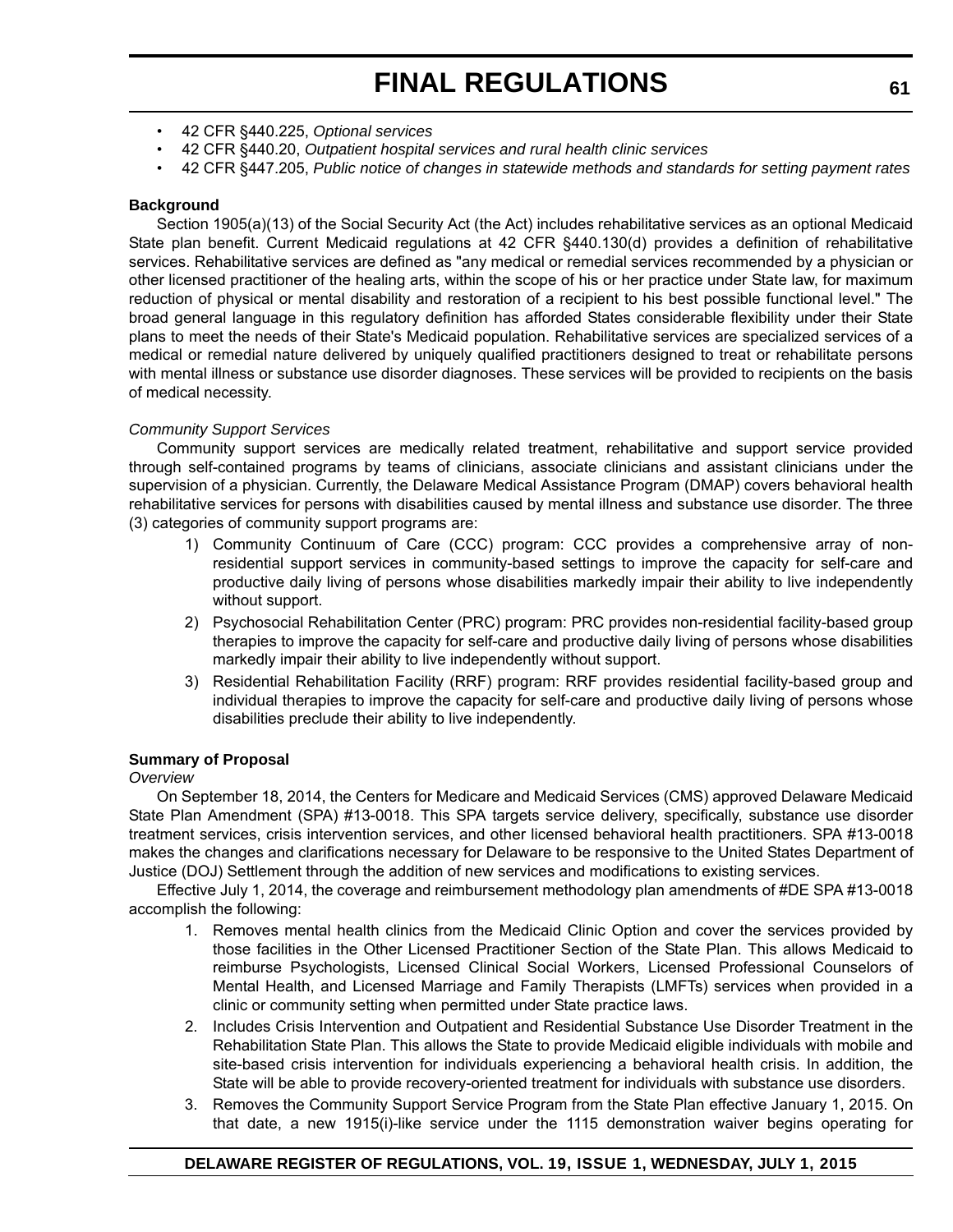individuals under the DOJ settlement agreement to ensure that individuals with serious mental illness (SMI) receive the supports necessary to remain in the community.

#### *Proposal*

As referenced in item #3 above, reimbursement and coverage of Community Support Service Program shall cease in the Medicaid State Plan on January 1, 2015. As long as the State is continuing to provide this service, the reimbursement language remains in the reimbursement section of state plan.

With the approval of SPA #13-0018 and anticipated approval of Diamond State Health Plan 1115 Waiver Amendment Covering PROMISE, current community support services coverage and reimbursement language becomes obsolete. Delaware Medicaid is processing a technical amendment to the Medicaid State Plan as directed by the Centers for Medicare and Medicaid Services (CMS) to submit a new SPA prior to January 1, 2015 with an effective date of January 1, 2015, removing all State Plan coverage and reimbursement provisions related to community support services at Attachment 4.19-B Page 4. The proposed rule is necessary for the department to administer and maintain compliance with federal funding requirements.

In accordance with public notice requirements established at 42 CFR 447.205, Section 1902(a)(13)(A) of the Social Security Act, and Title 29, Chapter 101 of the **Delaware Code**, Delaware Health and Social Services (DHSS)/Division of Medicaid and Medical Assistance (DMMA) is seeking public comment on the draft Community Support Service State Plan Amendment.

The provisions of this state plan amendment relating to methodology and payment rates of Community Support Services are subject to approval by CMS. The draft SPA page(s) may undergo further revisions before and after submittal to CMS based upon public comment and/or CMS feedback. The final version may be subject to significant change.

Also, upon CMS approval, the applicable Delaware Medical Assistance Program (DMAP) Provider Policy Specific Manuals will be updated. Manual updates, revised pages or additions to the provider manual are issued, as required, for new policy, policy clarification, and/or revisions to the DMAP program. A newsletter system is utilized to distribute new or revised manual material and to provide any other pertinent information regarding manual updates.

#### **Fiscal Impact Statement**

There will be no fiscal impact as a result of this amendment because it is a technical amendment, and it does not represent a significant change in the payment methods or standards. The fiscal impact for this regulatory action was captured in Delaware Medicaid State Plan Amendment (SPA) #13-0018.

#### **SUMMARY OF COMMENTS RECEIVED WITH AGENCY RESPONSE**

The Governor's Advisory Council for Exceptional Citizens (GACEC) and the State Council for Persons with Disabilities (SCPD) offered the following observations and recommendations summarized below. The Division of Medicaid and Medical Assistance (DMMA) considered your comments and respond as follows.

As background, "rehabilitative services" are an optional Medicaid State Plan benefit. Delaware includes "rehabilitative services" within its State Plan. Under the general heading of "rehabilitative services", the Delaware Medicaid Plan included a "Community Support Service Program" which covered "behavioral health rehabilitative services per persons with disabilities caused by mental illness and substance use disorder." This program encompassed both residential and non-residential support services. CMS has already approved an amendment to remove the "Community Support Service Program" entirely from the Medicaid State Plan effective January 1, 2015. The rationale for the deletion of the Program is that the PROMISE program makes it "obsolete". In a nutshell, support services previously provided under the "Community Support Service Program" would be covered (along with other services) by PROMISE. DMMA is proposing to formally delete the "Community Support Service Program" from the State Plan through the current proposed regulation. The GACEC and the SCPD have the following observations.

First, we are concerned that eligibility for PROMISE is more circumscribed than eligibility under the Community Support Service Program. As a result, some classes of individuals who were eligible for behavioral health support services under the former program will be "left in the cold". Consider the following:

A. Per the attached §5.0 from the Community Support Service Program Provider Manual, eligibility for the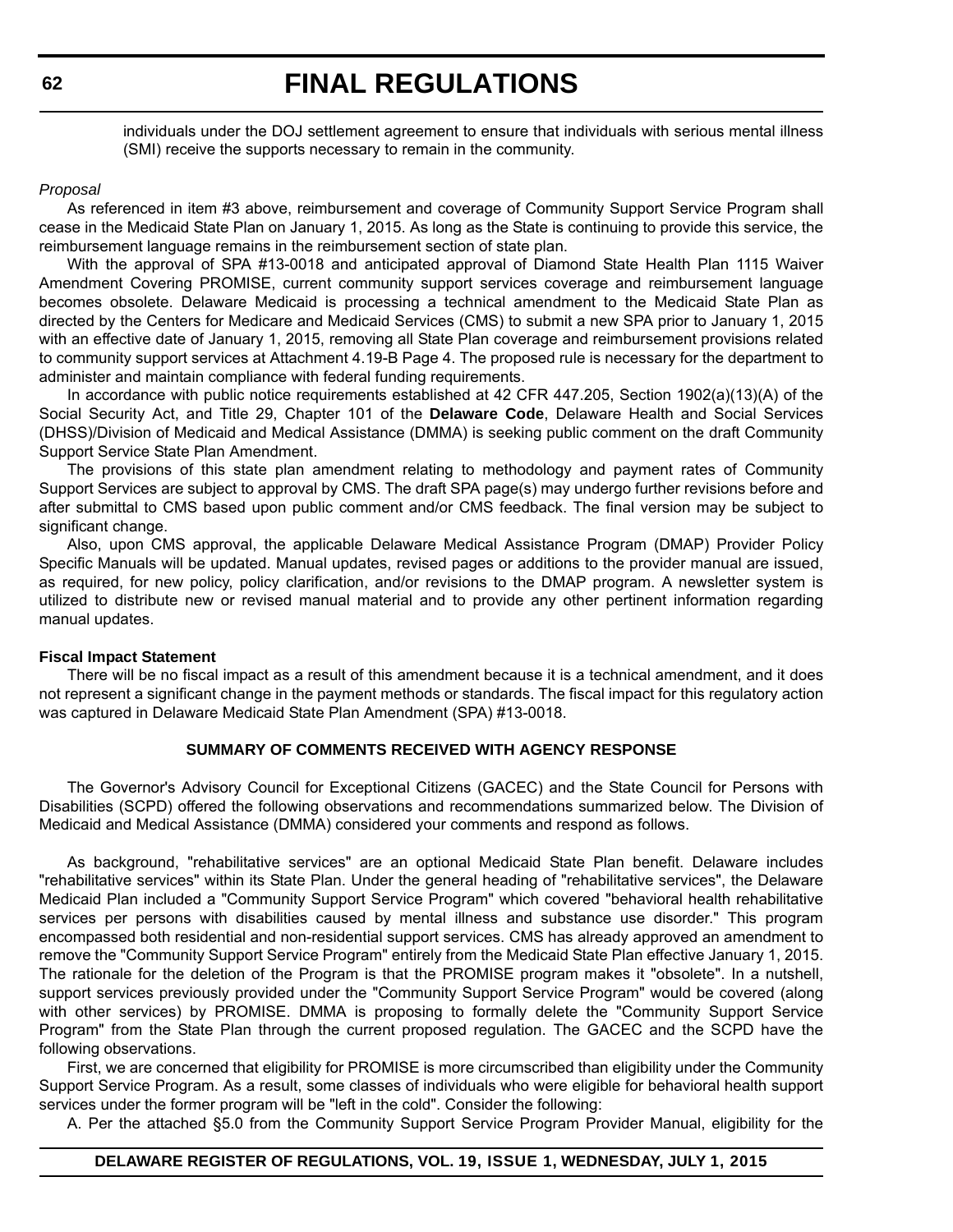program was expansive and not limited by diagnosis:

5.0 Service Limitations

5.1. Eligibility Limitations

5.1.1 Community support services are limited to eligible DMAP clients who would benefit from services designed for or associated with mental illness, alcoholism or drug addiction.

5.1.1.2 Coverage for community support services is limited to those Medicaid clients who are certified by the program physician as severely disabled according to criteria for severity of disability caused by mental illness and/or substance abuse.

B. In contrast, the PROMISE program is highly prescriptive and only covers individuals with certain diagnoses. See attached excerpt from Medicaid Plan amendment.

While individuals with a TBI diagnosis could have qualified under the "Community Support Service" eligibility standard, that diagnosis is non-qualifying under PROMISE. SCPD has requested reconsideration of DMMA's exclusion of TBI as a qualifying diagnosis under PROMISE. See attachments. Apart from TBI, there may be a host of other classes of individuals who would have been eligible under the "Community Support Service Program" but who will be barred from PROMISE based on a non-qualifying diagnosis, including the following:

- 1) intermittent explosive disorder (DSM V, 312.34);
- 2) conduct disorder (DSM V, 312.81, 312.82, and 312.89);
- 3) all neurocognitive disorders (DSM V, pp. 591-642); and

4) all trauma- and stressor-related disorders apart from PTSD (DSM V, pp. 265-290).

Second, DMMA indicates that PROMISE is intended to cover individuals qualifying under the DOJ-Delaware settlement. At p. 430. The population of individuals covered by the Settlement Agreement is not limited to certain diagnoses. See attached pages from Settlement Agreement. As a result, while an individual in DPC with a diagnosis of intermittent explosive disorder will qualify for services under the Settlement Agreement, DHSS will have to spend 100% State funds for the individual's community programming since the person lacks a qualifying diagnosis to be eligible for PROMISE. Alternatively, the individual will be relegated to a narrow scope of services offered by an MCO. See attached Waiver Amendment, p. 9. Query whether these results are fiscally and clinically prudent.

In closing, while the Division characterizes the Community Support Service Program as "obsolete" as supplanted by the PROMISE program, this is not entirely accurate. It is unfortunate that the Division is proposing elimination of a program with more progressive eligibility criteria and substituting a program with brittle, noexceptions diagnosis-based eligibility criteria.

*Agency Response:* DMMA carefully considered your comments and believe that individuals with Acquired Brain Injury (ABI) are eligible for PROMISE if they meet the stated criteria for the PROMISE program. Individuals with ABI who are not eligible for PROMISE continue to be eligible for Home and Community-Based Services (HCBS) supports under the Diamond State Health Plan Plus program. Individuals with Acquired Brain Injury that are not eligible for PROMISE are still eligible for services through DSAAPD.

### **FINDINGS OF FACT:**

The Department finds that the proposed changes as set forth in the December 1, 2014 *Register of Regulations* should be adopted.

**THEREFORE, IT IS ORDERED**, that the proposed regulation to amend Delaware Title XIX Medicaid State Plan regarding State Plan Rehabilitative Services specifically, *Coverage and Reimbursement for Community Support Services* to remove all State Plan coverage and reimbursement provisions related to community support services at Attachment 4.19-B Page 4, is adopted and shall be final effective June 10, 2015.

Rita M. Landgraf, Secretary, DHSS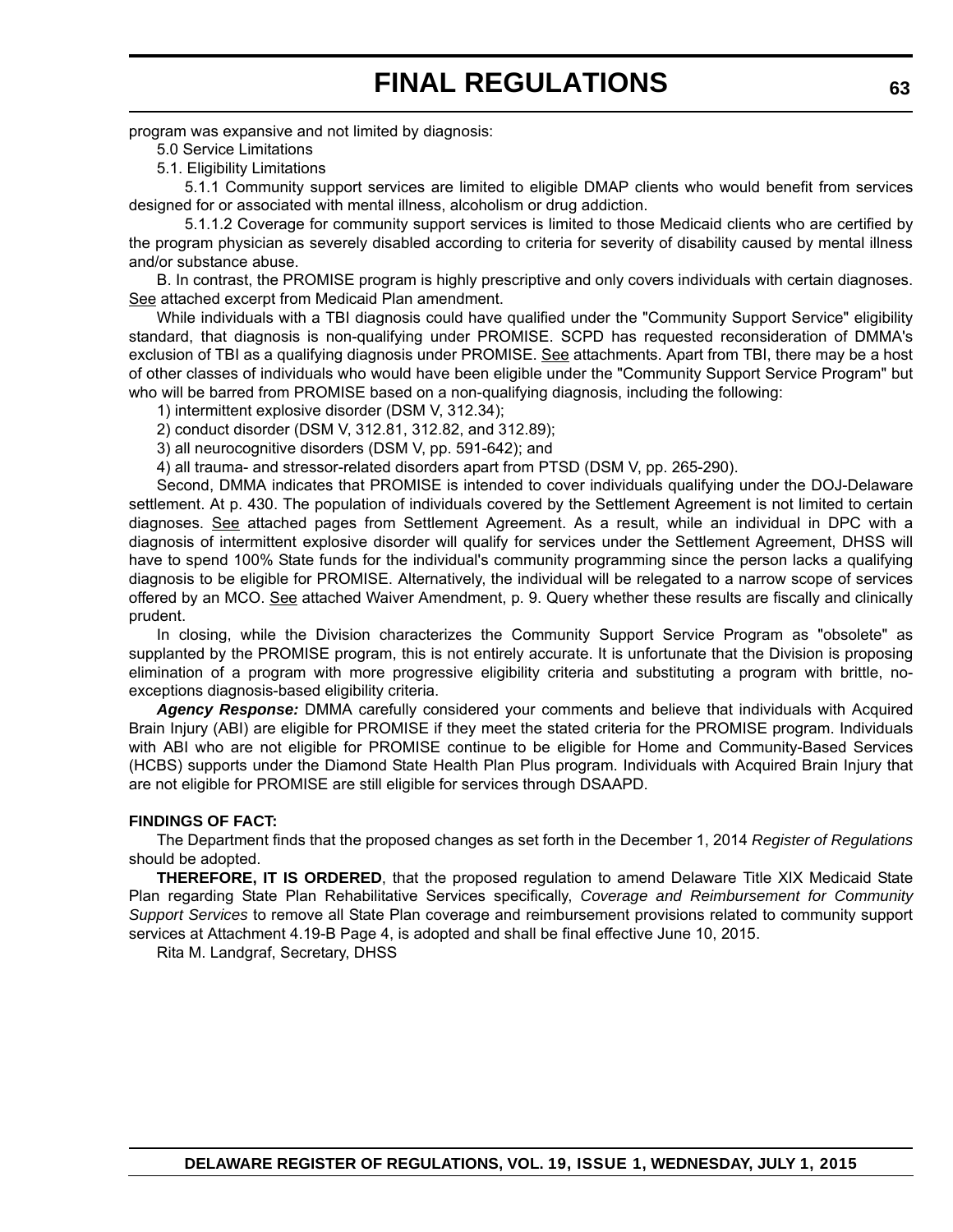## **64**

## **FINAL REGULATIONS**

## **DMMA FINAL ORDER REGULATION #15-10 REVISION:**

ATTACHMENT 4.19-B Page 4

## STATE PLAN UNDER TITLE XIX OF THE SOCIAL SECURITY ACT

## STATE: **DELAWARE**

## METHODS AND STANDARDS FOR ESTABLISHING PAYMENT RATES – OTHER TYPES OF CARE

1) *Community Support Service Programs*

Reimbursement Methodology for Community Support Services

Rates for Community Support Services as defined in Attachment 3.1 A will be established by a rate setting committee composed of representatives of various Divisions of Delaware Health and Social Services, including the Division of Social Services (DSS), the Division of Management Services (DMS), and the Division of Substance Abuse and Mental Health (DSAMH).

A universal per-diem rate for all services with the exception of Psychosocial Rehabilitation Center Services and Residential Rehabilitation Services is to be set initially and for three subsequent fiscal years based upon a trend analysis of Medicaid expenditures for individualized home and community based Community Support Services during the base period of SFY 2000 through SFY 2002 and adjusted thereafter by the rate setting committee.

Rates for Psychosocial Rehabilitation Center Services and Residential Rehabilitation Services are provider specific and are calculated by determining the total costs for each provider of the respective services, including cost of services to all clients regardless of Medicaid eligibility. The rates will be per-diem for Residential Rehabilitation Services and per half-day unit for Psychosocial Rehabilitation Center Services.

## **(RESERVED FOR FUTURE USE)**

## **[DEPARTMENT OF LABOR](http://ui.delawareworks.com/)**

**DIVISION OF UNEMPLOYMENT INSURANCE** Statutory Authority: 19 Delaware Code, Section 3302(17) (19 **Del.C.** §3302(17)) 19 **DE Admin. Code** 1202

## **ORDER**

## **[1202 Unemployment Insurance Regulations](#page-4-0)**

In accordance with 29 **Del.C.** §10118, and for the reasons set forth herein, the Delaware Department of Labor, Division of Unemployment Insurance (hereinafter "the Division") enters this Order adopting the Division of Unemployment Insurance Regulation on Partial Unemployment Insurance.

## **NATURE OF THE PROCEEDINGS**

Pursuant to its authority under 19 **Del.C.** §3302(17), the Division proposes to adopt a regulation to establish procedures for submitting and processing claims for partial unemployment insurance.

The Division gave notice of its intent to adopt the proposed regulation by publication in the May 1, 2015 issue of the Delaware *Register of Regulations*. The Division solicited written comments from the public concerning the

**DELAWARE REGISTER OF REGULATIONS, VOL. 19, ISSUE 1, WEDNESDAY, JULY 1, 2015**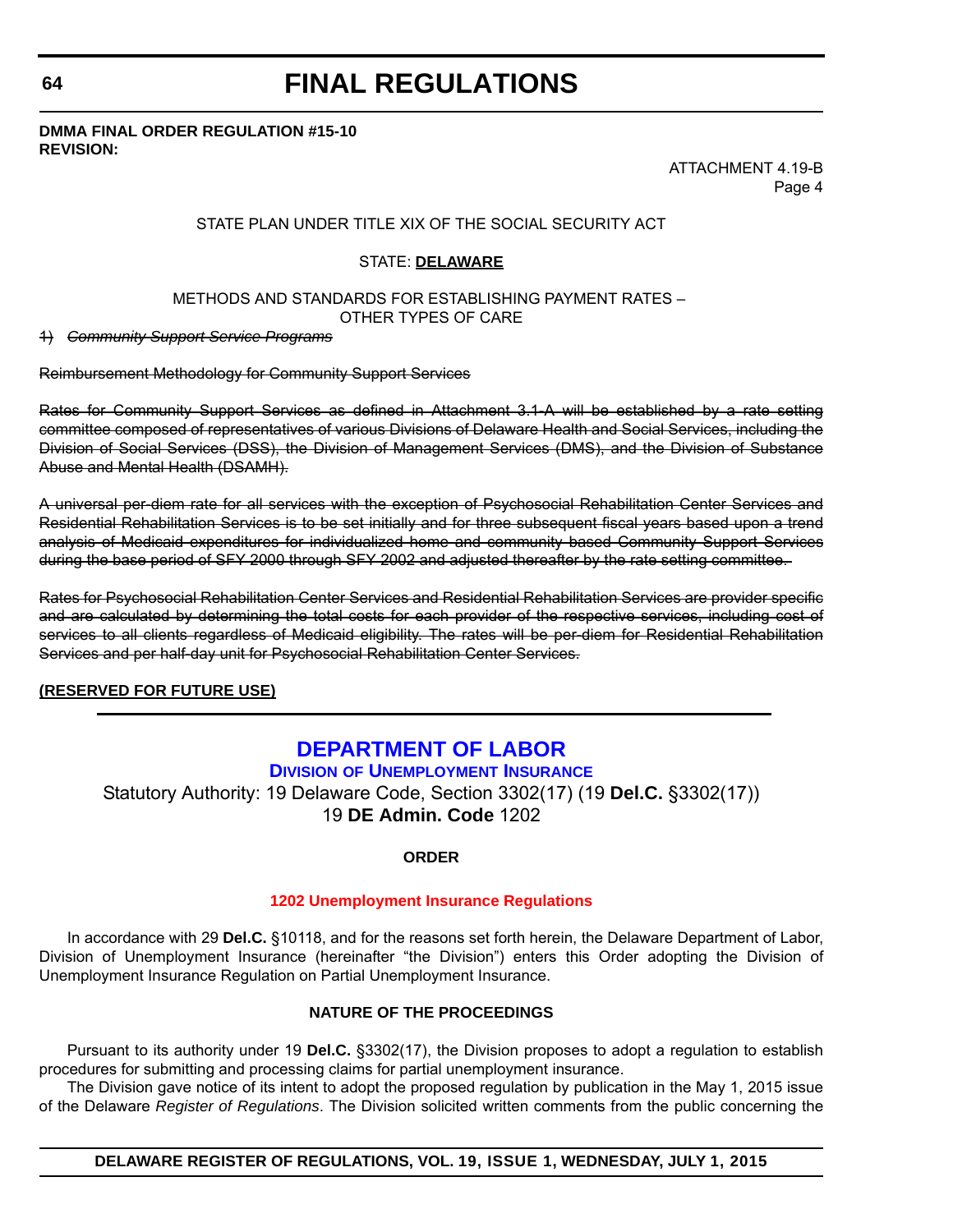proposed regulation allowing the period of time for such submissions to remain open for the thirty (30) days mandated by 29 **Del.C.** §10118(a).

The Division received no written comments from the public in response to the notice of intention to adopt the proposed regulation. Therefore, no evaluation or summarization of comments is presented in the "Summary of Evidence" section herein.

### **SUMMARY OF EVIDENCE**

In accordance with Delaware law, public notice regarding the proposed regulation was published in the Delaware *Register of Regulations*. The public comment period was open from May 1, 2015 through June 1, 2015. The Division received no written comments in response to the notice of intention to adopt the proposed

regulation during the public comment period.

## **FINDINGS OF FACT**

The public was given the required notice of the Division's intention to adopt the proposed regulation and was given ample opportunity to provide the Division with comments opposing the Division's adoption of the proposed regulation. No public comments were received. Thus, the Division finds that the proposed regulation, as set forth in the attached copy, should be adopted as in the best interest of the general public of the State of Delaware.

## **TEXT AND CITATION**

The text of the proposed regulation remains as published in the Delaware *Register of Regulations*, Volume 18, Issue 11 on May 1, 2015, and is attached hereto as Exhibit A.

**THEREFORE, IT IS SO ORDERED,** this 3rd day of June, 2015, that the proposed Division of Unemployment Insurance Regulation on Partial Unemployment Insurance is adopted and shall become effective ten (10) days from the date of its publication in the Delaware *Register of Regulations*, in accordance with 29 **Del.C.** §10118(e) and  $(g)$ .

By: Thomas Ellis, Director Division of Unemployment Insurance

**\*Please note that no additional changes were made to the regulation as originally proposed and published in the May 2015 issue of the** *Register* **at page 843 (18 DE Reg. 843). Therefore, the final regulation is not being republished here in its entirety. A copy of the final regulation is available at: [1202 Unemployment Insurance Regulations](http://regulations.delaware.gov/register/july2015/final/19 DE Reg 64 07-01-15.htm)**

## **[DEPARTMENT OF NATURAL RESOURCES AND ENVIRONMENTAL](http://www.dnrec.delaware.gov/dwhs/Pages/default.aspx)  CONTROL**

**DIVISION OF WASTE AND HAZARDOUS SUBSTANCES**

Statutory Authority: 7 Delaware Code, Chapter 91 (7 **Del.C.** Ch. 91) 7 **DE Admin. Code** 1375

**Secretary's Order No.: 2015-WH-0023**

## **[1375 Regulations Governing Hazardous Substance Cleanup](#page-4-0)**

**Date of Issuance: June 9, 2015 Effective Date of the Amendment: July 11, 2015**

Under the authority vested in the Secretary of the Department of Natural Resources and Environmental Control ("Department" or "DNREC") pursuant to 7 **Del.C.** §§6006, 6010, the following findings of fact based on the record,

**DELAWARE REGISTER OF REGULATIONS, VOL. 19, ISSUE 1, WEDNESDAY, JULY 1, 2015**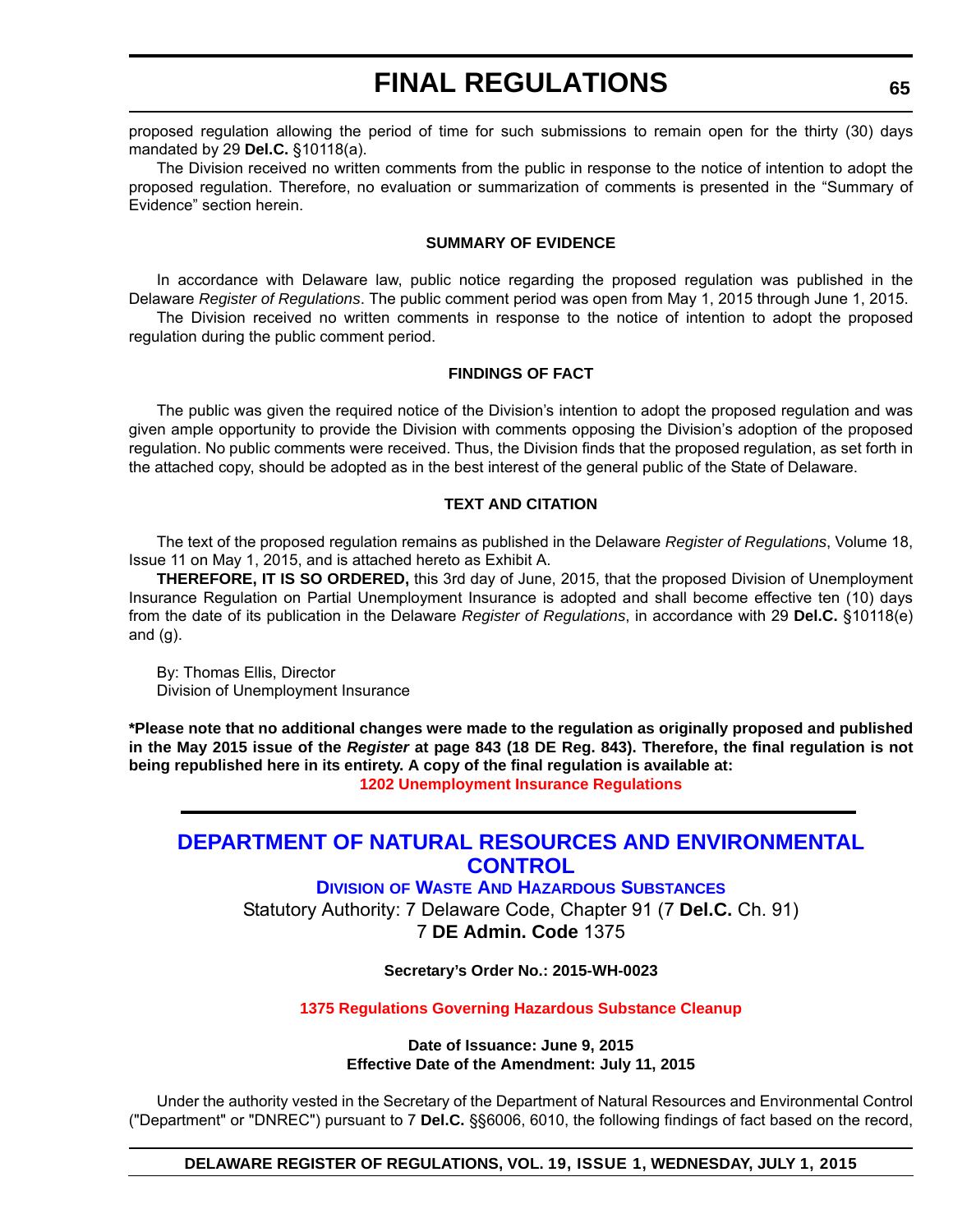reasons and conclusions are entered as an Order of the Secretary in the above-referenced regulatory proceeding.

#### **Background, Procedural History and Findings of Fact**

This Order relates to proposed regulation Amendments to 7 **DE Admin. Code** 1375: *Delaware Regulations Governing Hazardous Substance Cleanup*. The Department's Division of Waste and Hazardous Substances, Site Investigation and Restoration Section, commenced the regulatory development process with Start Action Notice 2013-29 dated November 8, 2013. The Department published its initial proposed regulation Amendments in the April 1, 2015 Delaware *Register of Regulations*. The Department then held a public hearing on April 29, 2015. Consistent with 29 **Del.C.** §10118(a), the public hearing record remained open for public comment through May 14, 2015.

The purpose of this proposed regulatory promulgation is to adopt as final the aforementioned proposed Amendments to the Delaware Regulations Governing Hazardous Substance Cleanup ("Amendments"), in order to meet current Departmental practices and to remain consistent with current Delaware law. DNREC initially enacted its HSCA Regulations in 1990 to govern actions with sites potentially contaminated with hazardous substance releases in Delaware that will not be addressed under the federal superfund program. Three major programs are administered under the HSCA: Voluntary Cleanup Program, the Brownfields Program, and the HSCA Enforcement Program.

The Department's proposed revisions at this time include additional regulatory language to update the definition of Conditional No Further Action ("CNFA"), to wit: to state that a release does not pose a threat "above the site-specific risk under current conditions." The CNFA determination will list all of the conditions that have to be met in order to maintain the determination under current and future use scenarios, and will be recorded in the property record.

Additionally, a new Section (8.1) to the existing HSCA regulation is being proposed, which states that notice shall be placed in the land record when a release is a threat to public health, welfare or the environment. Pursuant to proposed Section 8.1, the Department will determine a release to be a threat to public health or the environment when "[a] Department approved risk assessment indicates that a remedy must occur on a facility to meet the acceptable risk; or at any time determined by the Department during the remedy to meet the intent of 7 **Del.C.** §9115(a)."

With regard to the aforementioned notice in land records, the proposed regulatory language states that the owner shall place notice in the records of such real property, and that such notice shall, among other things, (1) identify the facility; (2) identify the owner of the facility; (3) state that a release occurred and the date of the occurrence; and (4) record the CNFA determination or the Environmental Covenant from the Department, as necessary. The proposed language further states that DNREC will revoke and rescind the notice when the property no longer poses a threat.

The proposed regulatory amendments also seek to provide additional clarity to the existing HSCA regulations by updating the definitions of the following terms: "acceptable risk"; "cleanup level"; "Conditional No Further Action"; "contaminant of concern"; "contaminant of potential concern"; "hazardous substance"; "HSCA Reporting Levels" & "HSCA Screening Levels"; "initial screening"; "long-term stewardship"; "Maximum Contaminant Level"; and "remedy". Lastly, the proposed promulgation also seeks to correct numerous typographical and/or clerical errors which are presently contained in the existing HSCA regulations.

The aforementioned proposed Amendments were presented and thoroughly vetted by the Department at the public hearing on April 29, 2015. Members of the public attended the April 29, 2015 hearing, however, no comment was received by the Department with regard to this proposed regulatory promulgation. It should be noted that all proper notification and noticing requirements concerning this matter were met by the Department. Proper notice of the hearing was provided as required by law.

The Department's presiding hearing officer, Lisa A. Vest, prepared a Hearing Officer's Report dated June 2, 2015 ("Report"). The Report documents the proper completion of the required regulatory amendment process, establishes the record, and recommends the adoption of the proposed Amendments as attached to the Report as Appendix "A".

## **Reasons and Conclusions**

Based on the record developed by the Department's experts and established by the Hearing Officer's Report, I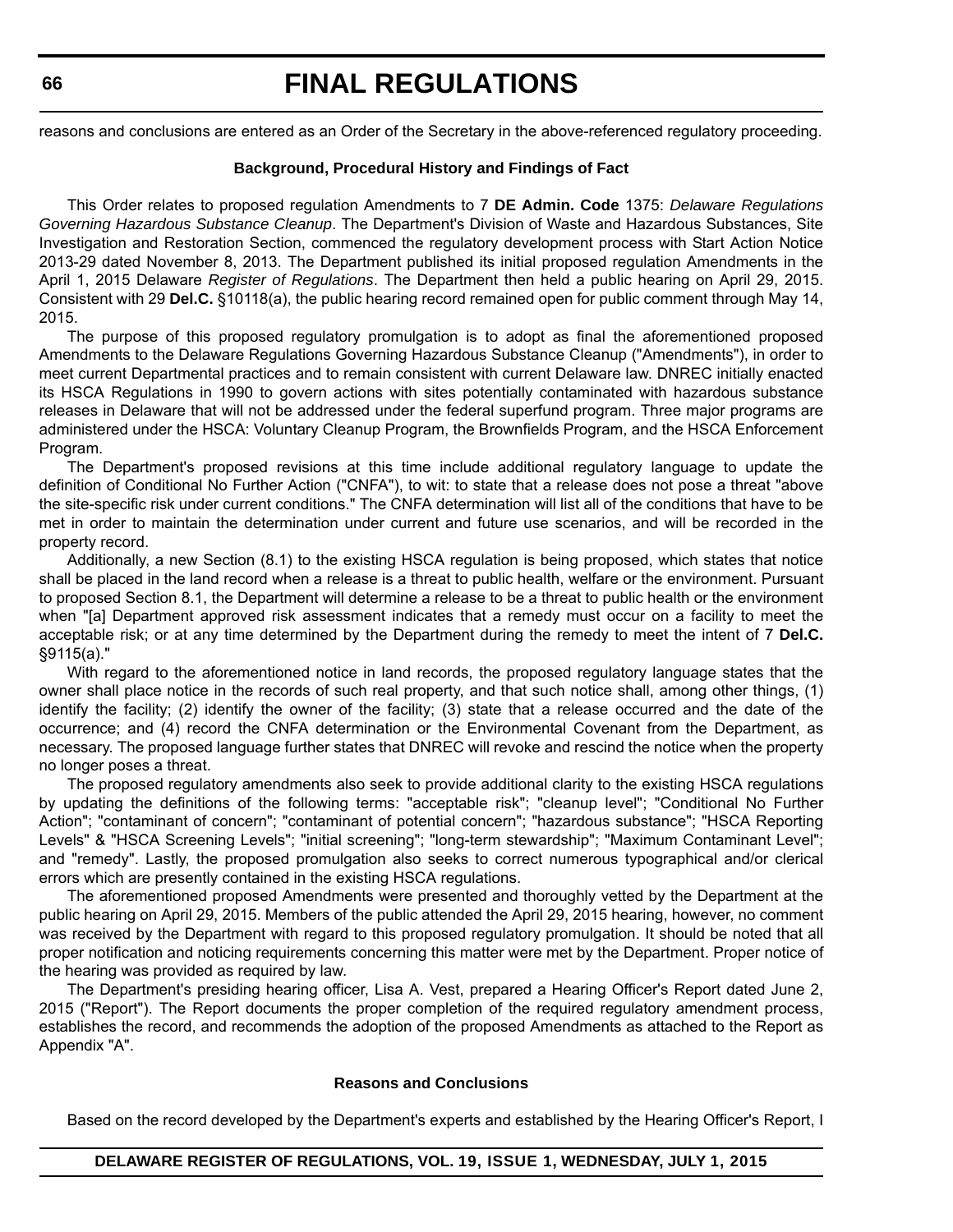find that the proposed regulatory Amendments to 7 **DE Admin. Code** 1375: *Delaware Regulations Governing Hazardous Substance Cleanup* are well-supported. Therefore, the recommendations of the Hearing Officer are hereby adopted, and I direct that the proposed regulatory Amendments be promulgated as final.

I find that the Department's experts in the Division of Waste and Hazardous Substances, Site Investigation and Restoration Section, fully developed the record to support adoption of these regulatory Amendments. The adoption of these regulatory Amendments will allow Delaware to (1) create new regulatory language for the DNREC "Conditional No Further Action" determination; (2) update the procedures for providing formal public notice in land records with regard to any facility at which a release of a hazardous substance determined by the Department to be a threat to public health, welfare or the environment has occurred, consistent with current Delaware law; and (3) provide clarification of existing definitions contained within the existing HSCA, in order to improve readability and to enhance the public's understanding of this existing regulation, without changing the intent of the same.

In conclusion, the following reasons and conclusions are entered:

1. The Department has the statutory basis and legal authority to act with regard to the proposed Amendments to 7 **DE Admin. Code** 1375: *Delaware Regulations Governing Hazardous Substance Cleanup*, pursuant to 7 **Delaware Code**, Chapter 91;

2. The Department has jurisdiction under its statutory authority, pursuant to 7 **Del.C.** Ch. 60, to issue an Order adopting these proposed regulatory amendments as final;

3. The Department provided adequate public notice of the proposed regulatory amendments and all proceedings in a manner required by the law and regulations, provided the public with an adequate opportunity to comment on the proposed regulatory amendments, including at the time of the public hearing held on April 29, 2015, and held the record open through close of business on May 14, 2015, consistent with 29 **Del.C.** §10118(a), in order to consider public comment on these proposed regulatory amendments before making any final decision;

4. The Department's Hearing Officer's Report, including its established record and the recommended proposed regulatory Amendments as set forth in Appendix "A", are hereby adopted to provide additional reasons and findings for this Order;

5. The adoption of these proposed regulatory Amendments will allow Delaware to (1) create new regulatory language for the DNREC "Conditional No Further Action" determination; (2) update the procedures for providing formal public notice in land records with regard to any facility at which a release of a hazardous substance determined by the Department to be a threat to public health, welfare or the environment has occurred, consistent with current Delaware law; and (3) provide clarification of existing definitions contained within the existing HSCA, in order to improve readability and to enhance the public's understanding of this existing regulation, without changing the intent of the same;

6. The Department has reviewed these proposed regulatory Amendments in the light of the Regulatory Flexibility Act, consistent with 29 **Del.C.** Ch. 104, and believes the same to be lawful, feasible and desirable, and that the recommendations as proposed should be applicable to all Delaware citizens equally;

7. The Department's proposed regulatory Amendments, as published in the April 1, 2015 Delaware *Register of Regulations*, and as set forth in Appendix "A" as noted above, are adequately supported, are not arbitrary or capricious, and are consistent with the applicable laws and regulations. Consequently, they are approved as final regulatory amendments, which shall go into effect ten days after their publication in the next available issue of the Delaware *Register of Regulations*; and

8. The Department shall submit this Order approving as final the proposed Amendments to 7 **DE Admin. Code** 1375: *Delaware Regulations Governing Hazardous Substance Cleanup* to the Delaware *Register of Regulations* for publication in its next available issue, and provide such other notice as the law and regulation require and the Department determines is appropriate.

David S. Small, Secretary

**\*Please note that no additional changes were made to the regulation as originally proposed and published in the April 2015 issue of the** *Register* **at page 770 (18 DE Reg. 770). Therefore, the final regulation is not being republished here in its entirety. A copy of the final regulation is available at:**

**[1375 Regulations Governing Hazardous Substance Cleanup](http://regulations.delaware.gov/register/july2015/final/19 DE Reg 65 07-01-15.htm)**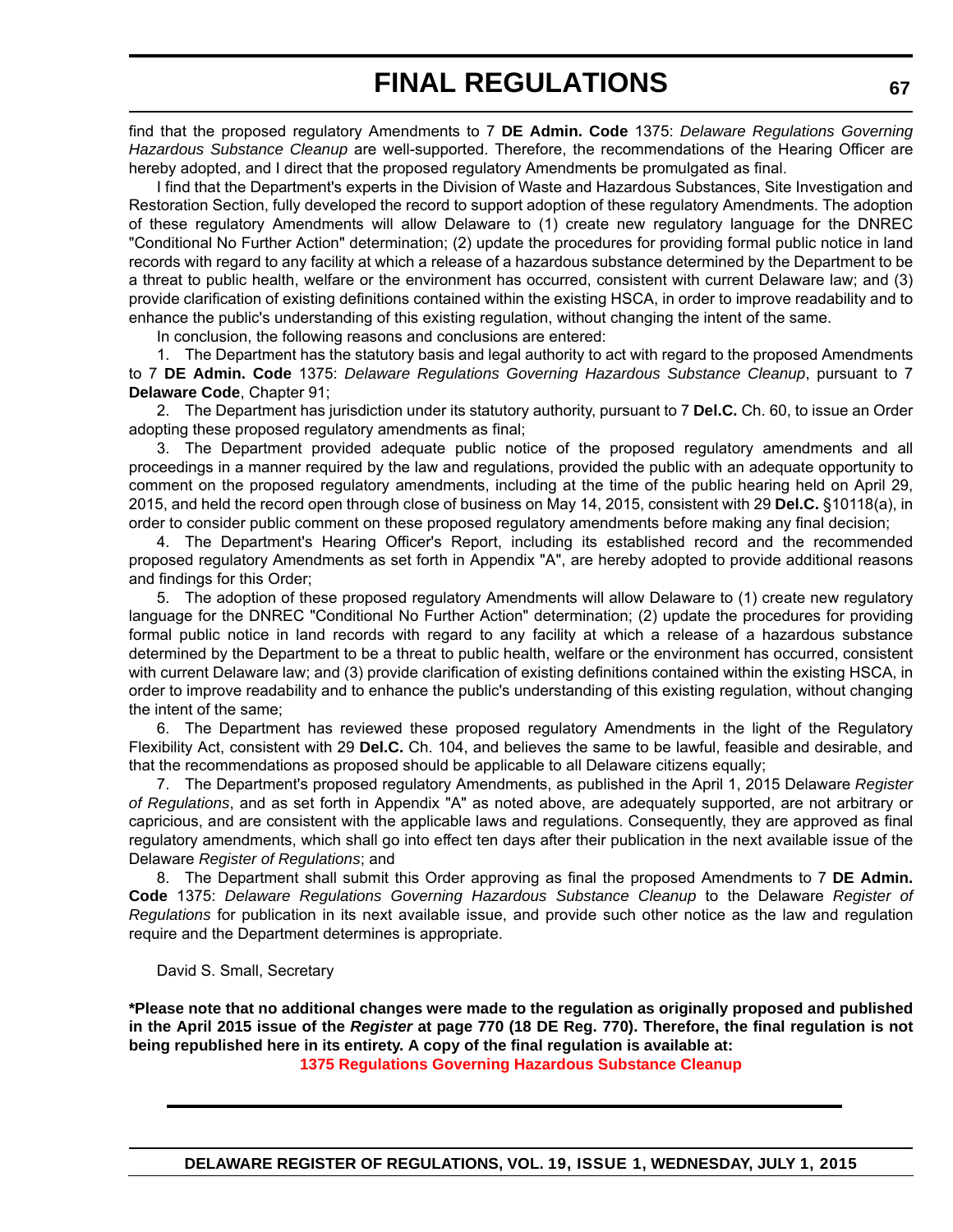## **[DEPARTMENT OF STATE](http://dpr.delaware.gov/)**

**DIVISION OF PROFESSIONAL REGULATION**

Statutory Authority: 24 Delaware Code, Section 105(a)(1) (24 **Del.C.** §105(a)(1))

24 **DE Admin. Code** 100

## **ORDER**

## **[100 Board of Accountancy](#page-4-0)**

On March 1, 2015, the Delaware Board of Accountancy published proposed changes to its regulations in the Delaware *Register of Regulations*, Volume 18, Issue 9. The notice indicated that written comments would be accepted by the Board, a public hearing would be held, and written comments would be accepted for fifteen days thereafter. After due notice in the *Register of Regulations* and two Delaware newspapers, a public hearing was held on April 23, 2015 at a regularly scheduled meeting of the Board of Accountancy to receive verbal comments regarding the Board's proposed amendments to its regulations.

## **SUMMARY OF THE EVIDENCE AND INFORMATION SUBMITTED**

At the time of the deliberations, the Board considered the following documents:

**Board Exhibit 1** - Affidavit of publication of the public hearing notice in the *News Journal*; and

**Board Exhibit 2 -** Affidavit of publication of the public hearing notice in the *Delaware State News*.

No verbal testimony was provided at the public hearing. No written comments were received by the Board.

## **FINDINGS OF FACT AND CONCLUSIONS**

1. The public was given notice and an opportunity to provide the Board with comments on the proposed amendments to the Board's regulations in writing and by testimony at the public hearing.

2. There were no public comments provided to the Board during the written public comment periods.

3. Pursuant to 24 **Del.C.** §105(a)(1) the Board has the statutory authority to promulgate rules and regulations clarifying specific statutory sections of its statute.

4. Having received no public comments, the Board finds no reason not to amend the regulations as proposed.

## **DECISION AND ORDER CONCERNING THE REG ULATIONS**

**NOW THEREFORE**, pursuant to 24 **Del.C.** §105(a)(1) and for the reasons set forth above, the Board does hereby ORDER that the regulations be, and that they hereby are, adopted and promulgated as set forth in the Delaware *Register of Regulations* on March 1, 2015. The effective date of this Order is ten days from the date of its publication in the Delaware *Register of Regulations*, pursuant to 29 **Del.C.** §10118(g).

The new regulations are attached hereto as Exhibit A.

**SO ORDERED** this 20<sup>th</sup> day of May, 2015.

## **DELAWARE BOARD OF ACCOUNTANCY**

Karen S. Schultz, CPA, President Robert Paretta Alison Houck, CPA Gary Pippen Prameela Kaza Judith Scarborough, CPA John McManus, PA (absent) Karen C. Smith, CPA Robert Mosch, Jr., CPA (absent)

**\*Please note that no additional changes were made to the regulation as originally proposed and published in the March 2015 issue of the** *Register* **at page 685 (18 DE Reg. 685). Therefore, the final regulation is not**

**DELAWARE REGISTER OF REGULATIONS, VOL. 19, ISSUE 1, WEDNESDAY, JULY 1, 2015**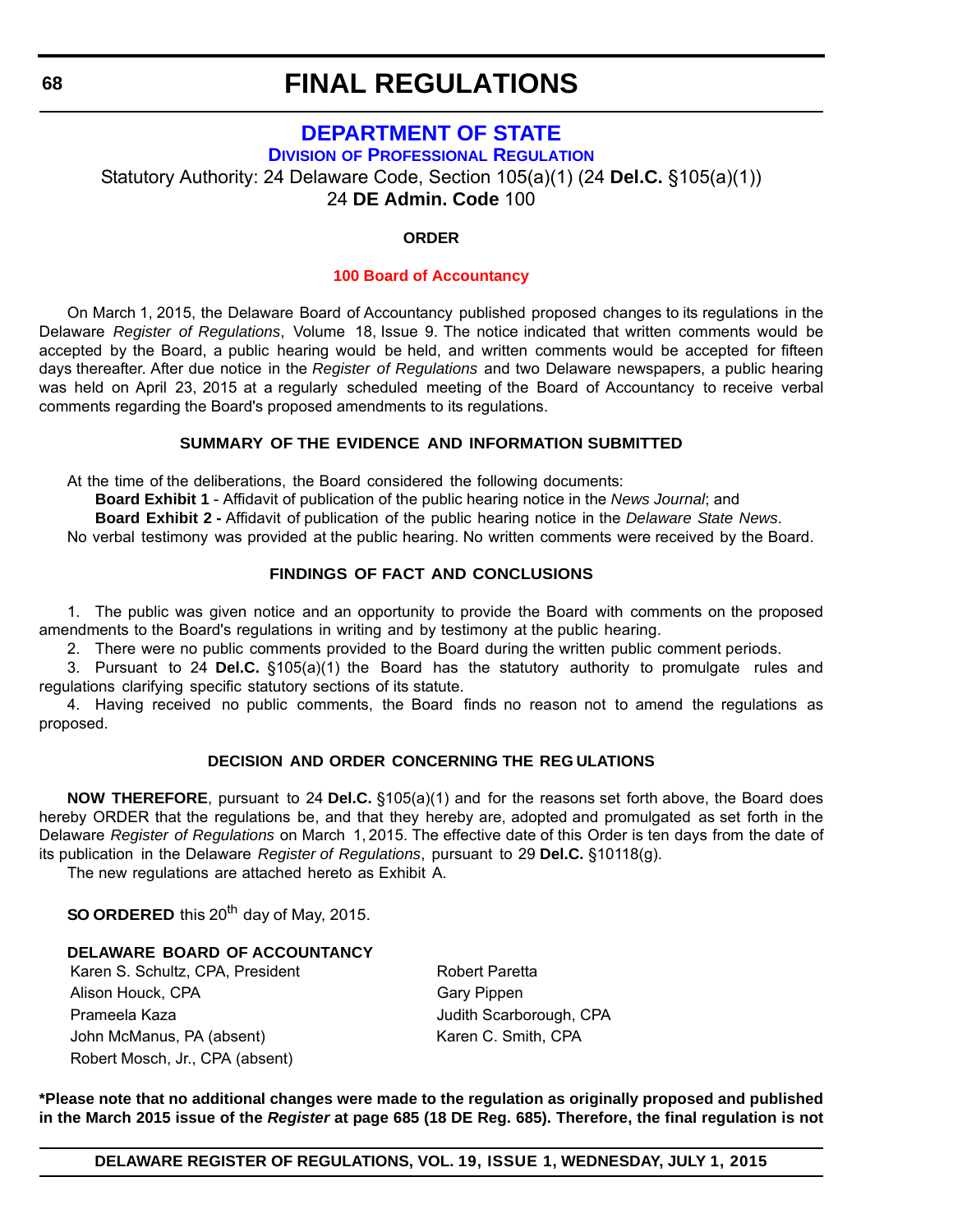## **being republished here in its entirety. A copy of the final regulation is available at: [100 Board of Accountancy](http://regulations.delaware.gov/register/july2015/final/19 DE Reg 68 07-01-15.htm)**

## **DIVISION [OF PROFESSIONAL REGULATION](http://dpr.delaware.gov/) 1725 POLYSOMNOGRAPHY ADVISORY COUNCIL**

Statutory Authority: 24 Delaware Code, Section 1799W(c) (24 **Del.C.** §1799W(c)) 24 **DE Admin. Code** 1725

## **ORDER**

## **[1725 Polysomnography Advisory Council](#page-4-0)**

The Delaware Polysomnography Advisory Council, pursuant to 24 **Del.C.** §1799W(c), proposed to amend the regulations governing the practice of polysomnography in the State of Delaware to clarify that the practice of polysomnography is always deemed to occur where the patient is located.

Following publication in the Delaware *Register of Regulations* on February 1, 2015 a public hearing was held on March 2, 2015. Written comment periods were held open for thirty days, and an additional fifteen days following the public hearing.

## **SUMMARY OF THE EVIDENCE AND INFORMATION SUBMITTED**

At the time of the deliberations, the Board considered the following documents:

**Board Exhibit 1** - Affidavit of publication of the public hearing notice in the *News Journal*; and

**Board Exhibit 2** - Affidavit of publication of the public hearing notice in the *Delaware State News*.

There was no verbal testimony given at the public hearing on March 2, 2015. No written comments were received by the Board during the initial thirty day public comment period; nor were any written comments received after the public hearing during the fifteen day 29 **Del.C.** §10118(a) second public comment period.

## **FINDINGS OF FACT AND CONCLUSIONS**

1. The public was given notice and an opportunity to provide the Board with comments in writing and by testimony at the public hearing on the proposed amendments to the Board's regulations.

2. There were no public comments provided to the Board during the two written public comment periods, or the public hearing.

3. Pursuant to 24 **Del.C.** §1799W(c), the Board has statutory authority to promulgate rules and regulations clarifying specific statutory sections of its statute.

4. The proposed regulations seek to clarify that the practice of polysomnography is always deemed to occur where the patient is located, regardless of whether the testing is in or out of center. In other words, if a polysomnographer is analyzing and scoring data collected during sleep monitoring which occurs in Delaware, the polysomnographer must have a Delaware license.

5. Having received no public comments, the Board finds no reason to amend the regulations as proposed.

## **DECISION AND EFFECTIVE DATE**

The Board hereby adopts the changes to its rules and regulations as proposed, to be effective 10 days following publication of this order in the *Register of Regulations*. The new regulations are attached hereto as Exhibit A.

IT IS SO ORDERED this 11<sup>th</sup> day of May, 2015 by the Delaware Polysomnography Advisory Council. Steven D. Conley, President Theodore S. Kruppa, III Grace R. Denault **Paul Walker**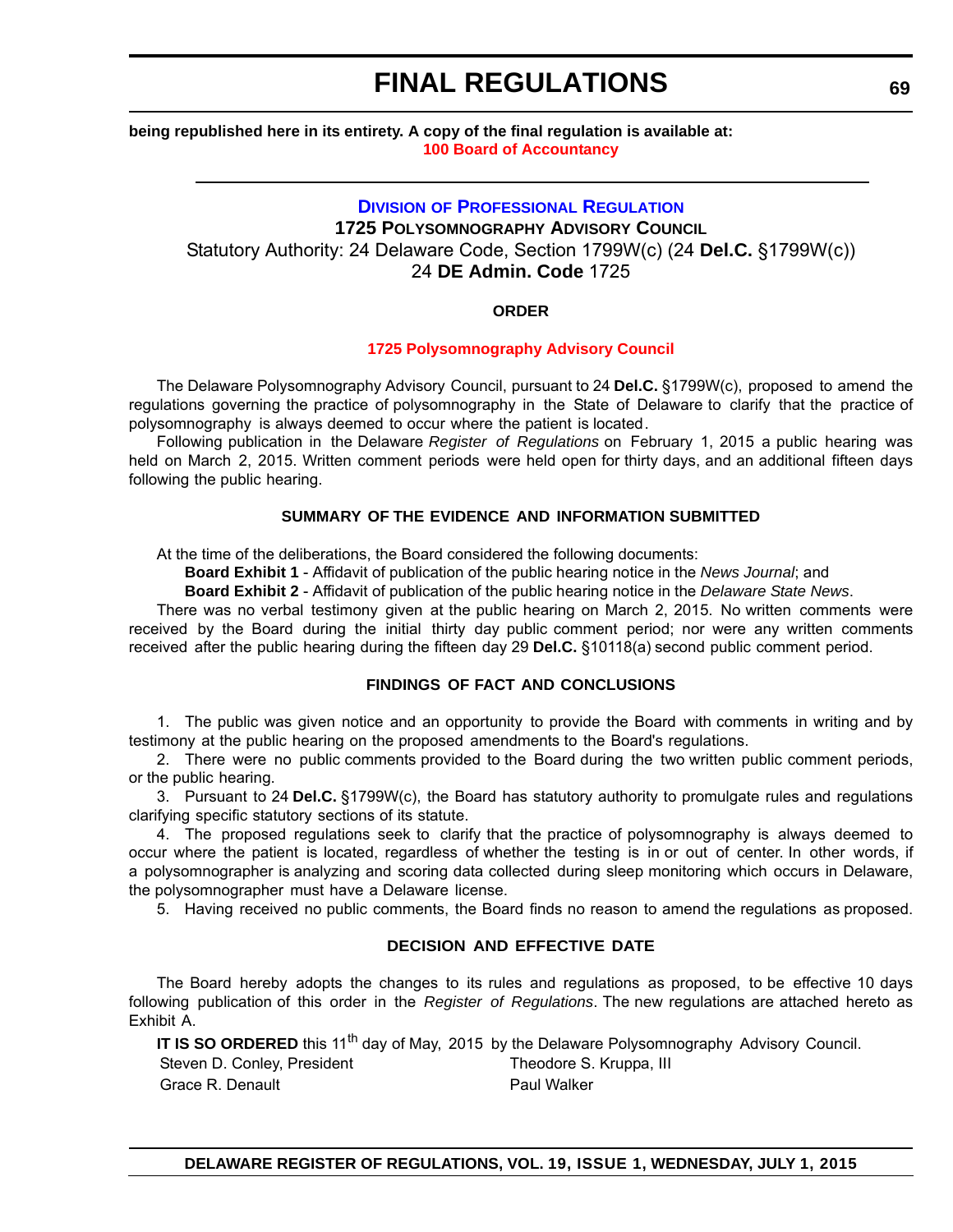**AND NOW,** this 2nd day of June, 2015;

**WHEREAS,** the Board of Medical Licensure and Discipline has considered the attached recommendation of the Respiratory Care Practice Advisory Council for approval of amended rules and regulations related to licensure renewal; and

**WHEREAS,** the Board has determined to approve the aforesaid rules and regulations as proposed by the Respiratory Care Practice Advisory Council and attached hereto as Exhibit A.

**NOW THEREFORE IT IS ORDERED** by the Board of Medical Licensure and Discipline:

1. The rules and regulations recommended by the Respiratory Care Practice Advisory Council governing licensure renewal are hereby approved by the Board of Medical Licensure and Discipline.

2. The rules and regulations shall be effective ten days after publication of this Final Order in the *Register of Regulations.*

## **IT IS SO ORDERED this 2nd day of June, 2015:**

| Joseph M. Parise, D.O., President (absent) | Stephen Lawless, M.D.                   |
|--------------------------------------------|-----------------------------------------|
| Daryl Sharman, M.D., Vice-President        | Mary Lomax, Ed.D., Public Member        |
| Gregory D. Adams, M.D.                     | Leslie Ramsey, Public Member, Secretary |
| Barry L. Bakst, D.O.                       | Karyl Rattay, M.D.                      |
| Vonda Calhoun, Public Member (absent)      | Malvine Richard, Ed.D., Public Member   |
| Garrett H. Colmorgen, M.D.                 | Mary Ryan, Public Member                |
| Stephen G. Cooper, M.D.                    | N.C. Vasuki, Public Member              |
| Georges A. Dahr, M.D.                      | Sharon Williams-Mayo, Public Member     |

**\*Please note that no additional changes were made to the regulation as originally proposed and published in the February 2015 issue of the** *Register* **at page 633 (18 DE Reg. 633). Therefore, the final regulation is not being republished here in its entirety. A copy of the final regulation is available at: [1725 Polysomnography Advisory Council](http://regulations.delaware.gov/register/july2015/final/19 DE Reg 69 07-01-15.htm)**

## **DIVISION [OF PROFESSIONAL REGULATION](http://dpr.delaware.gov/)**

**2930 COUNCIL ON REAL ESTATE APPRAISERS** Statutory Authority: 24 Delaware Code, Section 4006(a)(1) (24 **Del.C.** §4006(a)(1)) 24 **DE Admin. Code** 2930

## **ORDER**

## **[2930 Council on Real Estate Appraisers](#page-4-0)**

On January 1, 2015, the Delaware Council on Real Estate Appraisers published proposed changes to its regulations in the Delaware *Register of Regulations*, Volume 18, Issue 7. The notice was re-published on April 1, 2015 in Volume 18, Issue 10. The notices indicated that written comments would be accepted by the Council, a public hearing would be held, and written comments would be accepted for fifteen days thereafter. After due notice in the *Register of Regulations* and two Delaware newspapers, a public hearing was held on April 21, 2015 at a regularly scheduled meeting of the Council on Real Estate Appraisers to receive verbal comments regarding the Council's proposed amendments to its regulations.

## **SUMMARY OF THE EVIDENCE AND INFORMATION SUBMITTED**

At the time of the deliberations, the Council considered the following documents:

**Board Exhibit 1 -** Affidavit of publication of the public hearing notice in the *News Journal*; and

**Board Exhibit 2 -** Affidavit of publication of the public hearing notice in the *Delaware State News*.

There was no verbal testimony presented at the public hearing. No written comments were received by the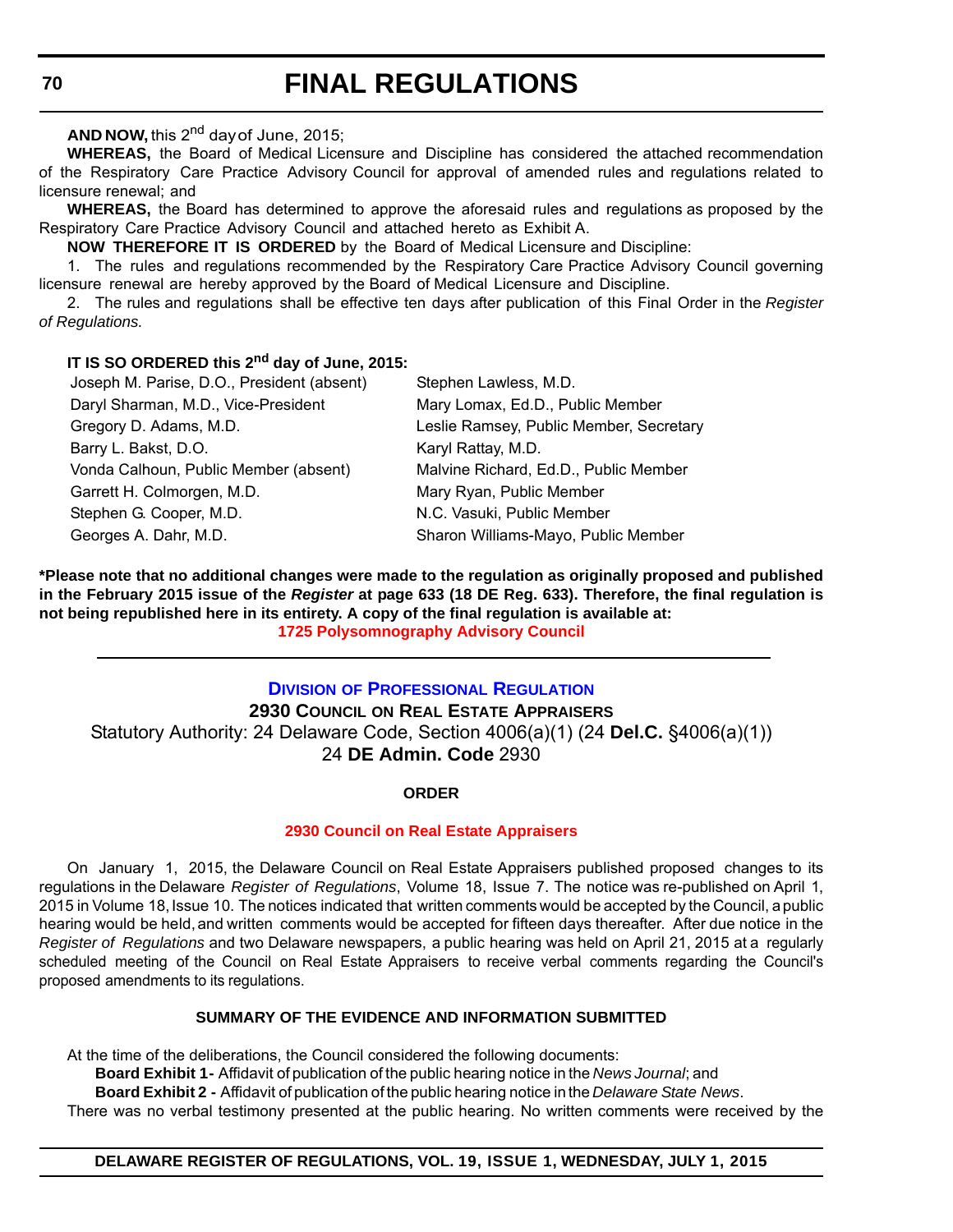Council.

## **FINDINGS OF FACT AND CONCLUSIONS**

1. The public was given notice and an opportunity to provide the Council with comments on the proposed amendments to the Council's regulations in writing and by testimony at the public hearing.

2. There were no public comments provided to the Council during the written public comment periods.

3. Pursuant to 24 **Del.C.** §4006(a)(1) the Council has the statutory authority to promulgate rules and regulations to implement or clarify specific statutory sections of its statute.

4. Having reviewed no public comments, the Board finds no reason not to amend the regulations as proposed.

## **DECISION AND ORDER CONCERNING THE REGULATIONS**

NOW THEREFORE, pursuant to 24 **Del.C.** §4006(a)(1) and for the reasons set forth above, the Board does hereby ORDER that the regulations be, and that they hereby are, adopted and promulgated as set forth in the Delaware *Register of Regulations* on January 1, 2015. The effective date of this Order is ten days from the date of its publication in the Delaware *Register of Regulations*, pursuant to 29 **Del.C.** §10118(g).

The new regulations are attached hereto as Exhibit A.

**IT IS SO ORDERED** this 19th day of May, 2015.

## **BEFORE THE COUNCIL ON REAL ESTATE APPRAISERS IN AND FOR THE STATE OF DELAWARE**

Lynn Baker, Chairperson Douglas Nickel, Vice-Chairperson Georgianna Trietley, CGRPA Ronald Mandato, CRRPA Kevin Gillis, Banking Member (absent) Frank Long, Public Member (absent) Patricia Ennis, Public Member Denise R. Stokes, Public Member

**\*Please note that no additional changes were made to the regulation as originally proposed and published in the January 2015 issue of the** *Register* **at page 538 (18 DE Reg. 538). Therefore, the final regulation is not being republished here in its entirety. A copy of the final regulation is available at: [2930 Council on Real Estate Appraisers](http://regulations.delaware.gov/register/july2015/final/19 DE Reg 70 07-01-15.htm)**

> **[PUBLIC SERVICE COMMISSION](http://depsc.delaware.gov/)** Statutory Authority: 26 Delaware Code, Section 209(a) (26 **Del.C.** §209(a)) 26 **DE Admin. Code** 4002

IN THE MATTER OF THE INVESTIGATION AND ADOPTION OF RULES TO GOVERN PAY PHONE SERVICES WITHIN THE STATE OF DELAWARE (OPENED OCTOBER 9, 1984; REOPENED JUNE 7, 1997; REOPENED JANUARY 29, 2002 AND REOPENED FEBRUARY 5, 2015)

PSC REGULATION DOCKET NO. 12

### **[4002 Regulations Governing Payphone Service Providers in Delaware \(Docket 12\)](#page-4-0)**

### **ORDER NO. 8741**

**AND NOW**, this 19th day of May, 2015: **WHEREAS**, on February 5, 2015, the Commission reopened PSC Regulation Docket No. 12 to delete the

## **DELAWARE REGISTER OF REGULATIONS, VOL. 19, ISSUE 1, WEDNESDAY, JULY 1, 2015**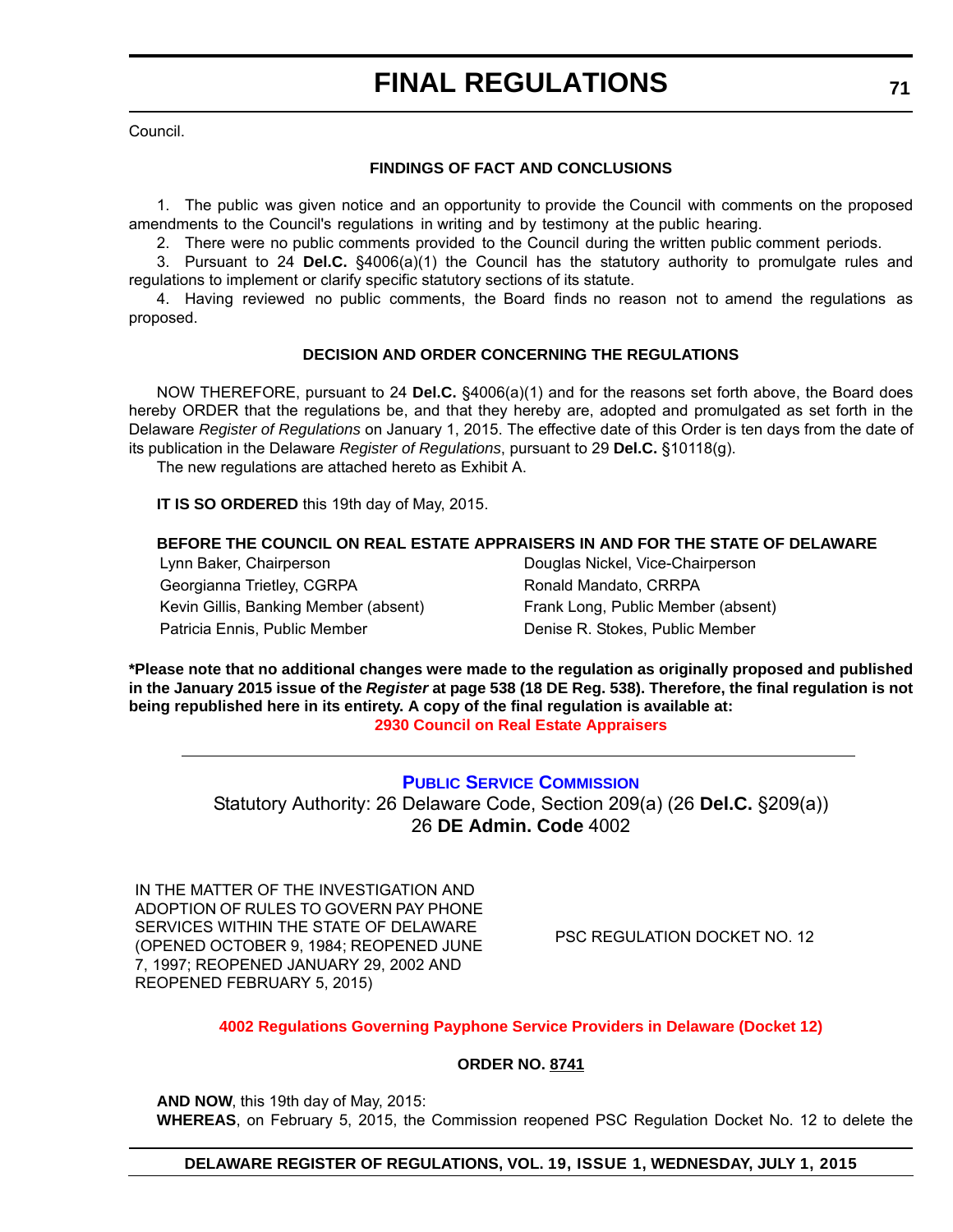"Rules and Regulations To Govern Pay Phone Services Within the State of Delaware" ("Pay Phone Rules") in P.S.C. Order No. 8705;

**AND WHEREAS**, these rules are being deleted in light of the passage of Delaware House Bill No. 96 which took effect on July 15, 2013 and reduced the Commission's oversight of telecommunications services. In addition, the widespread availability and use of cell phones have made payphones almost obsolete;

**AND WHEREAS**, notice of these revisions have been published in the Delaware *Register* on March 1, 2015, the *News Journal* on February 12, 2015 and the *Delaware State News* on February 13, 2015;

**AND WHEREAS**, Network Communications International Corp. ("NCIC"), the only party that filed comments, suggested that the Commission propose rules and regulations for inmate calling services;

**AND WHEREAS**, telecommunication services in inmate facilities are provided through a state contract with the Delaware Department of Technology and Information and not the Commission, Staff believes that it is not necessary for the Commission to propose rules as requested by NCIC;

**AND WHEREAS**, Hearing Examiner R. Campbell Hay held a public comment session on April 15, 2015 in the Commission's Hearing Room located in Dover, Delaware and no party attended or commented on the proposed deletion of the rules;

**AND WHEREAS,** Staff filed a report on May 8, 2015 recommending that the Commission approve the deletion of the Payphone Rules as attached as Exhibit B of P.S.C. Order No. 8705 dated February 5, 2015 and that the Commission consider this matter directly and hold an evidentiary hearing on May 19, 2015<sup>1</sup>;

**AND WHEREAS,** an evidentiary hearing on this matter was held on May 19, 2015 before members of the Commission at the Commission's regularly scheduled meeting;

## **NOW, THEREFORE, THE COMMISSION HAS CONSIDERED THE RECORD OF EVIDENCE AND IT IS ORDERED:**

1. That the Commission hereby adopts and approves in its entirety the elimination of "Rules and Regulations To Govern Pay Phone Services Within the State of Delaware" (Docket 12) attached as Exhibit "B".

2. That the Secretary shall transmit this Order, together with the attached Exhibit "A" and Exhibit "B" to the Registrar of Regulations for publication in the July *Register*.

3. That the effective date of this Order shall be ten days after the publication in the *Register of Regulations*.

4. That the Commission reserves the jurisdiction and authority to enter such further orders in this matter as may be deemed necessary or proper by Order of the Commission.

## **BY ORDER OF THE COMMISSION:**

Dallas Winslow, Chair Joann T. Conaway, Commissioner Mike Karia, Commissioner K. F. Drexler, Commissioner

ATTEST:

Donna Nickerson, Secretary

**\*Please note that no additional changes were made to the regulation as originally proposed and published in the March 2015 issue of the** *Register* **at page 687 (18 DE Reg. 687). Therefore, the final regulation is not being republished here in its entirety. A copy of the final regulation is available at: [4002 Regulations Governing Payphone Service Providers in Delaware \(Docket 12\)](http://regulations.delaware.gov/register/july2015/final/19 DE Reg 71 07-01-15.htm)**

<sup>1.</sup> Notice of Evidentiary Hearing was published on April 24, 2015 in the News Journal and the Delaware State News.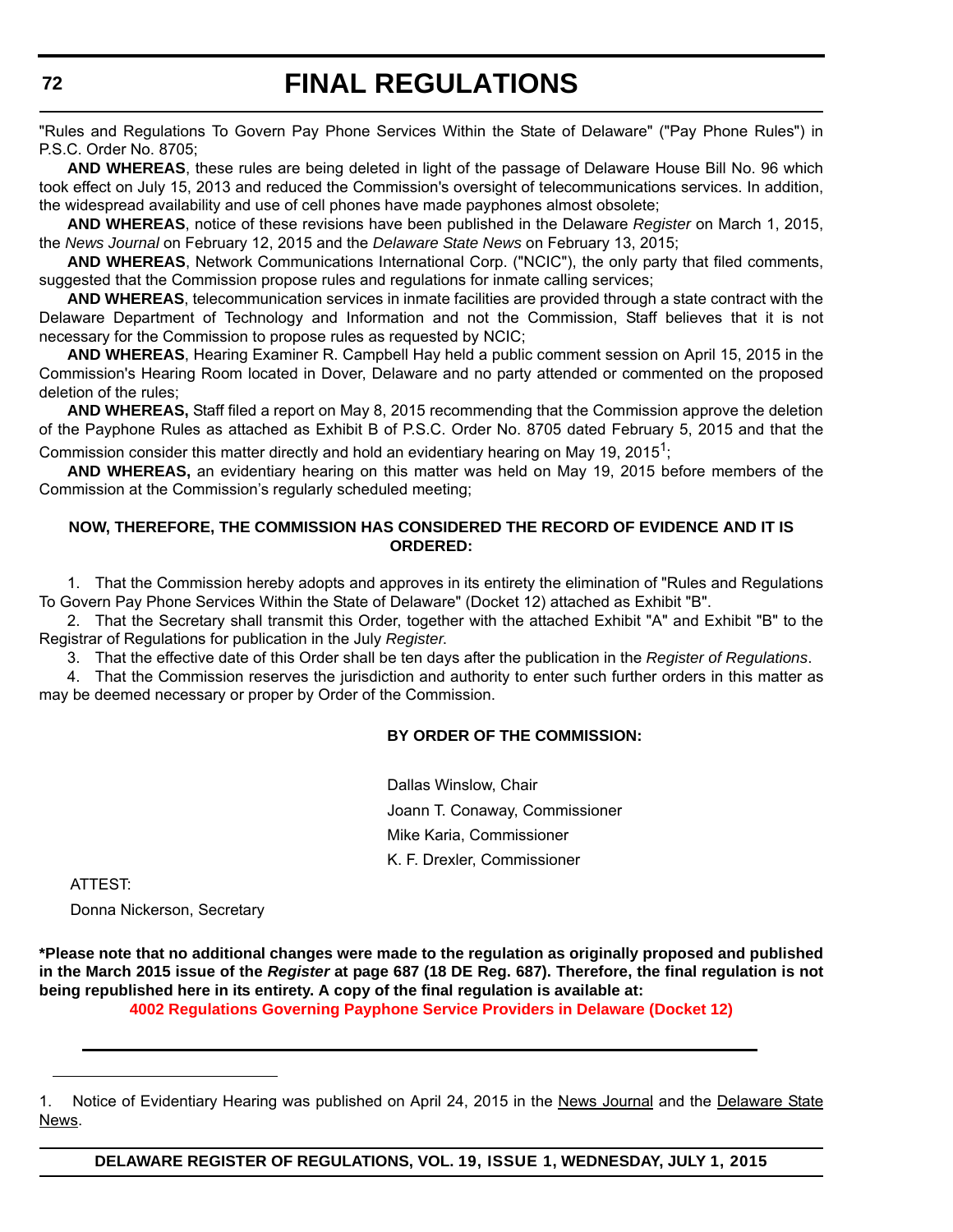## **[DEPARTMENT OF TRANSPORTATION](http://www.deldot.gov/home/divisions/)**

**DIVISION OF PLANNING AND POLICY**

Statutory Authority: 17 Delaware Code, Sections 132(e), 507; 508 and 29 Delaware Code, Section 8404(8)

(17 **Del.C.** §§132(e), 507 & 508; 29 **Del.C.** §8404(8))

2 **DE Admin. Code** 2309

## **ORDER**

## **[2309 Development Coordination Manual](#page-4-0)**

Pursuant to the authority provided by 17 **Del.C.** §§132(e), 507, and 508, as well as 21 **Del.C.** §8404(8), the Delaware Department of Transportation (DelDOT), adopted the Development Coordination Manual. The Department issues this Order adopting revisions to regulations regarding development coordination.

The Department published the proposed revisions in the May 1, 2015, Delaware *Register of Regulations*, pages 853-857.

The Department took written comments on these proposed revisions from May 1, 2015, through May 30, 2015. No comments were received.

## **Summary of the Evidence and Information Submitted**

The current regulations were enacted in March of 2015.<sup>1</sup> The proposed revisions address some sections of the manual that were inadvertently changed during final adoption as well as proposed regulations that address procedural changes in the way DelDOT does business, and the addition of clarifying language. The changes take into account the issues and concerns identified and addressed as needing amendment by not only DelDOT staff, but also the end users of the current regulations. A listing of changes made as part of this revision is included in the attached table.

#### **Findings of Fact and Conclusions of Law**

1. The public was given notice and the opportunity to provide comments in writing concerning the proposed revisions

2. The proposed revisions are useful and proper and the Department believes that the adoption of these revisions is appropriate.

#### **Decision and Order Concerning the Regulations**

**NOW THEREFORE**, under the above-described statutory authority, and for the reasons set forth above, the Secretary of the Delaware Department of Transportation does hereby ORDER that these revisions to the Development Coordination Manual be adopted and promulgated as set forth below.

The effective date of this Order is ten days from the date of its publication in the Delaware *Register of Regulations*, in accordance with 29 **Del.C.** §10118(g).

Jennifer Cohan, Secretary Delaware Department of Transportation

<sup>1</sup>One revision made in March 2015 was to change the title of the regulation from the Standards and Regulations for Subdivision Streets and State Highway Access to the Development Coordination Manual.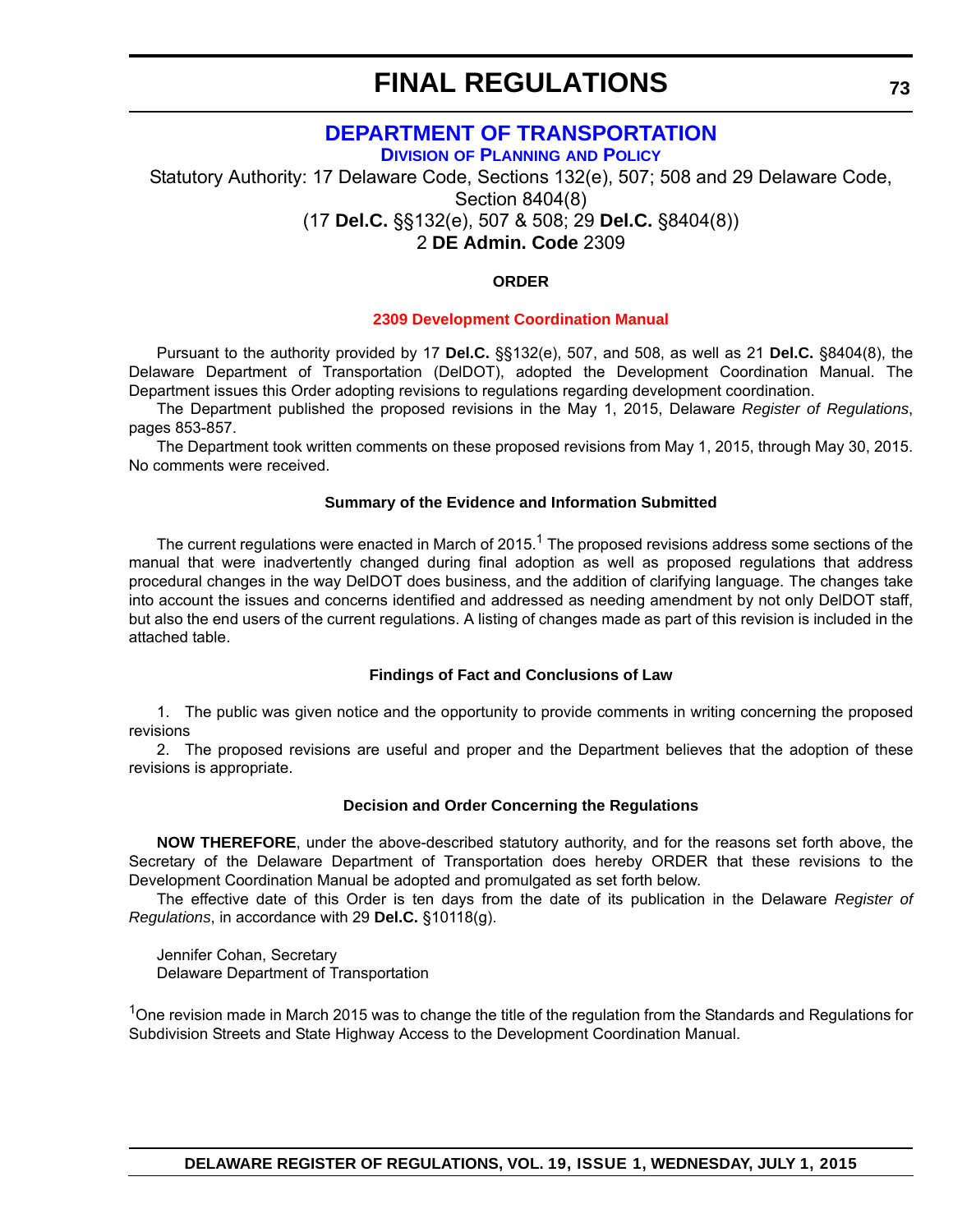| SUMMARY OF PROPOSED CHANGES TO THE DEVELOPMENT COORDINATION MANUAL |                 |                                                                                                                                                                                                                                                                                                                                  |                                                                                                                                                           |  |
|--------------------------------------------------------------------|-----------------|----------------------------------------------------------------------------------------------------------------------------------------------------------------------------------------------------------------------------------------------------------------------------------------------------------------------------------|-----------------------------------------------------------------------------------------------------------------------------------------------------------|--|
| Sec/Fig                                                            | Para.           | DelDOT Comment/Proposed Change                                                                                                                                                                                                                                                                                                   | Justification                                                                                                                                             |  |
| P.4.2                                                              | 1 <sup>st</sup> | Add clarifying language regarding No Objection<br>to Recordation (LONOR) issuance: ",except in<br>such individual cases where DelDOT<br>determines that the proposal does not create<br>any transportation impacts and does not trigger<br>entrance/access improvements that would<br>require further review by the Department." | Allows for administrative<br>correspondence to peer agencies when<br>proposed site changes would pose "No<br>Impact" with respect to DCM<br>requirements. |  |
| P.6.B                                                              |                 | Add clarifying language regarding Letter of no<br>Contention (≤ 199 ADT LONC) or LONOR<br>issuance: "as required (or exempted) in P.4.2"                                                                                                                                                                                         | Allows for administrative<br>correspondence to peer agencies when<br>proposed site changes would pose "No<br>Impact" with respect to DCM<br>requirements. |  |
| P.7.B                                                              |                 | Add clarifying language regarding Letter of no<br>Contention (≥ 200 ADT LONC) or LONOR<br>issuance: "as required (or exempted) in P.4.2"                                                                                                                                                                                         | Allows for administrative<br>correspondence to peer agencies when<br>proposed site changes would pose "No<br>Impact" with respect to DCM<br>requirements. |  |
| 3.4.2.F                                                            |                 | Add language directing users to more<br>information: "and Appendix M for more<br>information"                                                                                                                                                                                                                                    | Provide additional data to assist users in<br>developing the Traffic Generation<br>Diagram.                                                               |  |
| $4.3.7.$ U                                                         |                 | Add language directing users to more<br>information: "(see Appendix M for example)"                                                                                                                                                                                                                                              | Provide additional data to assist users in<br>developing the Traffic Generation<br>Diagram.                                                               |  |
| $4.4.3.$ U                                                         |                 | Add language directing users to more<br>information: "(see Appendix M for example)"                                                                                                                                                                                                                                              | Provide additional data to assist users in<br>developing the Traffic Generation<br>Diagram.                                                               |  |
| 5.5.4                                                              | 2nd             | Add clarifying language. See Section 5.5.4 for<br>full details of the revision.                                                                                                                                                                                                                                                  | Expanded list of site-conditions provided<br>to help explain when additional<br>underdrain may be required.                                               |  |
| 6.4.1.G.3                                                          |                 | Add clarifying language: "This requires<br>completion of a Federal W-9 form and a<br>Delaware State Substitute W-9 form available<br>online at http://accounting.delaware.gov/<br>w9 notice.shtml"                                                                                                                               | Text is updated to explain that a Federal<br>W-9 Form is required along with<br>Delaware State Substitute W-9 form.                                       |  |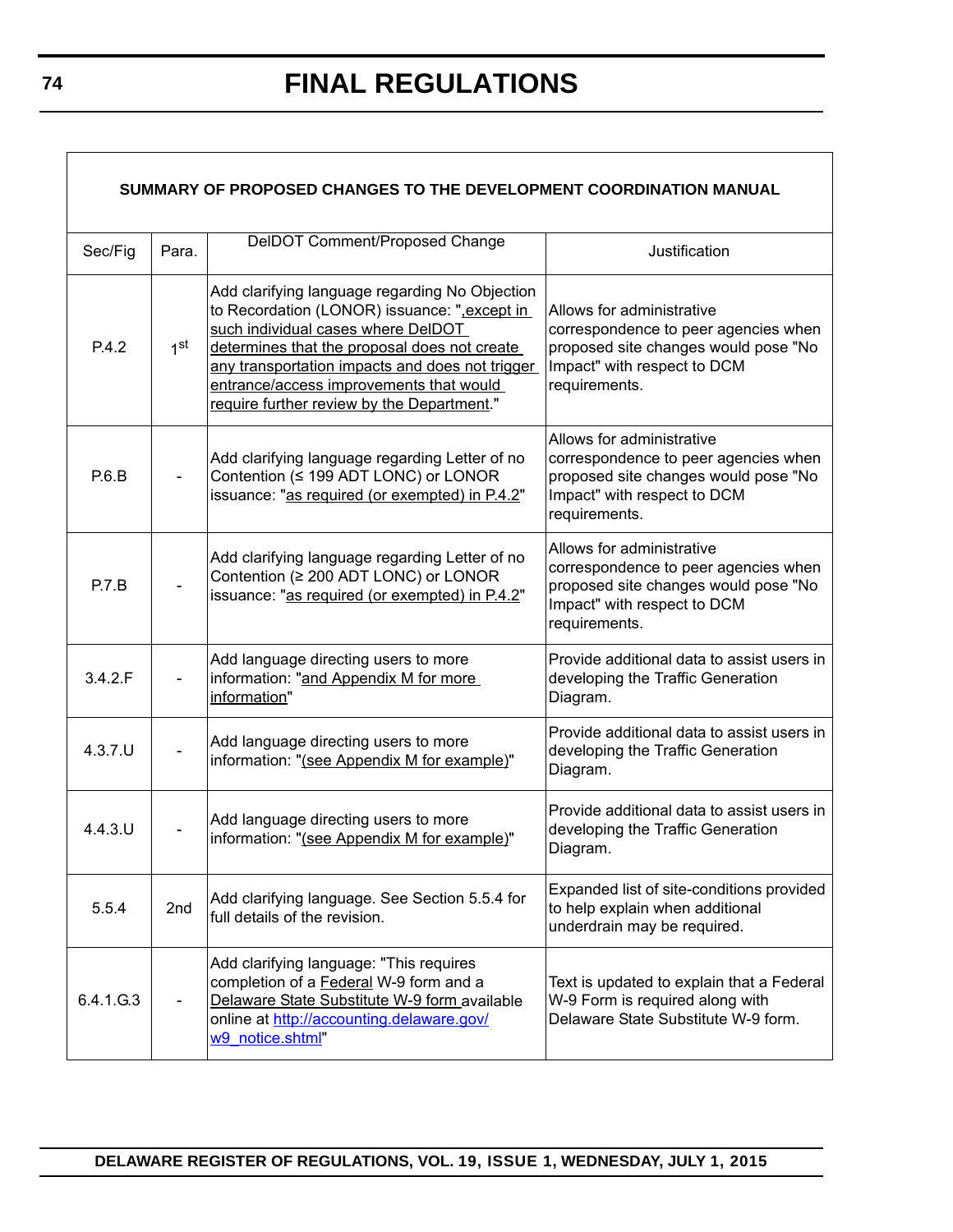| 6.5.1.E.3 |              | Add clarifying language: "This requires<br>completion of a Federal W-9 form and a<br>Delaware State Substitute W-9 form online<br>available online at http://<br>accounting.delaware.gov/w9 notice.shtml"                                                                                                                                                                                                                                                                    | Text is updated to explain that a Federal<br>W-9 Form is required along with<br>Delaware State Substitute W-9 form.                                                                                                                                                            |
|-----------|--------------|------------------------------------------------------------------------------------------------------------------------------------------------------------------------------------------------------------------------------------------------------------------------------------------------------------------------------------------------------------------------------------------------------------------------------------------------------------------------------|--------------------------------------------------------------------------------------------------------------------------------------------------------------------------------------------------------------------------------------------------------------------------------|
| 6.5.2.1   | 3            | Revised Language: "Upon receipt of approved<br>construction drawings and following review of<br>items required in Section 6.5.1, the Public Works<br>Engineer will evaluate the items specified in<br>Section 6.5.2 prior to issuance of a permit for-<br>entrance construction-final "Notice to Proceed"<br>letter. The permit will serve as the notice to-<br>proceed, allowing the developer to proceed with<br>permanent street construction within the<br>subdivision." | Previous text incorrectly described a<br>"Permit" process. Text revised to follow<br>current practice.                                                                                                                                                                         |
| 6.7.1.D.3 |              | Add clarifying language: "This requires<br>completion of a Federal W-9 form and a<br>Delaware State Substitute W-9 Form enline<br>available online at http://<br>accounting.delaware.gov/w9 notice.shtml"                                                                                                                                                                                                                                                                    | Text is updated to explain that a Federal<br>W-9 Form is required along with<br>Delaware State Substitute W-9 form.                                                                                                                                                            |
| 6.7.3.B   | 1            | Language Replaced. See Section 6.7.3.B for full<br>details of revision.                                                                                                                                                                                                                                                                                                                                                                                                      | Paragraph replaced to reflect current<br>practice, and correct clerical error that<br>was made during manual revisions that<br>occurred prior to adoption.                                                                                                                     |
| 8.2       | $\mathbf{1}$ | Add Language to allow for more expedient<br>resolution of improper entrance usage pending<br>notification and actual construction process<br>being complete. See Section 8.2 for full details<br>of revision.                                                                                                                                                                                                                                                                | Situations occur where ongoing use of<br>an improper entrance (or use of non-<br>permitted access) poses traffic or safety<br>concerns, current process results in<br>lengthy delays pending implementation<br>of full notification process and eventual<br>construction work. |
| 8.2.D     |              | Add new action to listed steps for resolution of<br>improper entrance usage. Allow for streamlined<br>process when voluntary compliance is achieved.<br>See Section 8.2.D for full details of revision.                                                                                                                                                                                                                                                                      | When there are no physical entrance<br>improvements that must be removed or<br>corrected, the notification/construction<br>part of this process adds much delay.<br>The ability to pursue voluntary<br>compliance provides greater benefit<br>much more quickly.               |
| 8.5.2     |              | Revise Language in this Section to resolve<br>confusing regulation. See Section 8.5.2 for full<br>details of revision.                                                                                                                                                                                                                                                                                                                                                       | The text has been revised to better<br>define a threshold between being able to<br>utilize a standardized improved entrance<br>as shown in Figure 8.5.2-a vs.<br>requirement for a full entrance plan<br>submission.                                                           |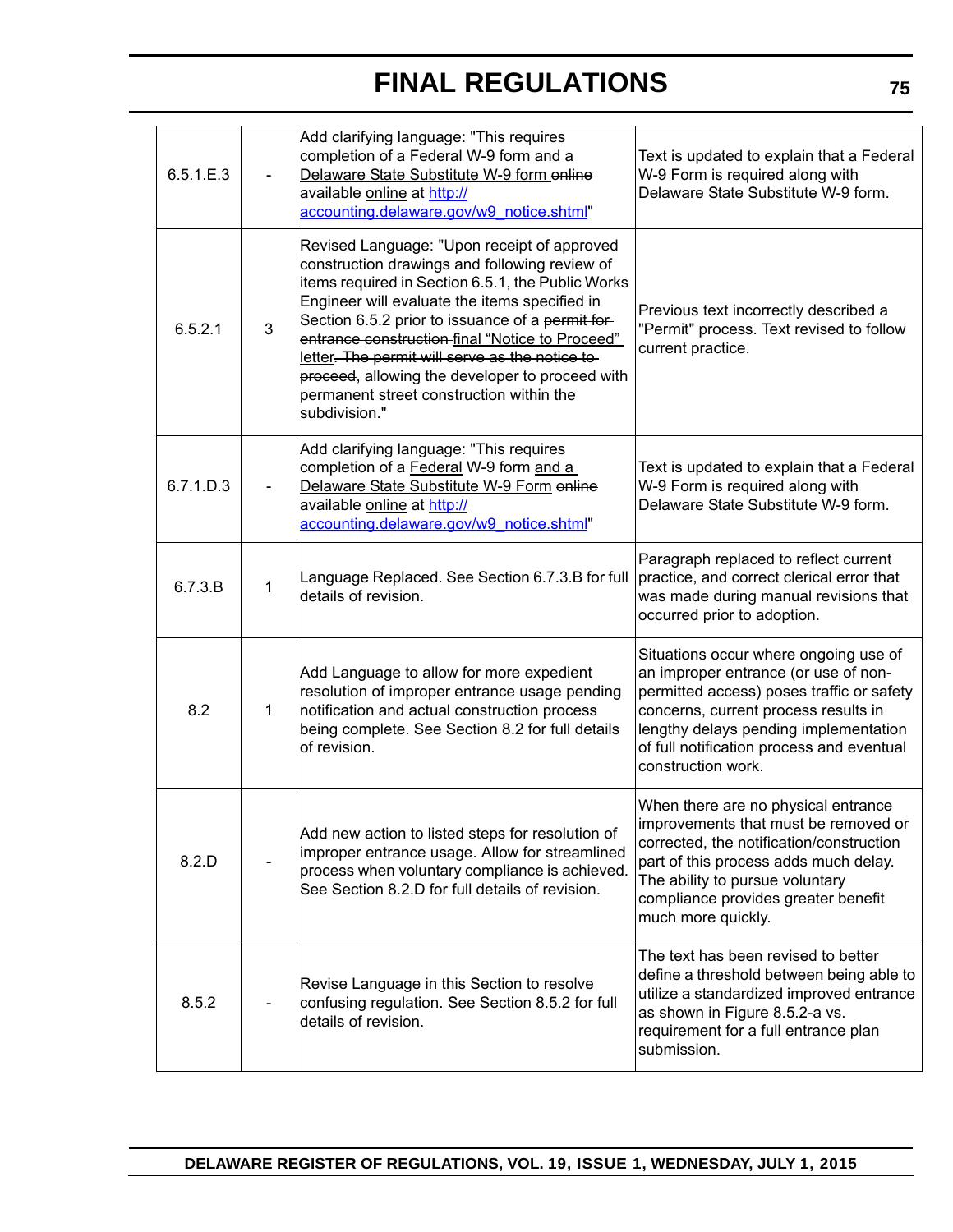| Figure<br>$8.5.2 - a$ |                                                                                                                                                                                                                                             | Minor revisions including updates to reflect<br>changes within Section 8.5.2 listed above. See<br>Figure 8.5.2-a for full details of revision. | Changes to the figure's legend provide<br>updates to reflect changes proposed in<br>Section 8.5.2.<br>Additionally: the term "Min." for lane/<br>shoulder widths has been edited for<br>consistency, and the "revised date" label<br>Ihas been removed. |
|-----------------------|---------------------------------------------------------------------------------------------------------------------------------------------------------------------------------------------------------------------------------------------|------------------------------------------------------------------------------------------------------------------------------------------------|---------------------------------------------------------------------------------------------------------------------------------------------------------------------------------------------------------------------------------------------------------|
| 8.5.2                 | Add Language in this Section to require an MOT<br>Plan and a Lines and Grades Plan to allow for<br>adequate consideration of traffic safety and<br>constructability prior to permitting. See Section<br>8.5.2 for full details of revision. |                                                                                                                                                | IPractice in the field has demonstrated<br>there are potentially gaps in the<br>consideration of traffic safety and<br>constructability vs. the more detailed<br>requirements used when completing a<br>full entrance plan submission.                  |

**Please Note: Due to the size of the final regulation, it is not being published here. The following links to the several parts of the final regulation are provided below:**

[Preface](http://regulations.delaware.gov/register/july2015/final/Preface.pdf) (**http://regulations.delaware.gov/register/july2015/final/Preface.pdf**) [Chapter 3 Record Plan Design](http://regulations.delaware.gov/register/july2015/final/Chap3.pdf) (**http://regulations.delaware.gov/register/july2015/final/Chap3.pdf**) [Chapter 4 Construction Plans](http://regulations.delaware.gov/register/july2015/final/Chap4.pdf) (**http://regulations.delaware.gov/register/july2015/final/Chap4.pdf**) [Chapter 5 Design Elements](http://regulations.delaware.gov/register/july2015/final/Chap5.pdf) (**http://regulations.delaware.gov/register/july2015/final/Chap5.pdf**) [Chapter 6 Construction Administration](http://regulations.delaware.gov/register/july2015/final/Chap6.pdf) (**http://regulations.delaware.gov/register/july2015/final/Chap6.pdf**) [Chapter 8 Miscellaneous Access Guidelines](http://regulations.delaware.gov/register/july2015/final/Chap8.pdf) (**http://regulations.delaware.gov/register/july2015/final/ Chap8.pdf**)

## **DIVISION [OF TRANSPORTATION SOLUTIONS](http://www.deldot.gov/home/divisions/)**

Statutory Authority: 17 Delaware Code, Sections 134 and 141; 21 Delaware Code, Chapter 41 (17 **Del.C.** §134, 141 and 21 **Del.C.** Ch. 41) 2 **DE Admin. Code** 2402

## **ORDER**

## **[2402 Delaware Manual on Uniform Traffic Control Devices](#page-4-0)**

Pursuant to the authority provided by 17 **Del.C.** §134, 141, as well as 21 **Del.C.** Ch. 41, the Delaware Department of Transportation (DelDOT), adopted a Delaware version of the Federal Manual on Uniform Traffic Control Devices (MUTCD). The Department issues this Order adopting revisions to Part 2 (Signing) of the Delaware MUTCD.

The Department published the proposed revisions in the April 1, 2015 *Delaware Register of Regulations,* pages 779-780.

The Department took written comments on these draft revisions to the Delaware MUTCD from April 1, 2015 through April 30, 2015. No comments were received.

## **Summary of the Evidence and Information Submitted**

The proposed revisions to Part 2 (Signing) of the 2011 version of the Delaware MUTCD are minor modifications to the manual based on experience using the Delaware MUTCD since its last major revision. A listing of changes made as part of this revision is included in the attached table.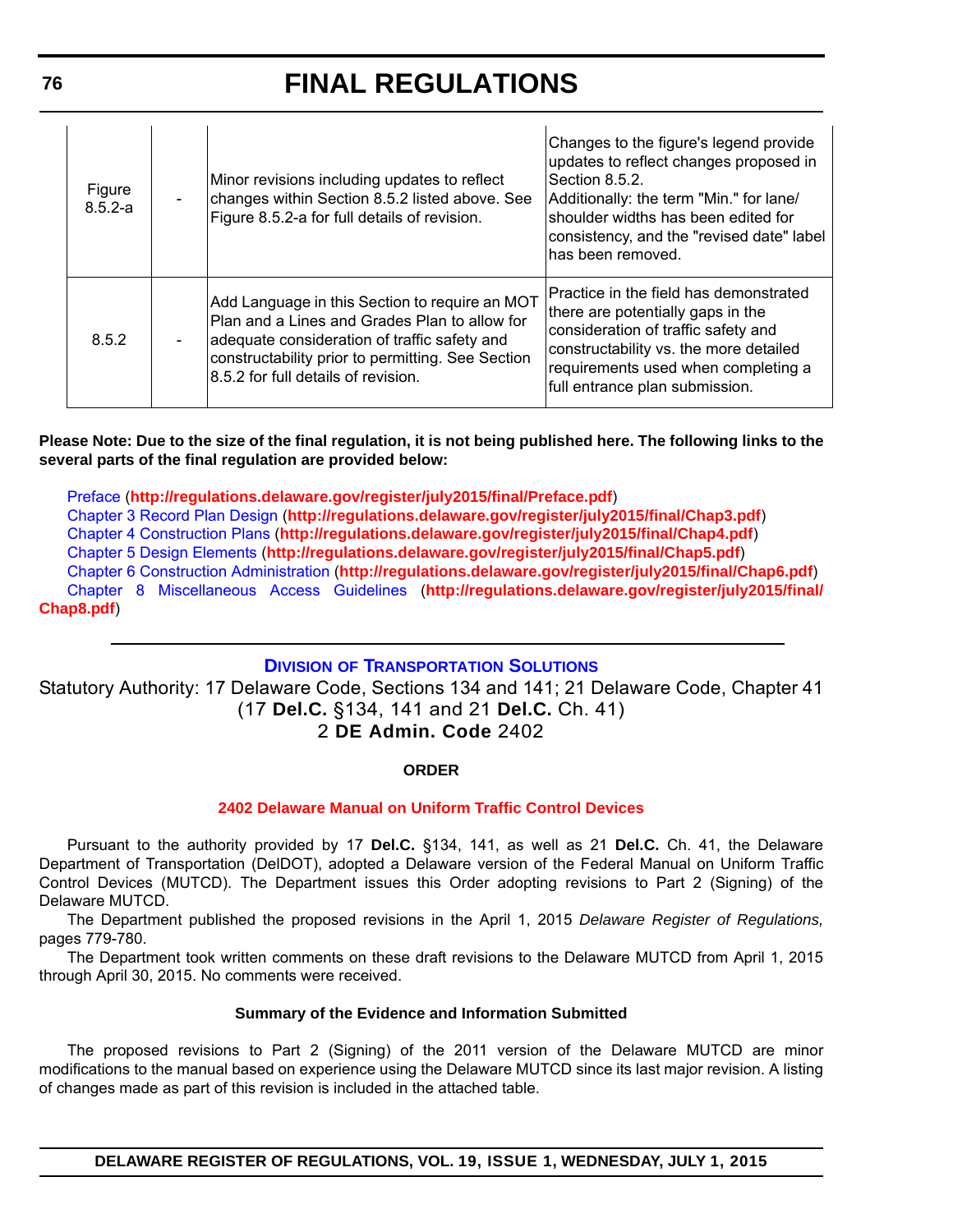## **Findings of Fact and Conclusions of Law**

1. The public was given notice and the opportunity to provide comments in writing concerning the proposed revisions to Part 2 (Signing) of the 2011 version of the Delaware MUTCD.

2. The proposed revisions to Part 2 (Signing) of the 2011 version of the Delaware MUTCD are useful and proper and the Department believes that the adoption of these revisions is appropriate.

## **Decision and Order Concerning the Regulations**

NOW THEREFORE, under the above-described statutory authority, and for the reasons set forth above, the Secretary of the Delaware Department of Transportation does hereby ORDER that these revisions to the Delaware MUTCD be adopted and promulgated as set forth below.

The effective date of this Order is ten days from the date of its publication in the Delaware *Register of Regulations*, in accordance with 29 **Del.C.** §10118(g).

Jennifer Cohan, Secretary Delaware Department of Transportation 6/11/15

The following is a summary of proposed changes to be incorporated into Revision 2, dated July 2015 of Part 2 of the DE MUTCD.

| Page                            | Sec/Fig/<br><b>Table</b> | Para.                                              | <b>DeIDOT</b><br><b>Comment</b><br><b>Proposed</b><br><b>Change</b>                                         | <b>Modification</b>                                                                                                                                                                                                                                                |
|---------------------------------|--------------------------|----------------------------------------------------|-------------------------------------------------------------------------------------------------------------|--------------------------------------------------------------------------------------------------------------------------------------------------------------------------------------------------------------------------------------------------------------------|
| $2B-5$                          | Table 2B-1               |                                                    | Remove NO TURN ON RED (ARROW<br>symbol) (R10-11-DE) sign from the table                                     | Table updated to remove the sign.<br>Justification: The red symbolic arrow is<br>not MUTCD-compliant                                                                                                                                                               |
| 2B-<br>68                       | Figure 2B-<br>27         |                                                    | Remove NO TURN ON RED (ARROW<br>symbol) (R10-11-DE) sign                                                    | Figure updated to remove the sign.<br>Justification: The red symbolic arrow is<br>not MUTCD-compliant                                                                                                                                                              |
| 2B-<br>69                       | Section<br>2B.54         | 08A                                                | Delete the paragraph providing<br>an<br>option to use the NO TURN ON RED<br>(ARROW symbol) (R10-11-DE) sign | Paragraph deleted.<br>Justification: The red symbolic arrow is<br>not MUTCD-compliant                                                                                                                                                                              |
| $2H-1$                          | Table 2H-1               |                                                    | Revise the table to update the sign sizes<br>for the modified Welcome to Delaware<br>$(SI-1-DE)$ sign       | Table update to reflect the modified sign<br>sizes.<br>Justification: Welcome to Delaware<br>sign has been modified in coordination<br>with DEDO                                                                                                                   |
| $2H-2$                          | Figure 2H-               |                                                    | Replace the Welcome to Delaware (SI-<br>1-DE) sign with a new sign layout                                   | Figure update to depict the new sign<br>layout.<br><b>Justification:</b> Welcome to Delaware<br>sign has been modified in coordination<br>with DEDO                                                                                                                |
| $2J-1$<br>2J-<br>$\overline{2}$ | Section<br>2J.01         | 01B,<br>01C,<br>05A,<br>07B,<br>07C,<br>10,<br>10B | Revise the Specific Service eligibility Text modified according.<br>Program Policy                          | requirements to be consistent with the Justification: The Delaware Logo Sign<br>recently updated Delaware Logo Sign Program and Tourist Attractions Sign<br>Program and Tourist Attractions Sign Program Policy were recently updated in<br>coordination with DEDO |

**DELAWARE REGISTER OF REGULATIONS, VOL. 19, ISSUE 1, WEDNESDAY, JULY 1, 2015**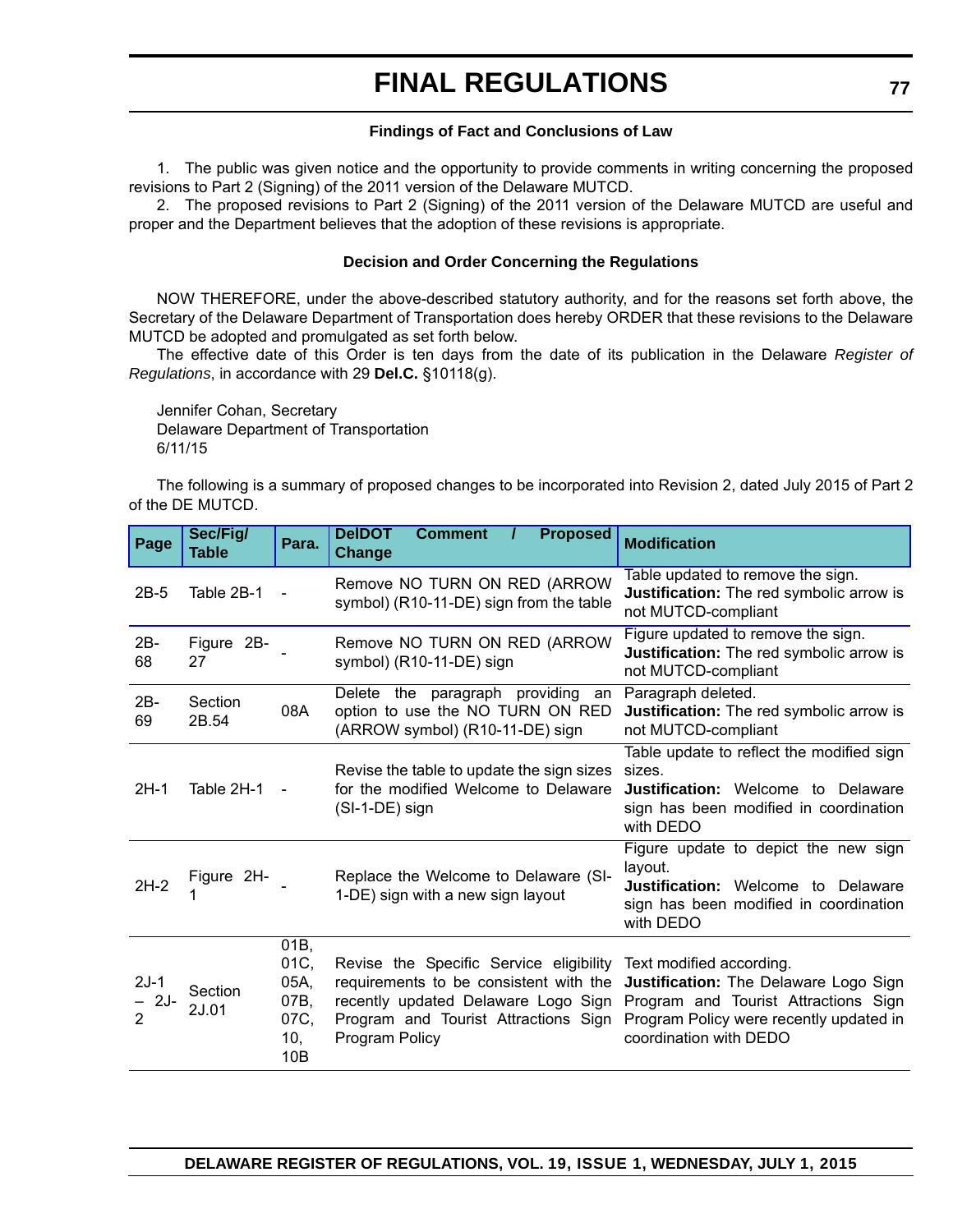|  | 2J-11 Section<br>2J.11 | 01A.<br>01B | Revise the text to reflect the recently<br>updated Delaware Logo Sign Program<br>and Tourist Attractions Sign Program<br>Policy | Text modified according.                |
|--|------------------------|-------------|---------------------------------------------------------------------------------------------------------------------------------|-----------------------------------------|
|  |                        |             |                                                                                                                                 | Justification: The Delaware Logo Sign   |
|  |                        |             |                                                                                                                                 | Program and Tourist Attractions Sign    |
|  |                        |             |                                                                                                                                 | Program Policy were recently updated in |
|  |                        |             |                                                                                                                                 | coordination with DEDO                  |

## **\*Please Note: Due to the size of the final regulation, the Delaware Manual on Uniform Traffic Control Devices is not being published here.**

PDF Versions of proposed amendments to Part 2 are available at the following locations:

[DE MUTCD Part 2 - Signs - Revisions Only](http://regulations.delaware.gov/register/july2015/final/MUTCDPart2SignsRevisions.pdf) [DE MUTCD Part 2 - Signs](http://regulations.delaware.gov/register/july2015/final/MUTCDPart2Signs.pdf)

## **[EXECUTIVE DEPARTMENT](http://omb.delaware.gov/) OFFICE OF MANAGEMENT AND BUDGET**

**STATEWIDE BENEFITS OFFICE** Statutory Authority: 29 Delaware Code, Section 5256 (29 **Del.C.** §5256) 19 **DE Admin. Code** 2007

## **ORDER**

## **[2007 Disability Insurance Program Rules and Regulations](#page-4-0) Effective July 1, 2015**

The Statewide Benefits Office is requesting to have the amendments, revisions and/or changes to the Disability Insurance Program (DIP) Rules & Regulations approved by the State Employee Benefits Committee (SEBC) during their public meeting on Friday, June 12, 2015 at the Tatnall Building in Dover, Delaware published in the July 2015 edition of the *Register of Regulations*. Epilogue language referenced below from Section 25 of House Bill Number 200 (147th General Assembly) allows the SEBC to amend the Disability Insurance Program (DIP) Rules & Regulations.

"**Section 25.** Notwithstanding the provisions of the Administrative Procedures Act, 29 **Del.C.** c. 101 or any other laws to the contrary, the State Employee Benefits Committee is authorized to amend the rules for Employees Eligible to Participate in the State Group Health Insurance Program and the State Disability Insurance Program by approving such amendments and causing the amendments to be published in the *Register of Regulations* with such amendments to be effective as of the date of such publication unless otherwise specified by the State Employee Benefits Committee."

**\*Please Note: Due to the size of the final regulation, it is not being published here. A copy of the regulation is available at:**

**[2007 Disability Insurance Program Rules and Regulations](http://regulations.delaware.gov/register/july2015/final/19 DE Reg 78 07-01-15.htm)**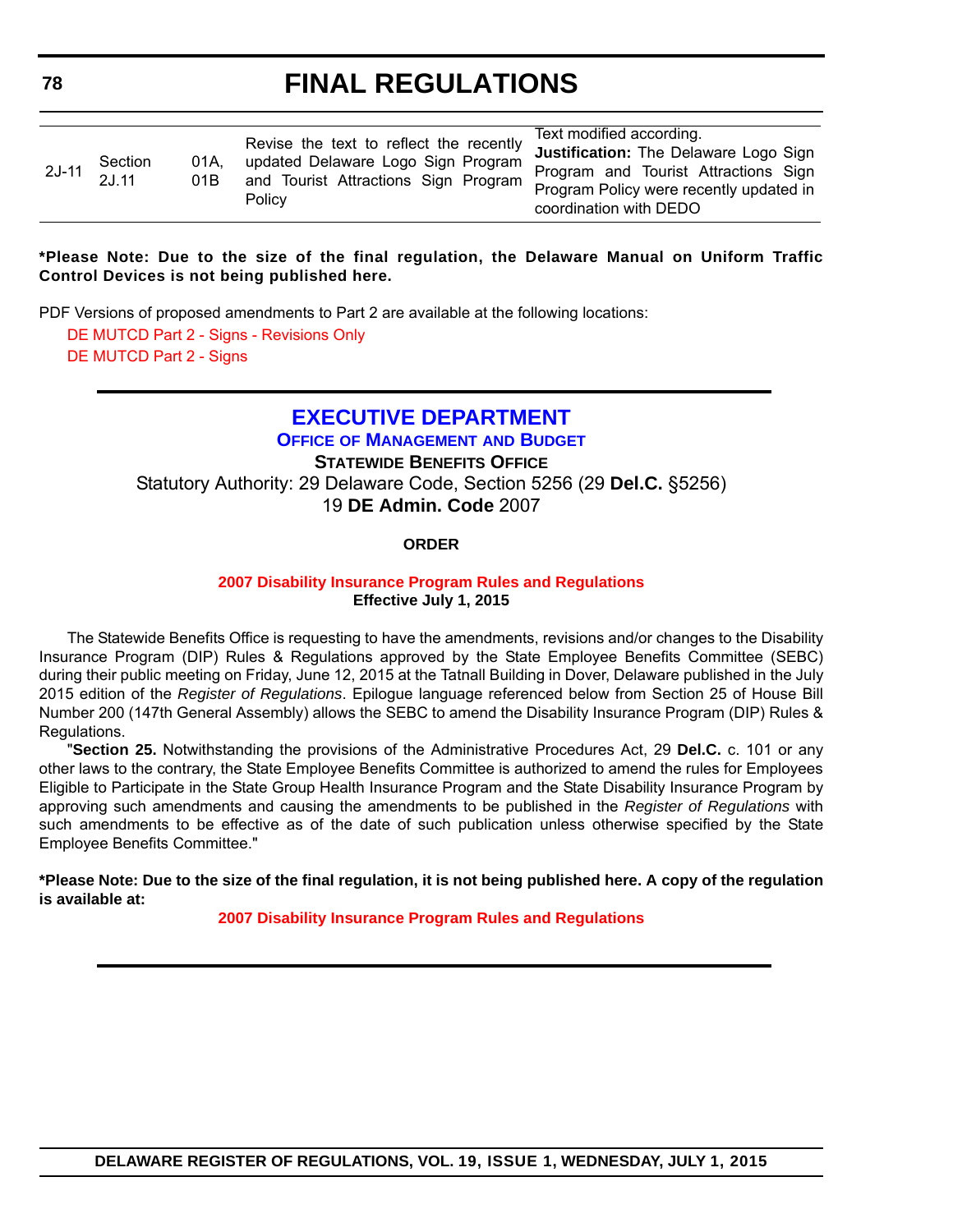## **[DEPARTMENT OF AGRICULTURE](http://dda.delaware.gov/harness/index.shtml) HARNESS RACING COMMISSION [PUBLIC NOTICE](#page-4-0)**

#### **501 Harness Racing Rules and Regulations**

The Delaware Harness Racing Commission (DHRC) pursuant to 3 **Del.C.** §10005, proposes to amend its rules and regulations*.* The proposed regulation changes address needed amendments to the Uniform Classification Guidelines of Foreign Substances to include cobalt, reference 8.3.1.5, 8.3.2.5.1 and 8.3.2.5.2.

After discussions, which included technical experts, regulatory officials, and harness racing stakeholders, on June 2, 2015, the DHRC Rules Committee voted to recommend this rule amendment package to the full DHRC. On June 9, 2015, at its regular monthly meeting, the DHRC unanimously approved these amendments. The DHRC rules committee meetings and regular monthly meetings are noticed public meetings. Subsequent to a 30-day comment period from July 1 to 31, 2015 and notice in the *Register of Regulations*, the DHRC plans to finalize the regulations on August 11, 2015 during its regularly scheduled monthly meeting. The DHRC August 2015 monthly meeting is public and is noticed on the state meeting notice website. Those meetings are held at the Delaware Department of Agriculture, 2320 South DuPont Highway Dover, DE at 10:00am. Written comments must be received by COB August 10, 2015. Those comments should be sent to the same address listed above for meeting location, attention Mr. Mark Davis.

## **[DEPARTMENT OF EDUCATION](http://www.doe.k12.de.us/site/default.aspx?PageID=1) [PUBLIC NOTICE](#page-4-0)**

The State Board of Education will hold its monthly meeting on Thursday, July 16, 2015 at 1:00 p.m. in the Townsend Building, Dover, Delaware.

## **[DEPARTMENT OF HEALTH AND SOCIAL SERVICES](http://www.dhss.delaware.gov/dhss/dmma/) DIVISION OF MEDICAID AND MEDICAL ASSISTANCE [PUBLIC NOTICE](#page-4-0)**

#### **Telemedicine Services**

In compliance with the State's Administrative Procedures Act (APA - Title 29, Chapter 101 of the Delaware Code) and under the authority of Title 31 of the Delaware Code, Chapter 5, Section 512, Delaware Health and Social Services (DHSS)/Division of Medicaid and Medical Assistance (DMMA) intends to submit a state plan amendment regarding telemedicine services, specifically, to recognize the Medicaid beneficiary's place of residence as an originating site.

Any person who wishes to make written suggestions, compilations of data, testimony, briefs or other written materials concerning the proposed new regulations must submit same to Sharon L. Summers, Planning, Policy and Quality Unit, Division of Medicaid and Medical Assistance, 1901 North DuPont Highway, P.O. Box 906, New Castle, Delaware 19720-0906 or by fax to 302-255-4425 by July 31, 2015.

The action concerning the determination of whether to adopt the proposed regulation will be based upon the results of Department and Division staff analysis and the consideration of the comments and written materials filed by other interested persons.

## **DIVISION [OF PUBLIC HEALTH](http://www.dhss.delaware.gov/dhss/dph/index.html) [PUBLIC NOTICE](#page-4-0) 4462 Public Drinking Water Systems**

On July 1, 2015, the Department of Health and Social Services, Division of Public Health, Office of Drinking Water, plans to publish revised Regulations Governing Public Drinking Water Systems and hold them out for public comment per Delaware law.

**DELAWARE REGISTER OF REGULATIONS, VOL. 19, ISSUE 1, WEDNESDAY, JULY 1, 2015**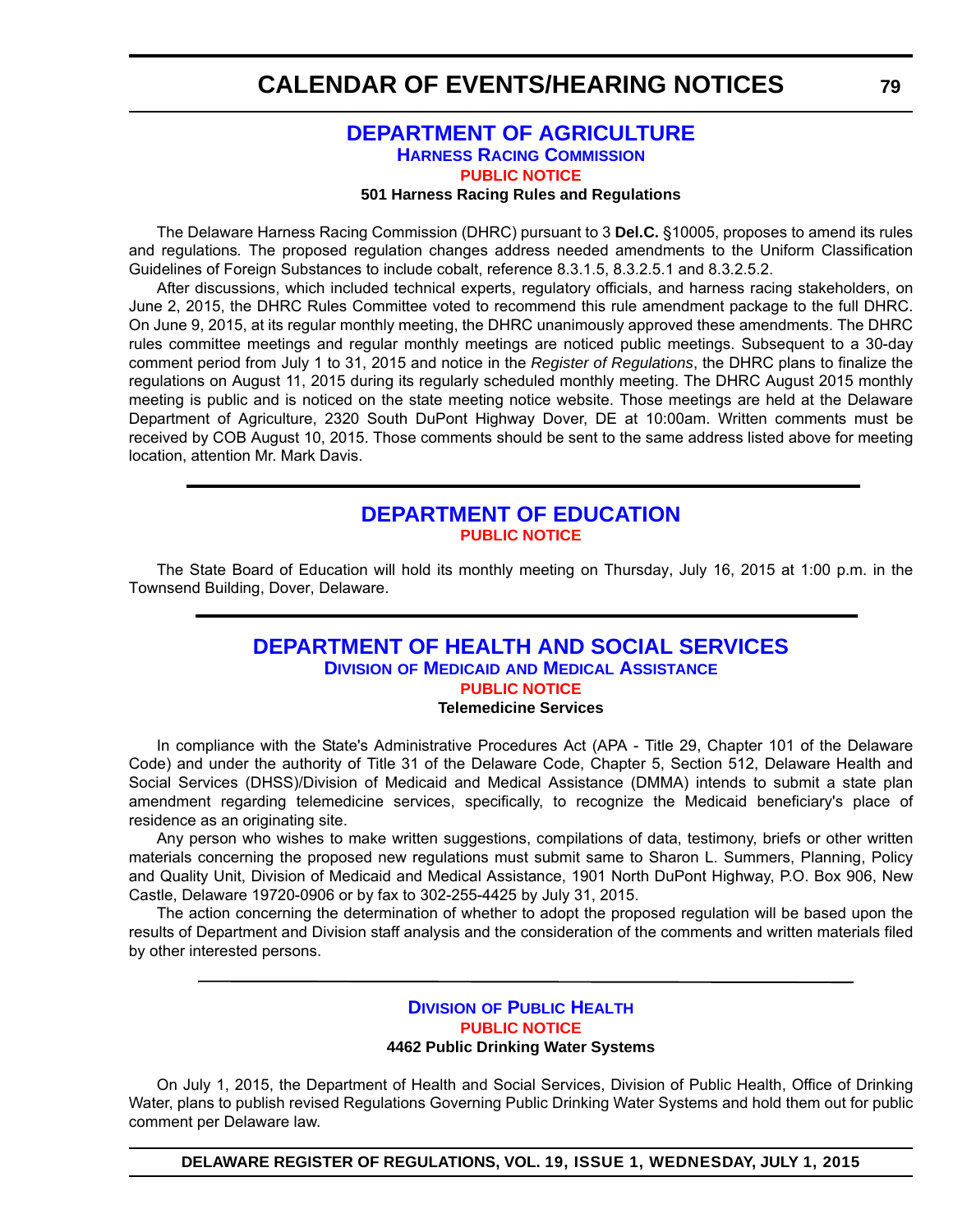The purpose of the regulations is to establish minimum training requirements for the certification of animal control officers and animal cruelty agents working in the State of Delaware. They also establish procedures for documenting all complaints filed against officers/agents, and conducting investigation of complaints concerning violations of this chapter.

The regulations are being revised to include:

- Revised Total Coliform Rule (RTCR) as section 7.4. This rule was finalized by EPA on April 1, 2012.
- Reorganization of the regulations by breaking up the large sections into smaller sections, allowing for easier reviews and checking of regulatory requirements. The Regulations are going from 10 sections to 20 sections.
- Section 4.1.6 on page 16 is being expanded to provide specific examples of unusual events so water system owners/operators have a more clear idea of when they need to contact DPH.
- Incorporate revisions identified by EPA when they reviewed the previous regulations.
- Sections that are no longer relevant or that have been superseded by more recent regulations have been deleted.

Any person who wishes to make written suggestions, testimony, briefs or other written materials concerning the proposed regulation should submit such comments by Tuesday, August 11, 2015 to:

Jamie Mack, Executive Assistant Office of the Director Delaware Division of Public Health Jesse Cooper Building 417 Federal St. Dover, DE 19901 Email: jamie.mack@state.de.us Fax: 302-739-3984

## **[DEPARTMENT OF NATURAL RESOURCES AND ENVIRONMENTAL](http://www.dnrec.delaware.gov/air/Pages/Default.aspx)  CONTROL**

## **DIVISION OF AIR QUALITY**

**1138 Emission Standards for Hazardous Air Pollutants for Source Categories [PUBLIC NOTICE](#page-4-0)**

The Clean Air Act Amendments of 1990 stipulated a 2-phase rulemaking process that the EPA must use to protect the public health from exposure to hazardous air pollutants (HAPs). Consistent with this 2-phase process, the EPA adopted the maximum achievable control technology (MACT) standard (phase 1) applicable chromium electroplating and chromium anodizing facilities on January 25, 1995 as Subpart N in 40 CFR Part 63 and later amended those requirements (phase 2) by promulgating the more health-protective residual risk requirements on September 19, 2012.

Delaware adopted the federal MACT standard, i.e. the Subpart N requirements, as Section 6 of 7 **DE Admin. Code** 1138 on November 1, 2001 and later, amended Section 6 on September 1, 2013 to incorporate the more healthprotective residual risk requirements.

On February 27, 2014, the EPA finalized, under a single rulemaking, over 80 additions to and revisions of the test methods and the testing provisions in various standards in order to improve the quality of test data and to provide testers the additional flexibility of using these newly approved alternative procedures. Subpart N was one of the changed standards.

Prior to that February 27 rulemaking, subsection §63.344(c) of Subpart N provided the owners or operators of affected chromium electroplating and chromium anodizing facilities up to 4 test methods to demonstrate compliance with the standard. In the February 27 final rule, the EPA provided the owners or operators subject to Subpart N with an optional 5<sup>th</sup> test method to select from by adding the South Coast Air Quality Management District "Test Method 205.1". The Department is proposing to amend Section 6 by adding the same optional, alternative test method, in order (1) to maintain the consistency of Delaware's air regulatory requirements under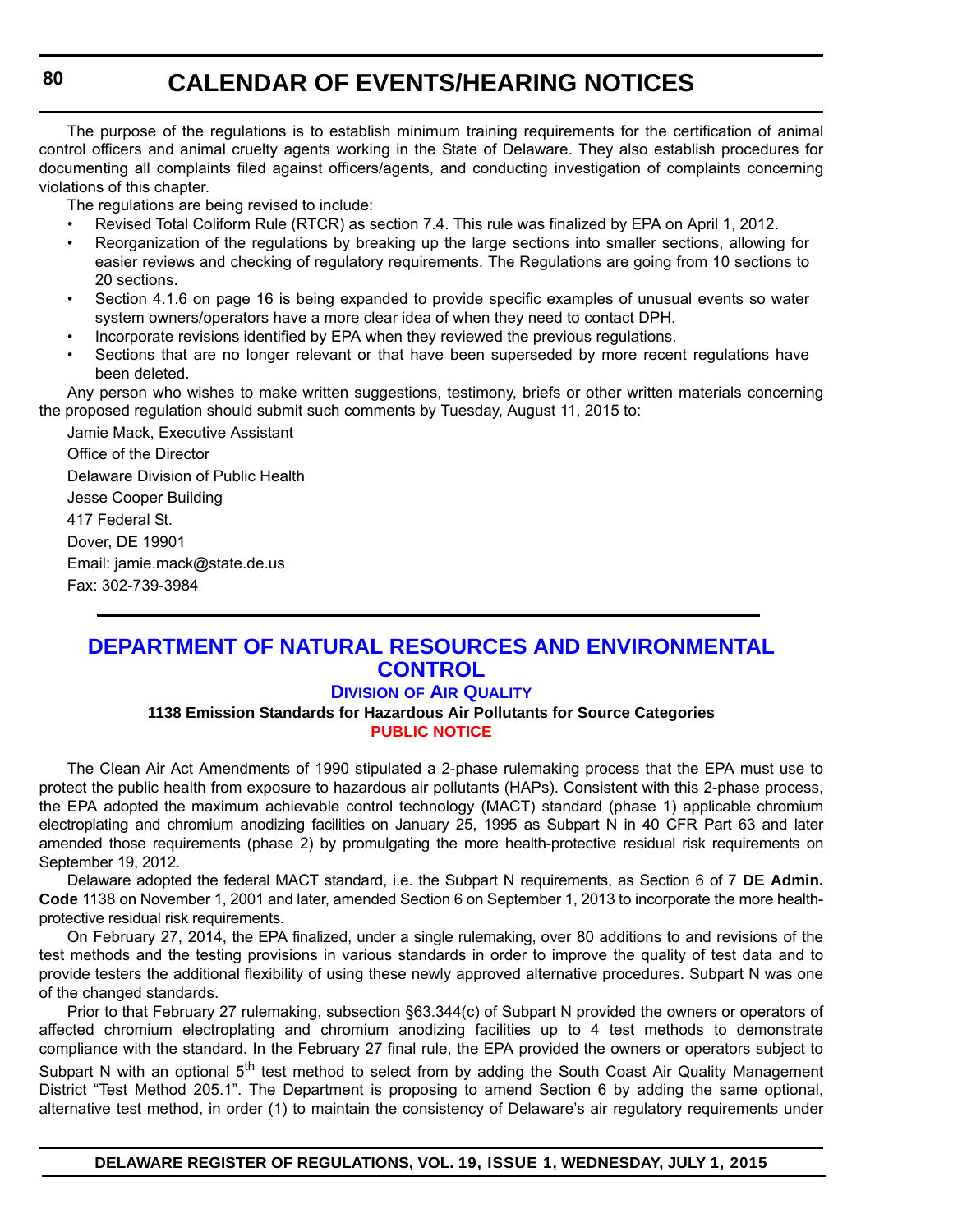Section 6 with the national requirements under Subpart N and (2) to give owners or operators of Delaware's affected facilities and their testers the additional flexibility to use the EPA's newly approved testing alternative.

Statements and testimony may be presented either orally or in writing at a public hearing to be held on Tuesday, August 4, 2015 starting at 6:00 PM in the DNREC Richardson & Robbins Auditorium, 89 Kings Highway, Dover, DE. If you are unable to attend or wish to submit your comments in advance of the public hearing, please send your comments to address below. Interested parties may also submit written comments to the Department, to the same address below, up until the end of the comment period, which will extend through August 19, 2015, unless a longer period is designated by the hearing officer at the public hearing.

DNREC – Division of Air Quality Subject: August 4 Public Hearing 715 Grantham Lane New Castle, DE 19720

#### **DIVISION [OF AIR QUALITY](http://www.dnrec.delaware.gov/air/Pages/Default.aspx)**

## **1141 Limiting Emissions of Volatile Organic Compounds from Consumer and Commercial Products [PUBLIC NOTICE](#page-4-0)**

New Castle and Sussex Counties are in non-attainment under the 2008 ground-level ozone National Ambient Air Quality Standards (NAAQS) and further reduction in the emissions of volatile organic compounds (VOC), a precursor to ground-level ozone, is needed to meet the NAAQS. The amendments include adding 10 more products and/or product types to be regulated for VOC content and lowering the VOC content limits for 14 existing products and/or product types. This brings the total product types regulated under this regulation to 120 and will show a reduction in Delaware VOC emissions of 330 tons per year.

There will be a hearing on this proposed amendment on August 4, 2015 beginning at 6pm in the DNREC Auditorium in the Richardson & Robbins Building located at 89 Kings Highway in Dover Delaware. Interested parties may submit comments in writing to David Fees, Division of Air Quality, Blue Hen Corporate Center, Suite 5N, 655 South Bay Road, Dover, DE 19901 and/or statements and testimony may be presented either orally or in writing at the public hearing.

## **[DEPARTMENT OF SAFETY AND HOMELAND SECURITY](http://ddc.delaware.gov/) DELAWARE DEVELOPMENTAL DISABILITIES COUNCIL [PUBLIC NOTICE](#page-4-0)**

The Delaware Developmental Disabilities Council is an agency mandated by the Developmental Disabilities Assistance and Bill of Rights Act of 2000 to improve the services and lives for individuals with developmental and other disabilities. To celebrate the 25 year anniversary of the signing of the Americans with Disabilities Act, the Delaware Developmental Disabilities Council will be participating in a collaborative event to be held on July 18, 2015 on Loockerman Street and Legislative Mall in Dover. Please come and celebrate this historical event with the Council. For more information, please contact the Developmental Disabilities Council at 302-739-3333.

## **[DEPARTMENT OF STATE](http://dpr.delaware.gov/) DIVISION OF PROFESSIONAL REGULATION 2100 BOARD OF EXAMINERS IN OPTOMETRY [PUBLIC NOTICE](#page-4-0)**

The Delaware Board of Examiners in Optometry, pursuant to 24 **Del.C.** §2104(a)(1), proposes to revise its regulations. The proposed regulatory overhaul seeks to bring the regulations into conformity with current law and remove outdated and inconsistent provisions. For example, the proposed changes update the ethics section to more succinctly define unprofessional conduct. In addition, the proposed changes remove several regulations

**DELAWARE REGISTER OF REGULATIONS, VOL. 19, ISSUE 1, WEDNESDAY, JULY 1, 2015**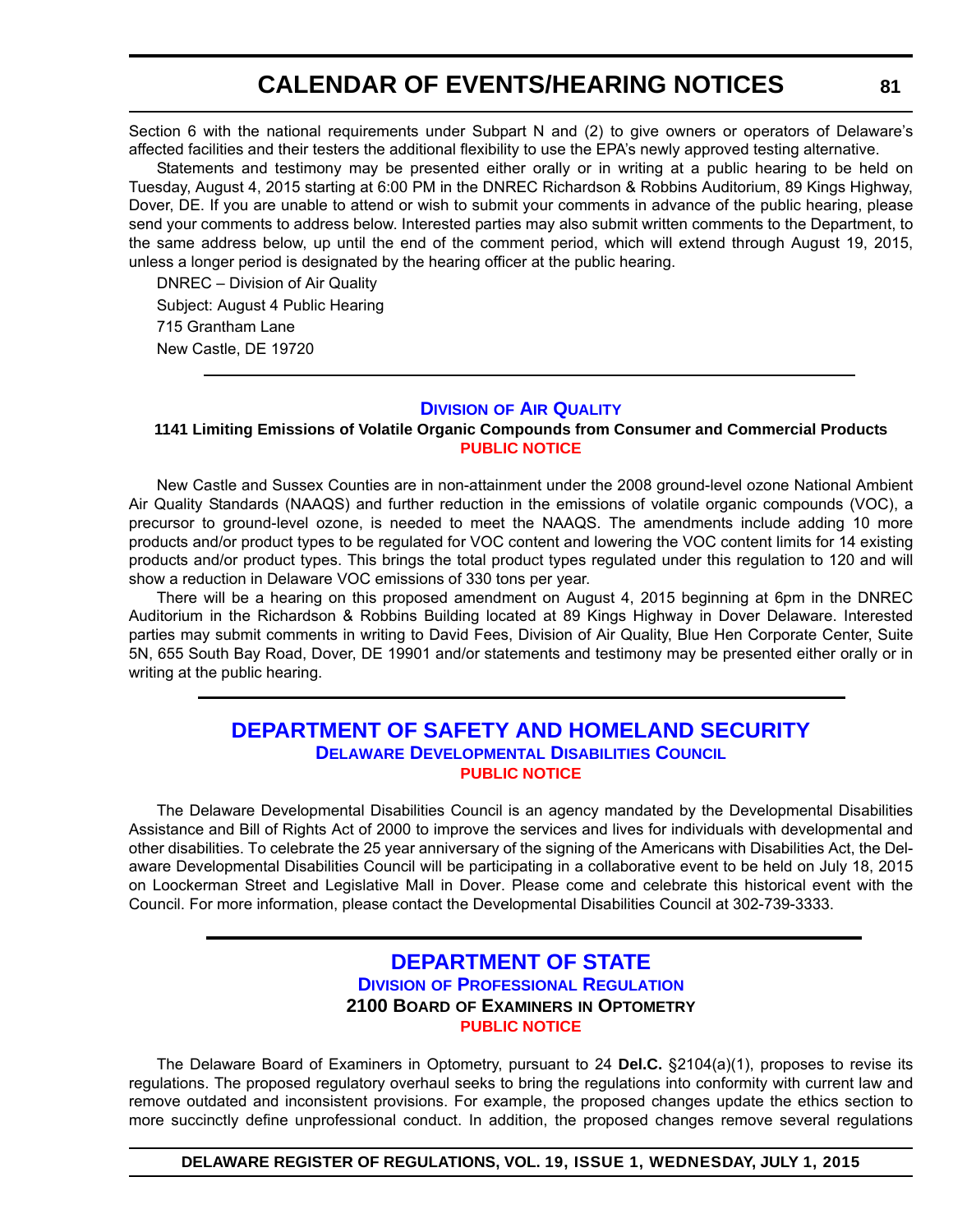which are nothing more than a verbatim recitation of the Board's practice act and thus unnecessary.

The Board will hold a public hearing on the proposed rule change on July 22, 2015 at 4:30 p.m., in the Second Floor Conference Room B, Cannon Building, 861 Silver Lake Blvd., Dover, DE 19904. Written comments should be sent to Lisa Smith, Administrator of the Delaware Board of Examiners in Optometry, Cannon Building, 861 Silver Lake Blvd., Dover, DE 19904.

## **DIVISION [OF PROFESSIONAL REGULATION](http://dpr.delaware.gov/) 2500 BOARD OF PHARMACY [PUBLIC NOTICE](#page-4-0)**

Pursuant to 24 **Del.C.** §2506(a)(1), the Delaware Board of Pharmacy has proposed revisions to its rules and regulations.

A public hearing will be held on August 19, 2015 at 9:30 a.m. in the second floor conference room A of the Cannon Building, 861 Silver Lake Boulevard, Dover, Delaware, where members of the public can offer comments on the amendments to the rules and regulations. Anyone wishing to receive a copy of the proposed rules and regulations may obtain a copy from the Delaware Board of Pharmacy, 861 Silver Lake Boulevard, Dover, Delaware 19904. Persons wishing to submit written comments may forward these to the Board liaison, Christine Mast, at the above address.

The proposed revisions address the subject of pharmaceutical compounding. Regulation 5.1.7 is amended to provide that compounded products may not be sold to a practitioner for use in his or her office to administer to patients. Regulation 10.0 is re-written to establish comprehensive requirements for non-sterile and sterile compounding consistent with USP Chapters 795 and 797.

In accordance with 29 **Del.C.** §10118(a), the final date to receive written comments will be September 3, 2015 which is 15 days following the public hearing. The Board will deliberate on all of the public comment at its next regularly scheduled meeting, at which time it will determine whether to adopt the rules and regulations as proposed or make additional changes due to the public comment.

## **DIVISION [OF PROFESSIONAL REGULATION](http://dpr.delaware.gov/) 3800 BOARD OF DIETETICS/NUTRITION [PUBLIC NOTICE](#page-4-0)**

The Delaware Board of Dietetics/Nutrition, pursuant to 24 **Del.C.** §3805(11), proposes to revise its regulations. The proposed amendments to the regulations seek to further clarify the scope of practice of a Dietitian/Nutritionist by defining various terms set forth in the Board's enabling statute.

The Board originally scheduled a hearing on this matter for May 8, 2015 at 1:30 p.m. but was unable to hold the hearing due to insufficient notice of the hearing under the Delaware Administrative Procedures Act. The Board will now hold a public hearing on the proposed rule change on August 14, 2015 at 1:30 p.m., in the Second Floor Conference Room B, Cannon Building, 861 Silver Lake Blvd., Dover, DE 19904. Written comments should be sent to LaTonya Brown, Administrator of the Delaware Board of Dietetics/Nutrition, Cannon Building, 861 Silver Lake Blvd, Dover, DE 19904. Written comments will be accepted until August 29, 2015.

## **DIVISION [OF PROFESSIONAL REGULATION](http://dpr.delaware.gov/) CONTROLLED SUBSTANCE ADVISORY COMMITTEE [PUBLIC NOTICE](#page-4-0) Uniform Controlled Substances Act Regulations**

Pursuant to 16 **Del.C.** §4731, the Delaware Controlled Substance Advisory Committee ("Committee") has proposed revisions to its rules and regulations. New Section 9.0 is added to provide requirements for the prescribing of opiates in order to address potential prescription drug overdose, abuse and diversion. The Section puts safeguards in place with respect to prescribing practices and patient monitoring. These safeguards will serve

**DELAWARE REGISTER OF REGULATIONS, VOL. 19, ISSUE 1, WEDNESDAY, JULY 1, 2015**